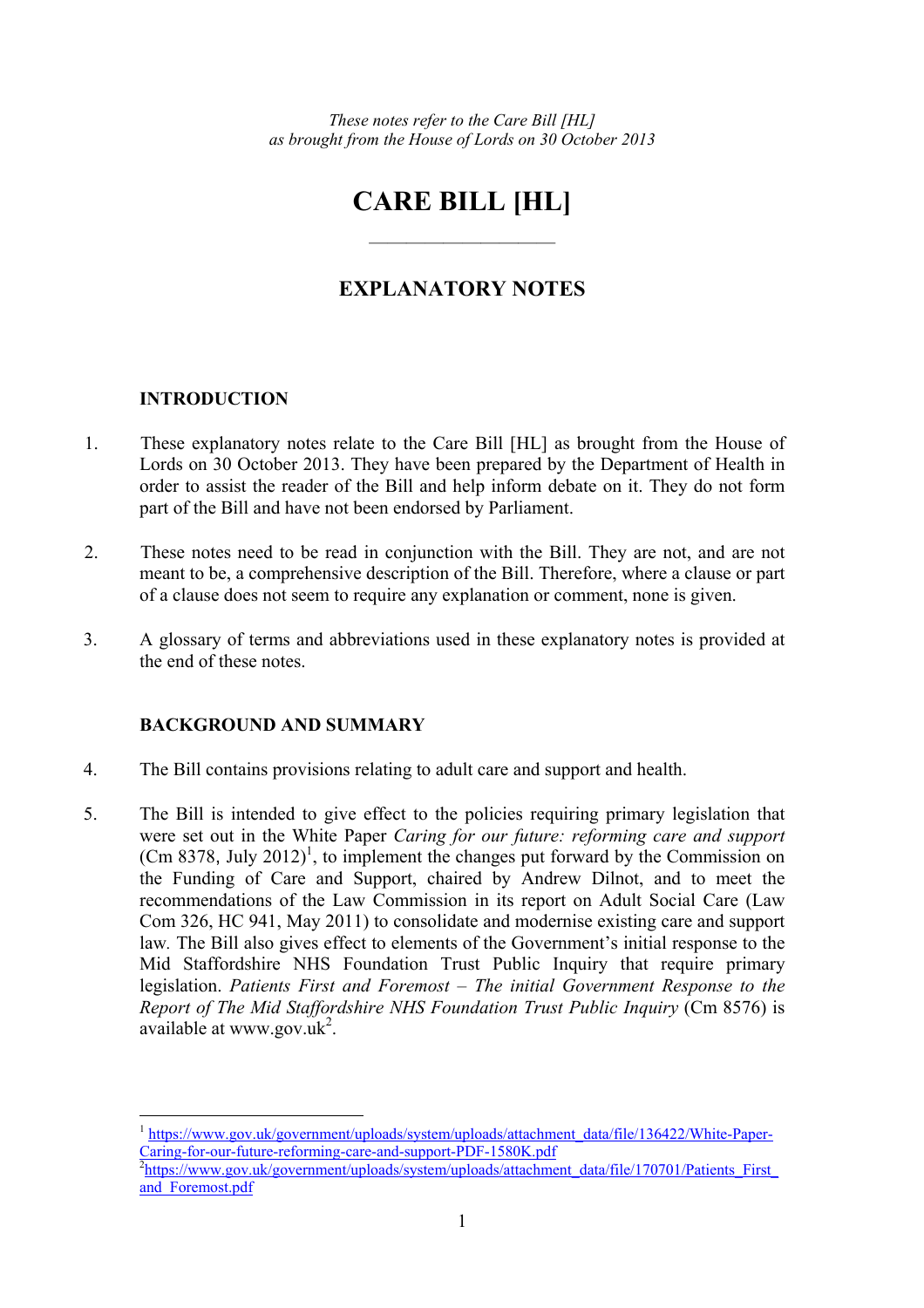- 6. Additionally, it takes forward the necessary legislative measures for the proposals outlined in *Liberating the NHS: Developing the Healthcare workforce - From Design to Deliver*y 3 , the establishment of Health Education England as a non-departmental public body; and those in relation to health research that were set out in the Government's *Plan for Growth<sup>4</sup>* , the establishment of the Health Research Authority as a non-departmental public body.
- 7. Most of the clauses now contained in Parts 1 (Care and Support) and 3 (Health) of the Bill were published in draft form in July 2012 (as the Draft Care and Support Bill) for consultation and pre-legislative scrutiny. A document has been published alongside the Bill (*The Care Bill explained - Including a response to consultation and prelegislative scrutiny on the Draft Care and Support Bill,* Cm 8627, available at  $www.gov.uk<sup>5</sup>)$  that describes the changes and additions to those provisions made since the publication of the draft Bill, including those made in response to the recommendations made by the House of Lords and House of Commons Joint Committee that scrutinised the Draft Care and Support Bill<sup>6</sup>. The clauses in Part 2 of the Bill (Care Standards) were not included in the draft Bill.

# **OVERVIEW OF THE STRUCTURE**

8. The Bill contains four Parts and eight Schedules.

# *Part 1 – Care and Support*

- 9. Part 1 sets out the legal framework for the provision of adult social care in England.
- 10. Clauses 1 to 7 set out the general responsibilities of local authorities. They describe local authorities' broader care and support role towards the local community, including services provided more generally, for instance those with the aim of reducing needs.
- 11. Clauses 8 to 41 provide for a person's journey through the care and support system. These provisions map out the process of assessments, charging, establishing entitlements, care planning, and the provision of care and support. They include provision to create a cap on the costs of care and for local authorities to enter into deferred payment agreements.
- 12. Clauses 42 to 47 outline the responsibilities of local authorities and other partners in relation to the safeguarding of adults, including a new requirement to establish Safeguarding Adults Boards in every area.

<sup>&</sup>lt;sup>3</sup> www.gov.uk/government/publications/developing-the-healthcare-workforce-from-design-to-delivery<br><sup>4</sup> www.hm-treasury.gov.uk/ukecon\_growth\_index.htm

 $^5$  http://www.official-documents.gov.uk/menu/cmd2013.htm  $^6$  The Joint Committee's report (HJ, Pener 143, HC 822), een  $\overline{\text{The Joint Committee's report (HL Paper 143, HC 822)}$  can be found at

http://www.publications.parliament.uk/pa/jt201213/jtselect/jtcare/143/143.pdf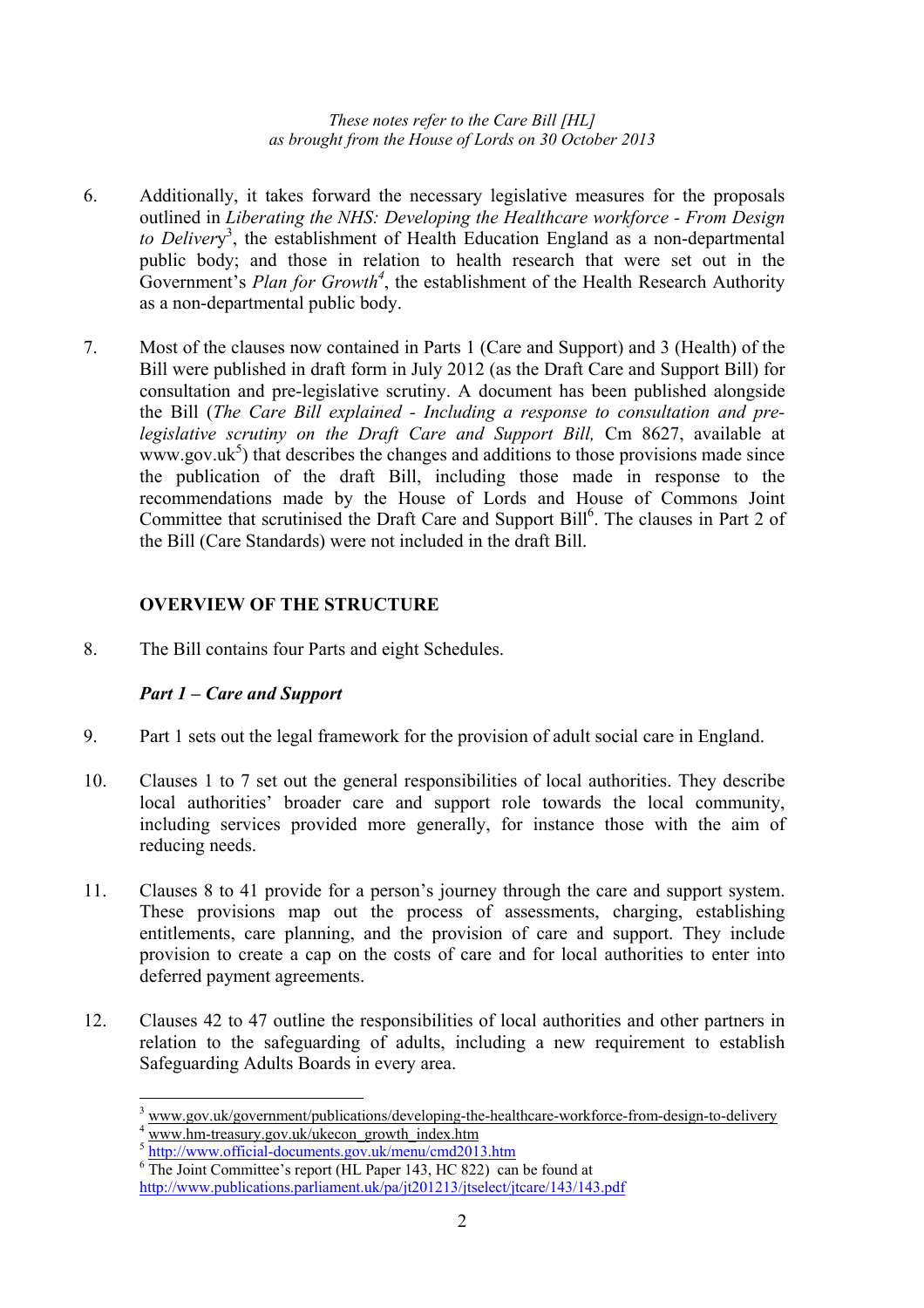- 13. Clauses 49 to 58 set out local authorities' responsibilities for ensuring continuity of care where a provider sustains business failure and ceases to provide a service, and provide for the oversight of registered care and support providers by the Care Quality Commission (CQC).
- 14. Clauses 59 to 67 will support the transition for young people between children's and adult care by giving local authorities powers to assess children, young carers and parent carers.
- 15. Clauses 68 to 78 set out set out provisions in relation to independent advocacy, recovering charges owed to the local authority, reviews of funding provisions, and other miscellaneous matters, including restating the law relating to delayed discharges.

# *Part 2 – Care Standards*

- 16. Part 2 of the Bill deals with a number of the aspects of the Government's response to the findings of the Report of the Mid-Staffordshire NHS Foundation Trust Public Inquiry, led by Robert Francis QC.
- 17. Clause 80 provides that regulations must include a duty of candour on providers of health care and adult social care services registered with the CQC.
- 18. Clauses 81 to 84 provide for an extended failure regime for NHS (National Health Service) healthcare providers which encompasses quality as well as finance by: enabling the CQC to issue warning notices to NHS trusts and NHS foundation trusts where the services provided by them require significant improvement; extending Monitor's powers to be able to impose additional licence conditions on foundation trusts; and enabling Monitor to make an order authorising the appointment of a trust special administrator for foundation trusts on quality grounds. The clauses also ensure that these requirements and powers apply correctly once all NHS trusts have been abolished.
- 19. Clause 85 prevents registered providers from applying for a change to their conditions of registration where the CQC has commenced proceedings to make the same change and clause 86 amends provisions relating to the membership of the CQC.
- 20. Clause 87 places a duty on the non-executive members of CQC to appoint three Chief Inspectors as executive members of the CQC Board and makes provision for the CQC to determine the functions each Chief Inspector will exercise on its behalf. In performing CQC's functions, the Chief Inspectors must safeguard and promote CQC's independence from the Secretary of State.
- 21. Clause 88 repeals or amends several of the Secretary of State's powers in the Health and Social Care Act 2008 (the 2008 Act) that could constrain CQC's operational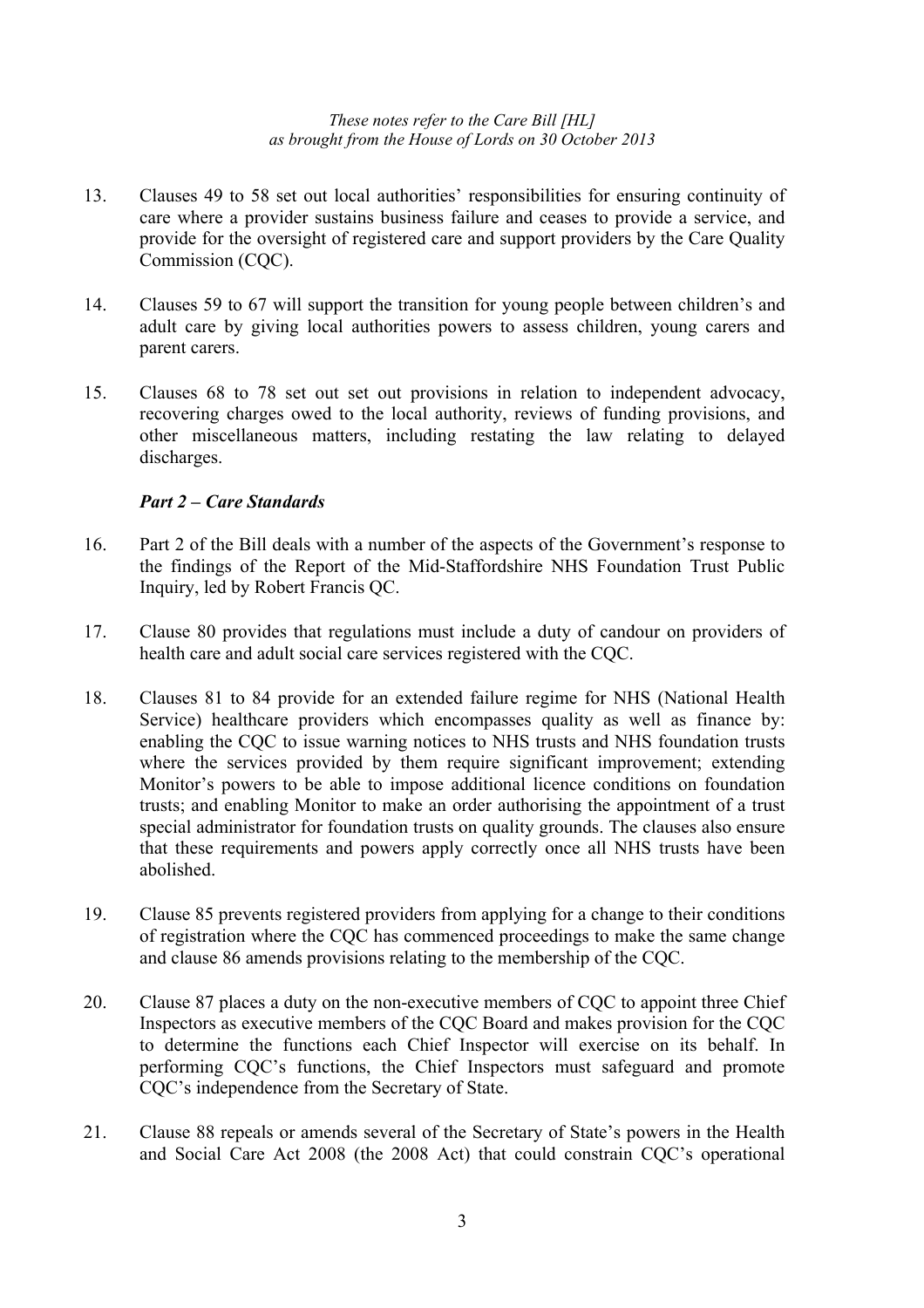autonomy.

- 22. Clause 89 requires the CQC to conduct periodic reviews, assess performance and publish assessment reports in respect of regulated activities and registered service providers. This is to allow for meaningful comparison of services.
- 23. Clauses 90 to 92 provide for a new offence for care providers who supply, publish or otherwise make available information that is false or misleading, with associated criminal sanctions. The offence will also apply to directors, managers, secretaries or similar officers of care providers in certain circumstances.
- 24. Finally, clause 93 will allow the Government, through regulations, to specify the bodies/persons who can set training standards in respect of specific groups of workers, such as healthcare assistants and social care support workers.

# *Part 3 – Health*

- 25. Chapter 1 establishes Health Education England (HEE) as a non-departmental public body.
- 26. Chapter 2 establishes the Health Research Authority (HRA) as a non-departmental public body.
- 27. Chapter 3 deals with transfer orders and interpretation provisions in relation to HEE and HRA.
- 28. Chapter 4 clarifies functions of the Trust Special Administrator.

# **Part 4 – General**

29. Part 4 deals with various technical matters such as power to make consequential amendments, orders and regulations, commencement, extent and the short title of the Bill.

# **TERRITORIAL EXTENT AND APPLICATION**

30. The Bill extends to England and Wales save where specified otherwise. Part 1 (Care and Support) in general extends to England and Wales but applies to local authorities in England only. This is because social care is a devolved matter for Scotland, Wales, and Northern Ireland. However, the provisions in relation to cross-border placements (clause 39(8) and Schedule 1) and certain provisions on provider failure (clauses 50 to 53) extend to the whole of the United Kingdom; the duties under clauses 50 to 53 apply to local authorities in England and Wales and to Health and Social Care trusts in Northern Ireland. The Law Commission's report on adult social care makes recommendations in relation to both England and Wales, but the Welsh Government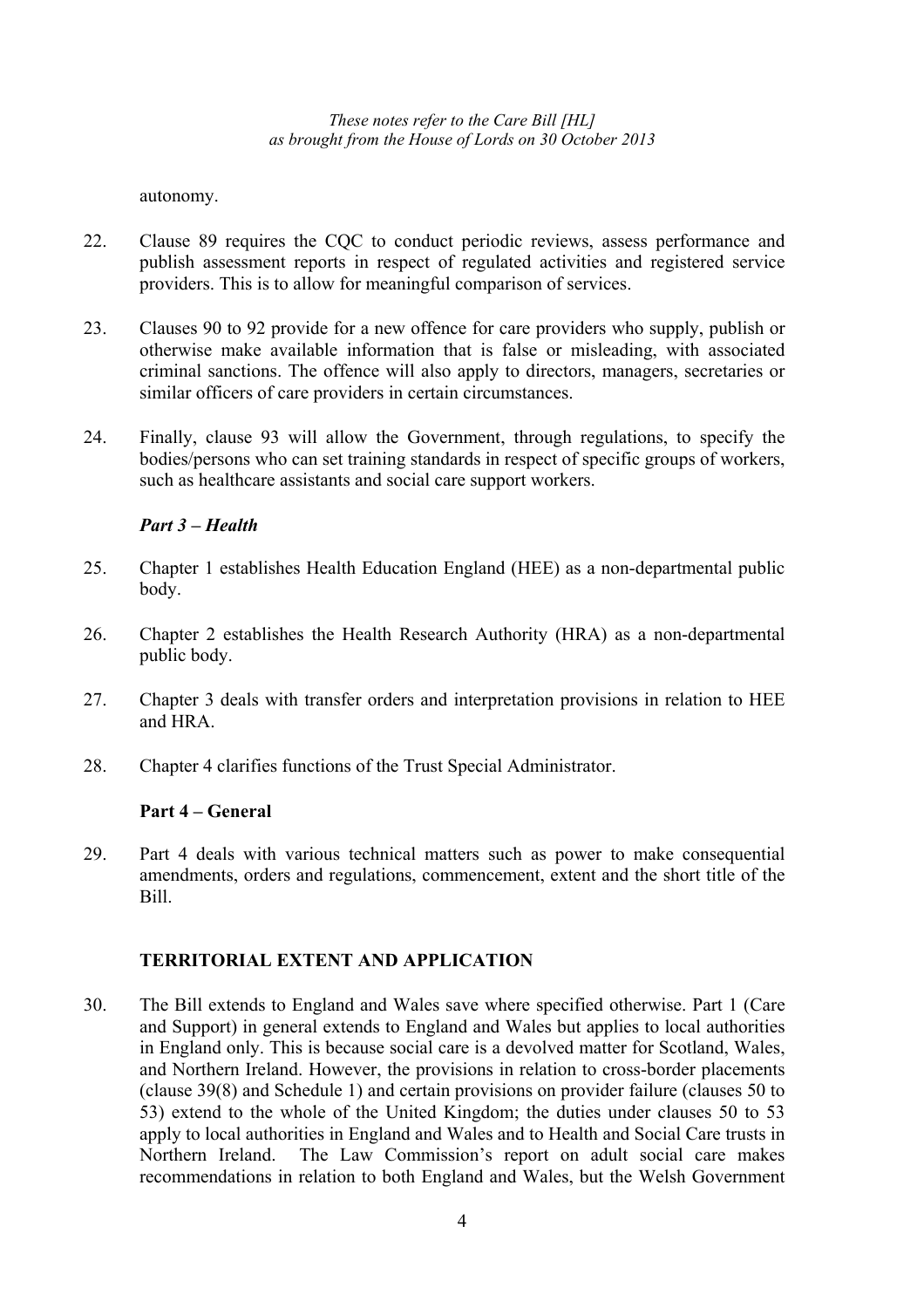has produced its own legislative proposals, the Social Services and Well-being (Wales) Bill. $<sup>7</sup>$ </sup>

- 31. Part 2 (Care Standards) also extends to England and Wales but applies to England only. This Part amends provisions in the 2008 Act relating to the Care Quality Commission (CQC) and provisions in the National Health Service Act 2006 (the 2006 Act) and the Health and Social Care Act 2012 relating to regulation of NHS foundation trusts. The CQC's functions only apply in England by virtue of the fact that the "regulated activities" which it regulates must involve, or be connected with, the provision of health or social care in, or in relation to, England: section  $8(2)(a)$  of the 2008 Act. NHS foundation trusts are established under section 30 of the 2006 Act to provide goods and services for the purposes of the health service in England only.
- 32. In Part 3 (Health), the majority of provisions relating to Health Education England (HEE) extend to England and Wales and those relating to the Health Research Authority (HRA) extend to the whole of the United Kingdom. The functions of HEE only affect England, by virtue of the fact that they are derived from the Secretary of State's functions to do with the planning and delivery of education and training for persons connected with the provision of health services in England (section 1F of the 2006 Act). However, while neither HEE nor the HRA will take on any devolved functions, there are some implications for the devolved administrations in relation to the establishment of these bodies as non-departmental public bodies.
- 33. HEE will have a power to exercise any of its education and training functions on behalf of a devolved authority, but only when it is asked to do so: paragraph 17 of Schedule 5.
- 34. The Bill places the HRA and each of the devolved administrations under a duty to cooperate with one another with a view to co-ordinating and standardising the regulation of health and social care research in the UK: clause 109(4). The HRA and certain specified bodies which carry out some devolved functions in relation to health and social care research will also be under a duty to co-operate with each other with a view to co-ordinating and promoting regulatory practice: clause 109(1) In relation to Scotland and Wales, this is the Human Tissue Authority. In relation to Northern Ireland, this is the Human Tissue Authority, the licensing authority for the purposes of the Medicines Act 1968 and the Administration of Radioactive Substances Advisory Committee. The HRA will also be able to take on research related functions from any of the devolved administrations where the parties agree: paragraph 14 of Schedule 7. Steps will also be taken to harmonise the legislation relating to ethics committees across the UK.
- 35. The Scottish Parliament's consent is being sought for the provisions in the Bill, described above, that trigger the Sewel Convention. The Sewel Convention provides

 $\overline{a}$ 

<sup>7</sup> http://www.assemblywales.org/bus-home/bus-business-fourth-assembly-laid-docs/pri-ld9181 e.pdf?langoption=3&ttl=PRI-LD9181%20-%20Social%20Services%20and%20Wellbeing%20%28Wales%29%20Bill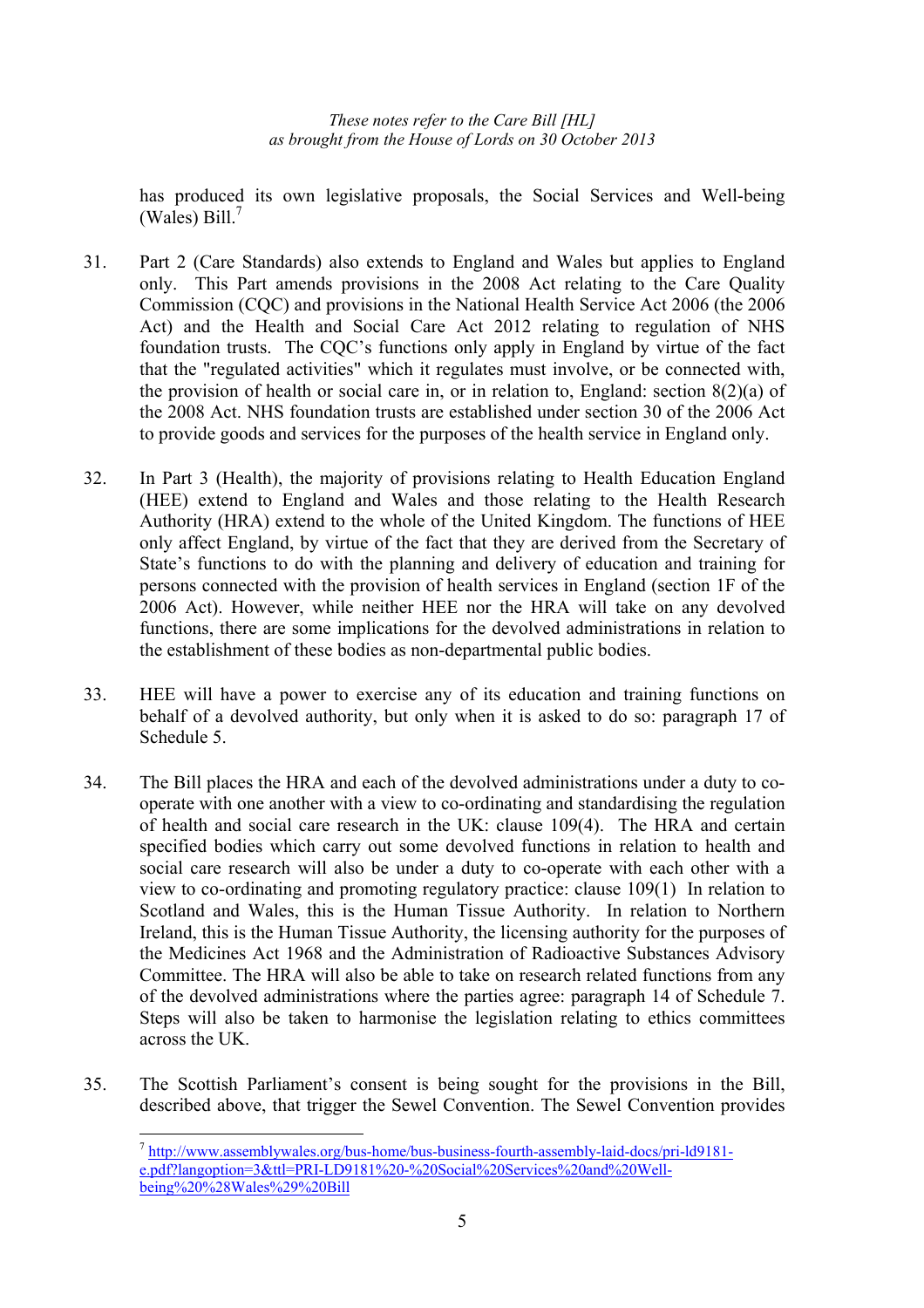that Westminster will not normally legislate with regard to devolved matters in Scotland without the consent of the Scottish Parliament

- 36. Westminster will not normally legislate with regard to devolved matters in Wales or Northern Ireland without the consent of the respective devolved administration. Insofar as some of these provisions relate to matters that are devolved in Wales and Northern Ireland, the consent of the National Assembly for Wales and Northern Ireland Assembly is subject to the tabling and agreement of legislative consent motions.
- 37. Ministers in each of the devolved administrations have agreed to support legislative consent motions and a first legislative consent motion was agreed in the Northern Ireland Assembly on 24 June 2013.

# **COMMENTARY ON CLAUSES**

# **Part 1 – Care and Support**

# *General responsibilities of local authorities*

# **Clause 1 – Promoting individual well-being**

- 38. This clause provides for a set of legal principles, which govern how local authorities are to carry out their care and support functions for adults under this Bill.
- 39. *Subsection (1)* establishes the overarching principle that local authorities must promote the well-being of the adult when carrying out functions under this Part of Bill in relation to that adult. This duty applies both in relation to adults who use services, and to carers. It also applies to children, in relation to the functions set out in clauses 59 to 67.
- 40. The "well-being principle" applies to local authorities (and their officers) when they exercise a function under this Part in the case of an adult. It is not intended to be directly enforceable as an individual right, but to carry indirect legal weight, where a local authority's failure to follow the principle may be challenged through judicial review.
- 41. "Well-being" is not defined precisely. However, *subsection (2)* provides guidance on the interpretation of the general duty in subsection (1). It lists outcomes or areas of activity, which develop the concept of well-being. The outcomes are not a series of requirements, but serve as a description to aid understanding.
- 42. The final element of the statutory principles is provided in *subsection (3*). This is a list of factors, which local authorities must consider when exercising any function, such as making a decision, about an adult, under Part 1 of the Bill.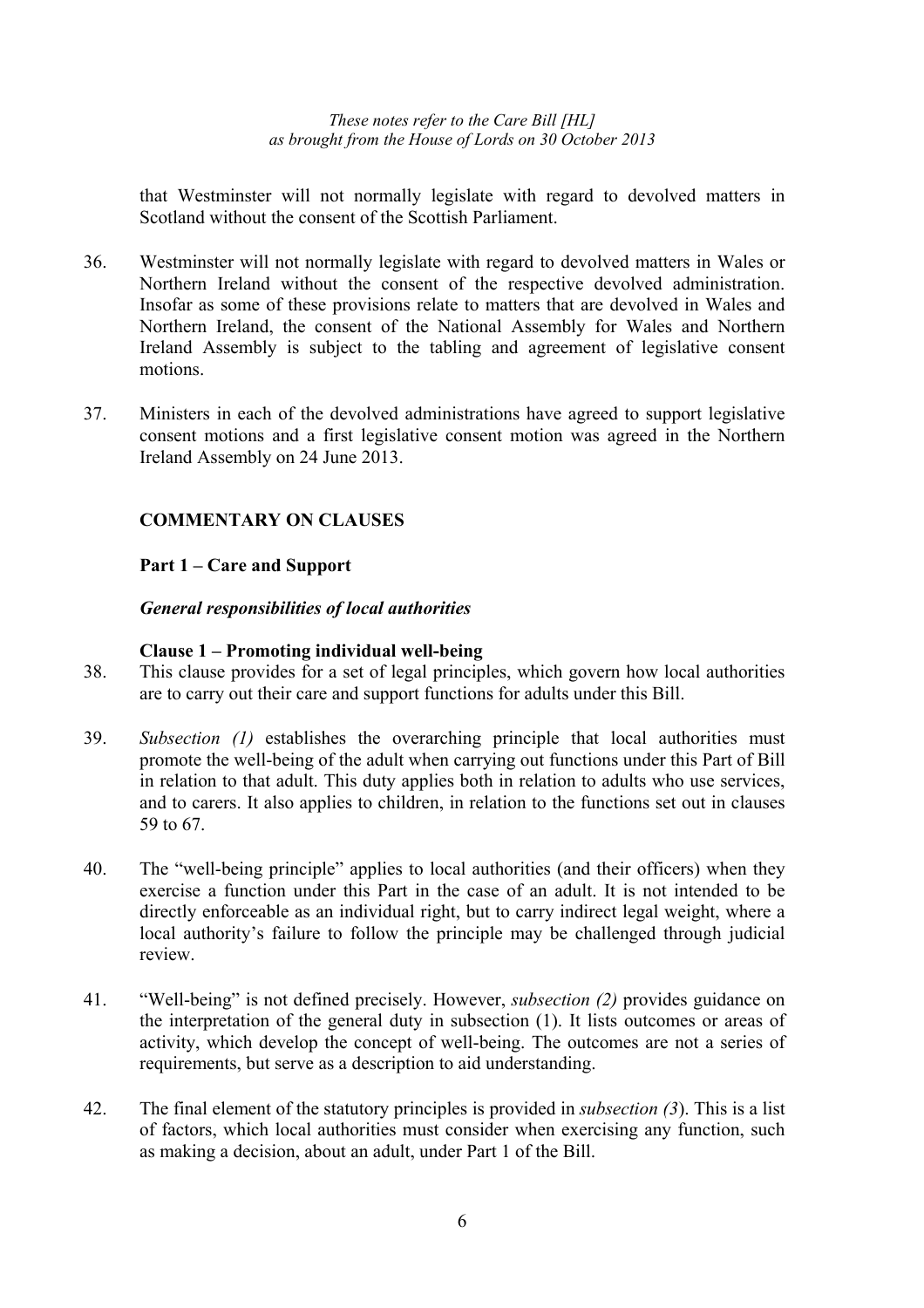43. The factors in subsection (3) direct local authorities on a number of issues that they must consider in complying with the general well-being principle. The list of factors is not in order of importance, and the weight afforded to each will differ according to the circumstances of the individual case. Moreover, it is not exhaustive. There may be other factors not listed which are relevant to the well-being of an individual, and which should be considered by decision-makers.

# **Clause 2 - Preventing needs for care and support**

- 44. This clause requires local authorities to take steps, including providing and arranging for services ("arranging for" may include commissioning from others), which are intended to prevent, reduce or delay needs for care and support for all local people including adults and carers.
- 45. *Subsection (2)* requires local authorities to have regard to how it could make the best use of community facilities to prevent, delay and reduce needs for care and support; and to have regard to identifying adults and carers in their area who have unmet needs for care and support, when providing or arranging for preventative services under this clause.
- 46. This clause is intended to require steps that prevent, reduce and delay needs for care and support. This clause relates to other local authority functions in Part 1 of the Bill, including duties under clauses 4 and 5. Local authorities must give information about services that can delay, prevent and reduce needs for care and support in their area under clause 4, and must shape the market with regards to such services under clause 5.
- 47. *Subsections (3) and (4)* allow for regulations to specify where a local authority may charge for taking steps to prevent, reduce or delay needs for care and support. Any charge made under these regulations can cover only the cost to the local authority of providing or arranging the service. Subsection (3)(b) allows regulations to prohibit charging where subsection (3)(a) would otherwise allow this. This is to allow for local authorities to continue to charge for some preventative services as they do now (for example subsidised leisure services), and to enable local authorities to broaden access to services that can prevent, delay or reduce needs for care and support, that may fall outside of traditional models of care and support, to a wider range of adults and carers in their area. Regulations under clause 14 will be used to continue current entitlements to free intermediate care for a specified period and minor aids and adaptations up to a certain cost.
- 48. *Subsection (6)* acknowledges that a local authority may take steps to prevent, reduce or delay needs for care and support together with one or more other local authorities.

# **Clause 3 – Promoting integration of care and support within health services etc.**

49. This clause places a duty on local authorities to carry out their care and support responsibilities (including carer's support and prevention services) with the aim of joining-up services with those provided by the NHS and other health-related services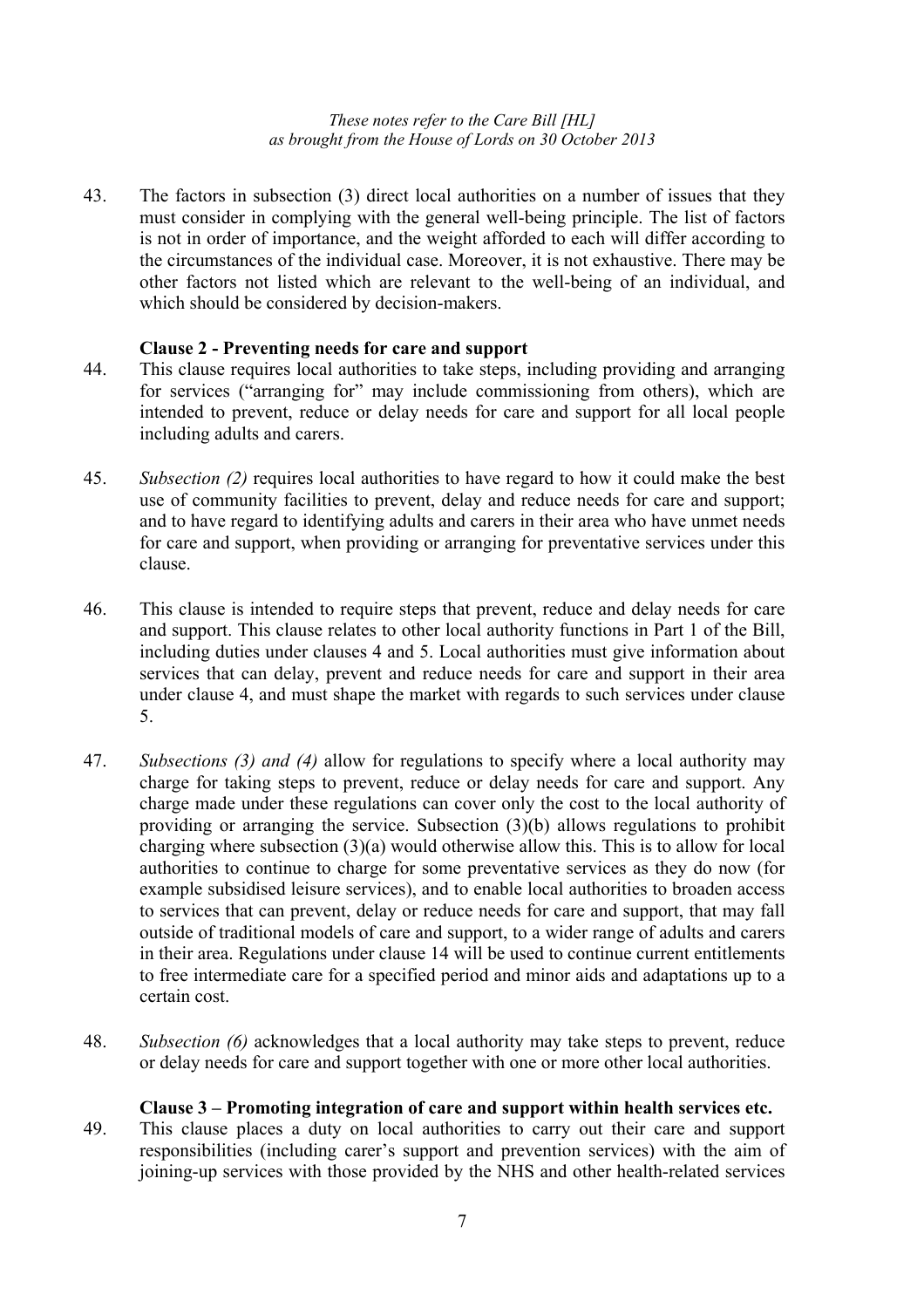(for example, housing or leisure services). The duty will apply where the local authority considers that integration of services would either promote the wellbeing of adults with care and support needs (including carers), contribute to the prevention or delay of developing care needs, or improve the quality of care in the local authority's area.

50. This clause is intended to reflect the similar duties placed on the NHS Commissioning Board (known as NHS England) and clinical commissioning groups by sections 13N and 14Z1 of the National Health Service Act 2006.

# **Clause 4 – Providing information and advice**

- 51. This clause replaces and expands duties in section 1 of the Chronically Sick and Disabled Persons Act 1970, by requiring local authorities to provide an information and advice service in relation to care and support for adults, and support for carers.
- 52. The service will be available to all people in the local authority's area regardless of whether they have needs for care and support, or whether any needs they do have meet the eligibility criteria. The information and advice service should, where it is reasonable, also cover care and support services that, while physically provided outside the authority's area, are usually available to its local population.
- 53. *Subsection (2)* sets out the high-level requirements for an information and advice service. This includes an explanation of how care and support operates in the authority's area, how to access it, what services and providers are available, how to access independent financial advice and how to raise concerns about the safety or well-being of a person with care needs. Subject to *subsections (3) and (4)* it will be for local authorities to determine the precise scope and manner of the information and advice they will offer.
- 54. *Subsection (3)* states that local authorities must have regard to the importance of identifying people who would be likely to benefit from financial advice. They must provide sufficient information and advice to enable adults to consider the financial aspects of meeting their care and support needs and to make plans for how they might meet any future needs for care and support. As part of this, the local authority must seek to ensure that people understand how and where to get financial information and advice on the range of financial options available. For example, the information and advice should cover what people are likely to pay towards their care and support needs, alert them to potential benefits and financial entitlements, other financial options to help them pay or plan for care and support, including deferred payment arrangements, and where they can access appropriate, independent financial advice on these matters. This supports subsection (2) and the need to include information on how to access independent financial advice.
- 55. *Subsection (4)* states that information and advice should be accessible to all and provided in a proportionate manner to meet individual circumstances and needs. For example, an information leaflet may be sufficient for some people, for others it may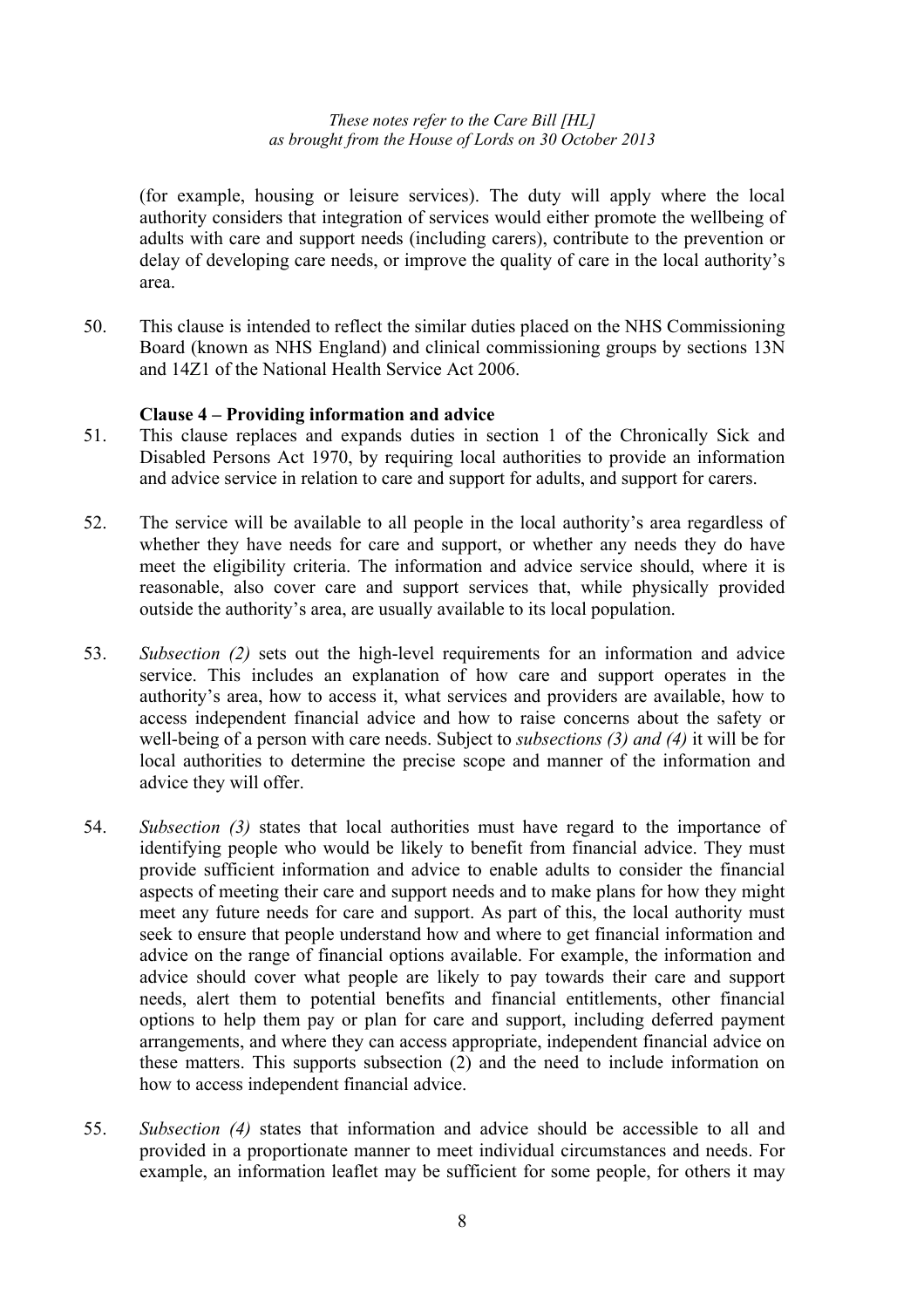be face-to-face discussion and advice, while some may require more concentrated access to advocacy services.

#### **Clause 5 – Promoting diversity and quality in provision of services**

- 56. This clause places a duty on local authorities to promote a diverse and high quality market of care and support services (including prevention services) for people in their local area. In particular, local authorities must act with a view to ensuring that there is a range of different services and providers to choose from.
- 57. *Subsection (2)* lists certain factors a local authority must consider when exercising this duty. These include the importance of ensuring the sustainability of the market and supporting continuous improvement in the quality of services; making available information about the services available to people in its area; the current and future demand for services in its area, and how this demand can be met by providers; the importance of carers and service users being able to undertake work, education and training; and the importance of fostering a suitable workforce.
- 58. *Subsection (3)* requires local authorities, when considering current and future local demand and how this might be met by providers, to consider the need for there to be sufficient services to meet the needs of people in their area.
- 59. *Subsection (4)* requires local authorities to consider, when making decisions about commissioning services, the importance of promoting the well-being of people with care and support needs and carers.
- 60. *Subsection (5)* requires that the local authority must have regard to the duty when either providing or arranging services to meet the care and support needs of adults with care needs and carers. This is because local authorities' commissioning practices affect the local market of providers.
- 61. *Subsection (6)* acknowledges that local authorities might work together to exercise this duty. Local authorities might want, for example, to consider the sustainability and diversity of provision across their borders, in order to promote a flexible and responsive market for their local communities.

# **Clause 6 – Co-operating generally**

- 62. This clause requires local authorities and their "relevant partners" (listed in *subsection (7)*) to cooperate with each other in the exercise of their respective care and support functions, including those relating to carers and transition for children with needs to adult care and support. This duty does not confer any new functions but relates to cooperation in the exercise of the respective partners' pre-existing functions relevant to adults with care and support needs and support for carers and children in transition.
- 63. *Subsection (2)* extends the duty of the local authority to cooperate with its partners to any other person or body who the authority considers appropriate. However subsection (2) does not require this person or body to cooperate in return. *Subsection*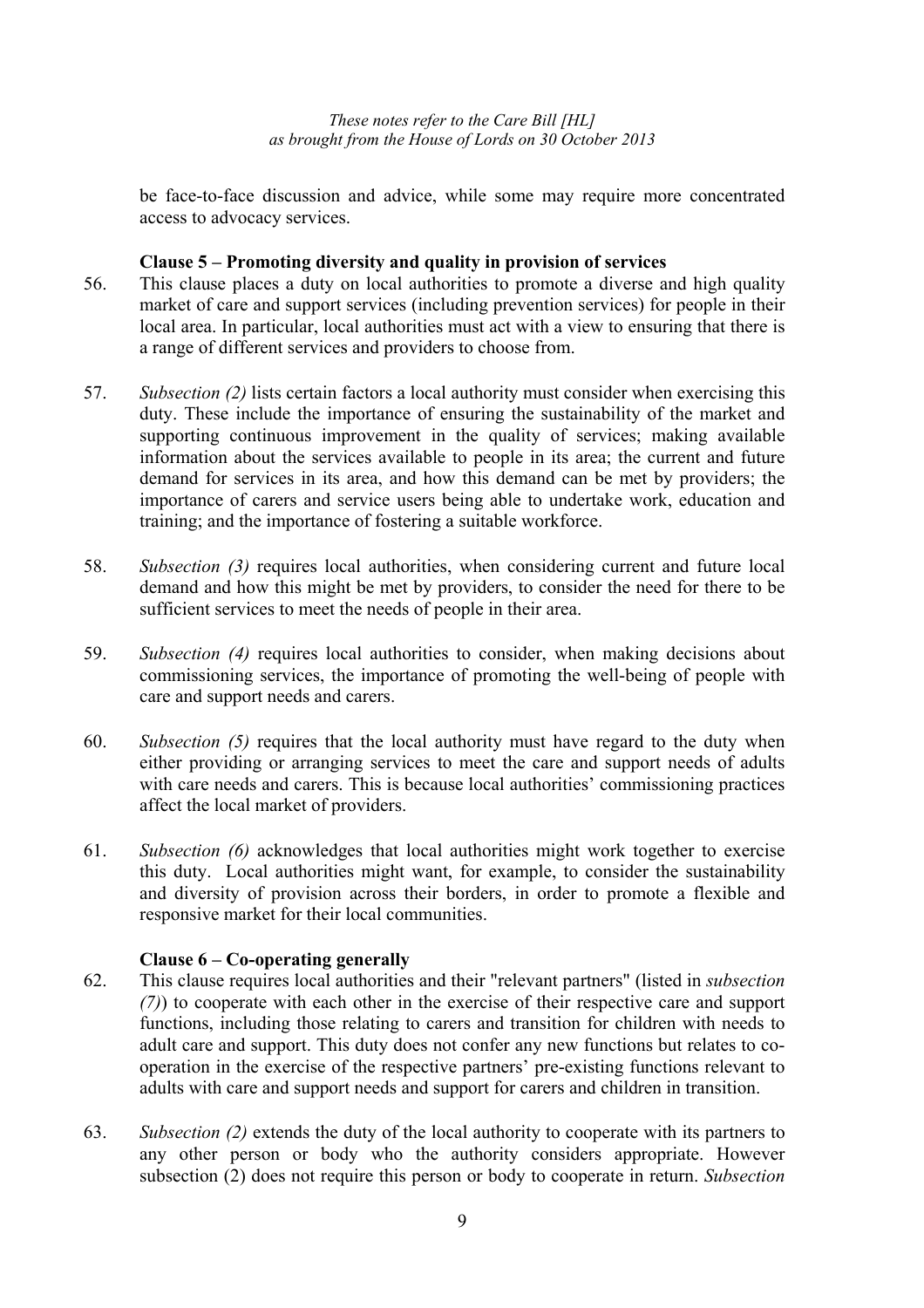*(3)* sets out examples of the types of other persons with whom it may be appropriate for a local authority to cooperate with under subsection (2). This includes but is not limited to providers of care and support and carer's support services, NHS primary health providers, independent hospitals and private registered providers of social housing.

- 64. *Subsection (4)* requires the local authority to ensure internal cooperation between its officers: those responsible for adult care and support, housing, public health, and children's services. These officers are employees of the local authority, and are not therefore included in the list of external partners in *subsection (7)*.
- 65. *Subsection (6)* sets out five aims of cooperation between partners. These are promoting the well-being of adults needing care and support and their carers, improving the quality of care and support for adults and support for carers provided, smoothing the transition from children's to adult services, and protecting adults with safeguarding concerns, whether they are currently experiencing or at risk of abuse or neglect or to investigate past cases of serious abuse or neglect for the purposes of identifying and applying lessons to be learnt. However, the purposes of co-operation are not limited to these matters alone.
- 66. This clause does not require the local authority to take any specific steps to cooperate with relevant external partners, but there are a number of other powers which local authorities may use to promote joint working. For example, local authorities may share information with other partners, or provide staff, services or other resources to partners to improve cooperation. Under section 75 of the NHS Act 2006, a local authority may also contribute to a "pooled budget" with an NHS body – a shared fund out of which payments can be made to meet agreed priorities.

# **Clause 7 – Co-operating in specific cases**

- 67. This clause supplements the general duty to cooperate in clause 6 with a specific duty. This duty is intended to be used by local authorities or partners where cooperation is needed in the case of an individual who has needs for care and support. The duty is not limited to specific circumstances, but could be used, for example, when a child is preparing to move from children's to adult services; in adult safeguarding enquiries; when an adult requires an assessment for NHS continuing healthcare; or, when an adult is moving between areas and requires a new needs assessment.
- 68. *Subsection (1)* states that a local authority may request cooperation from a relevant partner in relation to the case of an individual adult or carer, and the relevant partner must cooperate as requested, unless doing so would be incompatible with the relevant partner's own functions or duties. *Subsection (2)* creates the same duty but in reverse, with the request made by the relevant partner to the local authority.
- 69. If either the local authority, or the relevant partner, decide not to cooperate after receiving a request, then *subsection (3)* requires them to write to the other person setting out their reasons for not doing so. Local authorities and their relevant partners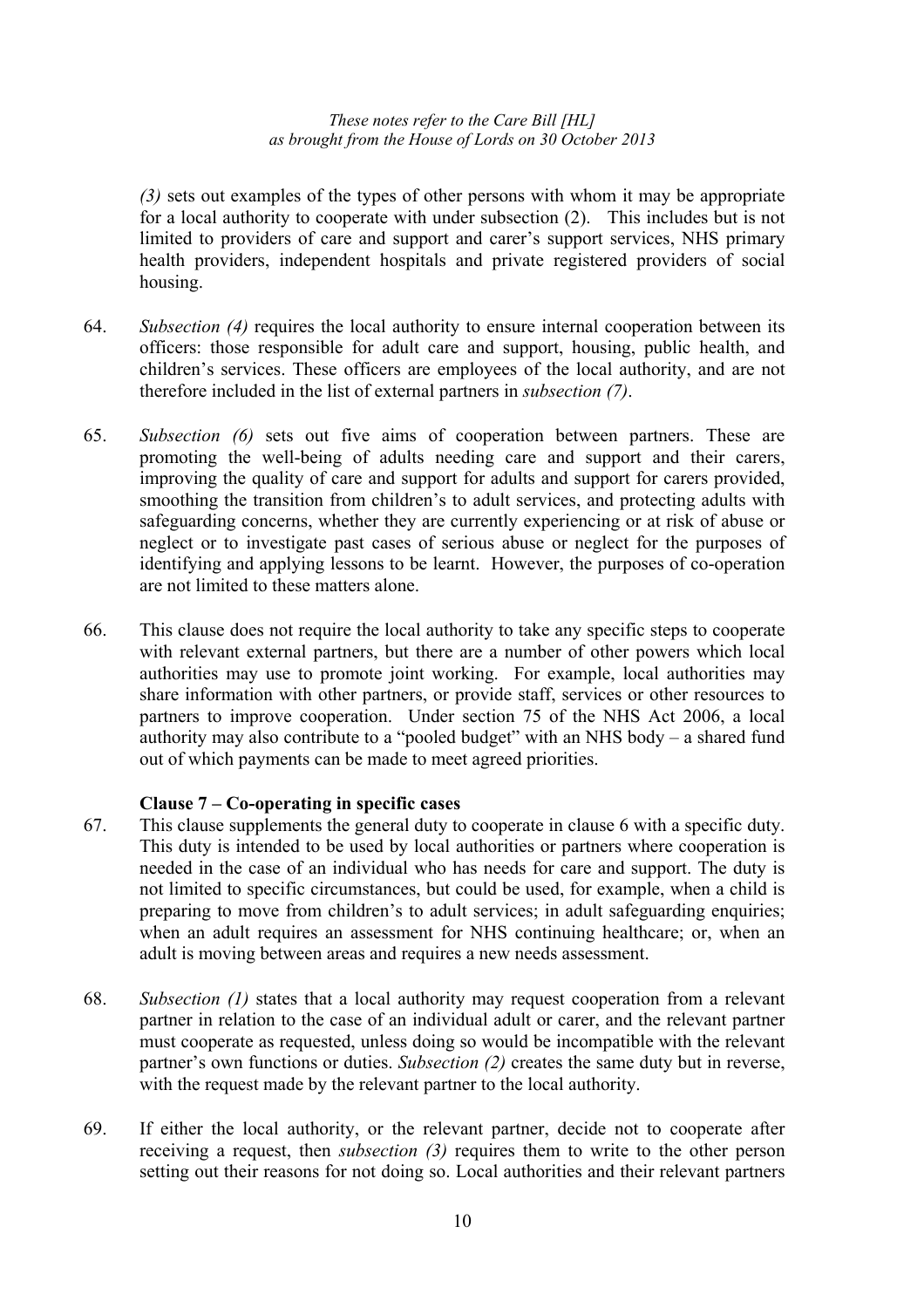must respond to requests to cooperate under their general public law duties to act reasonably, and failure to respond within a reasonable time frame could be subject to judicial review.

# *Meeting needs for care etc.*

#### **Clause 8 – How to meet needs**

- 70. The needs which adults have for care and support will be specific to that individual, and there are many ways in which local authorities can meet such needs. This clause is intended to provide some indication of the range of what a local authority can do to meet an adult's needs.
- 71. *Subsection (1)* lists some general examples of the types of care and support that could be arranged or provided to meet the needs of both adults needing care and carers. This is not intended to be a definition of care and support or an exhaustive list, but to give a partial description for clarity. Local authorities may arrange or provide for any combination or type of service to meet needs, other than those services which they are prohibited from providing because they fall their outside their care and support functions (see clauses 22 and 23). The examples in subsection (1) are applicable both to carers and to adults needing care.
- 72. In meeting any adult's needs, a local authority may provide a service itself or arrange for a service to be provided by another organisation. The local authority may also make a direct payment in lieu of a service (as detailed in clauses 31 and 32), or undertake any combination of these approaches.

# *Assessing needs*

# **Clause 9 – Assessment of an adult's needs for care and support**

- 73. This clause requires a local authority to carry out an assessment, which is referred to as a "needs assessment", where it appears that an adult may have needs for care and support. The objective of the needs assessment is to determine whether the adult has care and support needs and what those needs may be. It is the mechanism by which local authorities assess whether a person requires some form of care and support, and whether the nature of their needs is such that the local authority will be under a duty to meet them (in other words, whether the person has "eligible" needs). Whether or not a person has eligible needs, they will receive tailored information on the services available in their local community to help meet the needs they do have.
- 74. *Subsection (3)* makes it clear that the local authority must carry out the assessment wherever it appears that an adult may have needs for care and support, whether or not it thinks the adult has eligible needs, and regardless of the adult's financial resources.
- 75. *Subsection (4)* stipulates that the assessment must consider how the person's needs impact on their well-being and the outcomes that an individual wishes to achieve in day-to-day life: for example, being able to live at home and feed themselves, and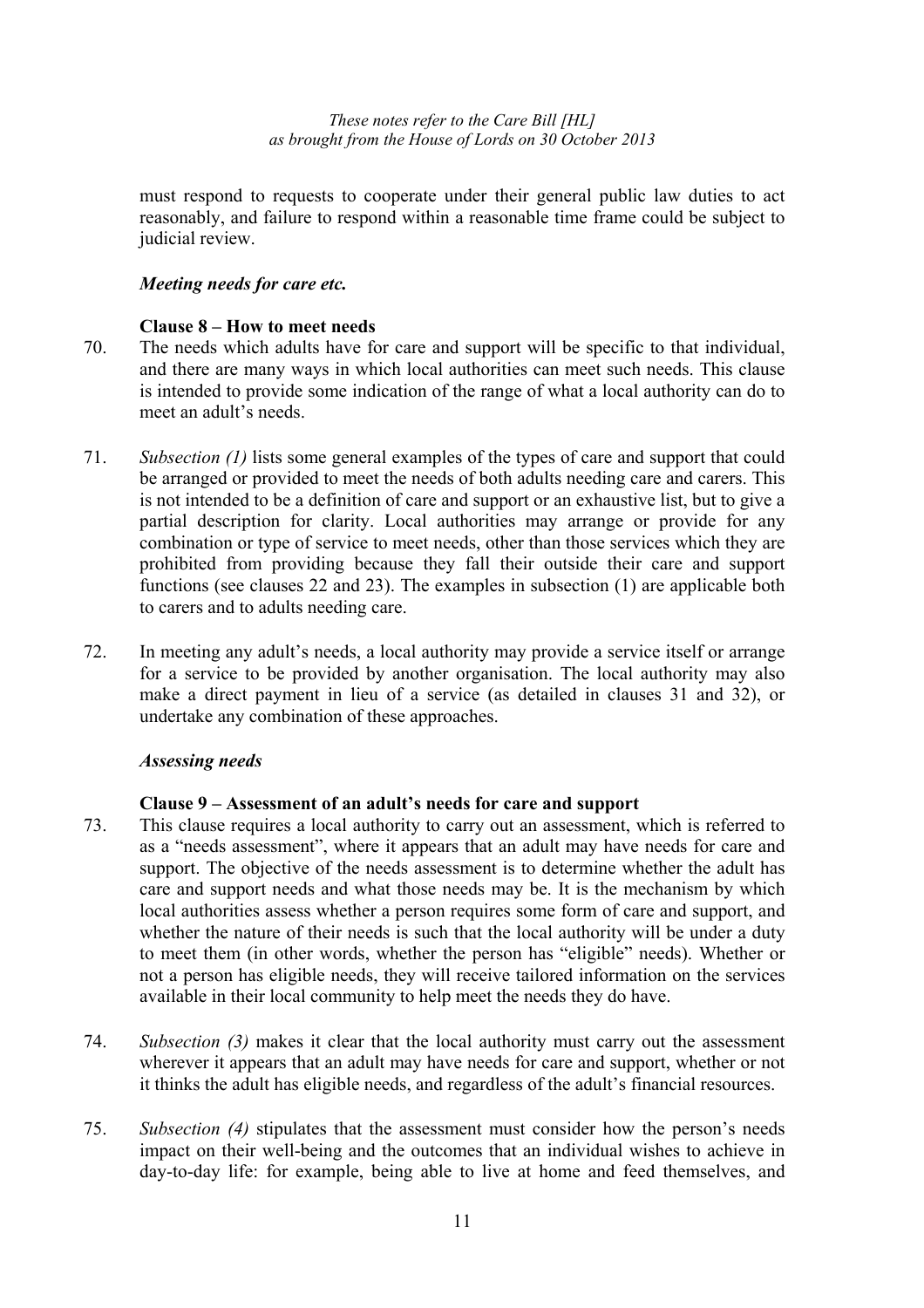whether care and support can help them to meet those outcomes.

- 76. *Subsection (5)* requires the local authority to involve the adult, any carer they may have, and anyone else the adult may ask to be involved in the needs assessment. Where a person lacks capacity the local authority must also involve any person who appears to be interested in the individual's welfare. The intention is to allow the adult to set the outcomes they wish to achieve and to be fully involved throughout the assessment process. Where the adult would otherwise face difficulty in being involved in the process, for example due to communication problems, and they do not have anyone to support them, the adult will be entitled to the support of an advocate to assist them (as provided for in clause 68).
- 77. *Subsection (6)* requires the local authority to consider whether and to what extent matters other than the provision of care and support could help them reach the outcomes they want to achieve. This might include the adult's own capabilities and what they may be able to do themselves to achieve those outcomes.
- 78. It also requires local authorities to consider whether the adult would benefit from its prevention or information and advice services (provided under clauses 2 or 4) or any other services that might be available in the community. For example the local authority may consider it would benefit the adult to undergo a reablement programme, and this could take place in parallel with the assessment process.
- 79. The clause brings together a number of existing powers and duties to create a single legal basis for assessment, including section 2 of the Chronically Sick and Disabled Persons Act 1970; section 4 of the Disabled Persons (Services, Consultation and Representation) Act 1986 and section 47(1) of the National Health Service and Community Care Act 1990.

# **Clause 10 – Assessment of a carer's needs for support**

- 80. This clause creates a single duty to assess carers. It requires a local authority to carry out an assessment, known as a "carer's assessment", where it appears that a carer may have needs for support at that time, or in the future. The aim of the assessment is to determine whether a carer has support needs either currently or, possibly, in the future and what those needs may be.
- 81. The duty to assess a carer replaces existing duties in relation to the assessment of adult carers in section 1(1) of the Carers (Recognition and Services) Act 1995 and section 1 of the Carers and Disabled Children Act 2000.
- 82. A carer is defined as an adult who provides or intends to provide care for another adult. The clause makes clear care includes the provision of practical or emotional support. This definition is subject to the proviso that those who care on a contractual or volunteering basis are not considered to be carers for the purposes of this Part. However, if the local authority thinks it is appropriate for such an individual (even if there is a contractual or volunteering element to the relationship) to be treated as a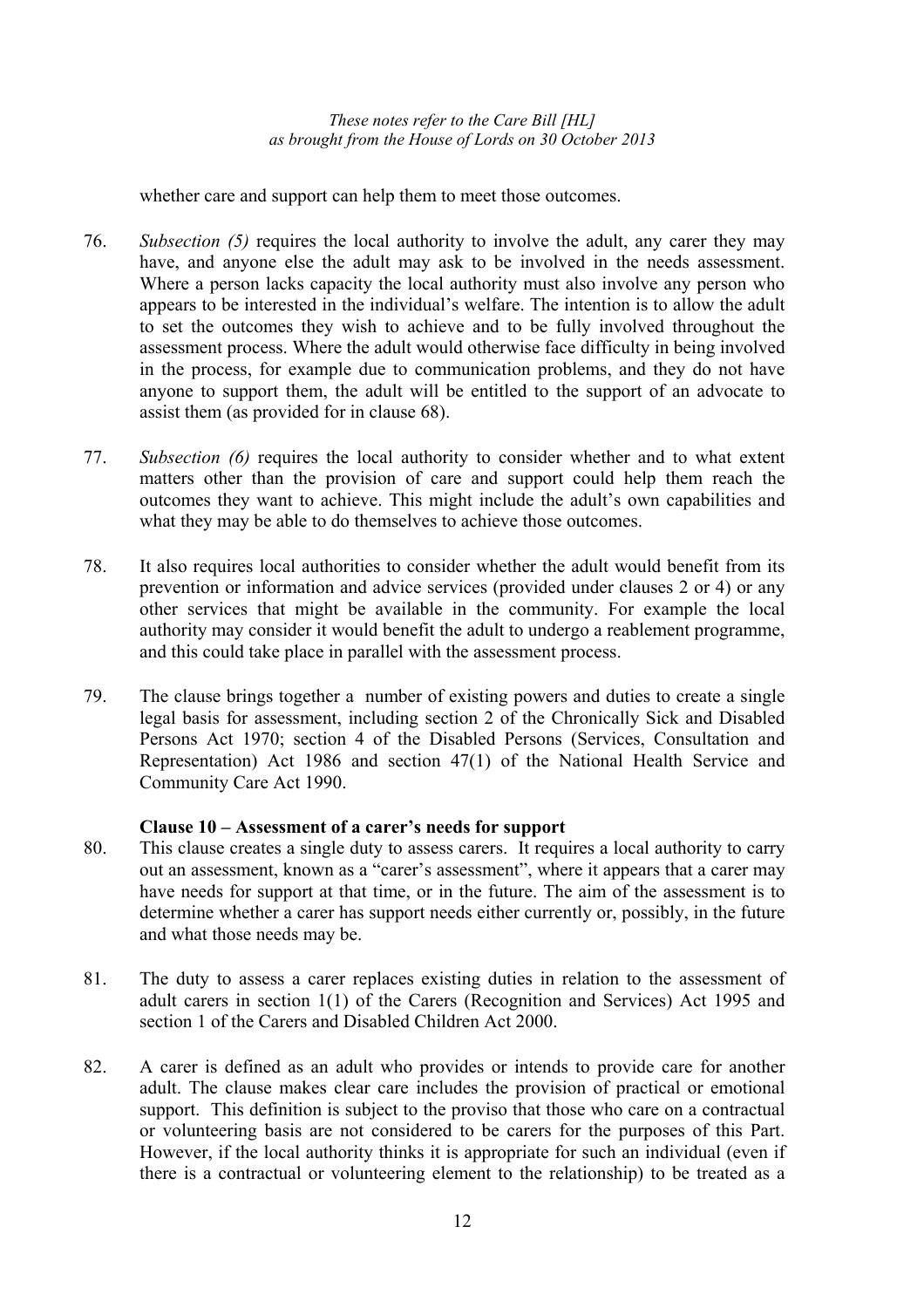carer, then it may do so.

- 83. The duty to assess applies regardless of any views the local authority may have about the level of a carer's needs for support or the financial resources of either the person needing care or the carer. The local authority must involve the carer and any other person nominated by the carer, when carrying out a carer's assessment.
- 84. A carer's assessment must consider certain important factors. These include the carer's ability and willingness to provide care and support, both now and in the future; the impact of caring on the carer's wellbeing; and the outcomes that the carer wishes to achieve in day to day life. In carrying out the assessment the local authority must also have regard to whether a carer works or wishes to work, or participates in, or would like to participate in, education, training or recreation.
- 85. *Subsection (8)* requires the local authority to consider whether and to what extent matters other than the provision of care and support could help the carer reach the outcomes they want to achieve. It also requires local authorities to consider whether the carer would benefit from its prevention or information and advice services or any other services that might be available in the community.

# **Clause 11 – Refusal of assessment**

- 86. This clause sets out what is to happen where an adult or a carer refuses to have a needs or carer's assessment.
- 87. Normally if an adult refuses a needs assessment or a carer's assessment, the local authority need not carry it out.
- 88. However, the clause specifies that there are two situations in which the local authority must carry out a needs assessment even if the adult refuses an assessment:

a) if the adult lacks the capacity to agree to an assessment but the local authority is satisfied that an assessment would be in their best interests; and

b) if the adult is at risk of harm or financial abuse.

89. Where a person has refused a needs assessment or carer's assessment and the local authority thinks the circumstances have changed, the duty to carry out an assessment applies, unless the person continues to refuse.

# **Clause 12 – Assessments under sections 9 and 10: further provision**

- 90. This clause requires the Secretary of State to make regulations about how a needs assessment or a carer's assessment is carried out, to ensure consistent practice in the key elements of the assessment process.
- 91. The regulations may in particular make provision about matters that a local authority must consider when carrying out an assessment, and about the assessment process, to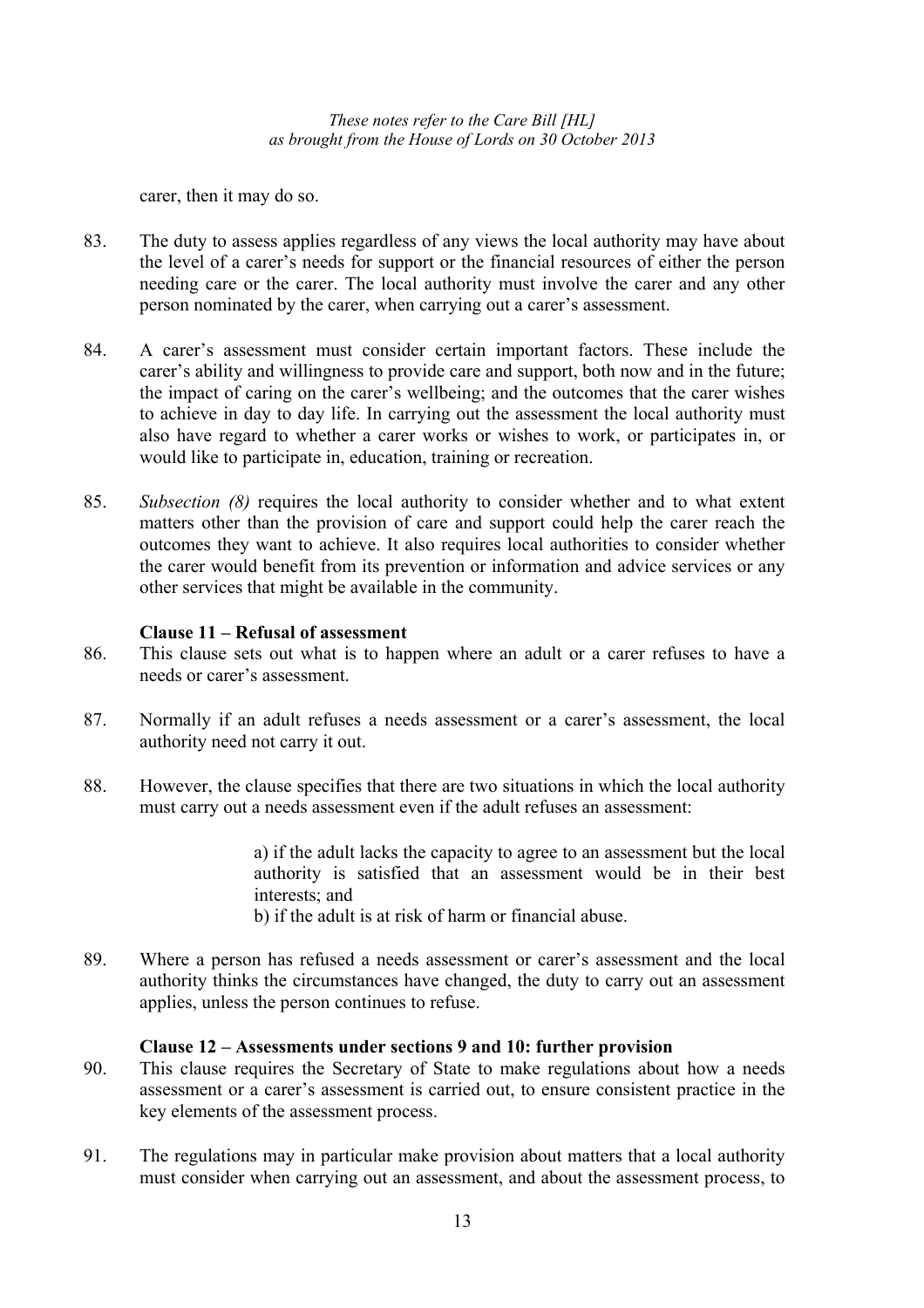ensure that it is carried out in an appropriate and proportionate manner. The local authority may be required to have regard to the family needs of the person being assessed, for instance the need to ensure that a child is not undertaking an inappropriate caring role for the adult concerned. Regulations may specify who may or must carry out an assessment, in particular that an expert must carry out the assessment in cases where the adult or carer has a complex condition, including allowing for self-assessment, joint assessments, and for a third party to carry out the assessment on behalf of the local authority. They may also specify when a local authority should refer a person for assessment by the NHS when they believe that the person has NHS continuing healthcare needs.

92. This clause also makes clear that a local authority may combine a needs or carer's assessment with some other assessment it is carrying out of the individual or another person, provided that both individuals agree or in the case of a child who lacks capacity or is not competent to agree, provided it is satisfied that combining the assessments would be in the child's best interests. For example, a local authority may combine an assessment of a young carer with the needs assessment of the adult he or she cares for. This clause also ensures that a local authority, when carrying out a needs or carer's assessment, may work jointly with or on behalf of another body which is carrying out another assessment of the person or, for example, someone that person is caring for or who cares for that person. For example, if a local authority is carrying out a carer's assessment, and an NHS body is carrying out a continuing healthcare assessment of the person he or she is caring for, the local authority could jointly carry out the continuing healthcare assessment jointly with the NHS body.

# **Clause 13 – The eligibility criteria**

- 93. Having carried out a needs assessment or a carer's assessment, this clause requires local authorities to determine whether a person's needs are "eligible" needs. In other words, whether they meet the eligibility criteria which are to be set out in regulations. "Eligible" needs are those needs of a level or nature which the local authority may be under a duty to meet. The use of the word "eligible" here refers only to the person's needs, not to their financial resources or other circumstances.
- 94. As *subsection (1)* sets out, provided that a local authority is satisfied on the basis of an assessment that an individual has any needs, of whatever level, the first requirement following an assessment is for the local authority to establish whether those are needs which the local authority must meet. Everyone will receive a written record of that decision, whether their needs are eligible or not.
- 95. If the person or carer does have eligible needs, *subsections (3)* and *(4)* require the local authority to establish the adult's ordinary residence and consider the support (of whatever form) that could be provided to meet those needs.
- 96. Subsection (3)(b) requires the local authority to ascertain whether the adult wants to have their needs met by the local authority. This allows individuals who do not want the local authority to meet their needs to take an independent personal budget (as set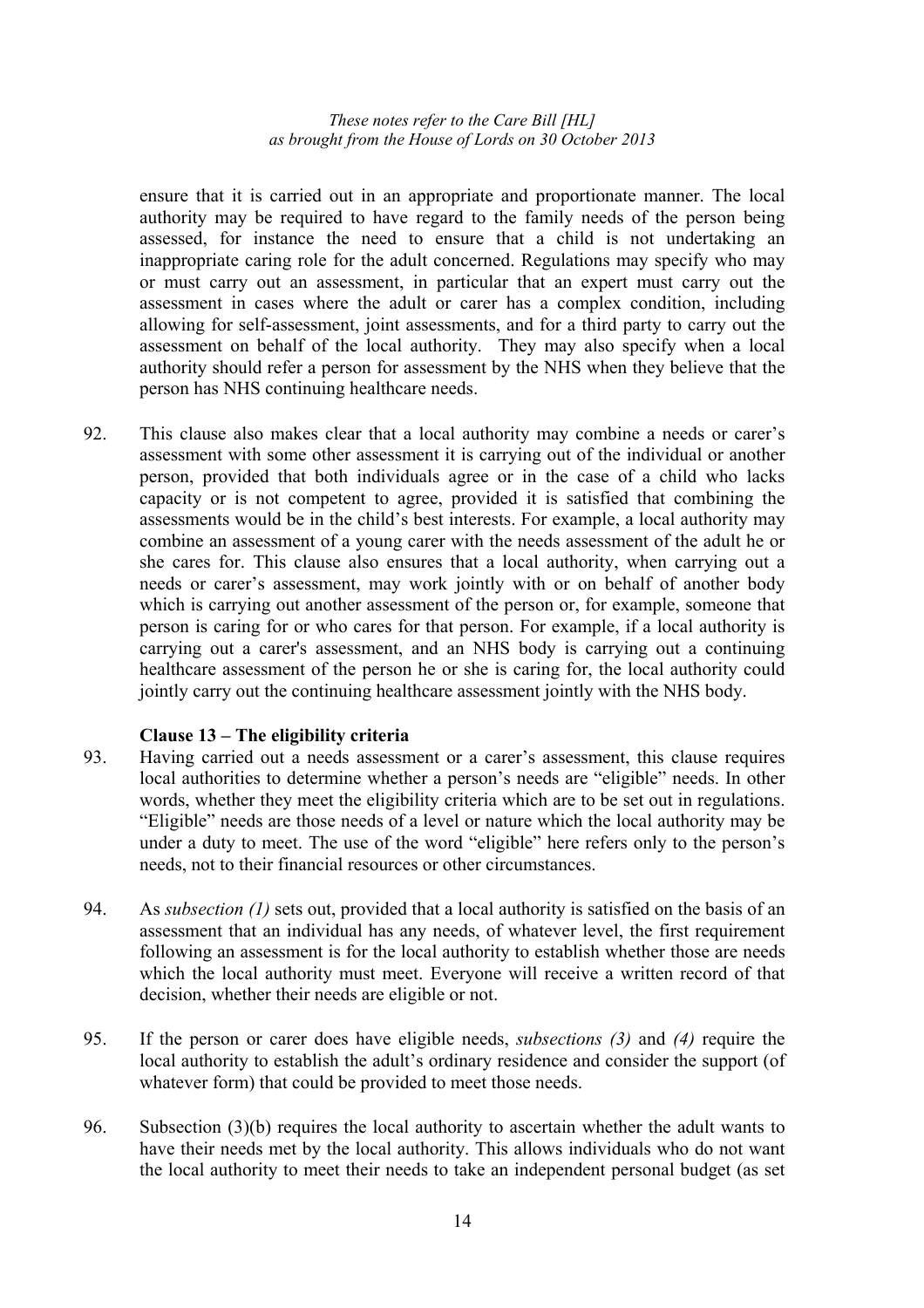out at clause 28) and start their care account. This duty is not replicated for carers in subsection (4), as the cap on costs does not apply to carers.

- 97. Where the individual or carer's needs do not meet the eligibility criteria, *subsection (5)* requires the local authority to provide them with advice on what services are available in the community to meet the needs they do have and to prevent or delay their need for care and support. This will ensure people are helped to access local services, which may be provided by the local authority or by another organisation.
- 98. *Subsection (6)* provides for the Secretary of State to set out the eligibility framework in regulations. The regulations will set out how a local authority must go about determining whether an adult's needs meet the eligibility criteria. It provides the power for Secretary of State to set out which needs are "eligible" needs, to enable local authorities to make the determination required in subsection (1).
- 99. *Subsection (7)* specifies that a person's needs will meet the eligibility criteria if they are of a description specified in the regulations. The regulations will prescribe the minimum level of needs which local authorities must meet, subject to the conditions set out in clause 18. Local authorities can decide to arrange services to meet needs at a lower level.

# *Imposing charges and assessing financial resources*

# **Clause 14 – Power of local authority to charge**

- 100. This clause gives local authorities a general power to charge for certain types of care and support, at their discretion.
- 101. If it does exercise this power, *subsection (4)* stipulates that a local authority may not charge a person more than what it costs it to provide or arrange the care and support. This general power replaces the existing duty on local authorities to charge for care home accommodation set out in section 22(1) of the National Assistance Act 1948, and powers to charge for other types of care and support (including those under section 17 of the Health and Social Services and Social Security Adjudications Act 1983, and section 8 of the Carers and Disabled Children Act 2000).
- 102. *Subsection (2)* provides that the power to charge is subject to clause 15. Clause 15(1) stipulates that the local authority cannot charge an adult for meeting needs if the adult has reached the cap on care costs; however clause 15(7) makes clear that a local authority can still charge for daily living costs. Therefore, even when someone has reached the cap, they still can be charged if their care includes daily living costs.
- 103. *Subsection (3)* stipulates that where a local authority makes a charge under subsection (1) for meeting a carer's needs by providing care and support to an adult needing care it may not charge the carer.
- 104. The power to charge extends to all types of care and support, unless regulations state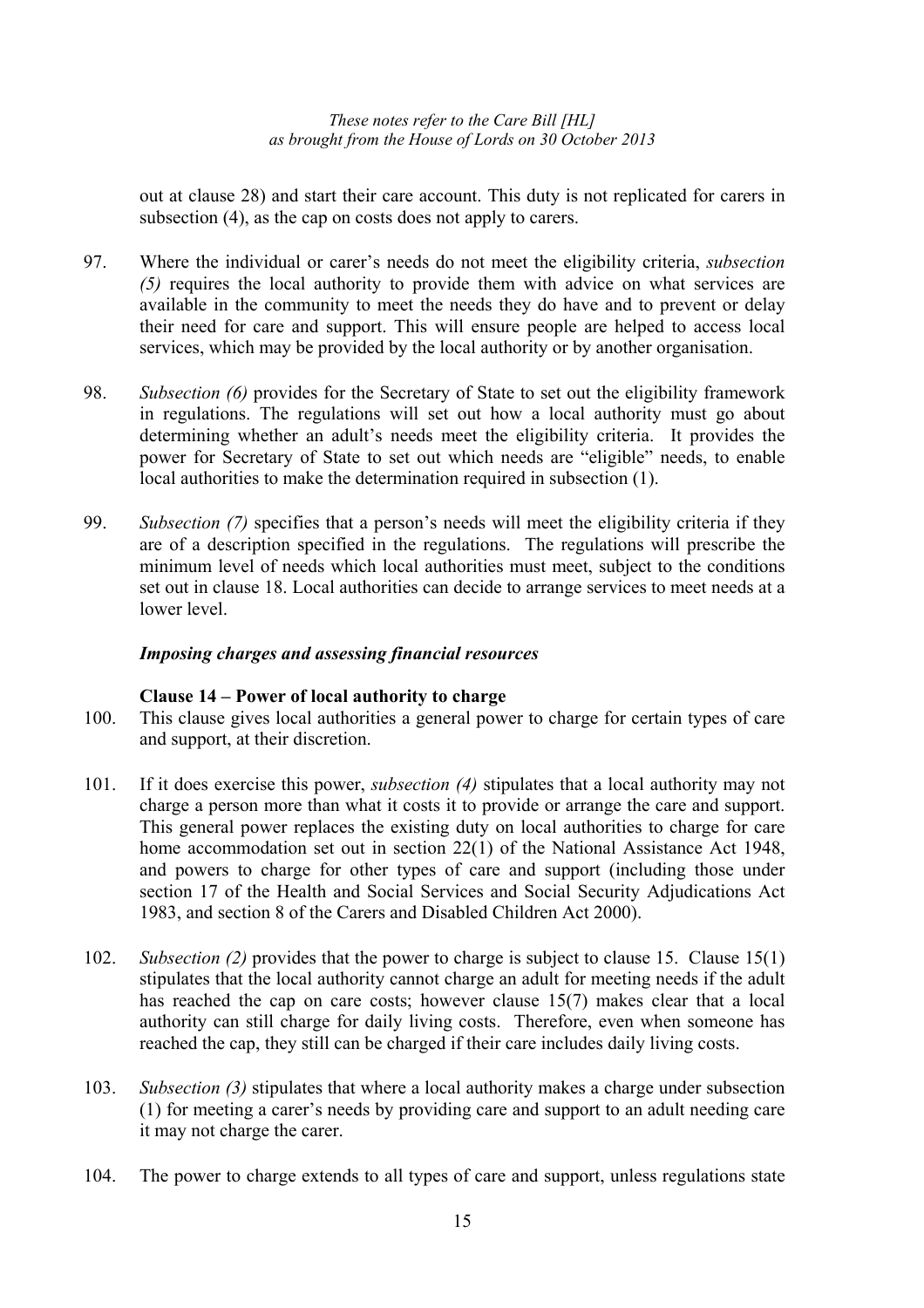that the specific service must be provided free. Certain services or activities cannot be charged for: for example, needs assessments or carer's assessments. *Subsection (6)* gives examples of how regulations might define the provision of care and support to be provided free of charge. These regulations will replace those made under section 15 of the Community Care (Delayed Discharges etc.) Act 2003.

- 105. *Subsection (7)* ensures that a person's income does not fall below a certain amount as a result of charging. The amount will be specified in regulations, which could specify different amounts for different circumstances. For example, setting a personal expenses allowance for care home residents or specifying the amount below which the income of a person receiving care and support in their home may not fall.
- 106. *Subsection (8)* enables regulations to specify cases or circumstances where an adult can be treated as having income that would (or would not) fall below a certain amount as a result of charging. For example, in a case where a local authority would make a notional charge, regulations could ensure that a person who receives a certain welfare benefit is automatically exempt from that charge. This helps protect the person's income while giving greater flexibility to the local authority not to have to carry out a financial assessment where the care package is of low value.
- 107. When a person has care and support needs but does not qualify for financial support from the local authority, they are still able to request that the local authority arrange the care and support that they require on their behalf. Where the local authority arranges the care and support necessary for that individual, *subsection (1)*(b) gives the local authority a power to charge a fee to cover the costs of arranging that care and support. However, the local authority may not charge such fees in relation to any types of care and support specified in the regulations under *subsection (6)*.

# **Clause 15 – Cap on care costs**

- 108. This clause establishes a limit on the amount that adults can be required to pay towards eligible care costs over their lifetime. Eligible care costs are the costs of meeting eligible needs that a local authority would meet under clause 18. These costs are either specified in a personal budget (under clause 26) where the local authority is meeting the person's needs, or in an independent personal budget (under clause 28) where the person has decided that they do not want the local authority to meet their needs. *Subsection (1)* restricts local authorities from charging for eligible care costs once the amount of a person's accrued care costs reach the level of the cap.
- 109. *Subsection (2)* defines what is meant by the costs accrued in meeting eligible needs as being those costs that the local authority would incur if it, or another local authority were to meet the person's needs itself, or, in the case of a person who has an independent personal budget under clause 28, what the cost to the local authority of meeting the person's needs would be. *Subsection (3)* defines eligible needs as those that meet the eligibility criteria and are not being met by a carer. Adults must also be ordinary resident, or present in the local authority area to have eligible needs.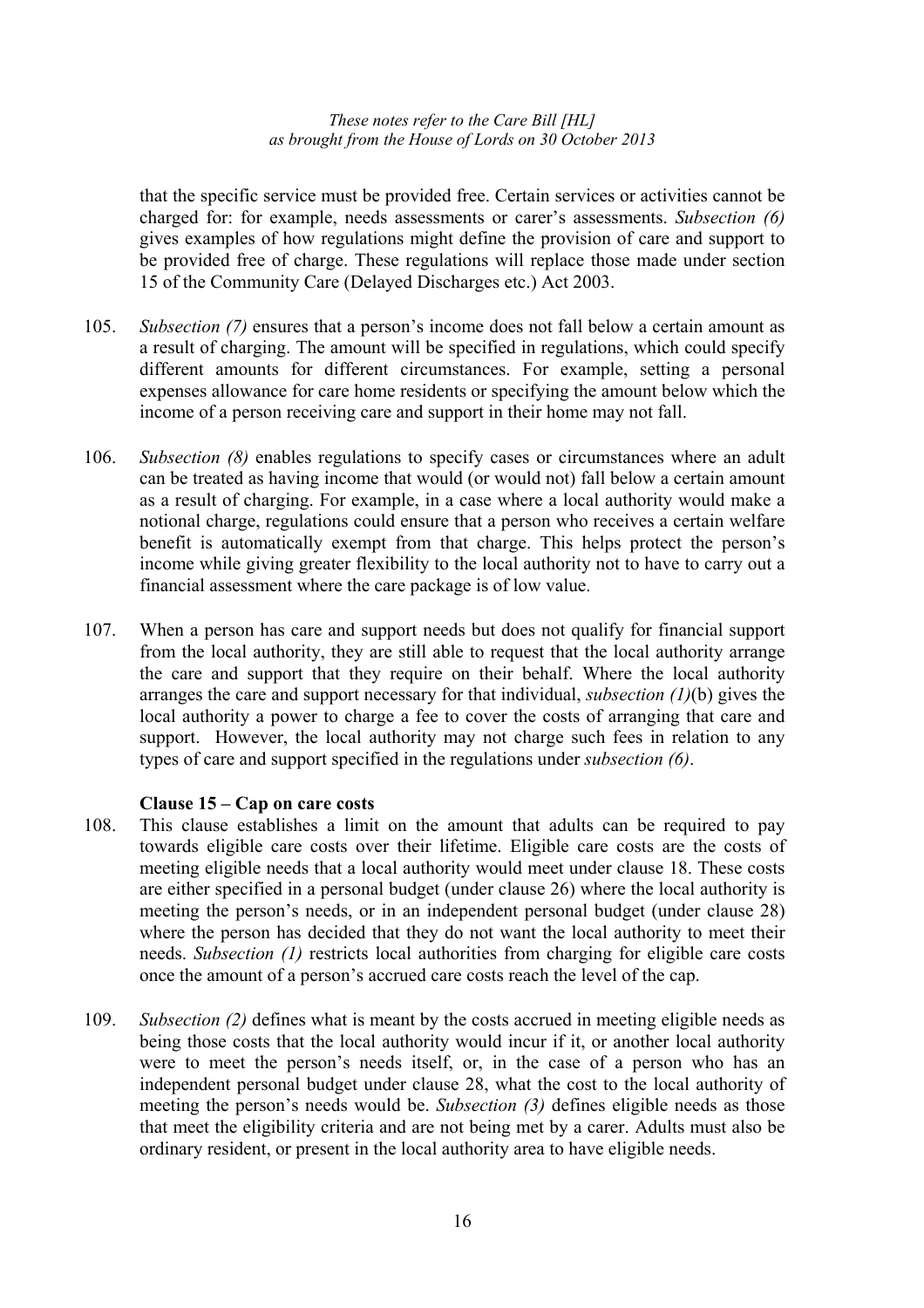- 110. *Subsection (4)* provides for the level of the cap to be set in regulations, and includes power to set the cap at different amounts for people of different ages. This will allow the cap to be set at different levels for working age adults, and includes the possibility of setting the cap at zero for specified categories of person, for example people who have eligible needs for care and support when they turn 18.
- 111. When a person receives care and support in a care home, daily living costs such as food and lighting should not count towards an adult's accrued costs; *subsection (6)* ensures that where the costs of meeting a person's needs includes such daily living costs, these will be disregarded when measuring progress towards the cap. *Subsection (7)* allows a local authority to continue to charge for the daily living costs once the adult has reached the cap.
- 112. *Subsection (8)* provides a regulation making power to set the amount that will be considered as representing an adult's daily living costs.
- 113. The funding provisions are expected to be commenced in April 2016, and eligible care costs will only start counting towards the cap from the date of commencement of the clauses.

# **Clause 16 - Cap on care costs: annual adjustment**

- 114. This clause requires annual adjustments in order to ensure that the level of the cap and an adult's accrued costs keep pace with inflation.
- 115. *Subsection (2)* ensures that an adult's accrued costs are adjusted by the same measure as the cap, so that if someone was previously 50% of the way towards the cap, then they will remain so after adjustment. *Subsection (3)* specifies the meaning of "average earnings" for the purposes of this clause and *subsection (4)* requires adjustment to be considered annually following commencement of the clause.
- 116. *Subsection (5)* makes it clear that the power to set the level of the costs cap in clause 15 is not restricted by the annual adjustment.

# **Clause 17 – Assessment of financial resources**

- 117. This clause requires a local authority to carry out a financial assessment if they have chosen to charge for a particular service under the power in clause 14. This is in order to determine the individual's contribution towards the cost of the care and support that they require. The rules about how a financial assessment is conducted ensure that such assessments are carried out on a consistent basis.
- 118. *Subsections (7)* to *(13)* allow regulations to set rules in relation to financial assessment, including setting the maximum amount of financial resource an adult may have, above which a local authority will not contribute towards an individual's care and support costs, and daily living costs. These provisions replace those in section 22 of the National Assistance Act 1948.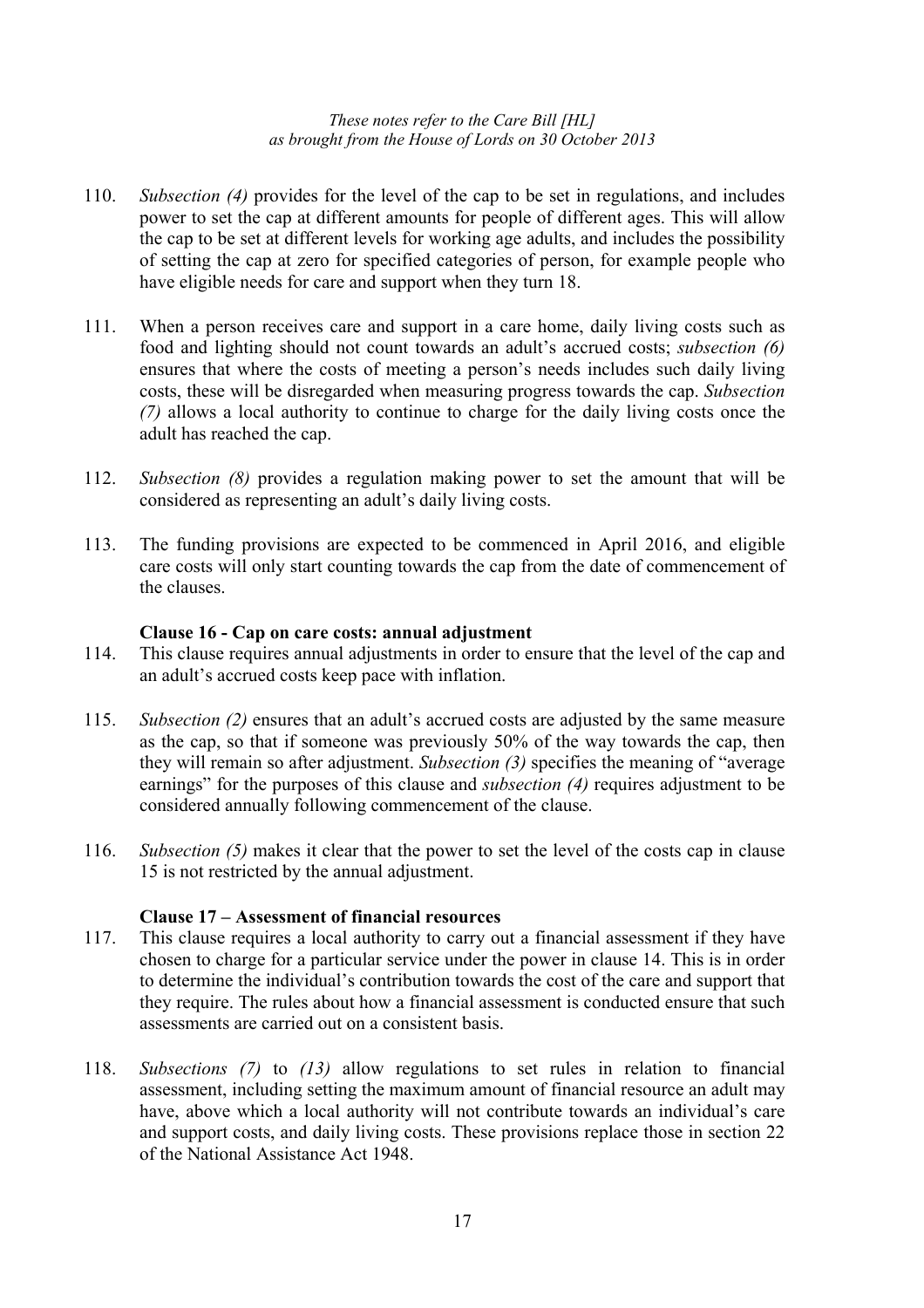119. The regulations may set rules where the local authority need not carry out a full financial assessment and whether, in these circumstances, the individual needing care and support is entitled to local authority support. This would allow for less detailed financial assessments to be carried out in some situations, and could enable the local authority to meet the needs of people who do not wish to have a full financial assessment, if the authority considers this necessary.

# **Clause 18 – Duty to meet needs for care and support**

- 120. This clause sets out the circumstances when a local authority is obliged to meet an adult's eligible needs for care and support and is the principal individual entitlement to care and support for adults with needs for care and support (the equivalent for carers is provided for in clause 20). This replaces a number of duties to provide particular care and support services to adults: sections 21(1), 21(2) and 29(1) of the National Assistance Act 1948, section 2(1) of the Chronically Sick and Disabled Persons Act 1970, and section 45(1) of the Health Services and Public Health Act 1968.
- 121. *Subsections (1)* and *(2)* set out the circumstances in which an adult is entitled to care and support to meet their needs where the adult has been assessed by the local authority and has been determined to have "eligible" needs for care and support (this would be decided using the eligibility framework set out in regulations made under clause 13).
- 122. Subsection (1) sets out the preconditions that trigger the local authority's duty to meet an adult's eligible needs for care and support in a case where the adult's accrued costs do not exceed the cap on care costs (see clause 15). These are:
	- that the adult is ordinarily resident in the local authority area (or has no settled residence in any area, but is living in the local authority area at that time), (provision about ordinary residence is made in clause 39); and either:
		- a) that the local authority has either decided not to charge for a particular type of care and support, or is not able to charge. The circumstances in which the local authority does not or may not charge are set out in *subsection (6)*; or
		- b) if it is not such a case, one of the following three conditions is met.
- 123. Subsections (2) to *(4)* set out the three conditions that trigger the duty to meet eligible needs:
	- The first condition is that the adult's financial resources are assessed as being at or below the financial limit set in regulations under clause 17. In other words, the adult does not have sufficient financial resources to be able to pay the charge which is assessed as due, although they may be required to make a contribution. The amount of resources required will depend on the type of care and support, and will be calculated following a financial assessment carried out by the local authority (under clause 17).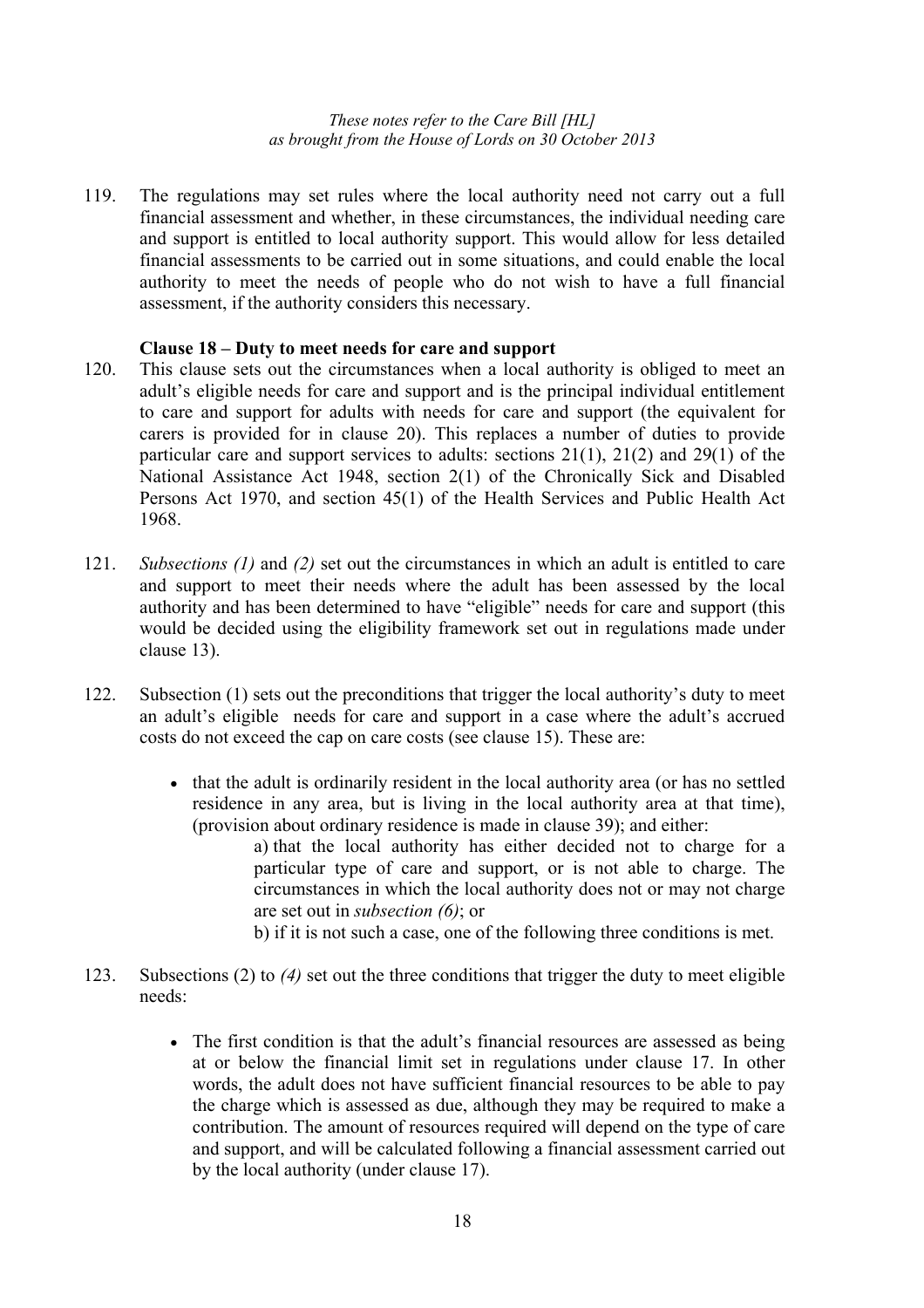- However, the second condition provides that the adult may request that the local authority meet their needs, even if their resources are assessed as above the financial limit, so that they have to pay for their care in full. That request would trigger the duty on the local authority to meet their needs. Where the adult lacks capacity to make the request, it may be made by someone else acting on their behalf.
- The third condition is that the adult lacks the mental capacity to arrange care and support, and there is no other person willing or able to arrange that care and support on their behalf. In these circumstances, the duty applies, regardless of other factors such as finances.
- 124. *Subsection (5)* provides that the local authority is under a duty to meet an adult's needs for care and support which meet the eligibility criteria where the adult's accrued costs exceed the cap on care costs (see clause 15) if the adult is ordinarily resident in the local authority area (or has no settled residence in any area, but is living in the local authority area at that time).
- 125. Subsection (6) sets out the circumstances in which there may be no charge for particular types of care and support, for the purposes of subsection  $(1)(c)$ . These are that:
	- regulations prohibit the local authority from charging for the type of care and support being provided by the local authority; or
	- the local authority decides not to charge for the care and support being provided.
- 126. *Subsection (7)* provides that the local authority is not under a duty to meet any of the adult's eligible needs which are being met at that time by a carer. When conducting the needs assessment and the eligibility determination, the local authority will assess the totality of the adult's needs, regardless of whether a carer is currently meeting any of them. This is sometimes referred to as the assessment being "carer-sighted".
- 127. However, the local authority is not under a duty to meet any eligible needs which are being met by a carer, because the carer is already doing so. If a carer were to cease providing care and to stop meeting any eligible needs, this would trigger a review of the adult's care and support plan, and may mean that the local authority is required to meet the needs. If the carer has needs for support, they should be entitled to an assessment in their own right, under clause 10, and may receive support to meet their eligible needs.

# **Clause 19 – Power to meet needs for care and support**

128. This clause provides broad powers to enable local authorities to meet the needs of adults whose needs they are not otherwise required to meet, for instance because the adult is not ordinarily resident, or does not have needs for care and support which meet the eligibility criteria. The local authority must have carried out an assessment in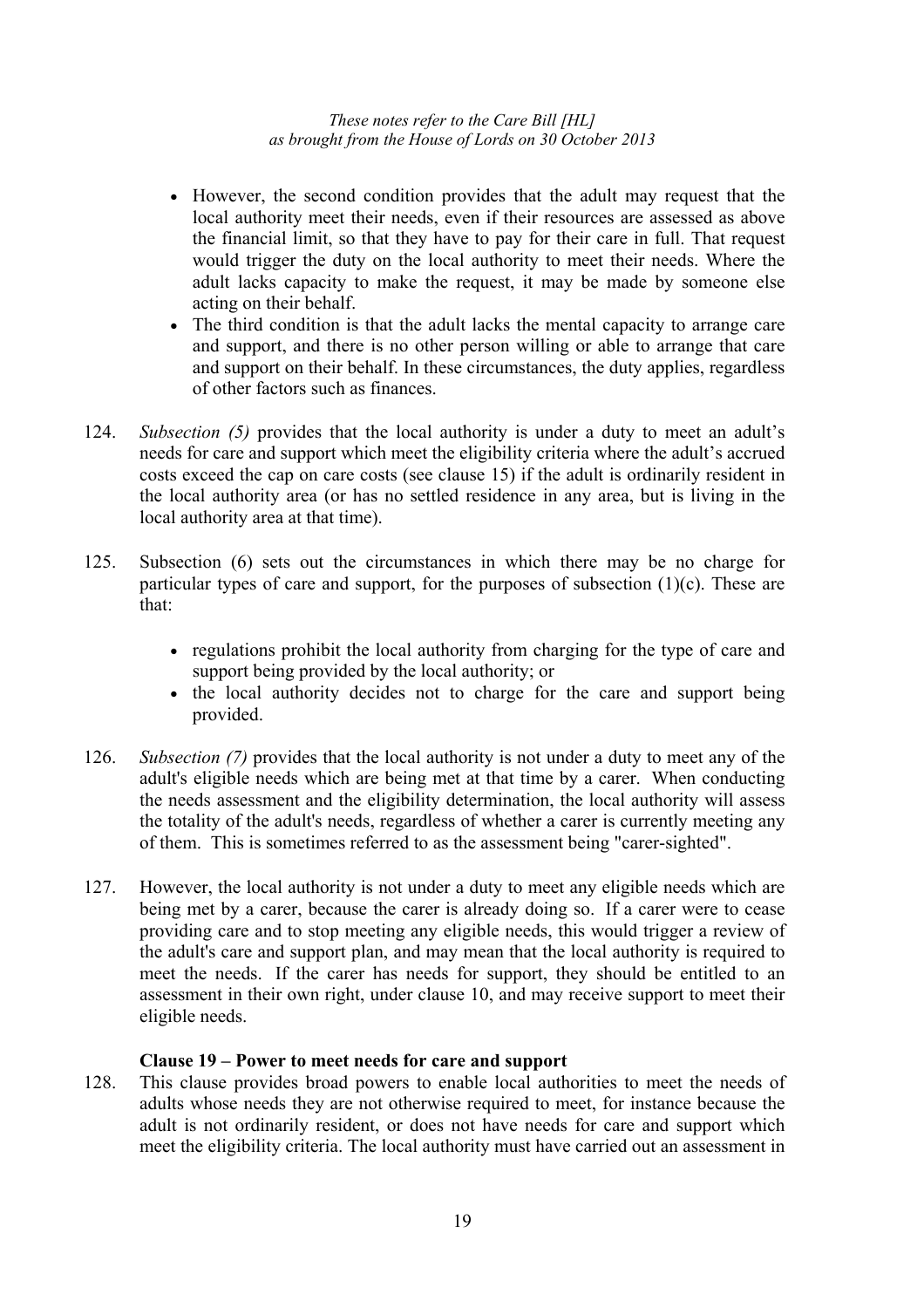these cases to determine what needs the adult does have, if any.

129. In addition, *subsection (3)* gives a power for local authorities to meet needs in urgent cases, without having first carried out the required assessments. Sometimes, it will be necessary to put in place care and support urgently and there may not be time to undertake a full assessment. In such cases, the local authority must still carry out the assessments, but can do so in due course so as to not delay care and support being put in place.

#### **Clause 20 – Duty and power to meet a carer's needs for support**

- 130. This clause sets out the core duty of the local authority to meet a carer's eligible needs for support. This duty replaces the power to provide services to carers in section 2 of the Carers and Disabled Children Act 2000, in respect of those carers who are adults and are providing care for another adult.
- 131. *Subsections (1) to (5)* set out the different circumstances that may trigger the local authority's duty to meet a carer's needs for support which meet the eligibility criteria. The common requirements are that the adult needing care is ordinarily resident in the local authority's area (or has no settled residence, but is living in the local authority's area at that time); and, that the carer has been assessed by the local authority and has been determined to have eligible needs for support.
- 132. The application of the remaining "trigger" conditions depend on whether or not the local authority charges for the support or care and support to be provided. The local authority has the power under clause 14 to make a charge (unless prohibited by regulations made under that clause from making such a charge). However, a local authority may decide (as is usually the case under the current law, in respect of carer's needs) not to exercise that power to make a charge.
- 133. If a local authority has decided not to charge for support (and, where the care and support is to be provided in the form of care and support to the adult needing care, the adult agrees to its provision), then there are no further conditions, and the duty to meet the carer's eligible needs for support will arise on the basis of the common requirements set out above only.
- 134. If the local authority does choose to charge for the support to be provided, then one of four additional conditions set out in the clause must be met in order for the carer to be entitled to support.
- 135. These conditions are in turn linked to the question of whether meeting the carer's needs involves the provision of support direct to the carer or whether it involves the provision of care and support direct to the adult needing care. A carer's needs for support may be met by direct provision of support to the carer. Alternatively, as *subsection (7)* acknowledges, a carer's need for support may be met by providing care and support direct to the adult for whom they are caring, for example by providing replacement care to allow the carer to have a break from caring. It does not matter that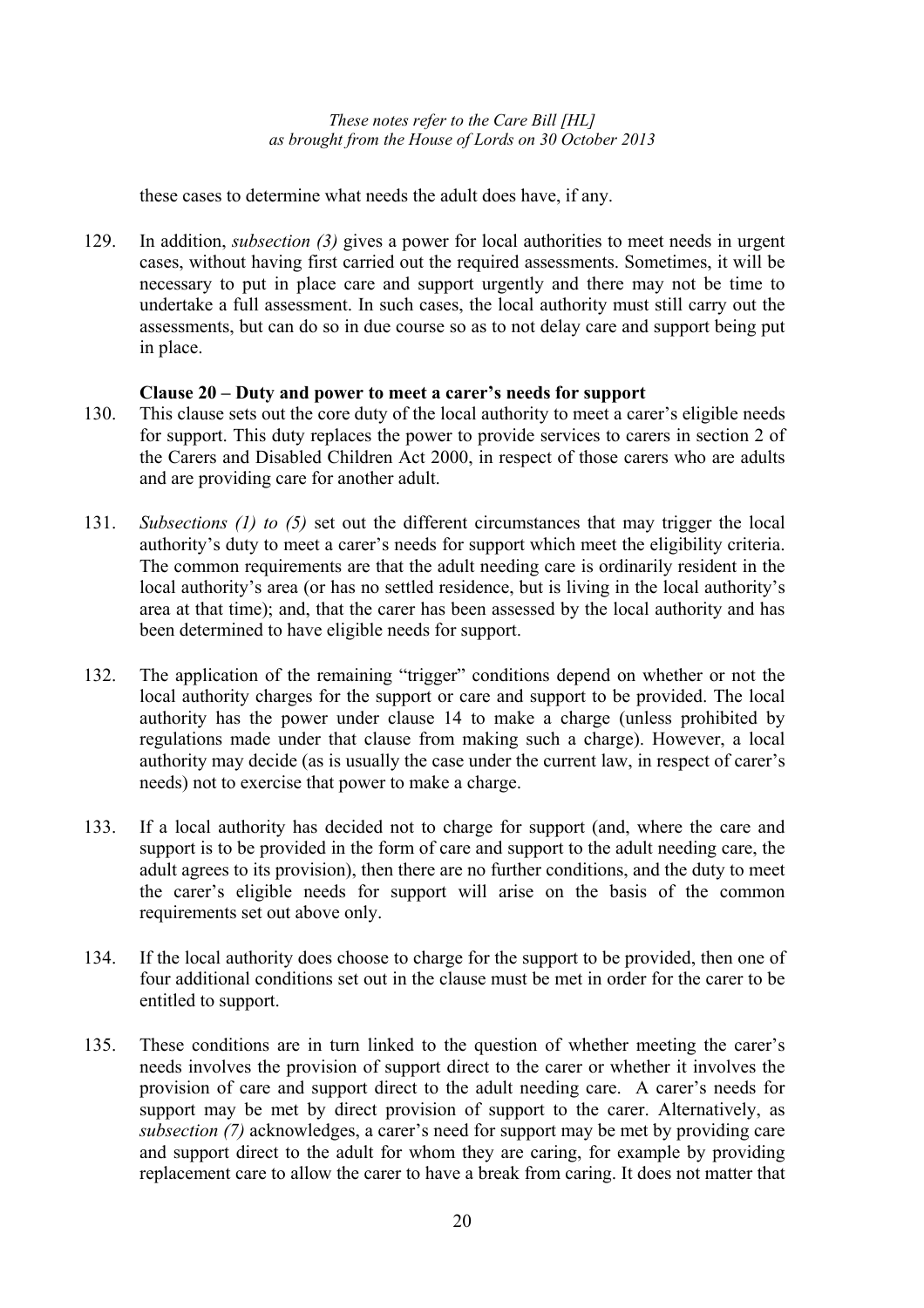there may be no duty to meet that adult's needs in their own right. Clause 14 makes clear that where the needs are met by providing care and support direct to the adult needing care, the charge may not be imposed on the carer.

- 136. Where (i) the two common requirements as set out above are met; (ii) there is a charge for meeting the needs; and (iii) one of the relevant conditions, as set out below, is fulfilled, then the duty to meet the carer's eligible needs for support will arise.
- 137. The first and second conditions both apply where meeting the carer's needs involves the provision of support to the carer. The first condition is that the carer does not have sufficient financial resources to be able to pay any charge which is assessed as due. The second condition is that the carer has sufficient financial resources to pay any charge but nevertheless requests that the local authority meet their needs.
- 138. The third and fourth conditions both apply where meeting the carer's needs involves the provision of care and support to the adult needing care. The third condition is that the adult needing care does not have sufficient financial resources to be able to pay any charge which is assessed as due, and that the adult concerned agrees to receive such support. The fourth condition is that adult needing care has sufficient financial resources to pay any charge but nevertheless requests the local authority to meet the needs by providing care and support to them.
- 139. This clause also provides a broad power to enable local authorities to meet the needs of carers who are not otherwise eligible, including the provision of care and support to the person needing care, as long as that person agrees. It also acknowledges the situation where a local authority might consider the best way of meeting a carer's needs for support is by providing care and support to the adult needing care but it is not possible to do so (for example, if that adult does not agree to such provision). This clause requires the local authority, as far as it is feasible, to identify some other way of supporting the carer.

# **Clause 21 – Exception for persons subject to immigration control**

140. This clause applies in relation to adults who are subject to immigration control within the meaning of section 115 of the Immigration and Asylum Act 1999. As a result, a local authority may not meet the care and support needs of such an adult which arise solely because the adult is destitute, or because of the physical effects or anticipated physical effects, of being destitute. It replaces existing exclusions set out in: for example, sections 21(1A) and (1B) of the National Assistance Act 1948, section 45(4A) Health Services and Public Health Act 1968.

# **Clause 22 – Exception for provision of healthcare services**

141. In meeting an adult's needs for care and support, or a carer's needs for support, a local authority may not provide healthcare services which are the responsibility of the NHS. This clause sets out the limits on what a local authority may provide by way of healthcare and so, in effect, sets the boundary between the responsibilities of local authorities for the provision of care and support, and those of the NHS for the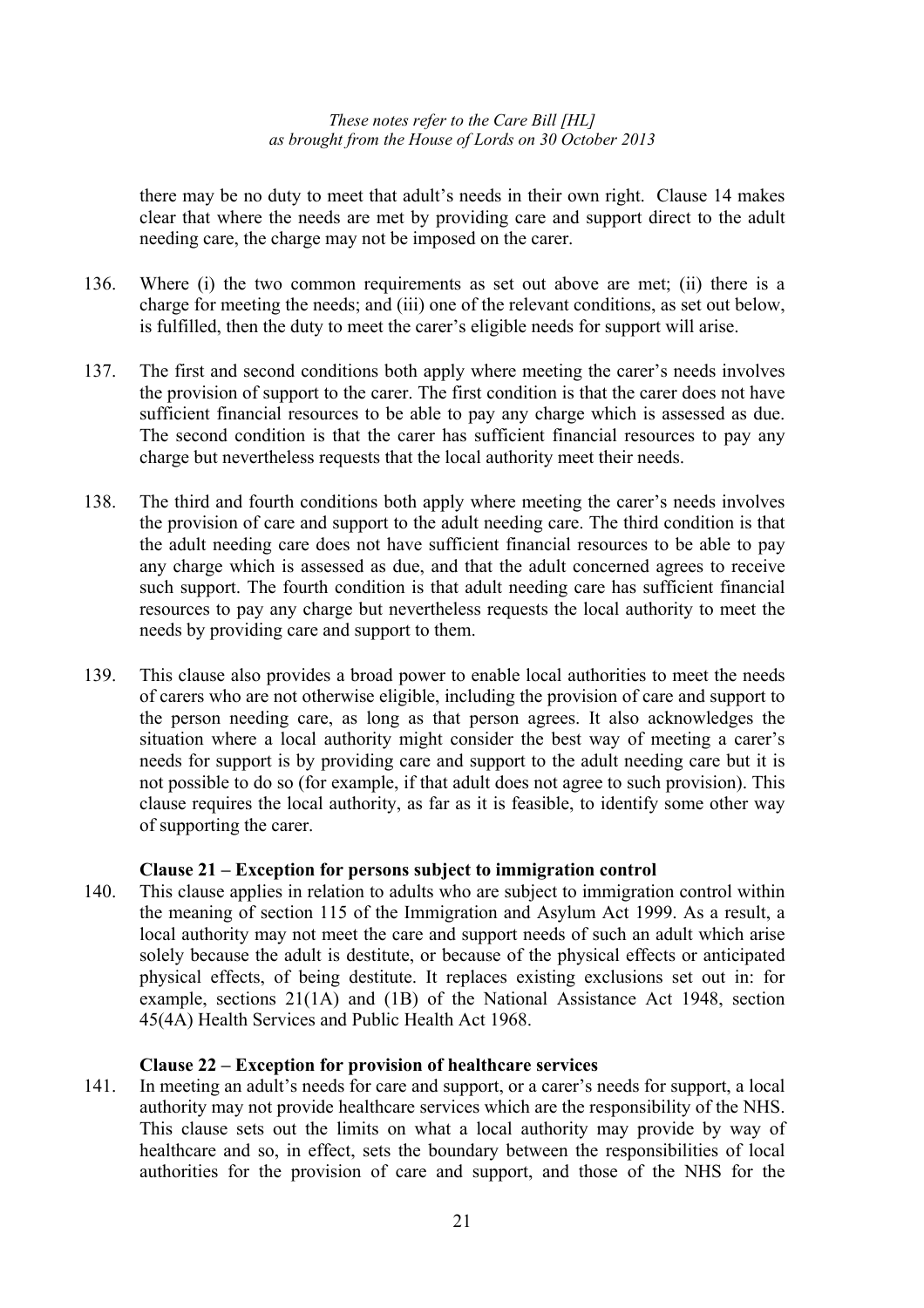provision of health care. This replaces provisions in sections 21(8) and 29(6) of the National Assistance Act 1948 and section 49 of the Health and Social Care Act 2001.

- 142. *Subsection (1)* stipulates that a local authority cannot meet care and support needs by providing services of a type which is required to be provided under the NHS Act 2006. Schedule 1, which deals with cross-border placements, provides that this also applies where a local authority is meeting needs by arranging for the provision of accommodation in Wales, Scotland or Northern Ireland. This includes all healthcare services which the NHS is required to provide, for instance primary medical, dental and ophthalmic services, by clinical commissioning groups, the NHS Commissioning Board, or any other NHS body.
- 143. However, subsection (1) provides that a local authority may provide some healthcare services in certain circumstances, that is, where the service provided is minor and accompanies some other care and support service which the local authority is permitted to provide and is of a nature that a local authority would be expected to provide. This reflects what has become known as the "quantity and quality test", arising out of the case of R v North and East Devon Health Authority ex parte Coughlan [2001] QB 213 ("Coughlan").
- 144. In the Coughlan case, which related particularly to the provision of nursing services, the court considered the effect of the prohibition, in section 21(8) of the National Assistance Act 1948, on a local authority providing health services. As part of its consideration of the question of where the line between local authority services and health services was to be drawn (a line the court concluded was difficult to draw precisely) the court suggested that, as a very general indication, if the nursing services were (i) merely incidental or ancillary to the provision of the service the local authority was under a duty to provide, and (ii) of a nature which a local authority might be expected to provide, then such nursing services could be provided by the local authority. This test, looking at (i) the quantity of the service provided and (ii) the quality of the service provided, has been adopted and developed by the courts as a helpful indicator of the distinction between health and social care provision and it continues to form a fundamental part of the current policy framework underpinning the provision of NHS continuing healthcare.
- 145. *Subsection (2)* confers power to make provision in regulations about the types of services which may, or may not, be provided by local authorities, and in which circumstances.
- 146. *Subsection (3)* provides a further restriction, which is that a local authority cannot provide or arrange the provision of nursing care by a registered nurse. This kind of nursing care is something that may only be provided by the NHS.
- 147. However, *subsections (4)* and *(5)* provide that the local authority may arrange the provision of accommodation which includes the provision of nursing care by a registered nurse (a term that is defined in *subsection (8)*), provided it has first obtained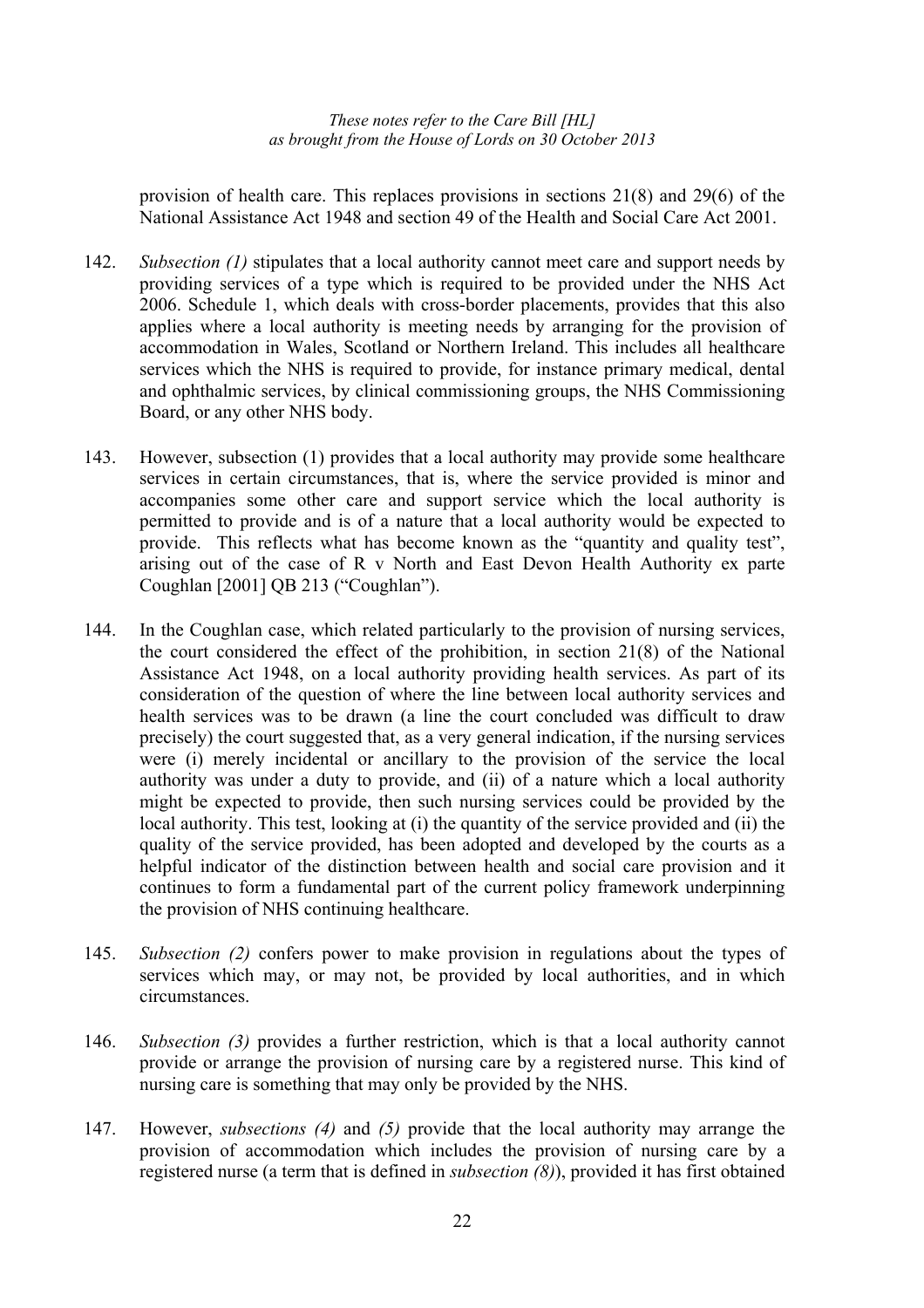the agreement of the relevant NHS body (being the body that would be responsible for meeting the cost of that nursing element) or, where it has to arrange the provision of such accommodation as a matter of urgency, provided it obtains the agreement of the relevant NHS body as soon as possible afterwards. The relevant body will usually be a clinical commissioning group. However, as *subsection (9)* acknowledges, it may in certain circumstances be the NHS Commissioning Board.

- 148. *Subsection (6)* sets out other matters which may be provided for in regulations. These include detailing the steps which the local authority must take to contribute to an assessment as to whether an adult requires healthcare services and requiring the establishment of a process for dealing with disputes between local authorities and NHS bodies, should there be a disagreement over the responsibility for providing a particular service in an individual case.
- 149. As this clause makes clear, local authorities generally may not provide healthcare services (which are for the NHS to provide under the NHS Act 2006). However, *subsection (7)* clarifies that this clause does not prohibit local authorities from doing anything that they, as local authorities, have the power to do under the NHS Act 2006. This includes, in particular, entering into partnership arrangements with NHS bodies under section 75 of the NHS Act 2006.
- 150. The restrictions imposed by this clause also apply where a local authority is doing anything in discharge of its duty under clause 2 aimed at preventing, delaying or reducing needs.

# **Clause 23 - Exception for provision of housing etc.**

- 151. This clause sets out the boundary in law between local authorities' care and support functions, and their housing functions. Together with clause 22 it replaces provision in section 21(8) of the National Assistance Act 1948.
- 152. This clause prevents local authorities from meeting needs for care and support by doing anything which they or another local authority are required to do under the Housing Act 1996 (to generally provide housing), or under any other enactment added in regulations.
- 153. This clause does not prevent local authorities in their care and support role from providing more specific services (such as housing adaptations), or from working jointly with housing authorities.

#### *Next steps after assessments*

#### **Clause 24 – The steps for the local authority to take**

- 154. This clause sets out the steps local authorities must take after carrying out the needs assessment or carer's assessment (and the financial assessment where relevant).
- 155. *Subsection (1)* requires a local authority which has a duty under clause 18 or clause 20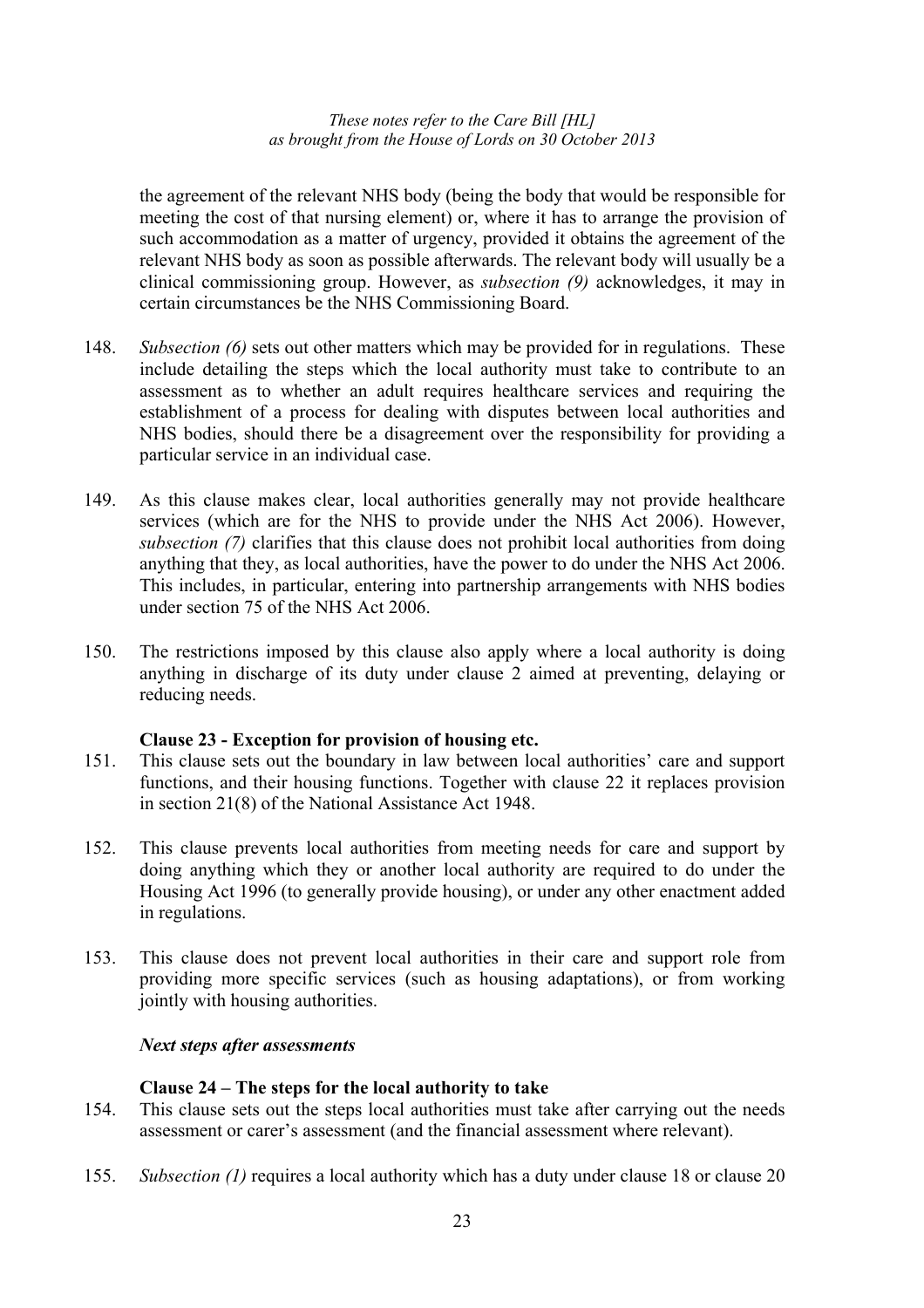or has exercised its discretion under clause 19 or clause 20 to meet needs for care and support to do the following:

- Prepare a care and support plan for an adult with needs for care and support, or a support plan for a carer (as specified in clause 25).
- Inform the adult which of their needs it will meet and where direct payments may be used to meet needs.
- Help the adult in deciding how to have the needs met.
- 156. *Subsection (2)* requires the local authority to provide those whose needs it is not required to meet, and has decided not to meet, with the following:
	- A written explanation of the reasons why it is not going to meet the needs (e.g.; this could be the adult is ordinarily resident elsewhere, or their needs are being met by a carer).
	- Information and advice in writing on how the adult can meet or reduce their needs independently, including information on how the adult can prevent or delay their needs (unless the adult or carer has received such advice already as required by clause 13).
- 157. *Subsection (3)* applies where the adult has eligible needs for care and support, but the local authority does not have a duty to meet these needs (because, for example, the adult does not want to have their needs met by the local authority). It requires the local authority to prepare an independent personal budget (as required by clause 28).

# **Clause 25 – Care and support plan, support plan**

- 158. This clause sets out the information and details which must be specified in the care and support plan (or in the case of a carer, the support plan) provided under clause 24.
- 159. *Subsection (1)* provides that the needs identified in the needs or carers assessment must be specified in the plan and also whether and if so the extent to which the needs meet the eligibility criteria. It requires the plan to specify the needs the local authority will meet and to state how it will meet them, and to specify to which of the various relevant matters covered in the assessment, including the outcomes which the person wishes to achieve in day to day life. It must also include the personal budget for the adult and information and advice about how to prevent, delay or reduce the adult's needs for care and support or the carer's need for support.
- 160. If the individual's needs are met by a direct payment, *subsection (2)* requires that the plan must specify the needs that will be met by the direct payment, and the amount and frequency of the direct payment.
- 161. The purpose of *subsections (3)* and *(4)* is to ensure that all relevant people are involved in the preparation of and agreement to the plan. Subsection (3) requires the local authority to involve the adult, any carer they may have, and anyone else the adult may ask to be involved in the development of the care and support plan. Where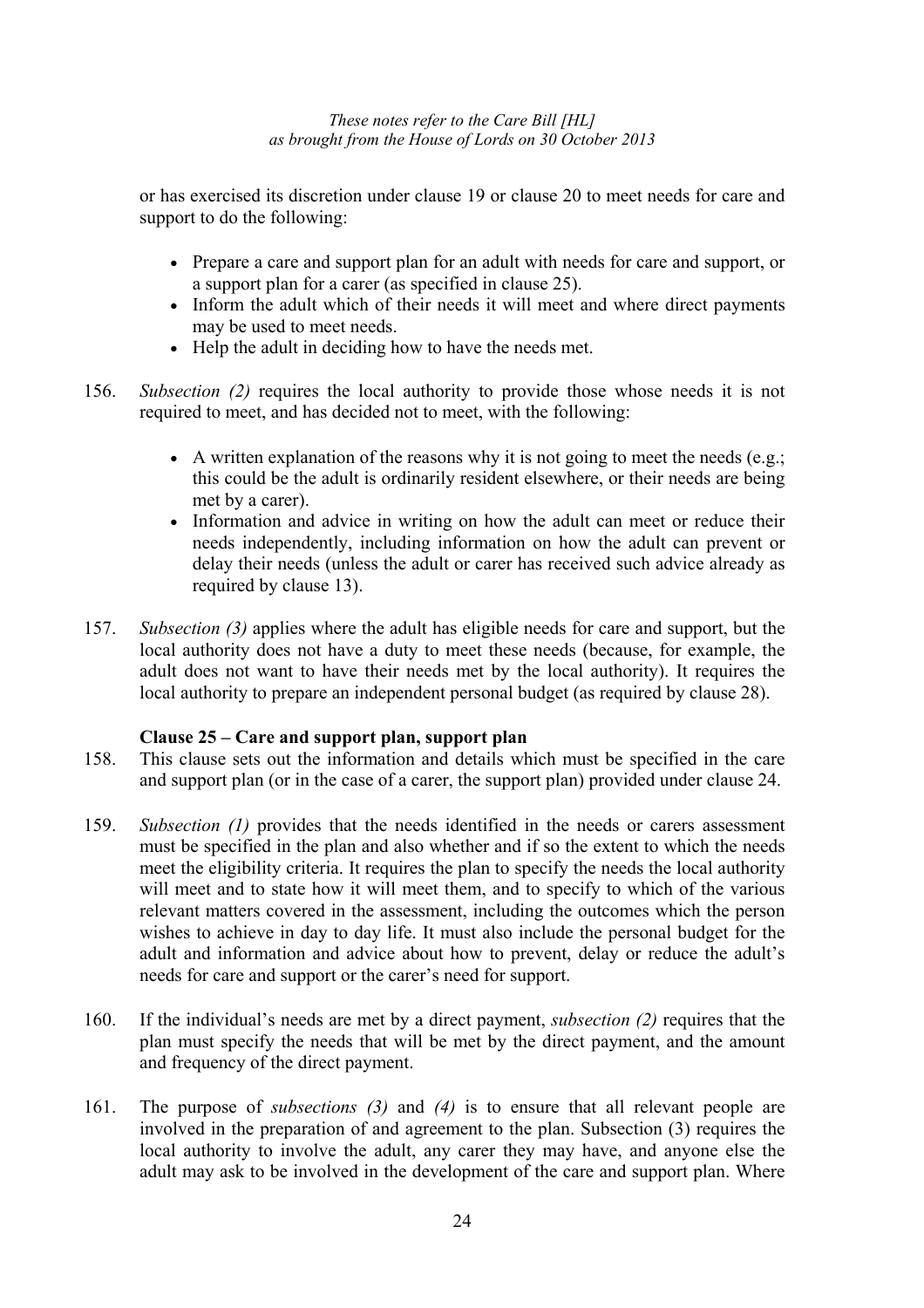a person lacks capacity the local authority must also involve any person who appears to be interested in the individual's welfare.

- 162. Subsection (4) requires the local authority to involve the carer, the adult receiving care, and anyone else the adult may ask to be involved in the development of the support plan.
- 163. *Subsection (5)* requires the local authority to take all reasonable steps to reach agreement with the person for whom the plan is being prepared about how the local authority is going to meet their needs. The local authority may be required to make an advocate available to support the person, see clause 68.
- 164. *Subsection (6)* provides for this by requiring the local authority to have regard to various matters covered by the assessment such as the outcomes of the adult or the carer wishes to achieve.
- 165. *Subsection (7)* allows the local authority to jointly prepare the plan with another person, including the adult or carer who the plan is being prepared for. *Subsection (8)* requires the local authority to facilitate the development of the plan by providing such a person with information, resources and access to facilities.
- 166. S*ubsection (11)* allows the local authority to combine a care and support plan or a support plan with any other plan, where those to whom the plans relate agree (or where one of the plans relates to a child who lacks capacity or is not competent to agree, the local authority is satisfied that combining the plans is in the child's best interests). This would allow for a combined care and support plan, for instance to reflect the needs of a family more holistically.
- 167. *Subsection (13)* allows regulations to specify circumstances where elements of subsections (1) and (2) do not apply.

# **Clause 26 – Personal budget**

- 168. This clause defines a personal budget as a statement and set out the financial information which must be included in the statement.
- 169. *Subsection (1)* makes clear that the total amount which it costs the local authority to meet the needs which it must or has decided to meet must be set out in a statement and broken down so that the adult can see from the statement the amount if any which the adult must pay towards that cost and the amount if any which the local authority must pay. The amount the adult must pay is calculated on the basis of the financial assessment carried out under clause 17.
- 170. *Subsection (2)* requires the total cost to the local authority of meeting eligible needs which it is required to meet under clause 18 to be broken down so that the adult can see from the statement how much of that is attributable to daily living costs. This is because daily living costs do not count for the purposes of working out whether costs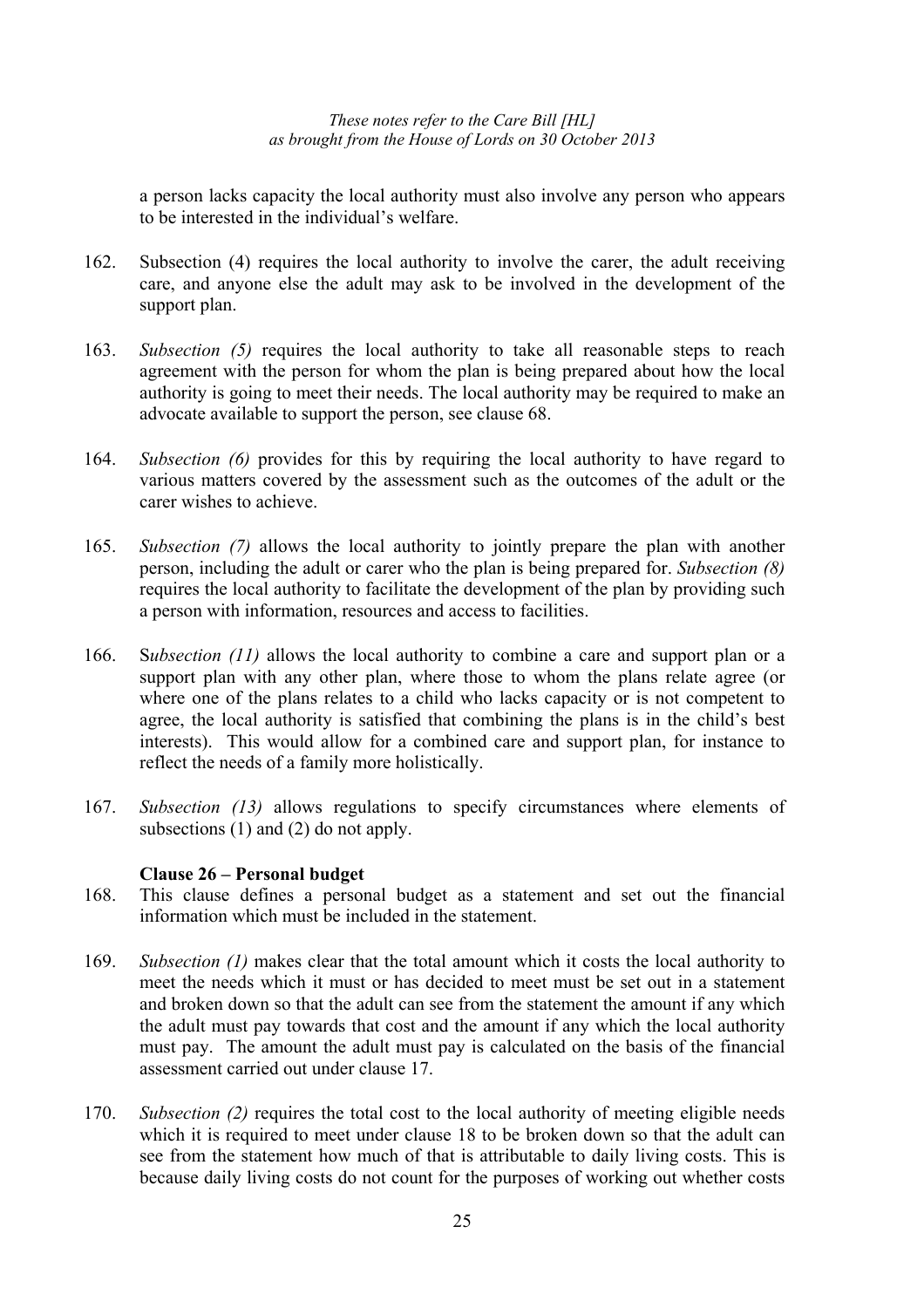accrued in meeting adult's eligible needs have exceeded the cap on care costs, and where they have, this will allow the adult and local authority to distinguish what the adult must pay for their daily living costs and what the local authority must pay to meet the care costs.

171. *Subsection (3)* provides that the personal budget may specify other amounts of public money that are available to the person for spending on matters including those relating to housing, healthcare or welfare.

# **Clause 27 – Review of care and support plan or of support plan**

- 172. This clause requires the local authority to ensure the care and support plan (or support plan) remains an accurate, up-to-date reflection of the person's needs and the outcomes they wish to achieve and the services arranged to meet these needs and outcomes. This clause applies to care and support plans for adults needing care and support, and support plans for carers. The local authority must review the plan on a reasonable request by the adult to whom it relates.
- 173. *Subsection (2)* states that the local authority may revise the care and support plan, and when doing so must have regard to the outcomes the individual identified in the assessment and other relevant matters identified in the assessment and listed in clause 9(4). When revising the plan the local authority must involve the adult, any carer they may have, and anyone else the adult may ask to be involved. Where a person lacks capacity the local authority must also involve any person who appears to be interested in the individual's welfare. *Subsection (3)* places similar requirements on the local authority when reviewing a carer's support plan.
- 174. *Subsection (4)* states that where the local authority is satisfied that the person's circumstances, for example their needs or finances, have changed in a way that affects their care and support plan or support plan, the local authority must, where it thinks appropriate, carry out a new needs or carers assessment, and a new financial assessment (or both) and consider whether the person's needs meet the eligibility criteria. The local authority must then revise the care and support plan or support plan as appropriate. This will ensure that the individual's care and support package, and the level to which the local authority contributes to it are up-to-date and in line with the outcomes of the care and support plan review.
- 175. *Subsection (5)* states that, as with the care and support plan in clause 24, the local authority must involve the user of care services and carer and take all reasonable steps to reach agreement with the person for whom the plan is being prepared if there is to be a change in how the person's needs are met.

#### **Clause 28 – Independent personal budget**

176. This clause establishes the concept of independent personal budgets for adults who have eligible needs, and who choose not to have these needs met by their local authority. Such persons will not have personal budgets under clause 26 because the local authority is not under a duty to prepare a care and support plan for them, so a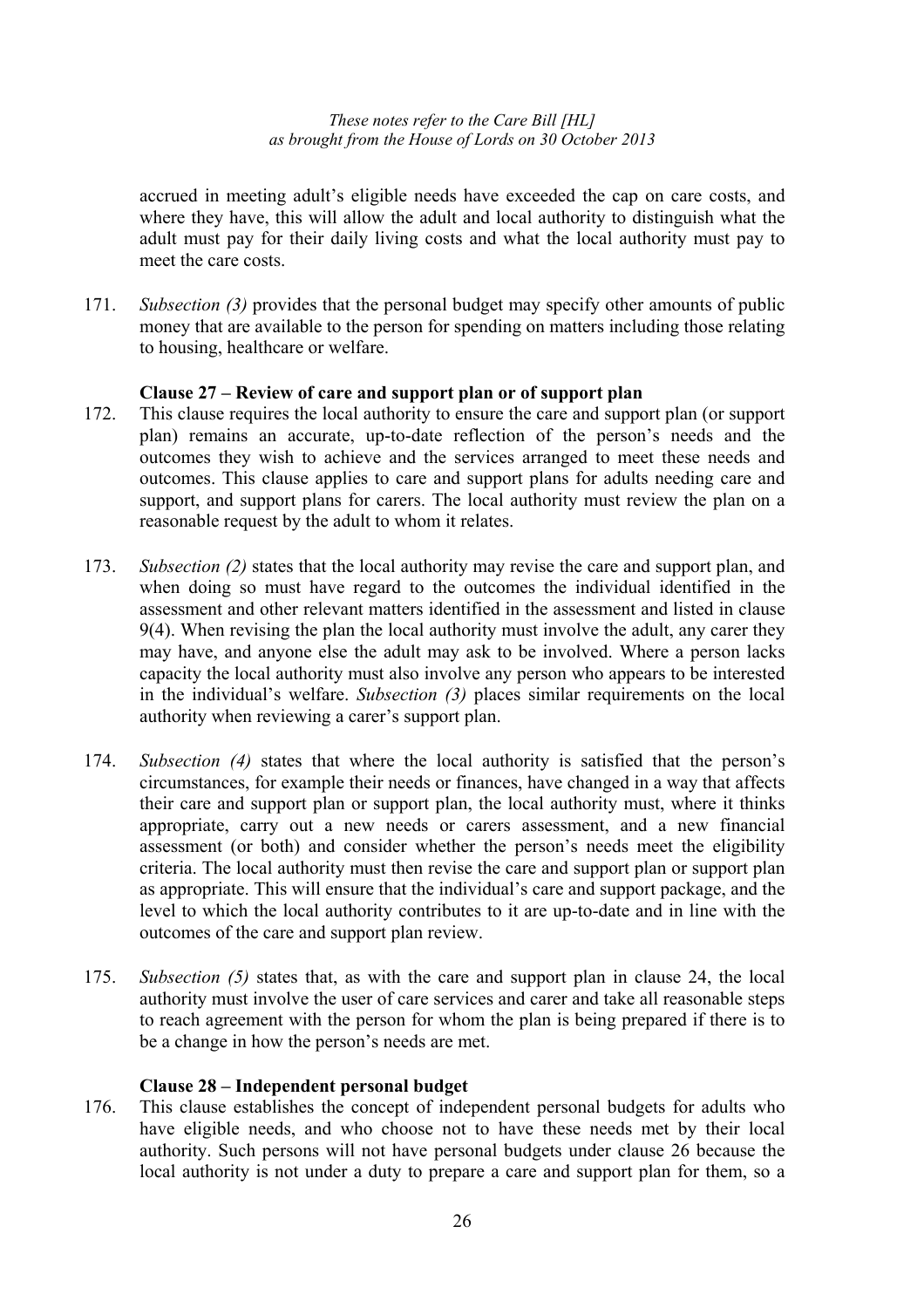separate mechanism is needed to record their care costs for the purposes of measuring progress towards the costs cap.

- 177. The independent budget is a statement recording how much of the adult's spending on care will count towards the cap. This amount will be equivalent to what it would cost the local authority to purchase care and support that meets their eligible needs.
- 178. *Subsection (1)* defines the independent personal budget as a statement that shows the amount that it would cost the local authority to meet the adult's eligible needs. The independent personal budget is equivalent to what it would cost the local authority to purchase the care for the individual, if it were doing so under clause 18.
- 179. *Subsection (2)* requires the independent personal budget to specify how much of the total represents daily living costs (see clause 15) and the remaining amount of the independent personal budget that is for care costs and therefore contributes towards someone's progress towards the cap. Local authorities are required to keep the independent personal budget under review, and if the person asks for it to be reviewed, must do so if the request is reasonable (*subsection (4)*).
- 180. If the local authority considers the adult's circumstances to have changed in a way that might affect the independent personal budget, then they must, if appropriate, carry out a new needs assessment and revise the independent personal budget (*subsection (6)*).
- 181. If an adult refuses a reasonable request to be re-assessed, then their independent personal budget will cease counting towards their accrued costs and the local authority will not have to keep their care account up to date (*subsection (7)*).
- 182. Following a review, the local authority must notify the adult of the outcome and if the independent personal budget has changed, must explain why (*subsection (8)*).

# **Clause 29 – Care account**

- 183. This clause requires local authorities to keep a care account for adults whose care costs are counted towards the costs cap. The purpose of the account is to maintain a record of the adult's total accrued care costs, and progress towards the costs cap.
- 184. *Subsection (1)* requires the local authority to keep a record of the accrued costs of an adult. It also requires the local authority to inform the adult if the level of accrued costs in their care account reaches the cap.
- 185. If an adult moves to another local authority's area, the local authority from which the adult is moving must retain the record of their care account up to the point they left for either 99 years, or until they are notified that the person has died (*subsection (2)*).
- 186. Where the care account includes daily living costs, these must be specified separately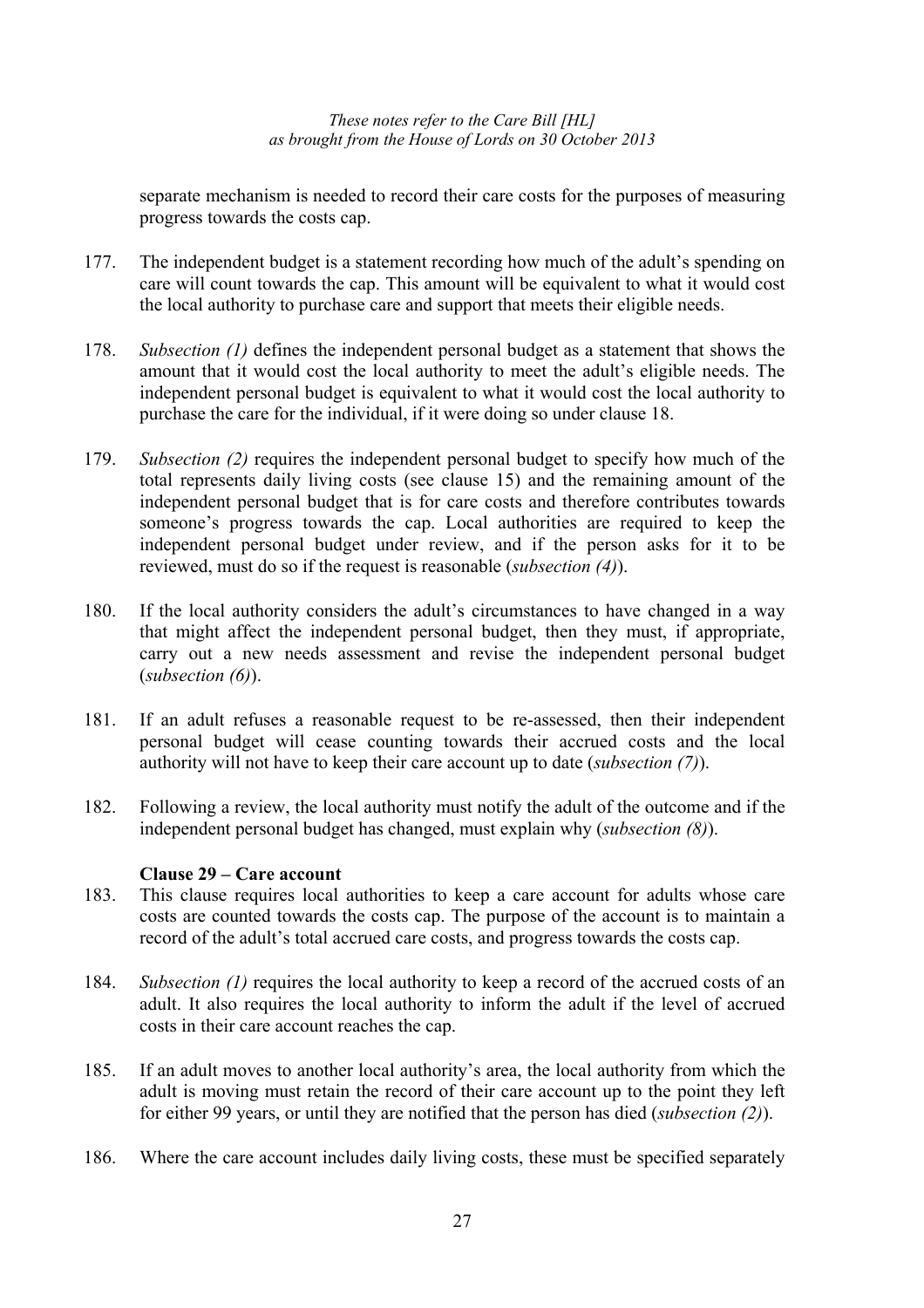(*subsection (3)*).

187. *Subsection (4)* provides a regulation making power that will require the local authority to provide adults with a regular statement of their care account. We anticipate that this will be an annual requirement and will show the adult how they are progressing towards the cap.

# **Clause 30 – Cases where adult expresses preference for particular accommodation**

- 188. This clause provides powers regarding the choice of accommodation, and other matters. It sets out some further factors to be considered when it has been determined that an individual's needs would be best met through the provision of care and support in a care home or other type of accommodation.
- 189. As *subsection (1)* sets out, regulations may require a local authority to meet an individual's preference for specific accommodation. For example, an individual may want to be in a care home close to a relative in another local authority area. Conditions may be imposed in the regulations, for example, that the local authority is satisfied that the preferred care home is able to provide appropriate care and support to meet the person's needs.
- 190. In some instances, the local authority may incur additional costs when making arrangements with the preferred care home or other accommodation. An individual, for example, may wish to be placed in a care home that costs more than the amount specified as the cost of meeting the needs in the personal budget. *Subsection (2)* sets out that the regulations may allow the individual, or someone acting on their behalf, to make an additional payment to the local authority to cover the difference between the cost of their preferred accommodation, and the amount specified in the personal budget.

# *Direct payments*

# **Clause 31 – Adults with capacity to request direct payments**

- 191. As clause 8 sets out, a direct payment is one of the ways in which needs may be met. A direct payment is a payment that a local authority can make to an adult to enable that person to arrange care and support to meet assessed eligible needs. This clause specifies conditions which must be met to receive a direct payment. It relates to adults who have the capacity to request a direct payment.
- 192. *Subsection (1)* makes clear that a direct payment may not be made unless the local authority is required to contribute towards the costs of meeting the adult's needs and the adult requests a direct payment to be made to the adult or to someone who is nominated by the adult to receive the direct payment.
- 193. *Subsection (2)* states that the local authority must agree to the request for and make a direct payment if the four conditions specified in *subsections (4) to (7)* are met (unless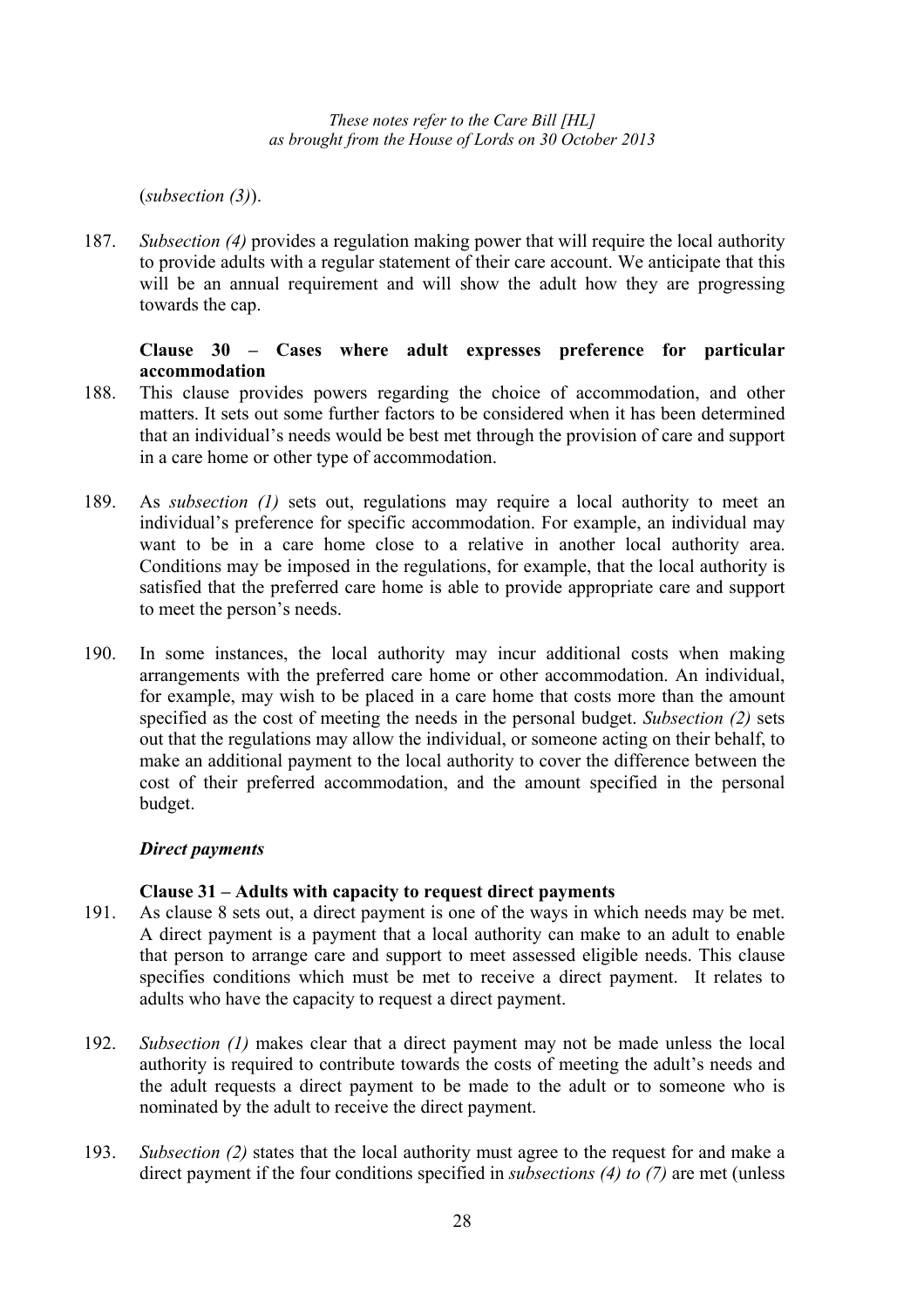provisions in regulations made under clause 33 provide otherwise). The four conditions are:

- in *subsection (4)* that the adult must have capacity to make the request for a direct payment, and that any person nominated to receive a direct payment of their behalf must agree to doing so;
- in *subsection* (5) that the local authority is not prohibited by regulations made under clause 33 from meeting the adult's needs by making direct payments to the adult (or person nominated). For example, these regulations may specify that some people will not be able to receive a direct payment, such as those undergoing some types of drug treatment;
- in *subsection (6)* that the local authority must be satisfied that the adult (or anyone nominated on their behalf) is capable of managing a direct payment, either on their own or with whatever help is available to them (for instance from family members); and,
- in *subsection (7)* that the local authority is satisfied that making direct payments (either to the adult or someone nominated) is an appropriate way of meeting the needs for care and support.

# **Clause 32 – Adults without capacity to request direct payments**

- 194. This clause sets out provisions in relation to adults who lack the capacity to request the local authority to meet some or all of their needs by making a direct payment. The clause provides for the local authority to meet the needs of the adult by making direct payments to the authorised person.
- 195. *Subsection (1)* makes clear that a direct payment may not be made unless the local authority is required to contribute towards the costs of meeting the adult's needs and an authorised person requests the local authority to meet some or all of the adult's needs by making a direct payment to the authorised person.
- 196. *By subsection (2)* the local authority must make payments to an authorised person (defined in *subsection (4*), subject to any regulations specified under clause 33 and provided that the five conditions (set out in *subsections (5) to (9*)) are all met.
- 197. Subsection (4) sets out who is an "authorised person" for these purposes. An authorised person is either: someone who is authorised under the Mental Capacity Act 2005 to make decisions about the adult's needs for care and support; or a person who the local authority and a person who is so authorised agree is a suitable person to receive the direct payments or; if there is no person authorised under the Mental Capacity Act to make decisions about the adult's needs for care and support, a person who the local authority considers is a suitable person to whom to make the payment.
- 198. Subsections (5) to (8) set out the conditions which must be met. They include that the local authority: is not prohibited by regulations from making direct payments to the authorised person: is satisfied that the authorised person will use the direct payment in the best interests of the adult to meet their care and support needs; is satisfied that the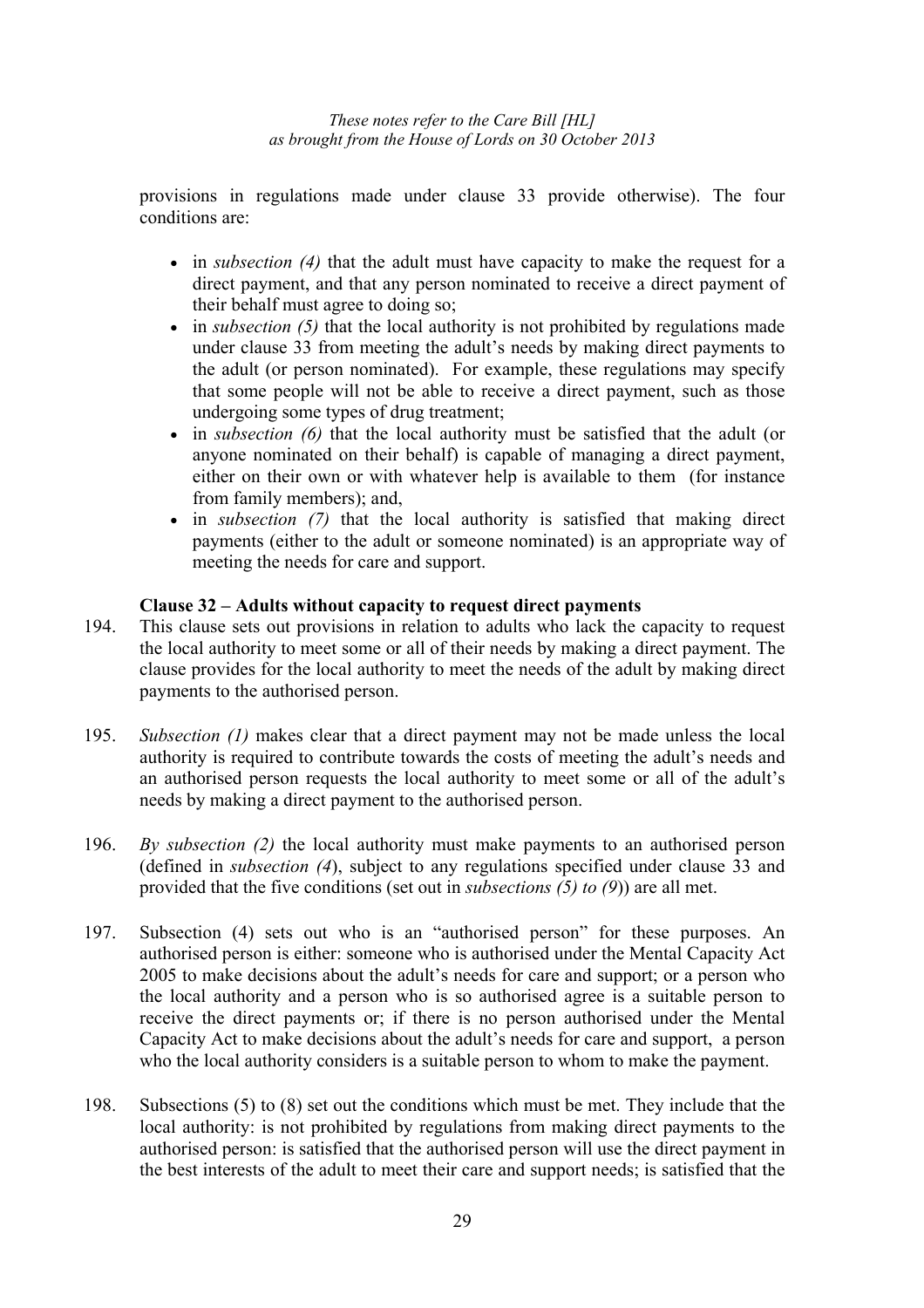authorised person is able to manage the direct payment by themselves, or with whatever help they may have available to them; and, is satisfied that making a direct payment to the authorised person is an appropriate way of meeting the adult's needs for care and support.

#### **Clause 33 – Direct payments: further provision**

- 199. This clause makes further provisions about direct payments.
- 200. *Subsections (1)* and *(2)* require the Secretary of State to make regulations, which may specify a number of further matters in relation to direct payments.
- 201. *Subsection (3)* makes clear that that a direct payment must only be used for the purpose of meeting the needs specified in the care and support or support plan.
- 202. *Subsection (4)* provides that the local authority must stop making direct payments if any of the conditions in clauses 31 or 32 are no longer met.
- 203. *Subsection (5)* allows the local authority to stop making direct payments and to require repayment of direct payments it has already made if there is a breach of any condition imposed by the local authority as permitted by regulations made under subsections  $(2)(b)$  and  $(3)$  or if the direct payment is not used to pay for the needs specified in the care and support plan.

#### *Deferred payment agreements*

#### **Clause 34 – Deferred payment agreements and loans**

- 204. This clause provides for deferred payments agreements and loans. A deferred payment is usually made when a local authority is in a position to charge someone for care and support or related services under Part 1 but may also be made to help an adult (for example a person who makes their own care arrangements) to obtain care and support services which are not provided by a local authority under Part 1. In a deferred payment agreement the charges or loan advanced is repaid by the adult or from their estate at a later specified date, or on the happening of a specified event, such as the sale of property. The debt is normally secured against the person's property to ensure repayment. Deferring payment can help people delay the need to sell their home or possessions.
- 205. *Subsection (1)* provides that regulations may specify when an authority may or must offer someone a deferred payment or loan.
- 206. *Subsection (2)* makes clear that a deferred payment agreement is an agreement where the sum or part of the sum owed to the local authority does not have to be repaid until a specified time.
- 207. *Subsection (3)* provides that a deferred payment agreement may include services that are not necessary to meet someone's needs, for example preventive or extra services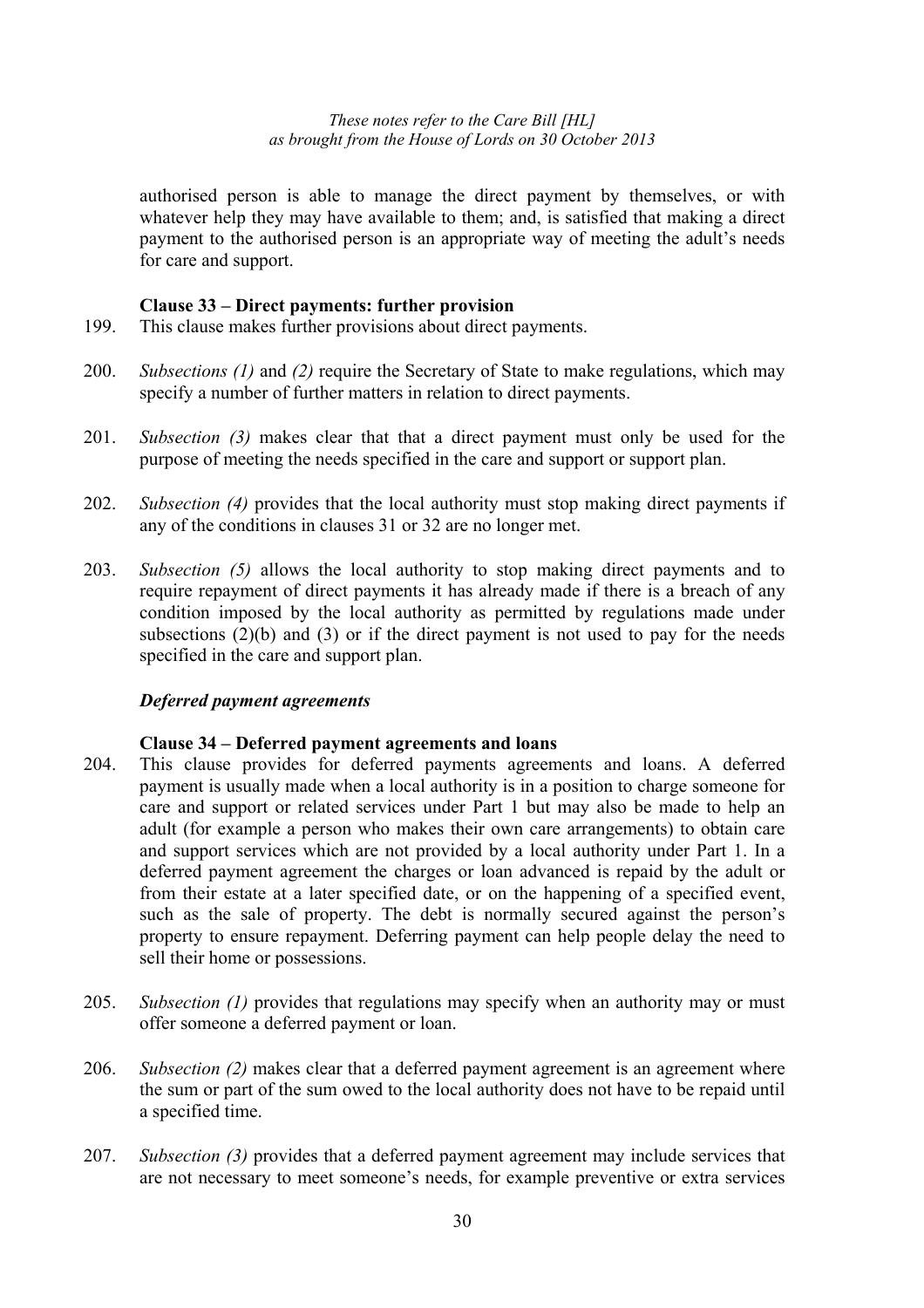which may be in addition to the care and support the authority is providing.

- 208. *Subsection (4) and (5)* allows regulations to be made as to whether a local authority must have, and if so what will constitute security for the deferred payment. Adequate security may include a charge on the individual's property or a guarantee from a third party.
- 209. *Subsection (6)* makes clear that a "deferred amount" is the amount which the adult does not have to repay until the time specified or determined in accordance with regulations.
- 210. *Subsection (8)* makes clear that the clause also applies to a loan other than a deferred payment agreement which a local authority agrees to make to an adult to assist the adult to obtain care and support. It makes clear that the loan may be for care and support other than that which the authority considers is necessary for the purposes of meeting needs, for example preventive or extra services.

# **Clause 35 – Deferred payment agreements: further provision**

- 211. The Clause contains further provisions concerning conditions associated with deferred payments, including interest and administration charges, which may be imposed by regulations made under subsection (1) of clause 34.
- 212. *Subsection (1)* enables regulations to be made to require or allow authorities to charge interest upon a deferred sum, an amount to cover their administrative costs and interest on those costs.
- 213. *Subsection (2)* enables regulations to be made to specify what costs are administration costs – for example the cost to a local authority of registering a charge at the Land Registry.
- 214. *Subsection (3)* enables regulations to be made to allow or require a local authority to add any interest or administrative costs to the charges or loan and obtain and specify what will constitute adequate security for the same.
- 215. *Subsection (4)* makes clear that a local authority may not charge interest at a rate which is higher than any rate specified in regulations.
- 216. *Subsection (5)* requires regulations to be made so that the adult is permitted to terminate the agreement before the date or occurrence of the event specified in the agreement by giving notice and repaying the sum in full to the authority.
- 217. *Subsection (6)* allows regulations to make other provision about the duration or termination of the agreement.
- 218. *Subsection (7)* allows for regulations to be made to address what may happen in a situation where somebody sells or otherwise disposes of property. For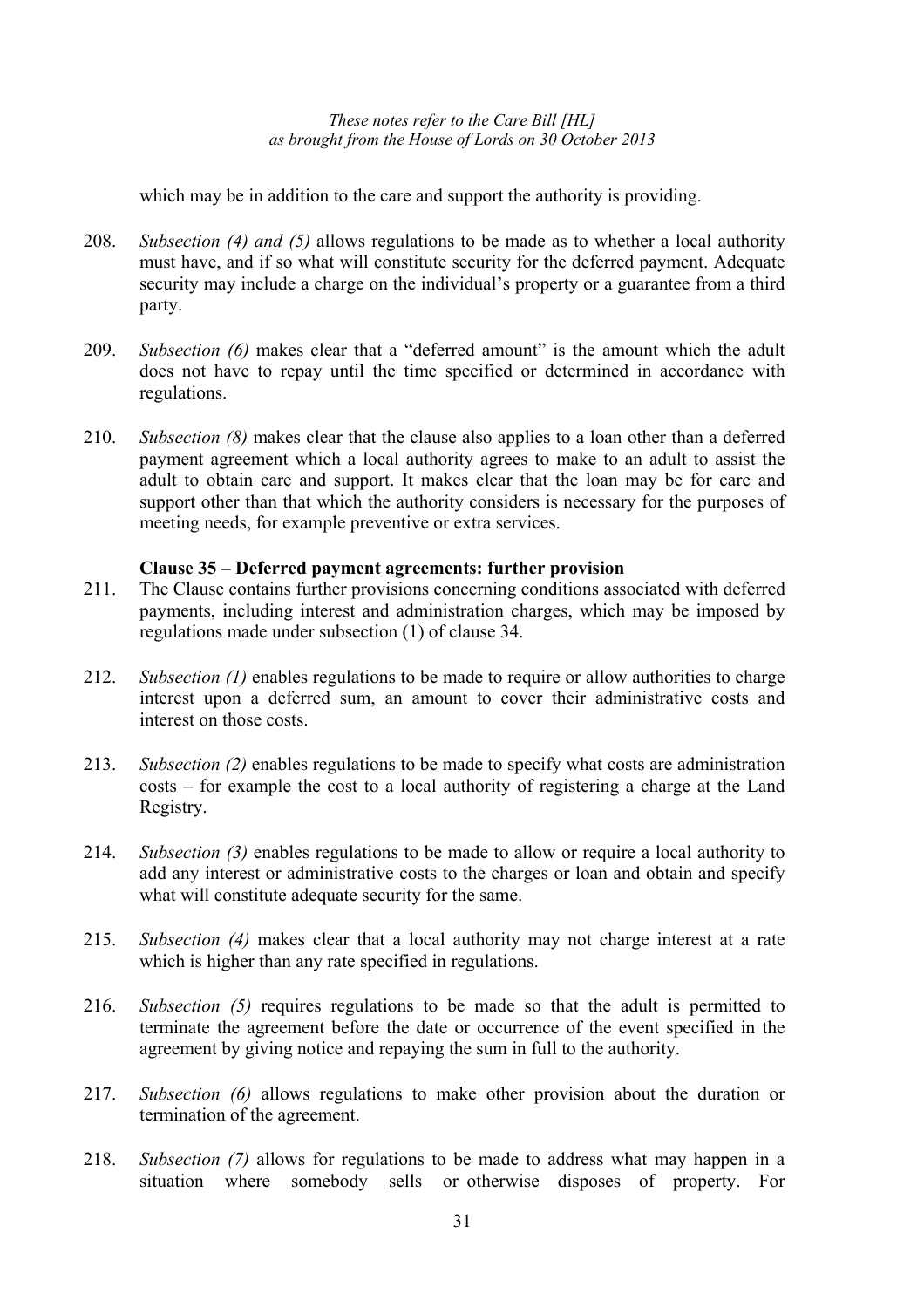example in a case where the agreement provides that it must be repaid when an adult sells their home, regulations might allow the deferred payment agreement to continue rather than to be repaid in cases where a property is sold in order that a new property can be bought as a home for the adult or the adult's partner and that new home can be used as security for the agreement.

- 219. *Subsection (8)* allows regulations to be made to require authorities to include terms and conditions of a specified type in a deferred payment agreement, to allow local authorities to include such terms and conditions and others which they think are appropriate and to require statements relating to specified matters or in a specified form to be included in the agreement. Regulations under this subsection may provide, for example, that the agreement must contain a term which entitles the adult to receive an annual statement showing the amount they owe under the agreement.
- 220. *Subsection (9)* allows regulations to be made to enable a local authority to protect or enforce the security it has obtained for the payment of the deferred amount or loan, and for this purpose to make necessary and appropriate amendments to legislation.
- 221. *Subsection (10)* makes clear that this section also applies to loan agreements.

# **Clause 36 – Alternative financial arrangements**

- 222. This clause provides for local authorities to enter into financial agreements of a similar nature to a deferred payment agreement but without interest charges attached: an 'alternative financial arrangement'.
- 223. *Subsection (1)* enables regulations to be made to require or allow authorities to enter into an 'alternative financial arrangement' with an adult.
- 224. *Subsection (2)* defines an alternative financial arrangement as one which is in essence the same as a deferred payment agreement or loan (as set out in clause 34) and that achieves a similar effect without charging interest.
- 225. *Subsection (3)* enables regulations to be made for alternative financial arrangements in relation to any issue on which it is also possible to make regulations for deferred payment agreements (as set out in clauses 34 and 35) with the exception of the payment of interest.

# *Continuity of care and support when adult moves*

# **Clause 37 – Notification, assessment, etc.**

- 226. This clause sets out the duties that local authorities are under when an individual, and potentially their carer, notifies them that they intend to move from one local authority area to another. It seeks to ensure that a person who moves local authority area does so with no interruption to their care.
- 227. *Subsection (1)* stipulates that the duties on the "first authority" and the "second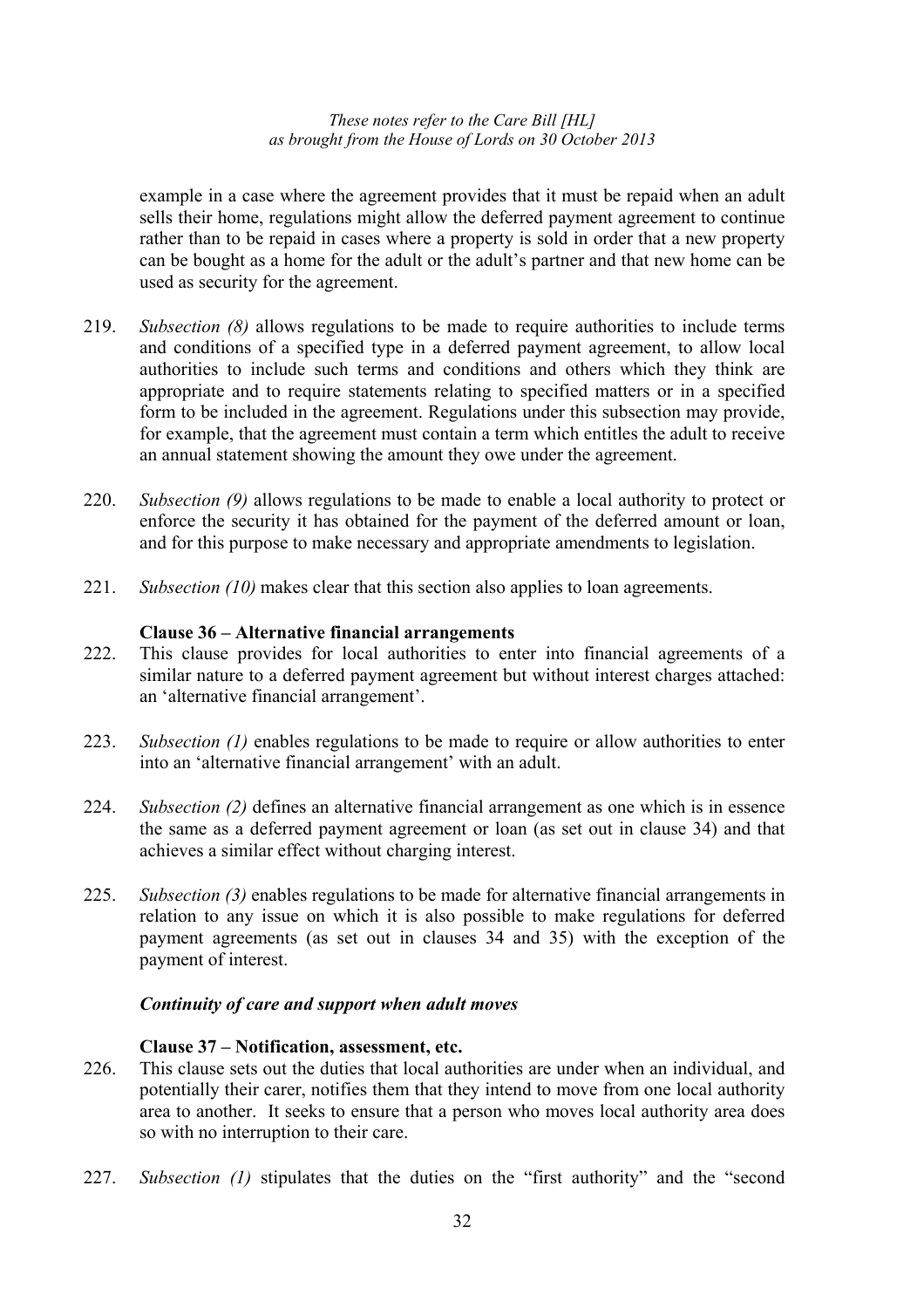authority" are triggered when they are notified by an adult who is receiving care and support that he or she wishes to move local authority area, and the "second authority" is satisfied that their intention to move is genuine.

- 228. *Subsection (2)* states that these duties also apply to local authorities where the "first authority" is keeping a care account on behalf of an individual who is funding their own care. This will allow for the person's care account to be transferred to the "second authority".
- 229. *Subsection (3)* applies where a person has their care and support arranged by the "first authority" and is residing in a care home in the "second authority's" area. If that person decides to leave the care home but remain resident in the "second authority's" area the continuity of care duties apply.
- 230. *Subsection (5)* sets out the information the "first authority" must provide to the "second authority". This includes the person's care and support plan, and where the individual's carer is moving, their support plan.
- 231. *Subsection (6)* states that when the "second authority" is satisfied of an individual's intention to move they are under a duty to carry out an assessment of the needs of that individual, and potentially their carer. This assessment should be carried out before the individual moves. This is the same duty as set out in clause 9. *Subsection (7)* requires the "second authority" to take into account the "first authority's" care and support plan when carrying out their assessment.
- 232. *Subsection (9)* requires the "first authority" to maintain contact with the "second authority" to ascertain how it is progressing towards putting services in place for the adult, and if necessary their carer, for the day of the move. *Subsection (10)* requires the "first authority" to involve the adult or carer in the contact and keep him or her informed of progress.
- 233. *Subsection (11)* requires the "second authority" to give the adult a written explanation where it has assessed the adult as having different needs compared with the original care and support plan. *Subsection (13)* places a similar requirement on the "second authority" where the carer's needs are assessed as different.
- 234. *Subsection (12)* requires the "second authority" to give an explanation where the cost of providing the care is different.

# **Clause 38 - Case where assessments not complete on day of move**

235. This clause applies when the "second authority" has not carried out the assessment required under clause 37(6) before the person moves into its area, or has done so, but has not taken the other steps required to meet the adult's needs. *Subsection (1)* sets out that the "second authority" must meet the needs which the first authority had been meeting, from the day of the adult's arrival in this area. This will ensure there is continuity of care when an individual, and potentially their carer, move. It is also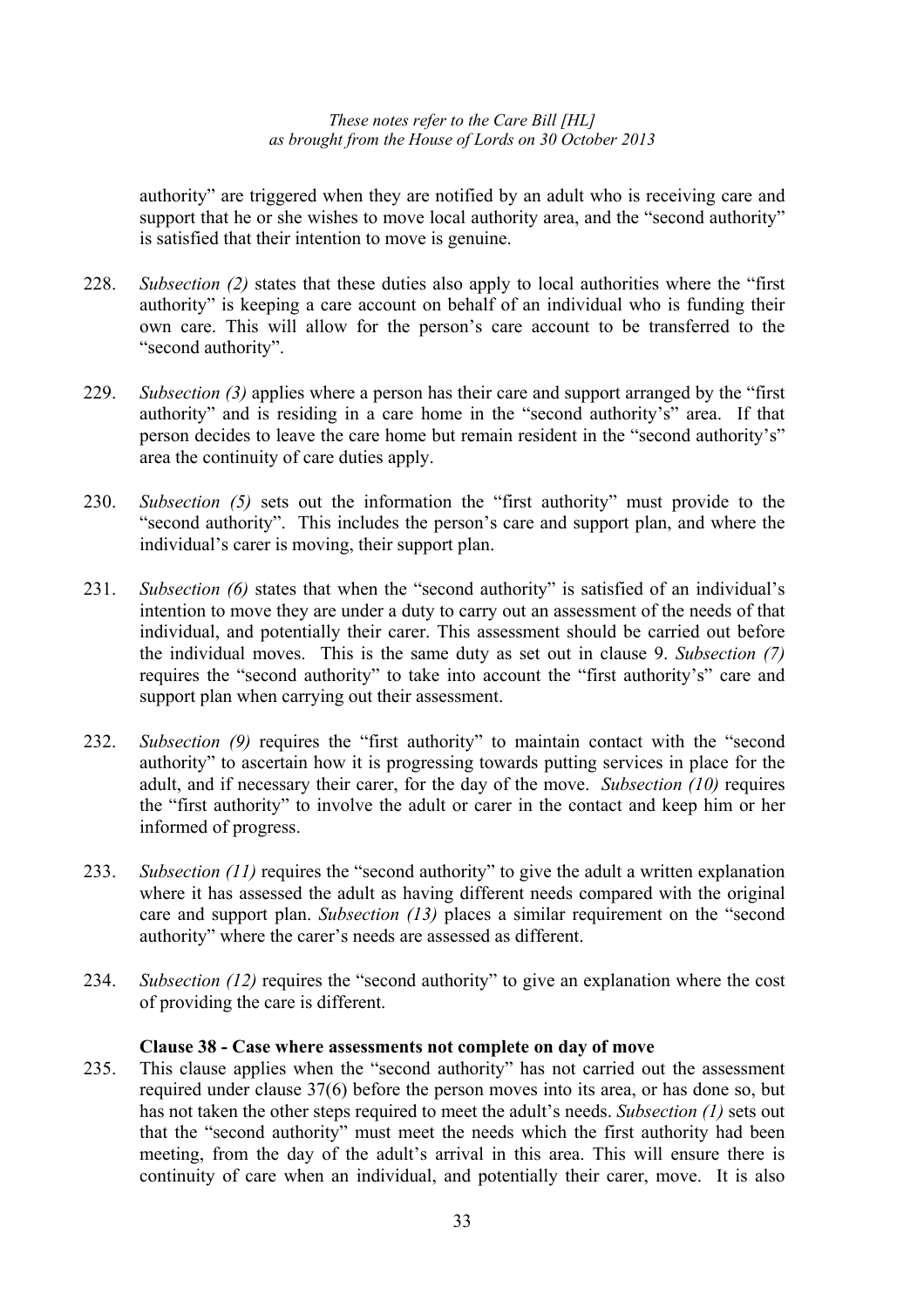required to continue to update the person's care account by the amount set by the "first authority". Where the "first authority" has not been meeting the adult's needs under section 18, but has provided an independent personal budget, the "second authority" must only continue the adult's care account. *Subsection (2)* stipulates that the "second authority" must continue to meet the person's, and potentially their carer's, needs until it has carried out its own assessment.

236. *Subsection (7)* provides a power for the "second authority" to recover the costs of care from the "first authority" if it is deemed that the individual moving remains ordinarily resident in the area of the "first authority".

# *Establishing where a person lives, etc.*

# **Clause 39 – Where a person's ordinary residence is**

- 237. The clause defines where a person, who is being provided with accommodation to meet their care and support needs, is considered to be "ordinarily resident". This is to help identify where responsibility lies for funding and/or provision of care.
- 238. For example, where a person who resides in the area of local authority A (and local authority A funds their care and support) enters a care home in the area of local authority B, their ordinary residence will remain with local authority A. Local authority A therefore retains responsibility for funding their care. They are considered "ordinarily resident" in the area of local authority A during their stay in the care home in local authority B.
- 239. The types of accommodation to which this provision applies will be set out in regulations. Detailed guidance will be made available to assist local authorities in deciding where a person is ordinarily resident in complex circumstances.
- 240. *Subsection (5)* applies the same principle to NHS accommodation. NHS accommodation means accommodation provided as part of the NHS under any relevant NHS legislation. It ensures that a stay in a hospital in England, Scotland, Wales or Northern Ireland will not affect a person's ordinary residence. This means that their care and support must continue to be provided by the local authority in whose area they were ordinarily resident before their hospital stay.
- 241. *Subsection (4)* provides that an adult who is being provided with accommodation under section 117 of the Mental Health Act 1983 will be treated as ordinarily resident in the area of the local authority in England or Wales which is under a duty to provide the adult with services by virtue of that section.

# **Schedule 1 – Cross-border placements**

242. Schedule 1 makes provision for a person ordinarily resident in England, who has care and support needs and requires residential accommodation to meet those needs, to be provided with that accommodation in another part of the UK. It also allows for such placements to be made in England for people who are ordinarily resident in Wales, or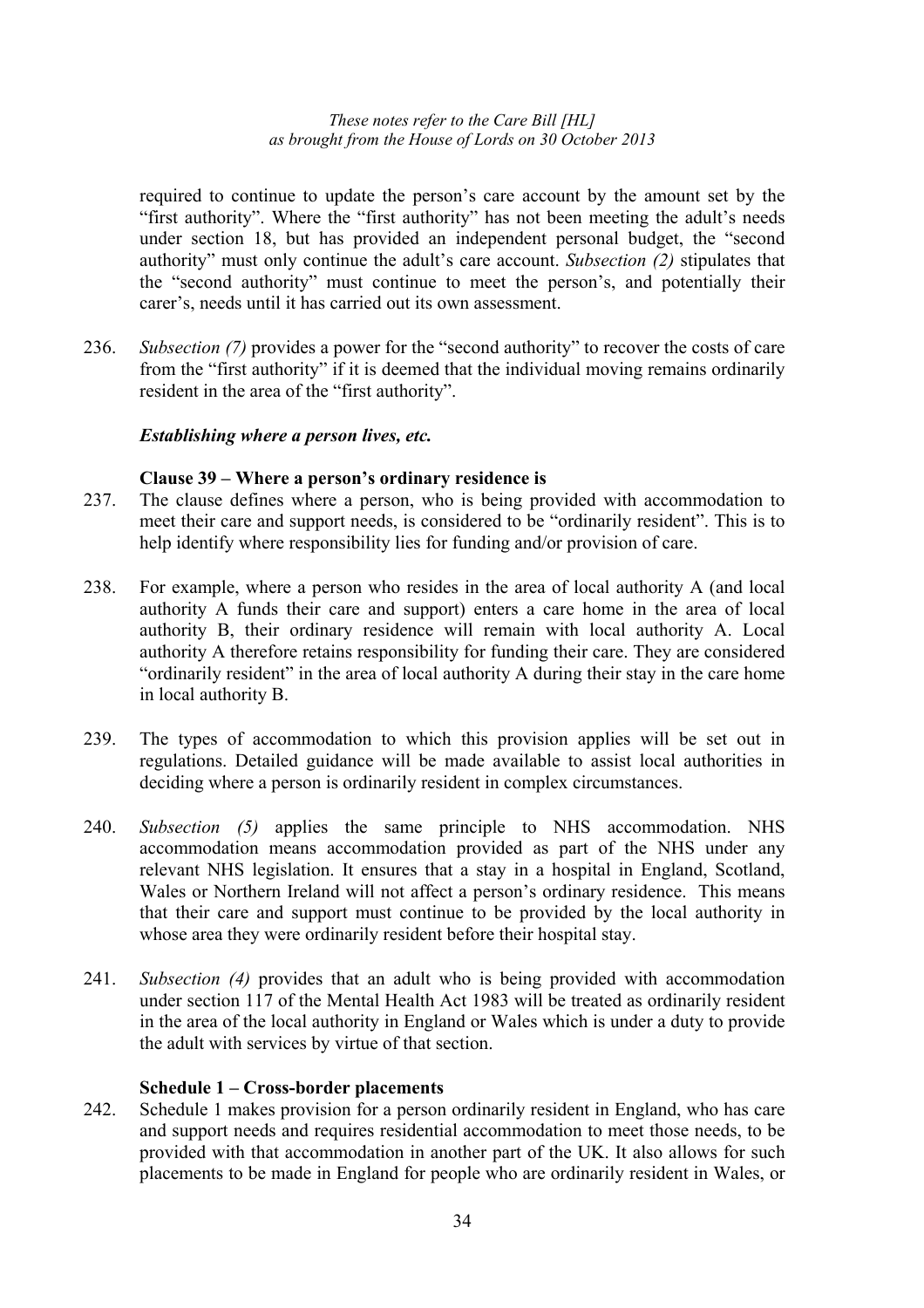whose care and support is provided under the relevant Scottish or Northern Irish legislation. It also makes similar arrangements for cross border placements not involving England i.e. Wales-Scotland, Scotland-Northern Ireland and Northern Ireland-Wales.

- 243. This means that people who wish to move into residential accommodation across borders within the UK can choose to do so.
- 244. The types of accommodation to which this provision applies may differ for each administration depending on the legislation of each jurisdiction. Regulations and guidance, setting out how the process will work for each administration, will be made available.
- 245. Schedule 1 also provides power for regulations to apply these cross-border provisions to specified types of accommodation, for instance supported living placements, and where people receive a direct payment. Such regulations would ensure that an individual who arranges cross border residential accommodation using their direct payment would remain the responsibility of their original local authority.
- 246. If a local authority which has made a cross border placement falls into dispute with the authority where that person is placed, and cannot resolve the question locally, the local authorities involved may request a determination of ordinary residence to be made. Such determinations will need to be made by the Secretary of State (or a person appointed by the Secretary of State) or the relevant authority in Scotland, Wales or Northern Ireland, depending on the circumstances. Details specifying the dispute resolution process will be set out in regulations and guidance.

# **Clause 40 – Disputes about ordinary residence or continuity of care**

- 247. If two or more local authorities fall into dispute about where a person is ordinarily resident, and cannot resolve the question locally, the local authorities involved may request a determination of ordinary residence to be made by the Secretary of State or a person appointed by the Secretary of State. Details specifying the dispute resolution process will be set out in regulations and guidance.
- 248. Local authorities may request a review within three months of the original determination being made.

#### **Clause 41 – Financial adjustments between local authorities**

- 249. Following a dispute under clause 40, or by some other process, it may become apparent that a local authority has been funding a person's care and support when that person is not in fact ordinarily resident in their area.
- 250. In such circumstances, clause 41 allows for that local authority to reclaim the costs they have paid for that person's care and support from the local authority where they are or were ordinarily resident.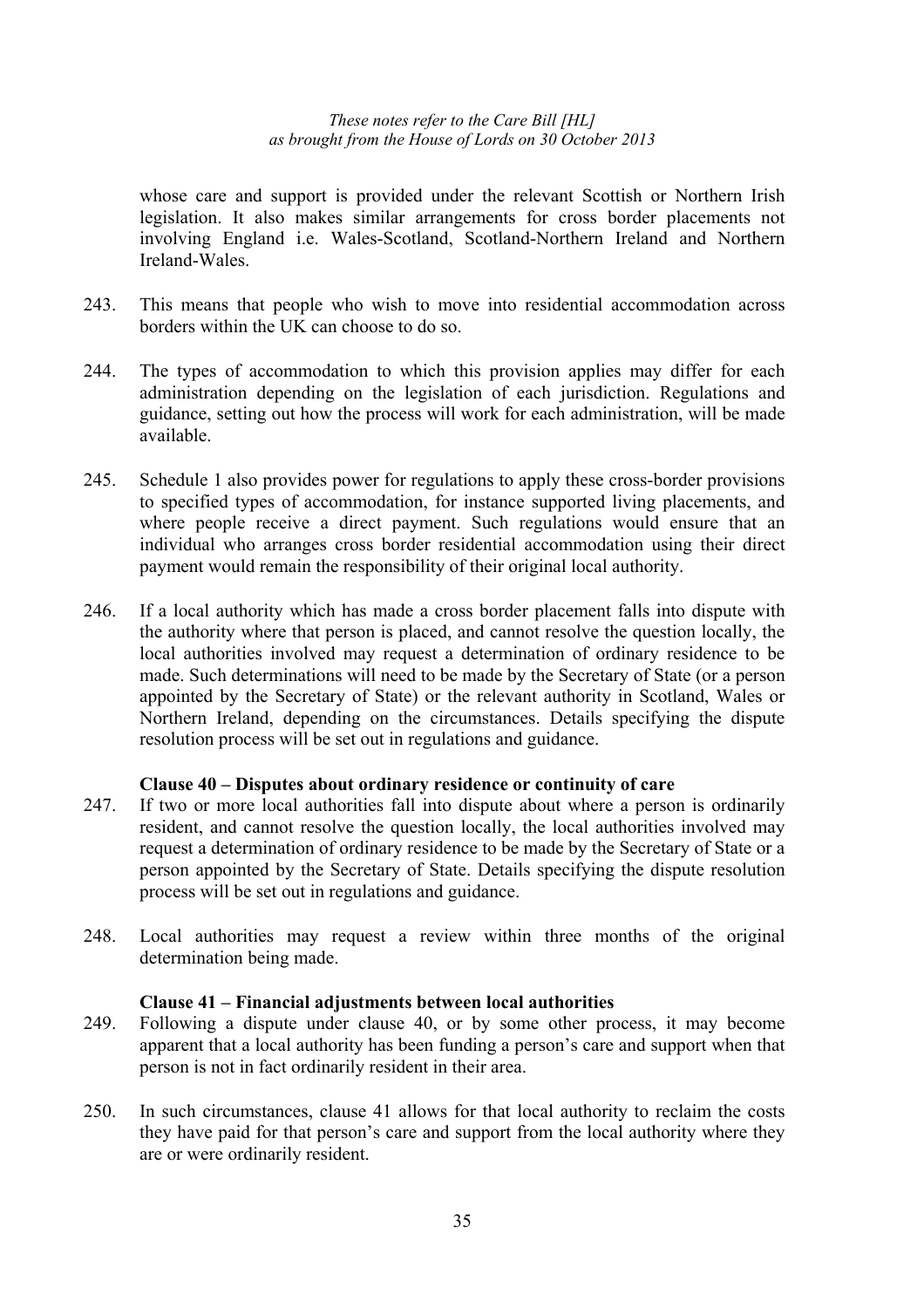251. This clause does not apply where the local authority has chosen to meet the person's needs in the knowledge they are ordinarily resident elsewhere.

# *Safeguarding adults at risk of abuse or neglect*

# **Clause 42 – Enquiry by local authority**

- 252. This clause places a duty on local authorities to make enquiries, or to ask others to make enquiries, where they reasonably suspect that an adult in its area is at risk of neglect or abuse, including financial abuse. The purpose of the enquiry is to establish with the individual and/or their representatives, what, if any, action is required in relation to the situation; and to establish who should take such action. It supplements the existing obligations on other organisations to look after the people in their care effectively, or, in the case of the police, to prevent and respond to criminal activity.
- 253. *Subsection (1)* provides that the local authorities' enquiry duty applies to adults who have care and support needs (regardless of whether they are currently receiving support, from the local authority or indeed anyone); and who are either at risk of or experiencing neglect or abuse, including financial abuse; but are unable to protect themselves. The eligibility criteria that the local authority sets for services and support are not relevant in relation to safeguarding. Safeguarding enquiries should be made on the understanding of the risk of neglect or abuse, irrespective of whether the individual would meet the criteria for the provision of services.
- 254. The local authority has a responsibility to make enquiries if the adult is currently in its geographical area of responsibility (whether or not the person is ordinarily resident there).

# **Clause 43 – Safeguarding Adult Boards**

- 255. This clause requires a local authority to establish a Safeguarding Adults Board (SAB), which aims to help and protect individuals who it believes to have care and support needs and who are at risk of neglect and abuse and unable to protect themselves, and to promote their wellbeing.
- 256. *Subsection (3)* sets out how the SAB should seek to achieve its objective, through the co-ordination of members' activities in relation to safeguarding and ensuring the effectiveness of what those members do for safeguarding purposes. An SAB may undertake any lawful activity which may help it achieve its objective. The functions which an SAB can exercise in pursuit of its objective are those of its members.
- 257. *Subsection (6)* acknowledges that two or more local authorities may establish an SAB for their combined geographical area of responsibility.
- 258. Further details about SABs are set out in Schedule 2 (see below).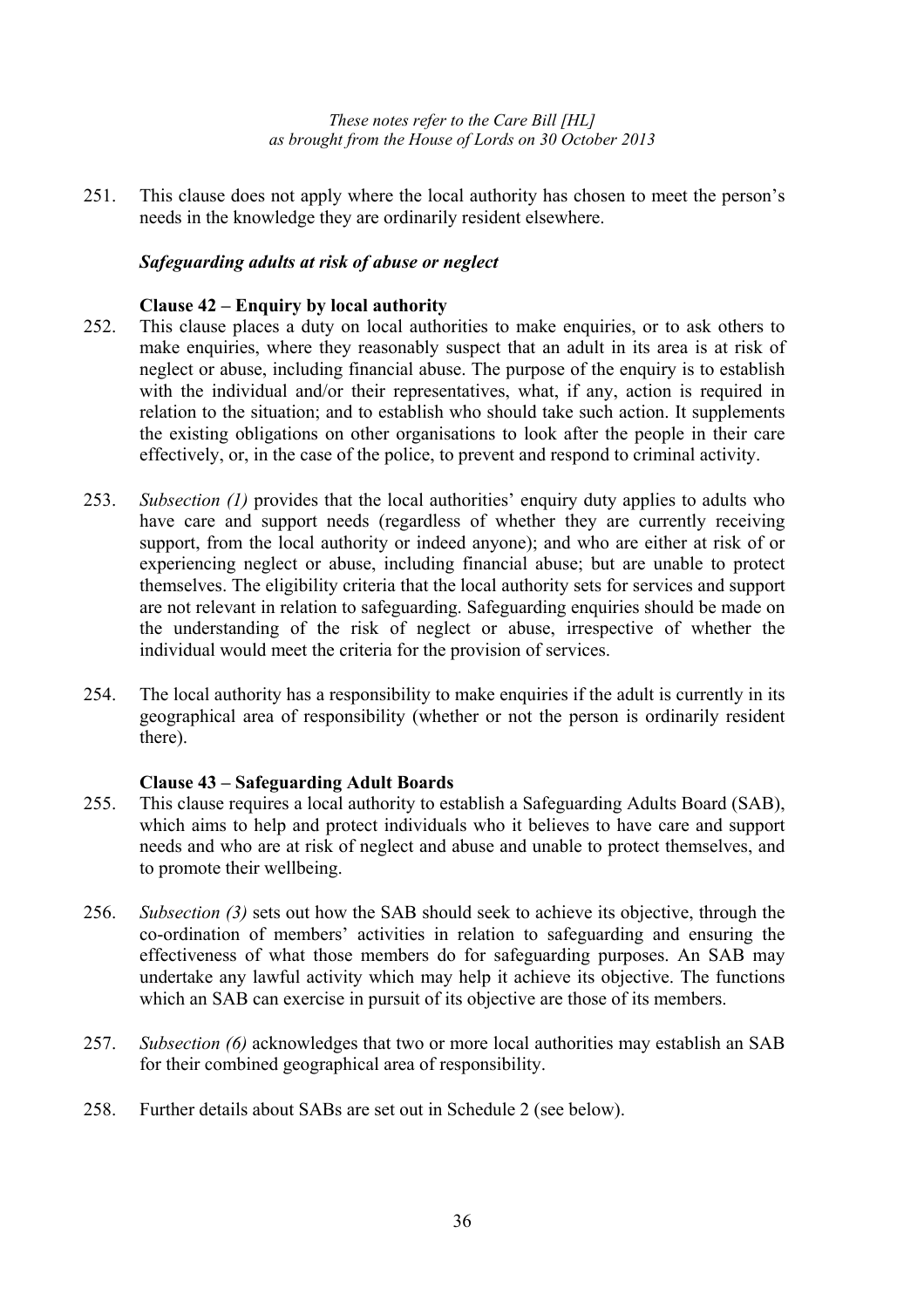## **Schedule 2 – Safeguarding Adult Boards**

## *Membership, etc.*

- 259. *Paragraph 1* specifies that the core members of the SAB must include the local authority, an appointed representative from each clinical commissioning group (CCG), and the chief officer of police for the SAB's area. The SAB may include other members that the local authority considers appropriate, after the local authority has consulted the core members of the SAB, as sub-paragraph (2) sets out. The Secretary of State may prescribe other core members of the SAB through regulations.
- 260. The appointed representative for the CCG or the police may represent more than one CCG or chief officer of police where there is more than one within that SAB's area. The individual nominated to represent the member on the SAB must be a person whom the member considers to have the required skills and experience. Nominated representatives are required to attend SAB meetings. The local authority must also appoint a chair for the SAB with reasonable skills and experience after consulting the other SAB members.
- 261. Other than this, there are no particular governance procedures which an SAB must follow, and the SAB can regulate its own procedure.
- 262. Sub-paragraph (6) sets out that the local authority must act under the guidance issued by the Secretary of State whilst other SAB members must have regard to such guidance.

# *Funding and other resources*

263. *Paragraph 2* enables the SAB members to contribute financially to the cost of running the SAB. It allows for money from those members to be pooled in a single fund. It also makes clear that members can provide non-pecuniary resources (such as staff, goods, services or accommodation) in support of the activities of the SAB.

### *Strategic plan*

- 264. *Paragraph 3* specifies that an SAB must publish for each financial year a strategic plan that sets out how it will meet its main objective and what each SAB member will do to achieve that objective.
- 265. This plan should, so far as feasible, be developed involving the local community, and the SAB must consult the Local Healthwatch organisation in the development of the plan.

### *Annual report*

- 266. *Paragraph 4* requires an annual report to be published to account for success against the strategic plan described in paragraph 3 and progress on the findings of any Safeguarding Adult Reviews.
- 267. Sub-paragraph (1) requires the report to describe what the SAB has done during the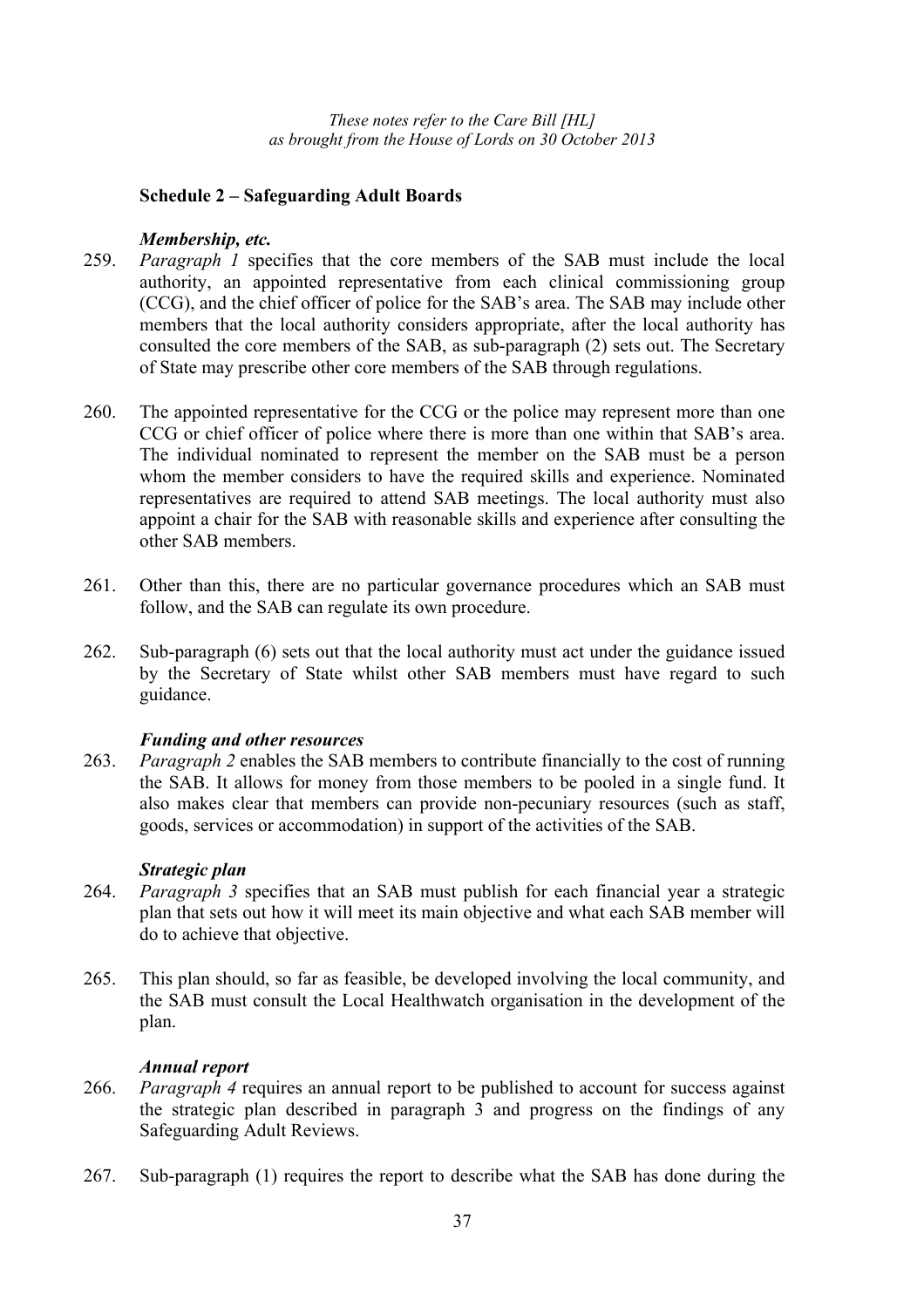year to achieve its main objective and its strategy, and how each member of the SAB has helped to contribute to the strategy. The findings of Safeguarding Adults Reviews concluded that year and actions taken that year in response to Safeguarding Adult Reviews must also be recorded in the annual report. That is either action taken to implement findings or, where a decision has been taken not to implement a finding, then the reason for that decision. The report must also record the number of ongoing reviews.

268. As well as being published, copies of the report must be sent to those people specified in sub-paragraph (2).

### **Clause 44 – Safeguarding adults reviews**

- 269. This clause requires Safeguarding Adults Boards to conduct a Safeguarding Adults Review into certain cases in specific circumstances. The aim of a review is to ensure that lessons are learned from such cases, not to allocate blame but to improve future practice and partnership working, and to minimise the possibility of it happening again.
- 270. *Subsections (1)* to *(3)* stipulate that an SAB must arrange for a review where there is reasonable cause for concern about how the SAB, its members or some other person involved in the case worked together and either the adult has died and the SAB knows or suspects that the death resulted from abuse or neglect or the adult is still alive and the SAB knows or suspects that the adult has experienced serious abuse or neglect. This does not prevent the SAB carrying out a Safeguarding Adults Review in any other case where they feel it would be appropriate and this is set out in *subsection (4)*.
- 271. *Subsection (5)* specifies that every member of the SAB must co-operate in and contribute to carrying out the review and applying the lessons learnt.

### **Clause 45 – Supply of information**

- 272. This clause provides that, if certain conditions are met, a person or body must supply information to a SAB at its request.
- 273. Firstly, the information must be requested for the purpose of enabling or assisting the SAB to perform its functions.
- 274. Secondly, the person or body requested to supply the information must have functions or engage in activities such that the SAB considers it likely to have information relevant to a function of the SAB. This would potentially encompass, for instance, a GP who provided medical advice or treatment to an adult in respect of whom a SAB was carrying out a serious case review, or to a family member or carer of that adult. It would also potentially encompass a person carrying out voluntary work that brought him or her into contact with such an adult or with a family member or carer, or a minister of a church attended by such an adult or by a family member or carer.
- 275. Finally, either the condition set out in *subsection (4)* or that set out in *subsection (5)* of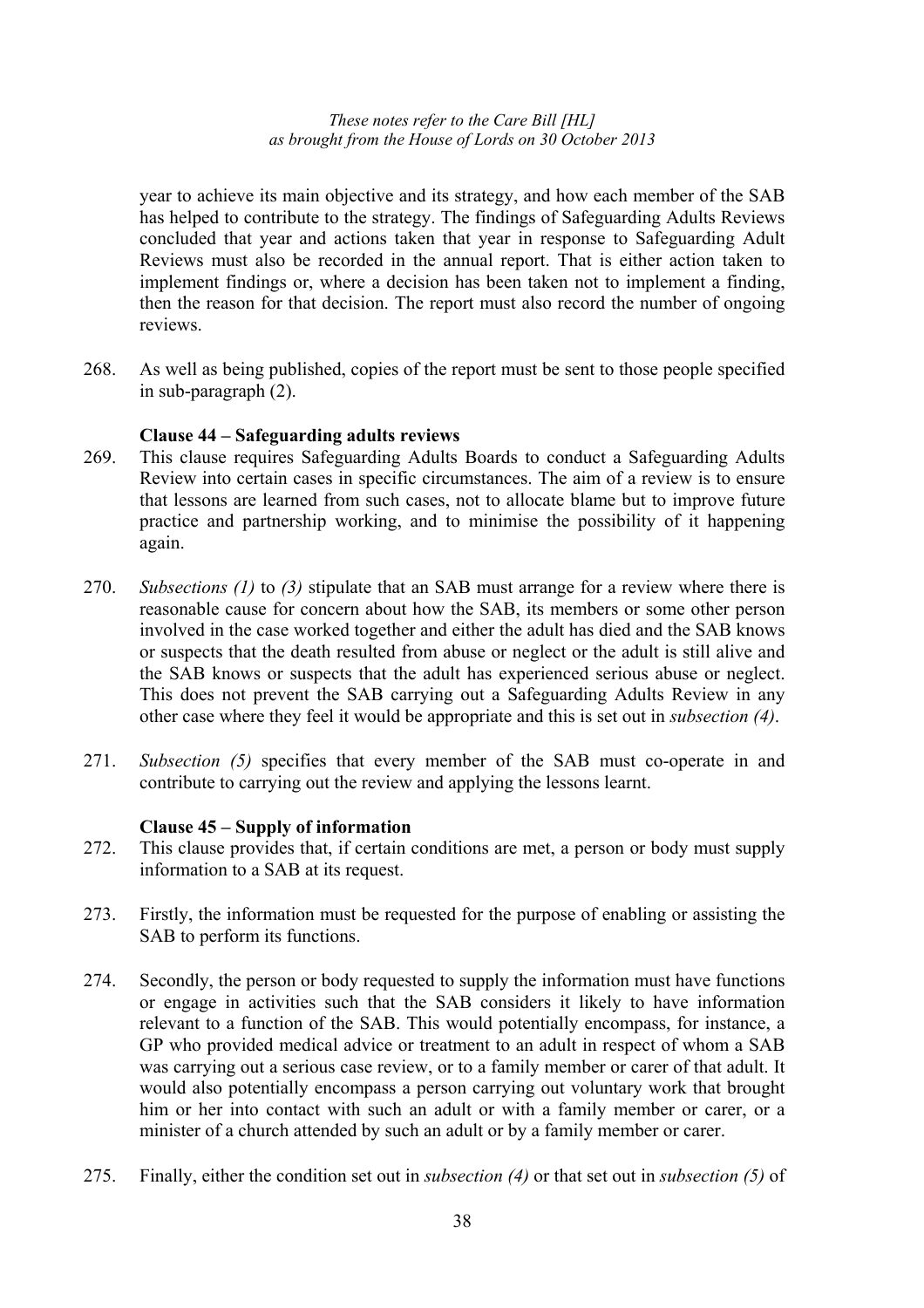the clause must be met. Subsection (4) relates to the content of the information that may be requested. Subsection (5) effectively enables the onward transmission to a SAB of information that it has previously requested, under the clause, to be supplied to a third party, for instance to a NHS body, for collation and onward transmission to the SAB. (But an SAB may request that information be supplied to a third party for collation and onward transmission only if the third party itself is within *subsection (3)*).

276. *Subsection (6)* provides that an SAB may use information provided under this section only for the purposes of its functions.

# **Clause 46 - Abolition of local authority's power to remove persons in need of care**

277. This clause repeals the current power for local authorities to remove people from their homes under section 47 of the National Assistance Act 1948.

### **Clause 47 – Protecting property of adults being cared for away from home**

- 278. This clause restates the duty originally set out at section 48 of the National Assistance Act 1948, for local authorities to prevent or mitigate loss or damage to the property of adults who have been admitted to a hospital or to a residential care home, and are unable to protect it or deal with it themselves. This duty applies to any tangible, physical moveable property belonging to the adult in question. The clause also reenacts an offence associated with this duty, found at section 55 of the National Assistance Act 1948, which sets out that any person who obstructs the local authority's exercise of this duty is liable on summary conviction to pay a fine, and provides a defence of reasonable excuse.
- 279. Local authorities are able to recover from the adult any reasonable expenses incurred in protecting that adult's property.

#### *Public functions under the Human Rights Act 1998*

#### **Clause 48 – Provision of "care and support services"**

280. Clause 48, which was inserted by a non-Government amendment during Report stage in the House of Lords, provides that providers of care and support are to be taken to be exercising a function of a public nature for the purposes of section 6 of the Human Rights Act 1998. The effect of the clause is that all care and support providers who are regulated by the Care Quality Commission are required to act in a way which is compatible with the European Convention on Human Rights.

### *Provider failure*

#### **Clause 49 – Temporary duty on local authority**

281. This clause places a duty on local authorities in England to ensure that adults' needs for care and support (or needs for support in the case of an adult who is a carer) continue to be met when there is a business failure of a provider of care and support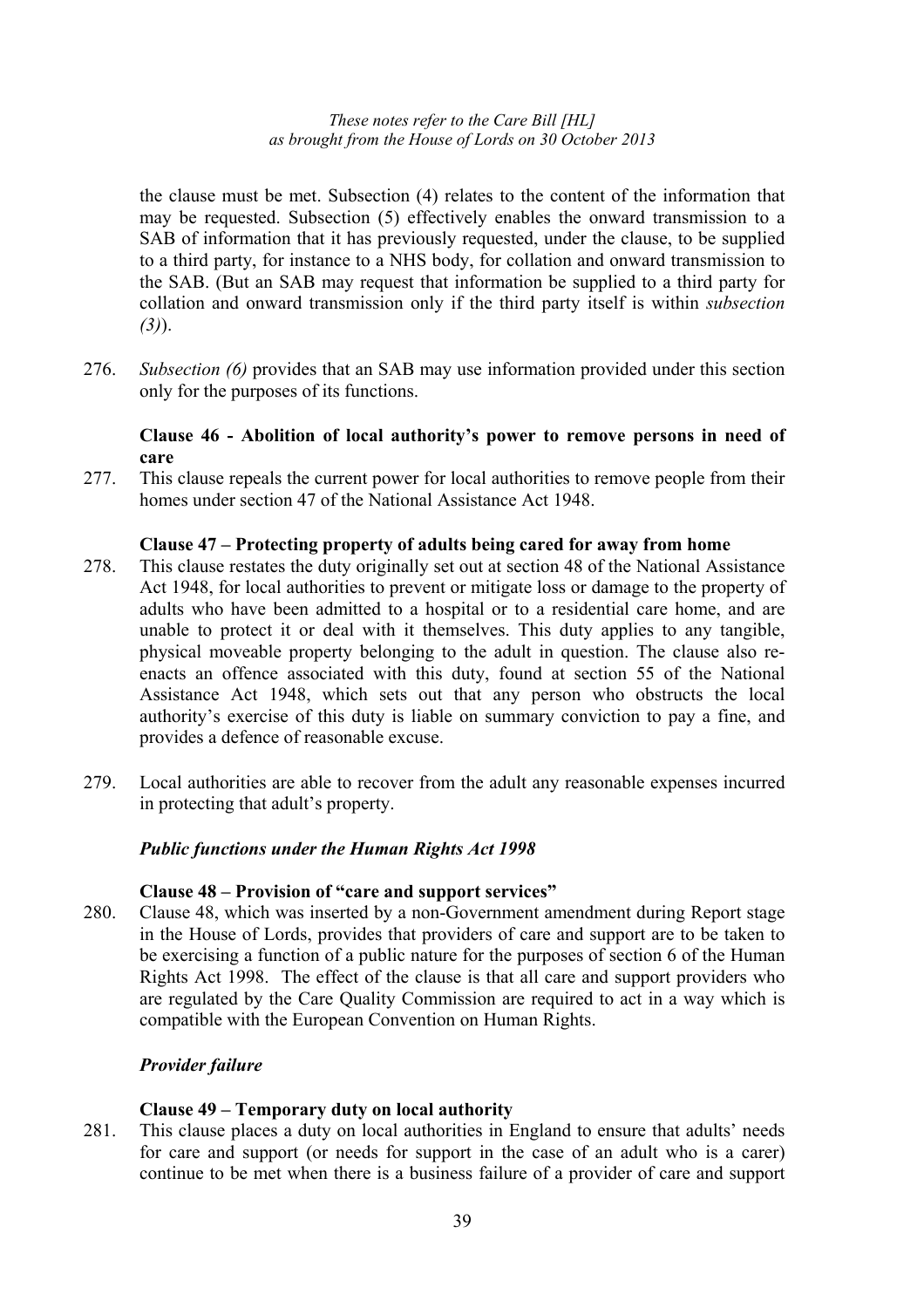who is regulated by the Care Quality Commission. The duty applies to needs which the authority was not already meeting at the point of the provider failure such as needs which were being met by the provision of services paid for by an individual, or where another local authority is paying for services to meet the needs of a person (or has made a direct payment in respect of those needs). There is no need to apply the duty to needs which the local authority in the area of the provider is already meeting at the time of the provider's failure because the local authority's duty to meet those needs does not change simply because there is a business failure of the provider who is meeting the needs for and on behalf the local authority.

- 282. *Subsection (2)* requires that the local authority in whose area the failed care provider was carrying on the regulated activity must meet the needs which the provider is no longer able to meet for so long as it considers necessary. This subsection also makes clear that the duty does not apply in cases where the local authority is already under a duty to meet the needs.
- 283. *Subsection (3)* makes clear that the duty in subsection (2) applies wherever the adult is ordinarily resident and even if the adult does not have eligible needs and the authority has not carried out a needs, carers or financial assessment.
- 284. *Subsection (4)* makes clear that the local authority is not required to carry out any of the assessments referred to in clause 9, 10 or 17 or to determine whether any of the needs meet eligibility criteria. The effect of this is to suspend the provisions of clauses 9 to 20 for the temporary period during which the local authority is meeting needs under this section because a requirement to do so during this period will delay the provision of a substitute service.
- 285. *Subsection (5*) allows the local authority to charge for needs it meets under subsection (2) except where it meets needs by providing information and advice*.*
- 286. *Subsection (6)* provides that subsection (5) does not apply if section 49 applies (i.e. if the failed service provider was meeting some or all of the adult's needs for support pursuant to arrangements, or in return for payment made with a direct payment, made by a local authority in Wales or Scotland or a Health and Social Care trust in Northern Ireland under the legislative provisions referred to in section  $49(1)$ ,). This is because in such a case there is provision in clause 50(3) for local authorities to recover costs.
- 287. *Subsection (7)* applies when the person to whom the failed provider was providing care is not ordinarily resident in the area of the local authority which has the temporary duty and was having their needs met by the failed provider under arrangements made by another local authority in England or was having the care paid for by direct payments provided by such an authority. It requires the local authority who has the temporary duty to co–operate with the other local authority in respect of those needs and allows the local authority with the temporary duty to recover from the other authority the cost it incurs in meeting those needs during the temporary period.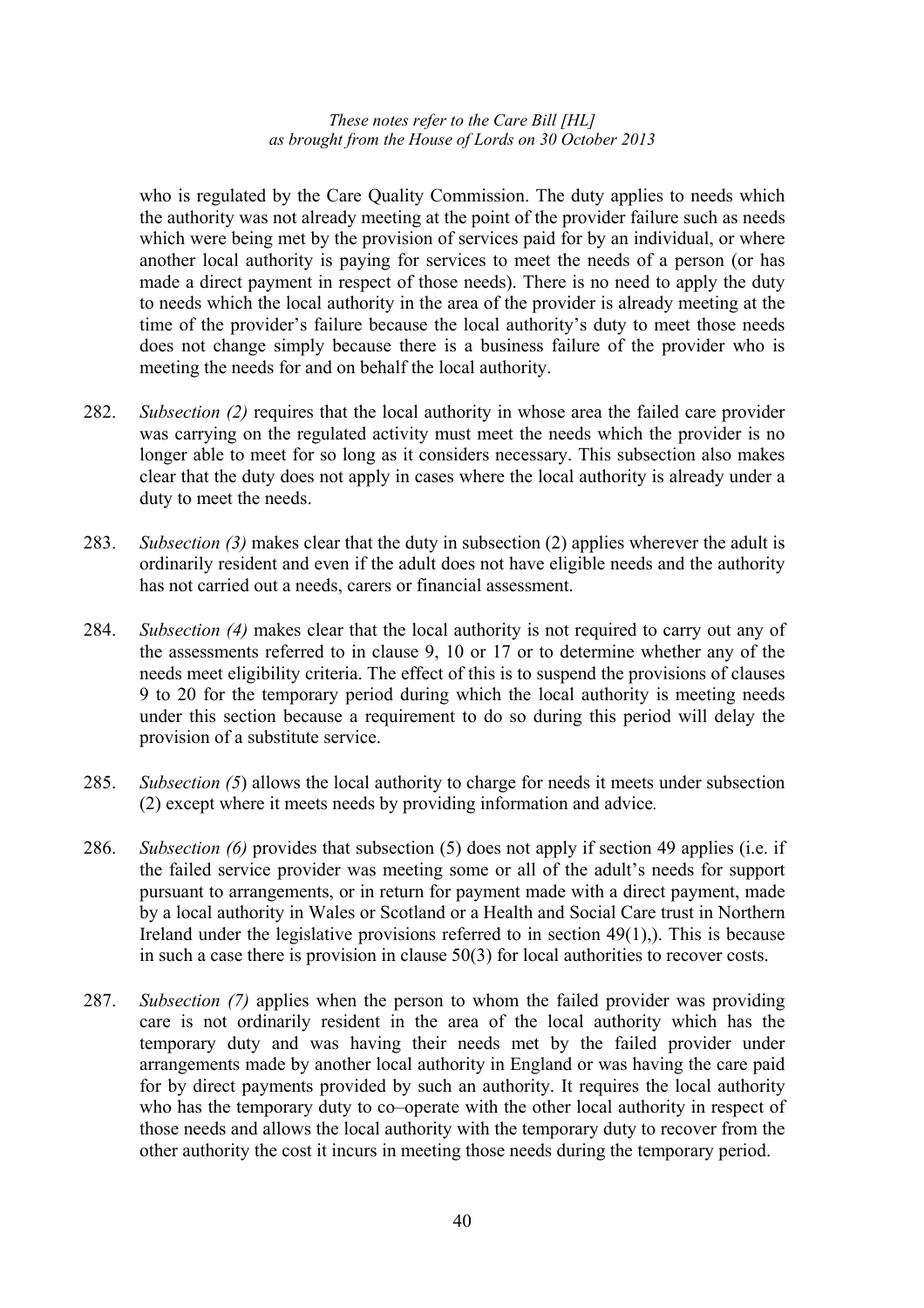288. *Subsection (8)* applies the ordinary residence dispute resolution procedure in clause 40 to any disputes between local authorities about the application of this section (for example as to the duration of the temporary period for which there is a duty to meet needs).

#### **Clause 50 – Section 49: cross-border cases**

- 289. *Subsection (1)* applies the duty in clause 49(2) to cases where the service provider whose business has failed was meeting the person's needs under arrangements made by a local authority in Wales or Scotland or a Health and Social Care trust in Northern Ireland under the legislative provisions there referred to.
- 290. *Subsection (2)* applies the duty to circumstances where the failed service provider was meeting the person's needs in return for payment made with a direct payment made by an authority in Wales or Scotland or trust in Northern Ireland under the legislative provisions referred to in subparagraphs (i) to (iii) of paragraph (b).
- 291. *Subsection (3)* provides that the local authority in England must cooperate with the authority or trust who made the arrangements or the direct payment and may recover from that authority or trust the cost it incurs in respect of meeting needs which were being provided pursuant to those arrangements or purchased with the direct payment. It also allows the authority to recover the cost of meeting other needs from the adult – for example needs which the service provider was meeting under separate arrangements made by the adult.
- 292. *Subsection (4)* provides that any dispute between a local authority in England and an authority in Wales or Scotland or a trust in Northern Ireland must be resolved in accordance with the dispute resolution procedure in paragraph 5 of Schedule 1.

### **Clause 51 – Temporary duty on local authority in Wales**

- 293. This clause places a duty on local authorities in Wales to ensure that adults' needs for care and support (or needs for support in the case of an adult who is a carer) continue to be met when a service provider who is registered under Part 2 of the Care Standards Act 2000 becomes unable to carry on or manage their establishment or agency because of business failure. It only applies in relation to needs which the failed service provider was meeting by providing accommodation or services which were paid for with a direct payment, or pursuant to arrangements, made by an authority in England or Scotland or a Health and Social Care trust in Northern Ireland.
- 294. *Subsections (1)* and *(2)* make clear that the duty applies where a person who is so registered becomes unable to carry on or manage their establishment because of business failure and immediately before that was providing the adult with accommodation or other services in Wales, under arrangements made by a local authority in England or Scotland or a Health and Social Care trust in Northern Ireland under the legislative provisions referred to in subparagraphs (i) to (iii) of paragraph (b) of subsection (1), or which were paid for with a direct payment made by such an authority or trust under the legislative provisions referred to in subparagraphs (i) to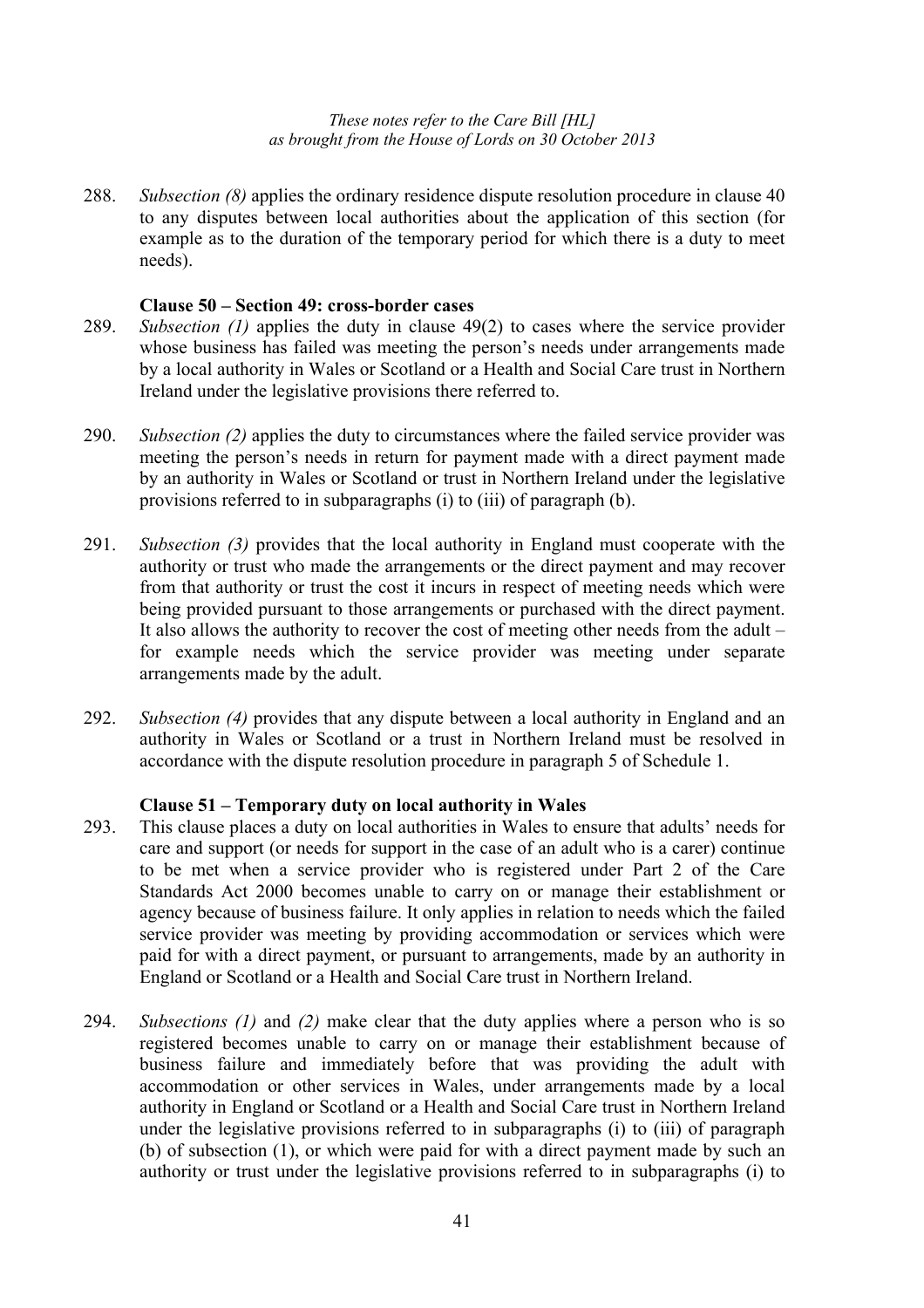(iii) of subsection (2). Subsection (3) requires the local authority in Wales where the service or accommodation was being provided to the adult to meet the needs for so long as the authority considers necessary.

- 295. *Subsection (4)* requires the local authority in Wales to cooperate with the authority or trust which made the arrangements or the direct payments and allows the local authority in Wales to recover the costs it incurs in meeting the adult's needs for the temporary period from that authority or trust.
- 296. *Subsection (5)* provides that any dispute about the application of these provisions is to be resolved in accordance with the dispute resolution procedure in paragraph 5 of Schedule 1.

# **Clause 52 – Temporary duty on Health and Social Care trust in Northern Ireland**

- 297. This clause places a provider failure duty on a Health and Social Care trust in Northern Ireland which is of equivalent effect to that which applies to a local authority in Wales under clause 51. It applies where a person who is registered under Part 3 of the Health and Social Services (Quality, Improvement and Regulation) (Northern Ireland) Order 2003 in respect of an agency or establishment becomes unable to carry on or manage their establishment because of business failure and only in relation to accommodation or services which were paid for with a direct payment, or provided under arrangements, made by an authority in England, Wales or Scotland.
- 298. *Subsection (3)* requires the trust where the service or accommodation was being provided to the adult to meet the needs for so long as it considers necessary.
- 299. *Subsection (4)* requires the trust to cooperate with the authority which made the arrangements or the direct payments and allows it to recover the costs it incurs in meeting the adult's needs for the temporary period from that authority.
- 300. *Subsection (5)* provides that any dispute about the application of these provisions is to be resolved in accordance with the dispute resolution procedure in paragraph 5 of Schedule 1.

### **Clause 53 – Sections 49 and 52: supplementary**

- 301. This clause provides a number of clarifications in relation to the duty on local authorities and Health and Social Care trusts set out in clauses 49 to 52.
- 302. *Subsection (2)* makes clear an English local authority does not have to meet the needs in the same way as they were being met by the failed service provider but can meet them in any of the ways set out in clause 8.
- 303. Subsection (3) applies the Welsh equivalent of clause 8 to situations where an authority in Wales has a duty under clause 51. There is no such provision for Northern Ireland because there is no provision equivalent to clause 8 in Northern Irish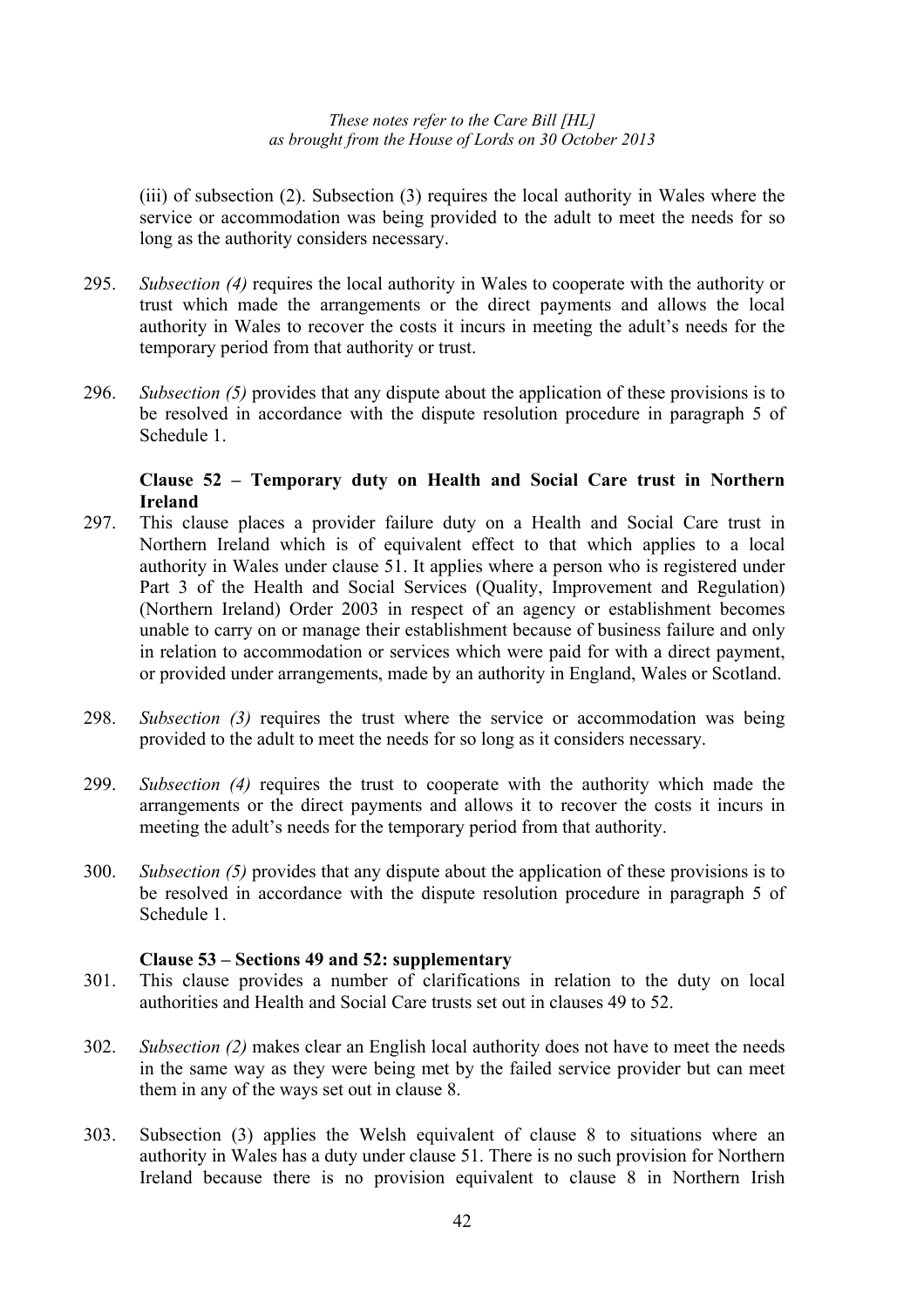legislation.

- 304. *Subsection (4)* explains that an authority must discuss how it will meet needs with the adult, their carer, and any person asked by the adult to act on their behalf, or, if the adult lacks capacity, any person whom the authority considers would be interested in the adult's welfare. As with any public law duty this applies only to the extent that it is reasonable to do so. *Subsection (5)* makes similar provision for carers.
- 305. *Subsection (7)* makes clear that English local authorities do not have to meet needs which they are not permitted to meet under clauses 21 to 23.
- 306. *Subsection (8)* applies similar exceptions in cases where a local authority in Wales is under a duty to meet needs.
- 307. *Subsection (9)* applies in cases where a failed provider in England is providing the adult with continuing healthcare which is commissioned by a clinical commissioning group which is not in the area of the local authority in which the care is being provided. It amends the definition of "relevant partner" in clauses 6 and 7 to make clear that for the purposes of the duty in clause 49 the co–operation provisions in those sections will apply in respect of the clinical commissioning group which commissioned the care, even though it is not in the area of the local authority.
- 308. *Subsection (11)* makes clear that a local authority in England may request from the failed provider, or such other person involved in the business, information that it must have in order to comply with the temporary duty under clause 49(2).

# *Market oversight*

### **Clause 54 – Specifying criteria for application of market oversight regime**

- 309. This clause deals with the procedures for identifying those providers who are most difficult to replace, and will therefore be subject to central oversight.
- 310. *Subsection (1)* requires that regulations set out the criteria for entry into the central oversight regime.
- 311. *Subsection (2)* stipulates certain factors which may be regarded for the purposes of setting out the entry criteria. These are the provider's size, its concentration in a particular area or areas, and its level of specialism.
- 312. *Subsection (3)* makes provision for the entry criteria to be kept under review and for the Secretary of State to publish information on how the size, concentration or specialism of a provider and on any other factors considered in setting out the criteria are to be measured.
- 313. *Subsection (4)* sets out that, by regulations, certain providers who would otherwise, according to the criteria, be subject to central oversight - may be exempted from the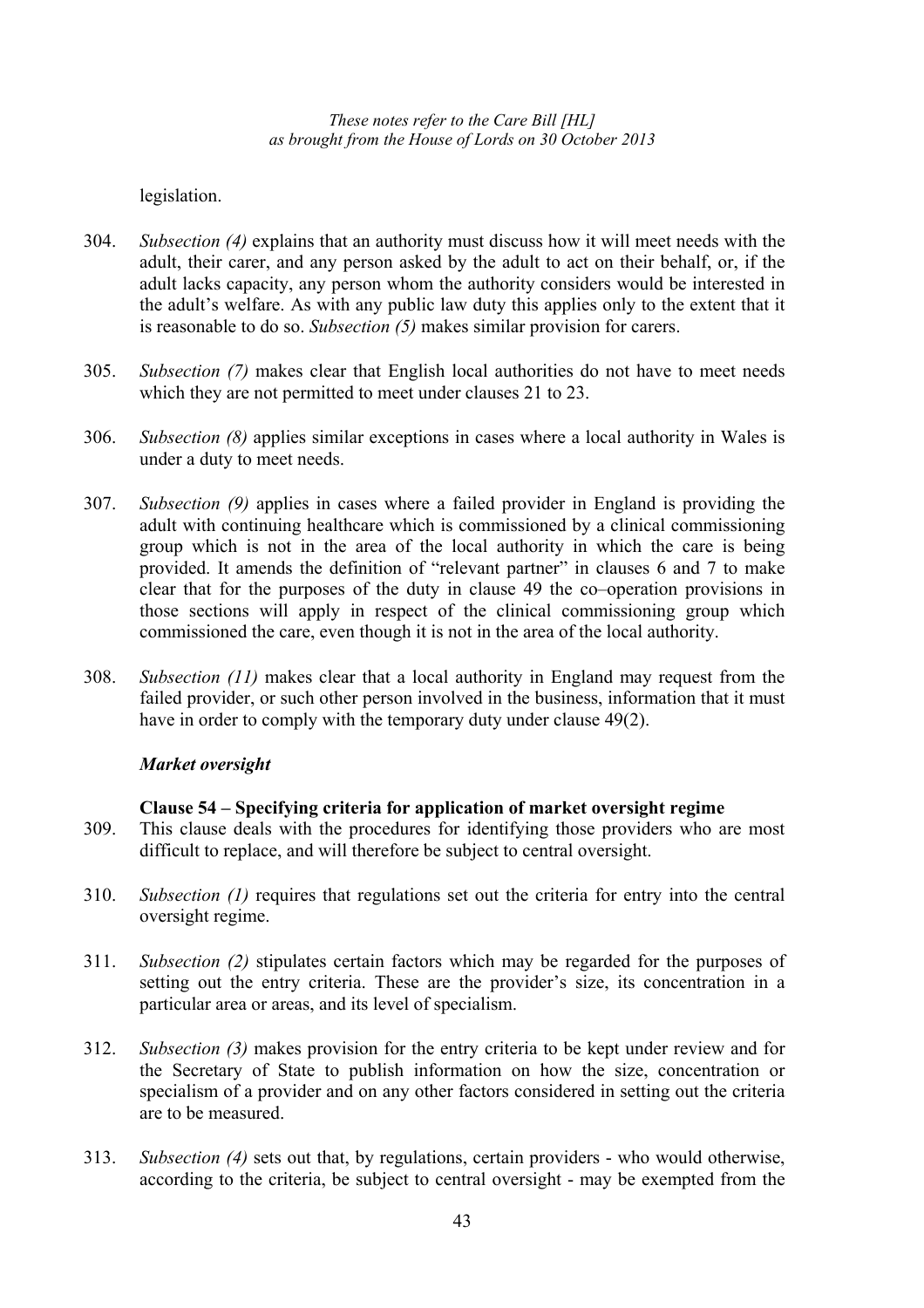oversight regime, or parts of the regime. The circumstances in which such regulations may be made include those in which the Secretary of State is satisfied that certain registered care providers are already subject to a regulatory regime comparable to the market oversight regime (*subsection (6)*)*.* 

314. Conversely, *subsection (5)* establishes that regulations may specify that the oversight regime, or parts of the regime, apply, or apply only to the extent specified, to certain providers who would otherwise not fall within the regime.

# **Clause 55 – Determining whether criteria apply to care provider**

- 315. This clause sets out that it will be the responsibility of the Care Quality Commission (CQC) to identify which providers satisfy the criteria set out for entry into the regulatory regime (*subsection (1)*).
- 316. The market oversight regime will apply to those providers identified by the CQC as meeting the entry criteria (subsection (1)) and those providers who are required to comply with the oversight regime, or parts of the regime, by virtue of regulations made under clause 54*(5)*. *Subsection (2)* clarifies that the oversight regime (or parts of the regime) do not apply to such providers identified by regulations made under clause 54*(4)*.
- 317. *Subsection (3)* provides that the CQC must inform the providers that satisfy the entry criteria that they are now subject to the oversight regime. The CQC must also inform those providers who are subject to the oversight regime by virtue of regulations made under clause 54(5) of the same.

### **Clause 56 – Assessment of financial sustainability of care provider**

- 318. This clause sets out the duty of the CQC to assess the financial sustainability of those providers which are subject to its regulatory regime with a view to identifying any threats that such providers may face to their financial sustainability. This clause also provides for the CQC's response to situations where it is concerned that a provider's financial sustainability is threatened.
- 319. *Subsections (2)*(a) and *(3)* set out that, where the CQC identifies a significant risk to financial sustainability, it can require the provider to develop a sustainability plan. This would set out the provider's plans for mitigating or eliminating the risk. The CQC may require the provider, in developing the plan, to cooperate with it. The final plan may also be subject to the CQC's approval.
- 320. Subsections (2)(b) and (*4*) allow the CQC, where it identifies a significant risk to financial sustainability, to organise, or require the provider to organise, an independent business review, and charge the costs of the review back to the provider. These costs do not include the administrative costs that the CQC may incur in organising such a review.
- 321. *Subsection (5)* sets out that regulations may make provision for enabling the CQC to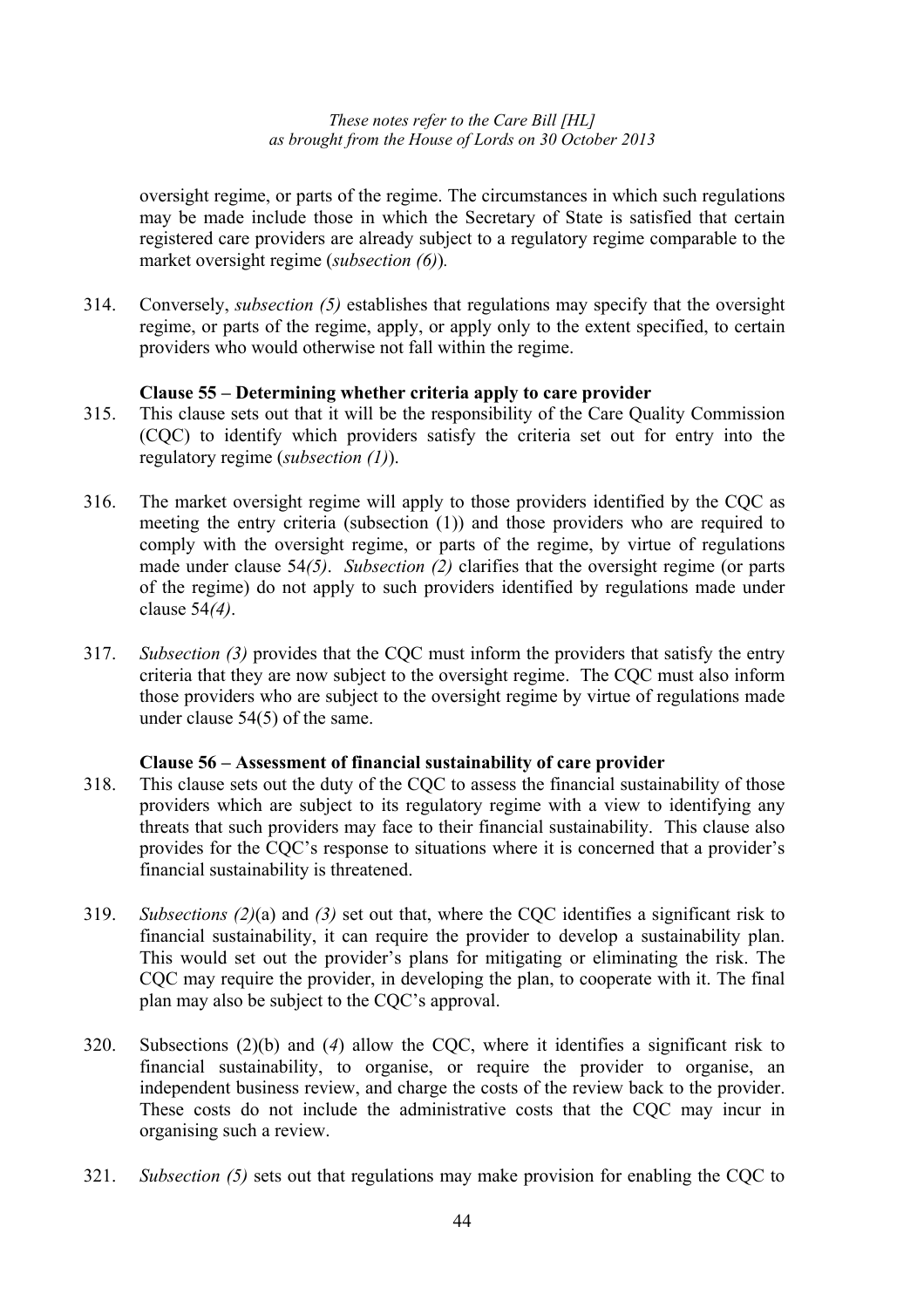obtain, from certain persons, information which may be helpful to the CQC in assessing the financial sustainability of the provider. The type of information the CQC may need is likely to be information which relates to the finances of the care provider or which relates to the financial position of the particular entity - if the care provider is financially dependent on such entity. The type of person that may be described in such regulations may include companies within the same group as the provider, and companies that hold a significant ownership stake in the provider.

- 322. *Subsection (6)* provides that regulations may be made about the making of the CQC's assessment of a provider's financial sustainability.
- 323. *Subsection (7)* sets out that the CQC may consult on how to assess financial sustainability, and will publish guidance on the methods it expects to apply in making its assessments.

#### **Clause 57 – Informing local authorities where failure of care provider likely**

- 324. This clause sets out that the CQC must inform the relevant local authorities that a registered care provider (within the oversight regime) is likely to become unable to continue carrying on the regulated activity in respect of which it is registered.
- 325. The CQC will be required to inform all English local authorities which it thinks will be required to carry out the duty under clause 49(2) if the provider becomes unable to continue carrying on the regulated activity in question (*subsection (2)*). The CQC is not required to inform local authorities outside of England.
- 326. *Subsection (3)* sets out that the CQC may require from the service provider, and any other person involved in the provider's business, any information that is necessary in order to assist local authorities in ensuring continuity of care. *Subsection (4)* requires the CQC to share with local authorities any information it has that would assist them in ensuring continuity of care.
- 327. *Subsection (5)* allows for regulations to make provision as to the circumstances in which the COC may decide to inform local authorities about a provider.
- 328. *Subsection (6)* sets out that the CQC may consult on how it will assess a provider's likelihood of becoming unable to continue carrying on the regulated activity, and publish guidance on how it will make this assessment.

### **Clause 58 - Sections 55 to 57: supplementary**

329. *Subsection (1)* sets out that the CQC's functions of identifying which providers satisfy the entry criteria, and assessing the financial sustainability of care providers, are to be treated as "regulatory functions" of the CQC for the purposes of the 2008 Act. This establishes that the CQC will be able to rely on its existing powers under the 2008 Act, such as requiring information and explanations from a provider (sections 64 and 65 of the 2008 Act). The CQC will also be able to rely on its enforcement powers, for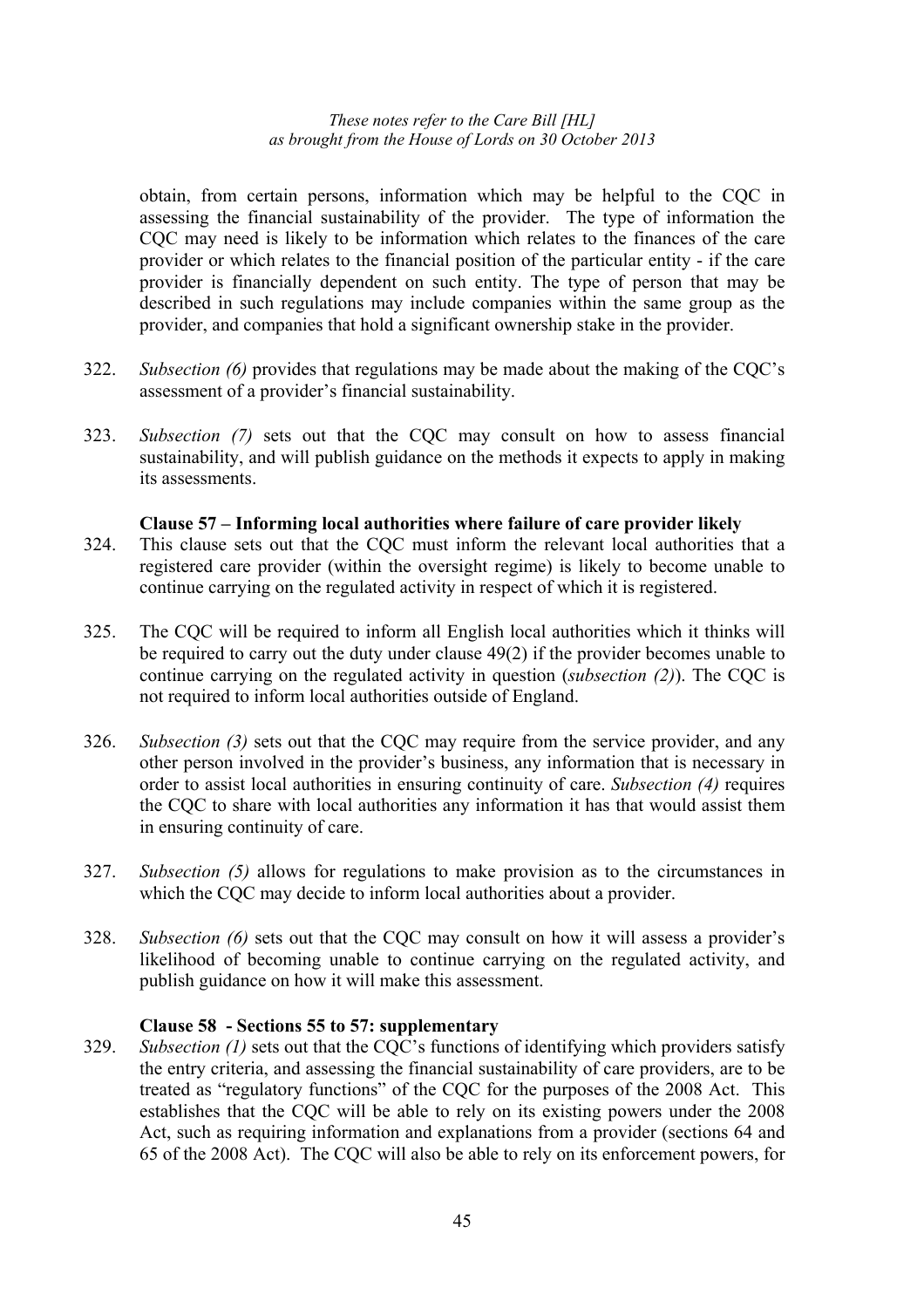instance under sections 64(4) and 65(4) of the 2008 Act.

- 330. *Subsection (2)* sets out that anything which the CQC may do to assist local authorities to ensure continuity of care is to be treated as one of the CQC's "regulatory functions" for the purposes of the 2008 Act. This establishes that the CQC will be able to rely on its existing powers under the 2008 Act.
- 331. *Subsection (3)* establishes that the CQC may, when imposing requirements on providers as part of exercising the functions set out in clauses 55 to 57, rely on sections 17 and 18 of the 2008 Act which provide for the cancellation or suspension of a care provider's registration.
- 332. *Subsection (4)* provides that the CQC must seek to minimise the burdens it may impose on a provider in exercising any of its functions under clauses 55 to 57.

# *Transition for children to adult care and support, etc.*

### **Clause 59 – Assessment of a child's needs for care and support**

- 333. This clause provides a duty for local authorities to assess a child's needs for care and support (as provided for by this Part), where it appears to a local authority that the child is likely to have needs for care and support after turning 18 and it considers there is significant benefit to the child in doing so. A child, or a parent or carer acting on their behalf, can request an assessment in advance of their  $18<sup>th</sup>$  birthday and this may trigger an appearance of need for the purposes of this duty. Children have existing rights to assessment and support under the Children Act 1989, and this provision does not affect those rights.
- 334. If the child lacks capacity or is not competent to consent to an assessment, the local authority has to be satisfied that carrying it out is in the child's best interests. In any other case, the local authority may not carry out an assessment where the child does not consent to it, but if a child who refuses an assessment is experiencing (or at risk of) abuse or neglect, the local authority must carry out an assessment.
- 335. A child does not have to be receiving any specific service under children's legislation in order to receive or request this assessment. Similarly, there is no restriction on the age of child assessed, or their proximity to their  $18<sup>th</sup>$  birthday. The local authority must consider, in cases of request as well as other cases, whether the child is likely to have needs for care and support after turning 18 and whether there would be "significant benefit" to the child in undertaking the assessment, so that the authority is able to take all relevant circumstances into account in deciding whether to assess.
- 336. The purpose of this assessment would be to consider what needs for care and support the child may have at their  $18<sup>th</sup>$  birthday, to support planning for transition to adult care and support. The local authority will therefore assess the child's needs by reference to the adult care and support arrangements, and this power is not intended to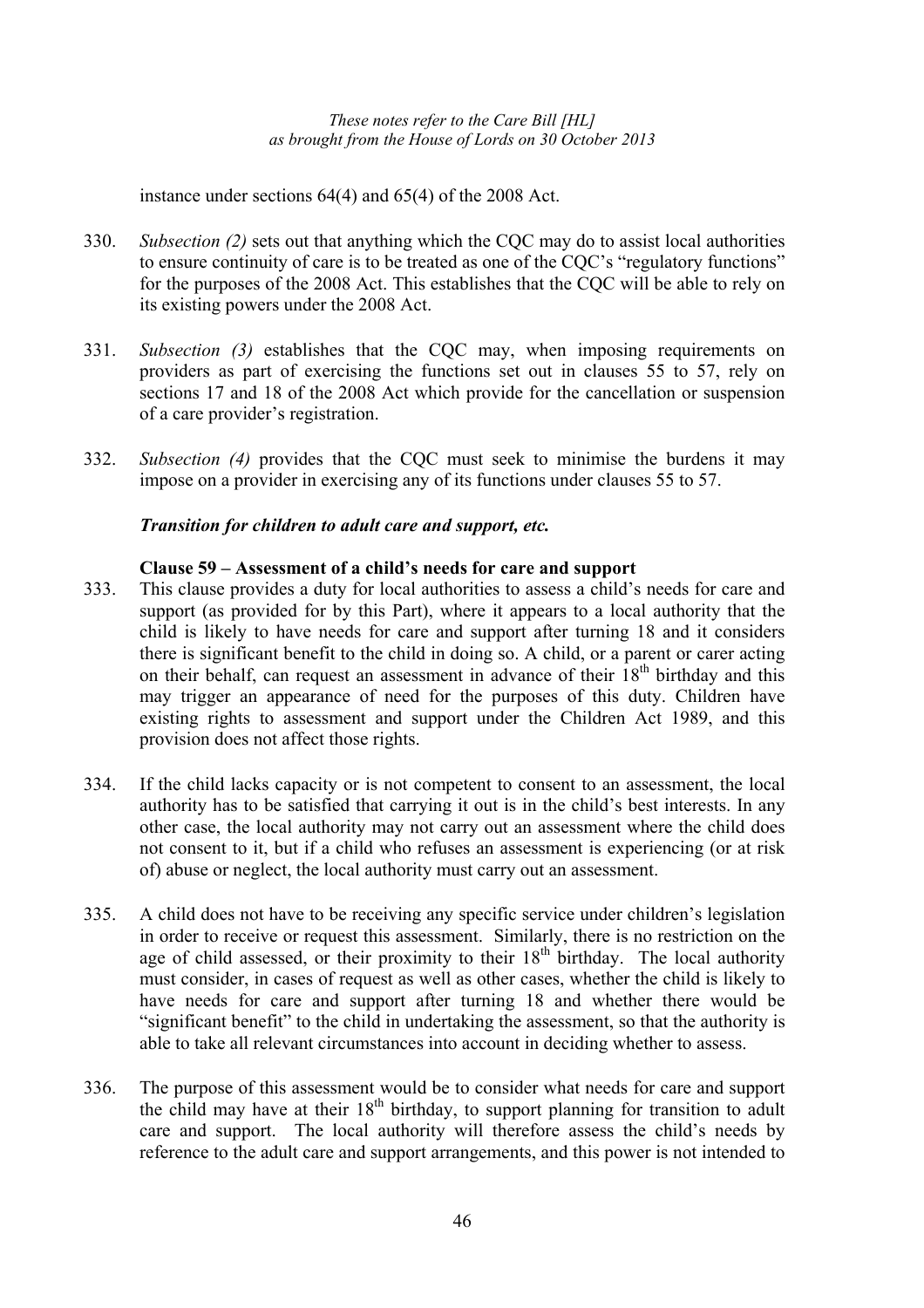be used to assess needs for children's services.

- 337. Where an assessment is carried out, the information provided to the child or their parent/carer should include an indication of whether they are likely to have eligible needs for care and support after their  $18<sup>th</sup>$  birthday, and advice and information about what can be done to meet eligible needs and what can be done to prevent or delay the development of needs.
- 338. If the local authority does not comply with a request to carry out an assessment it must explain why in writing and provide information and advice about what can be done to prevent or delay the development of needs.

# **Clause 60 – Child's needs assessment: requirements, etc.**

- 339. This clause sets requirements about the assessment of children under clause 59 including consideration of the outcomes the child wants to achieve, and whether the provision of care and support will contribute to meeting these outcomes. The clause specifies that the assessment must involve the child, the child's parents and any other person who the child or the child's parent or carer wants to be involved.
- 340. The assessment must include an indication of whether the needs identified are likely to be eligible, advice and information about what can be done to meet any of the child's needs and what can be done to prevent or delay the development of needs for care and support in the future. This information will normally be given to the child; or to their parents where the child lacks capacity to understand their options or express their wishes.
- 341. Once the young person becomes 18 the local authority must decide whether to treat this assessment as their needs assessment taking into account when the assessment was carried out and whether the young person's circumstances have changed.
- 342. As with all assessments, a child's needs assessment will need to consider whether other matters beyond the provision of services might help the child achieve their desired outcomes or prevent needs arising or increasing (similarly to clause 9(6) of the Bill).
- 343. The local authority may combine a needs assessment with any other assessment it is carrying out of the child or another person only if the individuals agree or, if a child to whom an assessment relates lacks capacity or is not competent to consent, the local authority is satisfied it is in the child's best interests. If carrying out a needs assessment the local authority can also carry out another agency's assessment of the child or that of another relevant person (provided all parties consent to this) on behalf of the other agency or jointly with the other agency. The provisions relating to this are in clause 66.

# **Clause 61 – Assessments of a child's carer's needs for support**

344. This clause requires a local authority to assess a child's carer's needs for support (as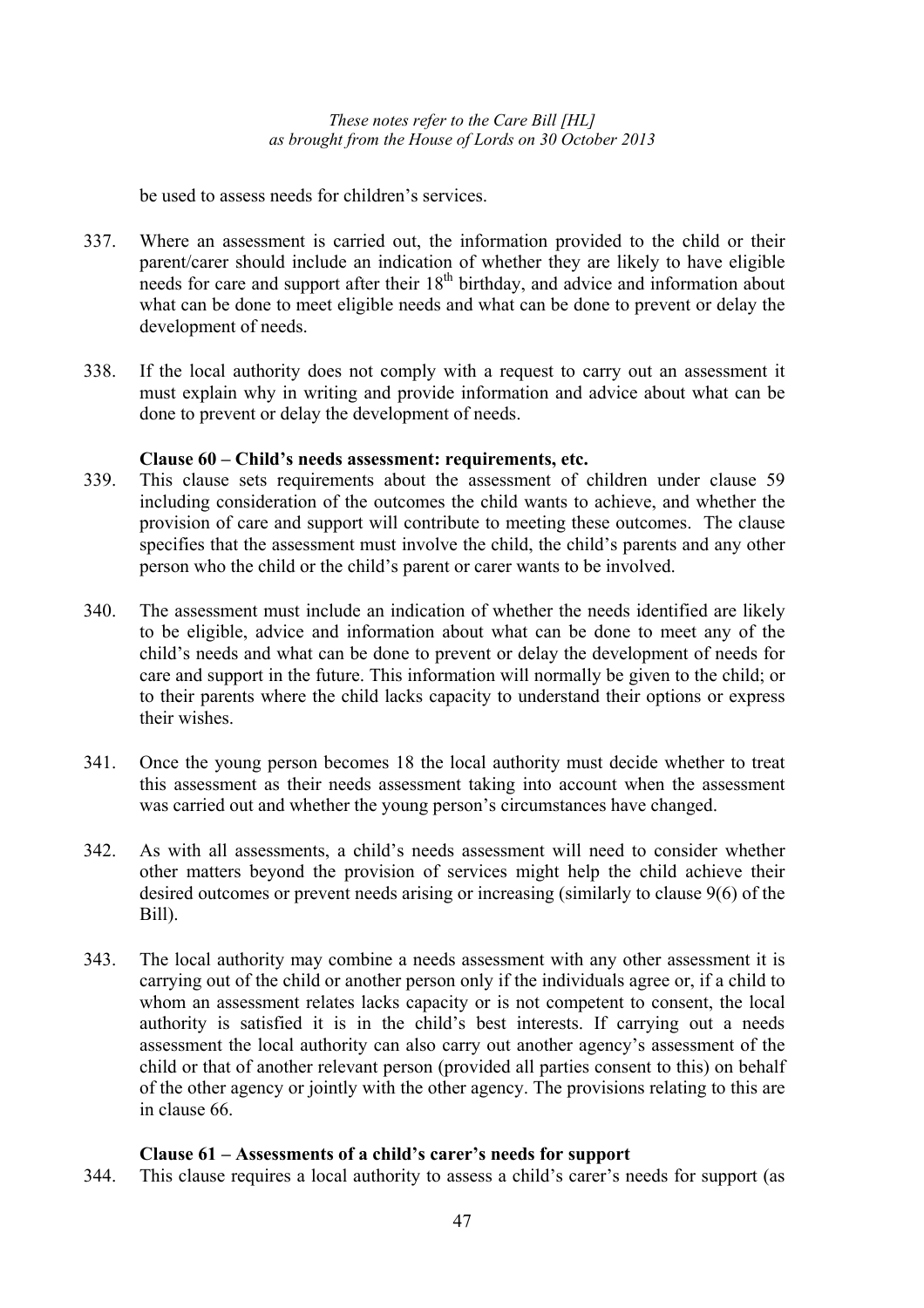provided for by this Part), when it appears to the local authority that the carer is likely to have needs support after the child turns 18 and it is satisfied that there is significant benefit to the carer in carrying out the assessment.

- 345. A "child's carer" is any adult providing care to a child, regardless of whether they are the parent of that child.
- 346. Child's carers also have a right to an assessment under section 6 of the Carers and Disabled Children Act 2000, and support would normally be provided under the Children Act 1989, as part of a whole-family approach. However, there may be certain services available only through adult care and support.
- 347. If a child's carer refuses an assessment, the local authority is not required to do anything further – although the child's carer has the right to change their mind later.
- 348. The purpose of the assessment would be to consider what needs for support the child's carer may have at the child's 18th birthday, to support planning for transition to adult care and support. The local authority will therefore assess the child's carer's needs by reference to the adult care and support arrangements, and this power is not intended to be used to assess needs for children's services.

#### **Clause 62 – Child's carer's needs assessment; requirements etc.**

- 349. Assessment of a child's carer should include assessment of whether the carer is willing and able to provide care to the child and is likely to continue to be willing and able when the child reaches the age of 18.
- 350. Assessment must include assessment of the outcomes the carer wants to achieve in day-to-day life, whether and to what extent the provision of support will contribute to meeting these outcomes and consideration of whether there are other matters that could help the carer achieve the outcomes. The clause specifies that the assessment must involve the carer and any other person who the carer wants to be involved.
- 351. Once an assessment has been done the carer must be provided with an indication of whether they are likely to have eligible needs for support on the child's 18th birthday, advice and information about what can be done to meet any of the carer's needs and what can be done to prevent or delay the development of needs for support in the future.
- 352. As with all assessments, such an assessment will need to consider whether other matters beyond the provision of services might help the carer achieve their desired outcomes or prevent needs increasing or arising (similarly to clause 9(6) of the Bill).
- 353. The local authority may combine a carer's assessment with any other assessment it is carrying out of the carer or another person only if the individuals agree. If carrying out a carer's assessment the local authority can also carry out another agency's assessment of the carer or that of another relevant person (provided all parties consent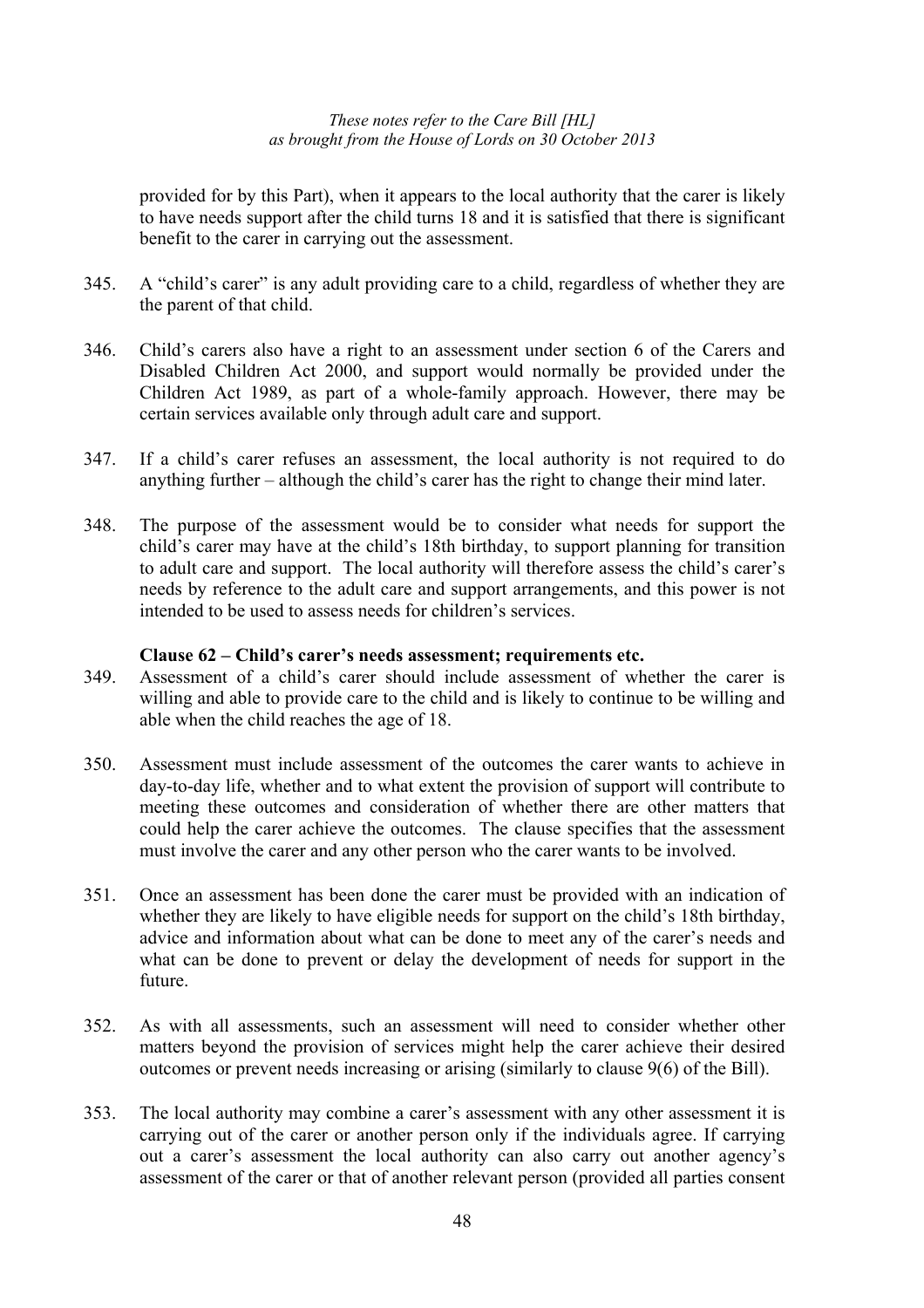to this) on behalf of the other agency or jointly with the other agency. The provisions relating to this paragraph are in clause 66.

# **Clause 63 - Power to meet a child's carer's needs for support**

- 354. This clause provides a power for a local authority to meet a child's carer's needs for support. A child's carer's needs will usually be met under section 17 of the Children Act 1989. However, this clause allows for additional support to be provided, where appropriate, for instance, because a certain type of support is only available under adult care and support.
- 355. The clause provides that regulations can be made in relation to the exercise of this power.

# **Clause 64 – Assessment of a young carer's needs for support**

- 356. This clause provides a duty for local authorities to assess a young carer's needs for support where it considers the child is likely to have needs for care and support after turning 18 and where there is significant benefit to the young carer in carrying out the assessment. This provision does not affect existing rights to assessment under section 1 of the Carers and Disabled Children Act 2000. A young carer, or a person acting on their behalf, could request an assessment in advance of their 18th birthday, which could indicate to the local authority an appearance of need which would trigger the duty.
- 357. If a young carer refuses an assessment but is experiencing (or at risk of) abuse or neglect, the local authority must carry out an assessment. It must also carry out an assessment if the young carer does not have capacity or is not competent to consent but it is satisfied that it would be in the young carer's best interests for an assessment to be carried out**.**
- 358. There is no prescription about the age at which the local authority must assess The local authority must consider in all cases whether there would be "significant benefit" to the young carer in undertaking the assessment, so that the authority is able to take all relevant circumstances into account in deciding whether to assess.
- 359. A young carer does not have to be receiving any specific service under children's legislation in order to request this assessment. Similarly, there is no restriction on the age of child for whom the request may be made, or their proximity to their  $18<sup>th</sup>$ birthday. The local authority must consider in all cases whether there would be "significant benefit" in undertaking the assessment, so that the authority is able to take all relevant circumstances into account in deciding whether to assess.
- 360. The purpose of this assessment would be to consider what needs for support the young carer may have after their 18<sup>th</sup> birthday to support planning for transition to adult care and support. The local authority will therefore assess the child's needs by reference to the adult care and support arrangements, and this power is not intended to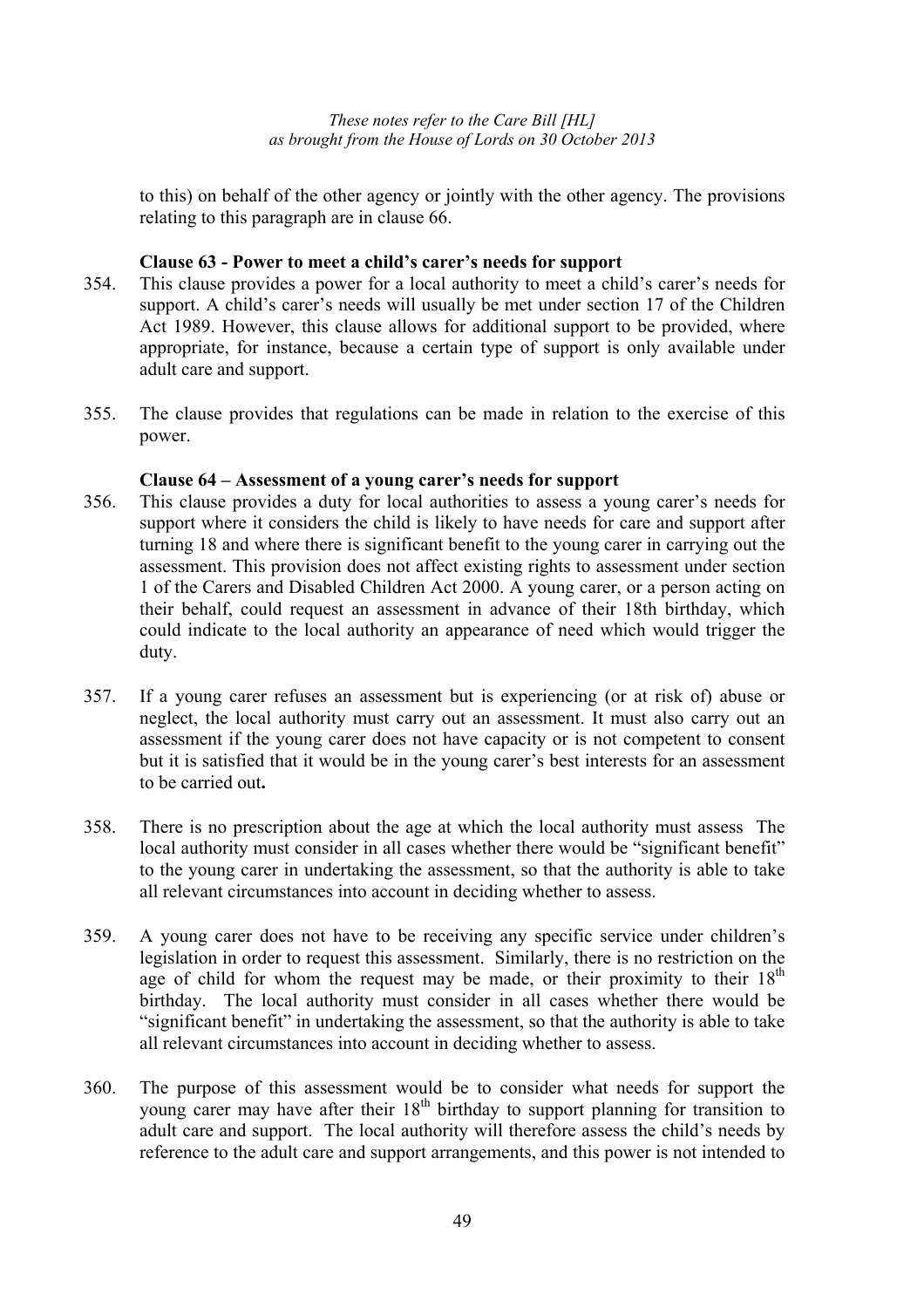be used to assess needs for children's services.

- 361. Where an assessment is carried out the information provided to the carer should include an indication of whether they are likely to have eligible needs for support on their 18<sup>th</sup> birthday, and advice and information about what can be done to meet eligible needs and what can be done to prevent or delay the development of needs.
- 362. If the local authority does not comply with a request for an assessment it must explain why in writing and provide information and advice about what can be done to prevent or delay the development of needs.

### **Clause 65 – Young carer's assessment: requirements etc.**

- 363. This clause sets requirements about the assessment of young carers under clause 64, including consideration of whether the young carer is willing and able, both at the time and likely to be so when he or she reaches the age of 18, to provide care to the individual in question. It must also include an assessment of the outcomes the child wants to achieve.
- 364. Results of an assessment will normally be given to the young carer; or to their parents where the young carer lacks capacity to understand their options or express their wishes
- 365. The clause specifies who the local authority must involve in the assessment, namely the child, the child's parents and any other person who the child wants to be involved.
- 366. When assessing a young carer the local authority must have regard to the extent to which the young person wishes to work or to participate in education, training or recreation.
- 367. The assessment must include an indication of whether the needs identified are likely to be eligible, advice and information about what can be done to meet any of the child's needs and what can be done to prevent or delay the development of needs for care and support in the future.
- 368. Once the young carer becomes 18 the local authority must decide whether to treat this assessment as their carer's assessment taking into account when the assessment was carried out and whether the young person's circumstances have changed.
- 369. As with all assessments, a young carer's assessment will need to consider whether other matters beyond the provision of services might help the young carer achieve their desired outcomes or prevent need (similarly to Clause 9(6) of the Bill).
- 370. The local authority may combine a carer's assessment with any other assessment it is carrying out of the young carer or another person only if the individuals agree. If carrying out a carer's assessment the local authority can also carry out another agency's assessment of the young carer or that of another relevant person (provided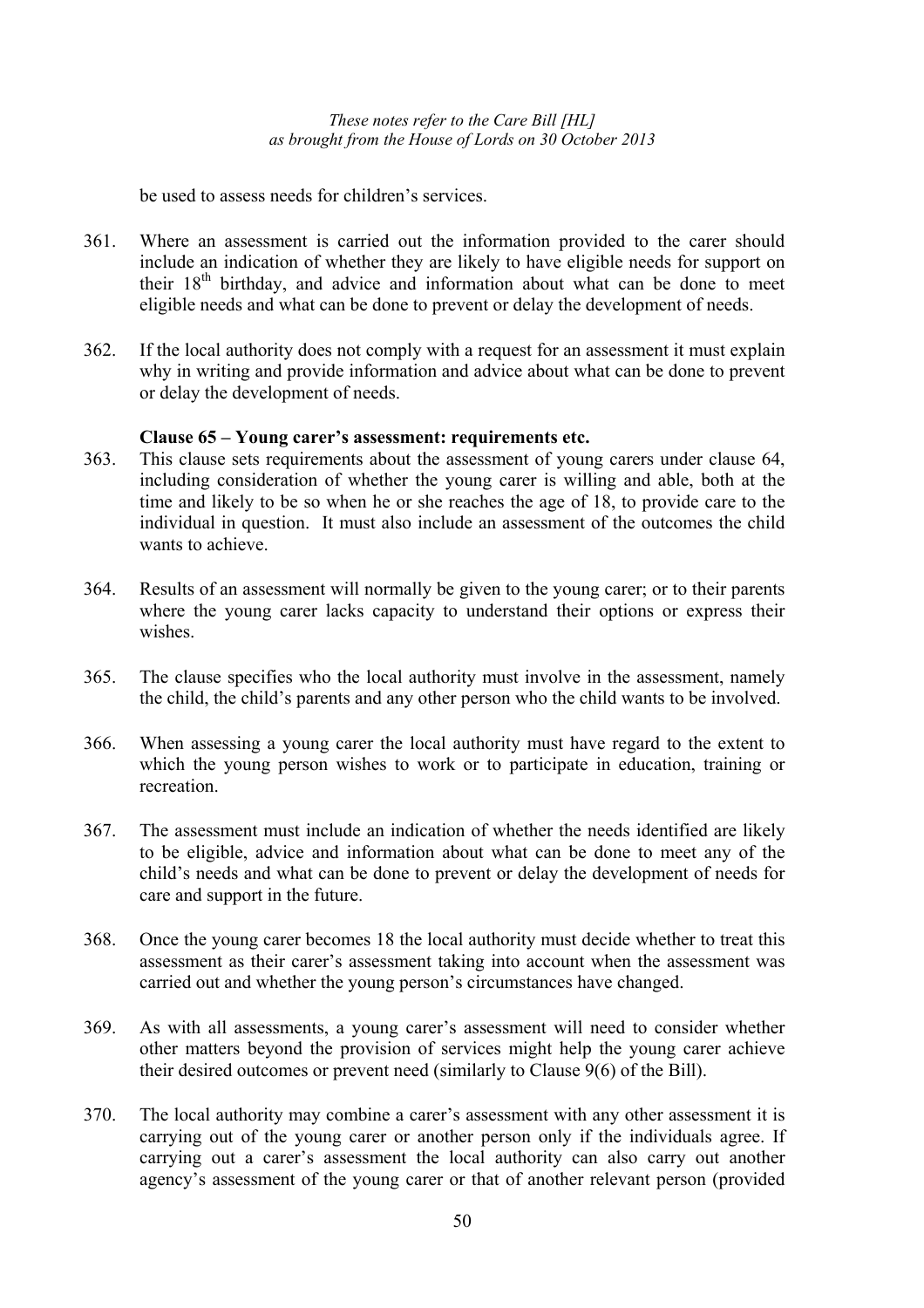all parties consent to this) on behalf of the other agency or jointly with the other agency. The provisions relating to this are in clause 66.

## **Clause 66 – Assessments under sections 59 to 65: further provision**

- 371. The clause includes a power to make regulations about carrying out assessments for children and young carers under these provisions. It also includes provision for the local authority to carry out an assessment of a child jointly with another assessment and specifies that if assessments are to be combined the child must have capacity or be competent to agree to a combined assessment.
- 372. The local authority may combine a needs assessment with any other assessment it is carrying out of the individual or another person only if the individuals agree or, if a child to whom an assessment relates lacks capacity or is not competent to consent, the local authority is satisfied it is in the child's best interests. So for example an assessment of likely needs after the age of 18 could be included in a young person's education, health and care (EHC) plan, provided for in the Children and Families Bill 2013. The EHC offers a joined up assessment for children and young people across education, health and social care. If carrying out a needs assessment the local authority can also carry out another agency's assessment of the child or that of another relevant person (provided all parties consent to this) on behalf of the other agency or jointly with the other agency. For example, if carrying out a child's needs assessment the local authority could carry out a continuing healthcare assessment of his or her carer jointly with the relevant health body.
- 373. The provisions for assessment in order to plan for transition under clauses 59, 60, 61, 62, 64 and 65 apply both to those who are and to those who are not already receiving support.

### **Clause 67 – Continuity of services under other legislation**

- 374. A local authority may not provide any care and support under this Part to meet a child's or young carer's needs in advance of their 18th birthday. However, it is possible that on their 18th birthday, adult care and support may not be in place immediately.
- 375. Where this happens, and the child or young carer has previously been receiving services under section 17 of the 1989 Act, section 2 of the Chronically Sick and Disabled Persons Act 1970 or section 2 of the Carers and Disabled Children Act 2000, this clause provides that the local authority must continue to provide those services until the relevant steps have been undertaken. This is to ensure no gap in provision during the transition to adult care and support.

### *Independent advocacy support*

# **Clause 68 – Involvement in assessments, plans etc.**

376. This clause places a duty on local authorities to arrange an independent advocate to be available to facilitate the involvement of an adult or carer who is the subject of an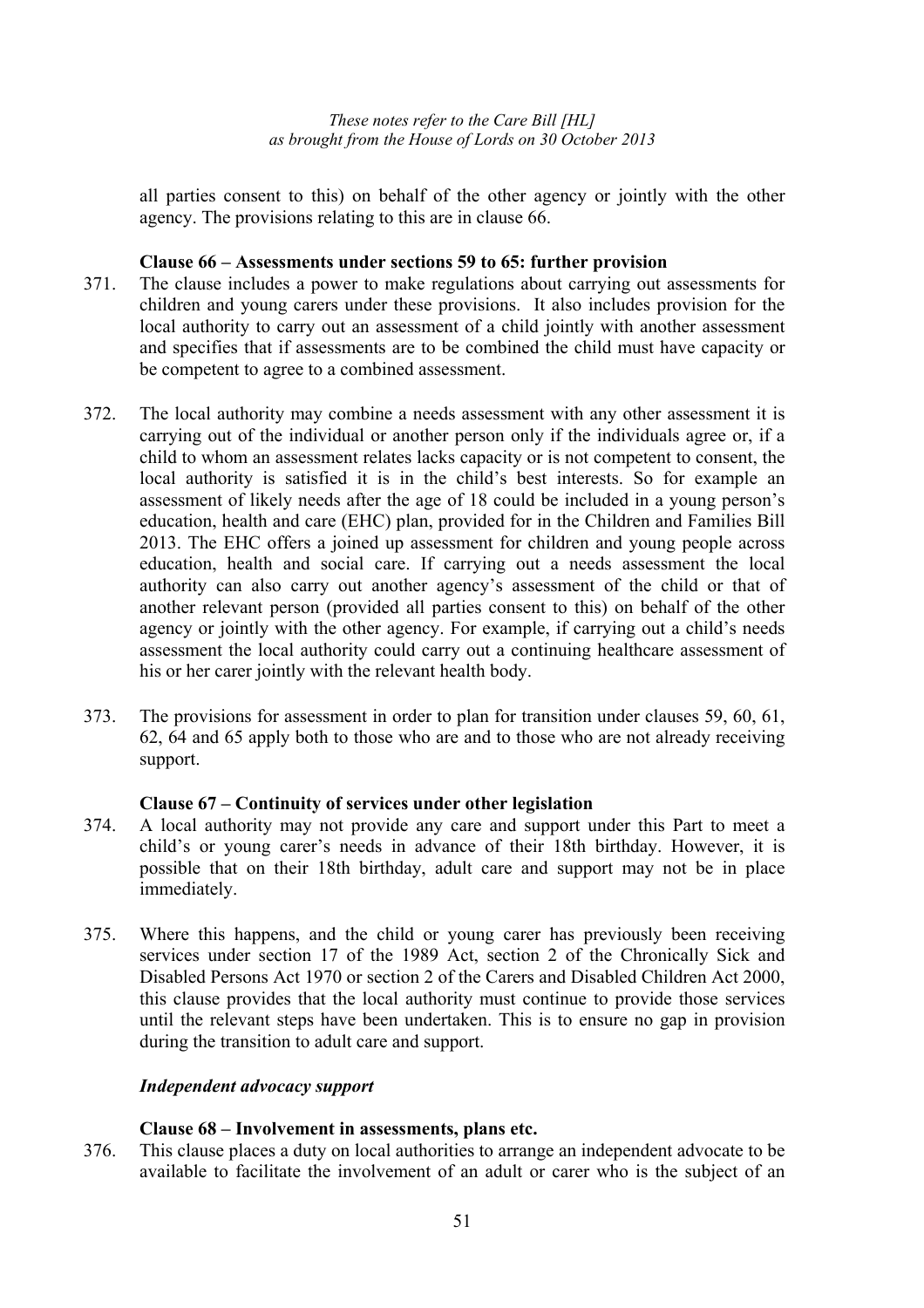assessment, care or support planning or review process, if that local authority considers that the adult would experience substantial difficulty in understanding the processes or information relevant to those processes or communicating their views, wishes, or feelings.

- 377. *Subsections (5)* and *(6)* set out that the duty does not apply if the local authority is satisfied there is an appropriate person to represent the adult, who is not engaged in providing care or treatment to the adult in a professional or paid capacity, and the adult consents to being so represented by that person, or where the adult lacks capacity to consent, the local authority is satisfied that it would be in the adult's best interests to be represented by that person.
- 378. *Subsection (7)* allows for regulations to specify the arrangements on the provision of independent advocacy including to set out the requirements for an independent advocate, to specify what a local authority has regard to in determining whether an individual would experience substantial difficulties in their involvement in the assessment, specifying any circumstance in which the exception in subsection (5) does not apply, and making provision as to the manner in which independent advocates are to perform their duties.

#### **Clause 69 – Safeguarding enquiries and reviews**

- 379. Clause 69 places a duty on local authorities to arrange an independent advocate to be available to represent and support an adult who is the subject of an adult safeguarding enquiry or a safeguarding adults review, if that local authority considers that the adult would experience substantial difficulty in understanding the processes or information relevant to those processes or communicating their views, wishes, or feelings. The duty does not apply if the local authority is satisfied there is an appropriate person to represent the adult, who is not engaged as that adult's professional or paid carer and the adult consents to being so represented by that person, or where the adult lacks capacity to consent, the local authority is satisfied that it would be in the adult's best interests to be represented by that person.
- 380. The purpose of this clause is to ensure that individuals who are the subject of a local authority's safeguarding enquiry or a Safeguarding Adults Review will, where appropriate, have an independent advocate made available to represent and support them so as to enable them to participate meaningfully in those processes.

#### *Enforcement of debts*

#### **Clause 70 – Recovery of charges, interest etc.**

- 381. This clause allows authorities to recover as a debt any sums owed, such as unpaid charges and interest. This section replaces sections 22 and 24 of the Health and Social Services and Social Security Adjudications Act 1983 and section 45 of the National Assistance Act 1948.
- 382. The exception to this is cases where an authority could (in accordance with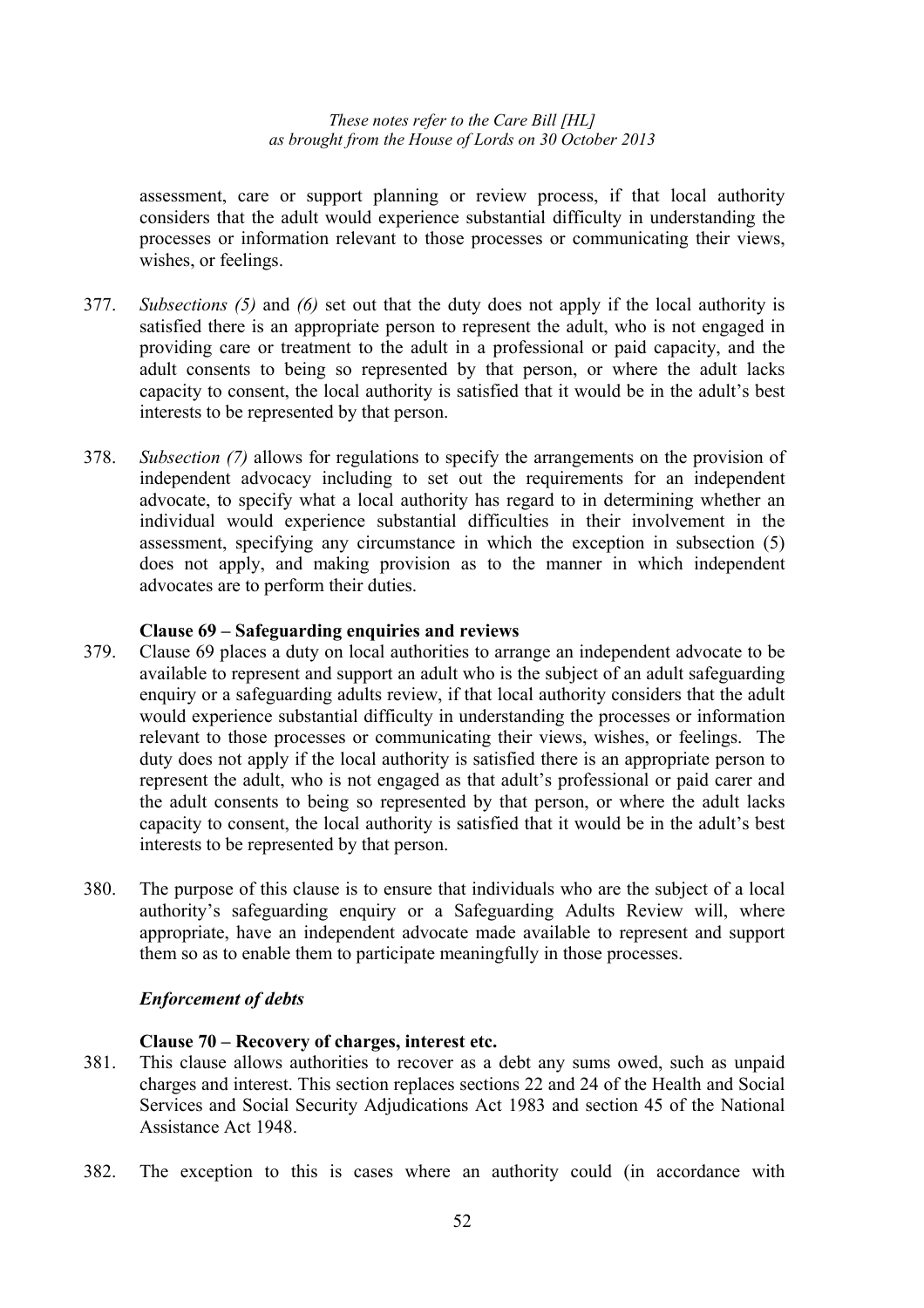regulations under clause 34) enter into a deferred payment agreement, unless the authority offers someone this option and they refuse (*subsection 2*).

- 383. Under *subsection (3)*, sums are recoverable within six years (if they become due following commencement of this section), or within 3 years (if they became due before commencement).
- 384. When someone misrepresents or fails to disclose any material fact in connection with the provisions in this Part, the authority may recover as a debt, expenditure incurred as a result of the misrepresentation or failure and any sum it would have recovered but for the misrepresentation or failure (*subsection 4*).
- 385. *Subsection (5)* provides that an authority can recover as a debt the legal and administrative costs it incurs in pursuing that debt.
- 386. *Subsection (6)* provides a power for regulations to determine the date when a debt becomes due, to specify exceptions to when an authority can recover a debt and to specify when an authority may charge interest on the sum owed, at a rate in accordance with the regulations.

### **Clause 71 – Transfer of assets to avoid charges**

- 387. Where a person's needs for care and support have been or are being met by a local authority, the local authority may, under clause 14, impose a charge on the person to cover all or part of the cost of meeting the person's needs. If the person has transferred assets to another individual in order to avoid these charges, *subsections (2)* and *(4)* enable the local authority to recover the lost income from the individual, or individuals.
- 388. *Subsection (3)* limits the amount the local authority may recover so that it cannot recover more than the individual gained from the transfer.
- 389. What constitutes an asset and how it should be valued, is set out in *subsections (5)* and *(6)*.

#### *Review of funding provisions*

## **Clause 72 – Five-yearly review by Secretary of State**

- 390. This clause requires the Secretary of State for Health to review how the capped cost system is operating every five years, the results of which can be used to inform decisions on whether to change the level of the cap, or other parameters, such as general living costs, in the system.
- 391. In reviewing how the cap is operating, the Secretary of State will have to consider how certain factors are having an impact on the capped cost system parameters, such as healthy life expectancy or changes in the way services are delivered (*subsection (2)*). The Secretary of State can commission other people to carry out the review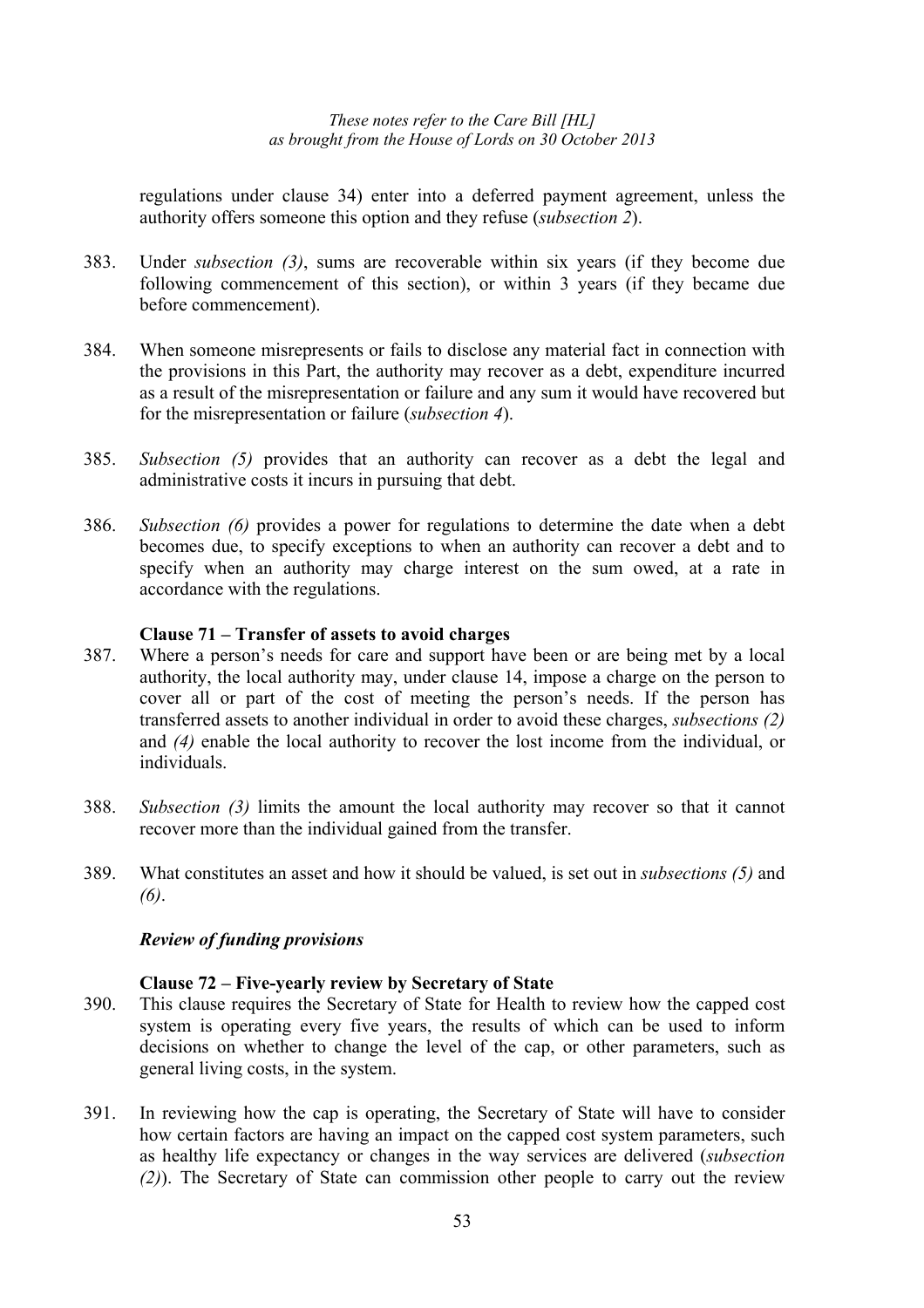(*subsection (6)*).

392. *Subsection (3)* requires a report of the review to be prepared and published, the report must also be presented to Parliament (*subsection (7)*). *Subsection (4)* requires the first report to be published within five years of the commencement of the clause and *subsection (5)* requires subsequent reports to be published within five years of each previous report. This means that there will be a review within any five year rolling period.

# *Miscellaneous*

# **Clause 73 – Discharge of hospital patients with care and support needs**

393. This clause introduces the provisions about delayed discharges which are set out in Schedule 3 (see below).

### **Schedule 3 – Discharge of hospital patients with care and support needs**

- 394. Schedule 3 re-enacts the effect of the delayed discharges provisions of the Community Care (Delayed Discharges etc) Act 2003 (the 2003 Act) and relevant regulations, subject to simplification and amendments to fit the new NHS architecture. The Schedule deals with the planning of safe discharge of patients in England from NHS hospital care, or hospital care arranged for by the NHS, to local authority care and support to ensure that patients are not delayed in hospital despite being fit, safe and ready to be discharged.
- *Cases where hospital patient is likely to have care and support needs after discharge*  395. *Paragraph 1* places responsibility on the NHS body to inform the relevant local authority of a patient's likely need for care and support. This is known as an 'assessment notice' and is necessary when the patient is unlikely to be safely discharged from hospital without arrangements for care and support being put into place first. The relevant local authority who the NHS body must notify is the one in which the patient is ordinarily resident or, if it is not possible to determine ordinary residence, the local authority area in which the hospital is situated.
- 396. The paragraph sets out a number of requirements for the assessment notice:
	- The notice must state that it is given under this provision. This is so that the local authority is aware of the consequences that could flow from the assessment notice, such as the liability to pay the NHS body for the costs of delayed discharge arising under *paragraph 4* of this schedule.
	- The notice should not be issued more than 7 days before the patient is expected to be admitted into hospital. This is so the notice is not provided too far in advance of admission to avoid the risk of wasting preliminary planning in the event the patient's condition changes.
	- The responsible NHS body must consult with the patient and, where appropriate, the carer before issuing the assessment notification. This is to avoid unnecessary assessments where, for example, the patient wishes to make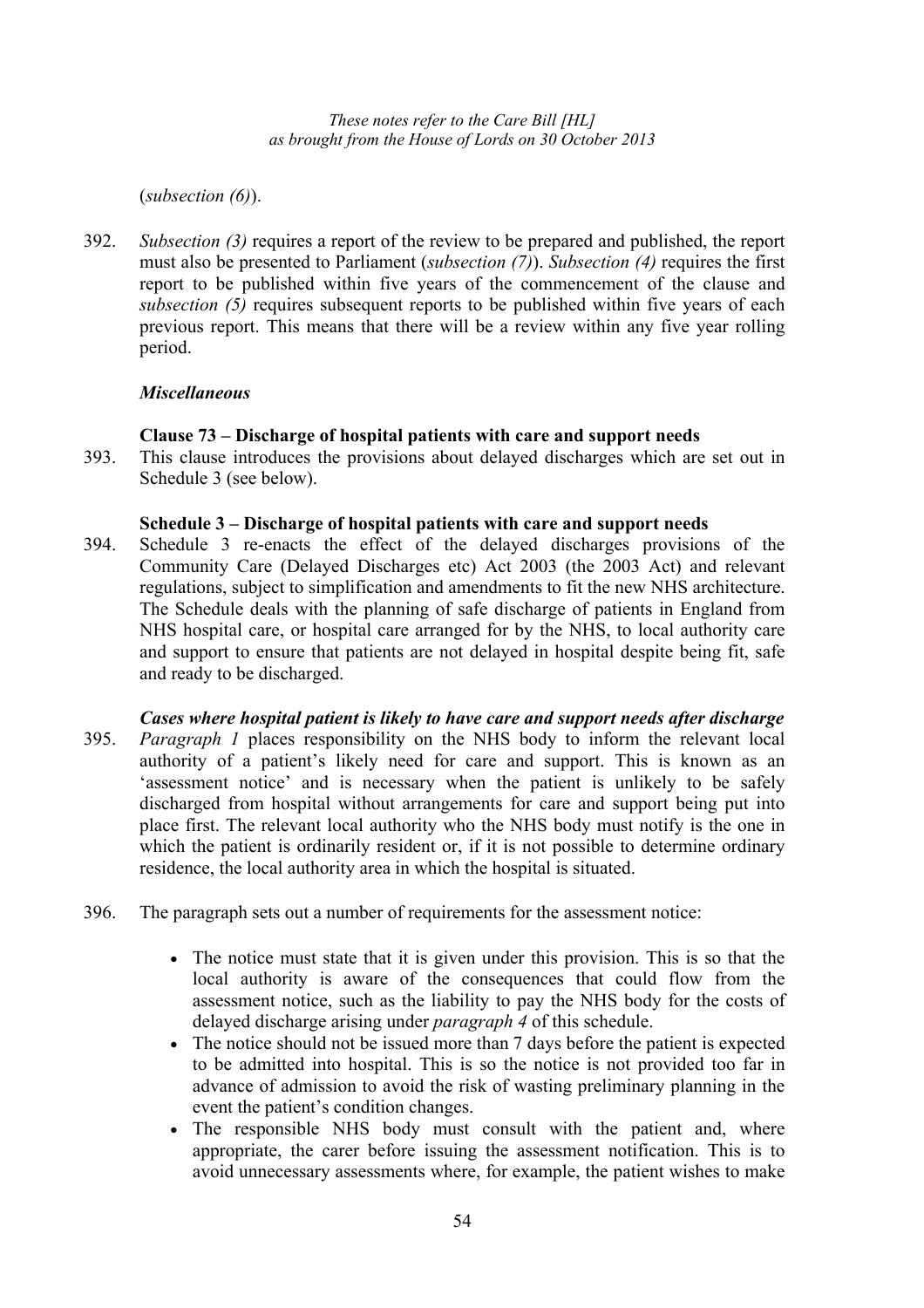private arrangements for care and support.

397. These requirements replicate provisions set out in sections 2 and 3 of the 2003 Act and regulation 4(4) and (5) of the Delayed Discharges (England) Regulations 2003 (S.I. 2003/2277).

# *Assessment notice given by responsible NHS body to local authority*

- 398. *Paragraph 2* sets out the process that the responsible NHS body and relevant local authority must follow to ensure a patient with care and support needs can be safely discharged from hospital.
- 399. There are certain legal obligations that are activated by the discharge of the patient from NHS care. When such a decision has been made and the patient has (or may have) care and support needs, then a safe discharge cannot occur until the NHS and local authority are satisfied that, as sub-paragraph (1) sets out, the patient is ready for discharge and that it is safe for them to be discharged. The NHS body has to give the local authority notice of when it intends to discharge the patient. This is known as a discharge notice.
- 400. Sub-paragraph (3) provides that the discharge notice must specify whether or not the patient will receive any further health care services upon discharge, and if so, what those services will be.
- 401. Sub-paragraph (5) sets out the definition of the 'relevant day' until which a discharge notice remains in force. This is relevant to defining any delayed discharge period in the event that the local authority is held to be liable under paragraph 4 to pay the NHS body for the cost of accommodation or personal care caused by the delayed discharge from hospital. The 'relevant day' would either be the day specified in the discharge notice or the end of a period which regulations may set out.
- 402. This replicates the provisions set out in section 5 of the 2003 Act and regulation 5 of the Delayed Discharges (England) Regulations 2003 (S.I. 2003/2277).
- 403. *Paragraph 3* sets out the responsibilities of the local authority who received an assessment notice. The local authority must carry out an assessment of the patient's need and, where applicable, the carer's need, with a view to identifying the care and support that is necessary for them to be safely discharged. The local authority must inform the NHS of the outcome of the assessment.
- 404. This replicates the provisions in section 4 of the 2003 Act.

# *Cases where the discharge of the patient is delayed*

405. *Paragraph 4* sets out what is to happen if the discharge of the patient is delayed because the local authority has not carried out the relevant care and support assessments or put the required package of care and support in place.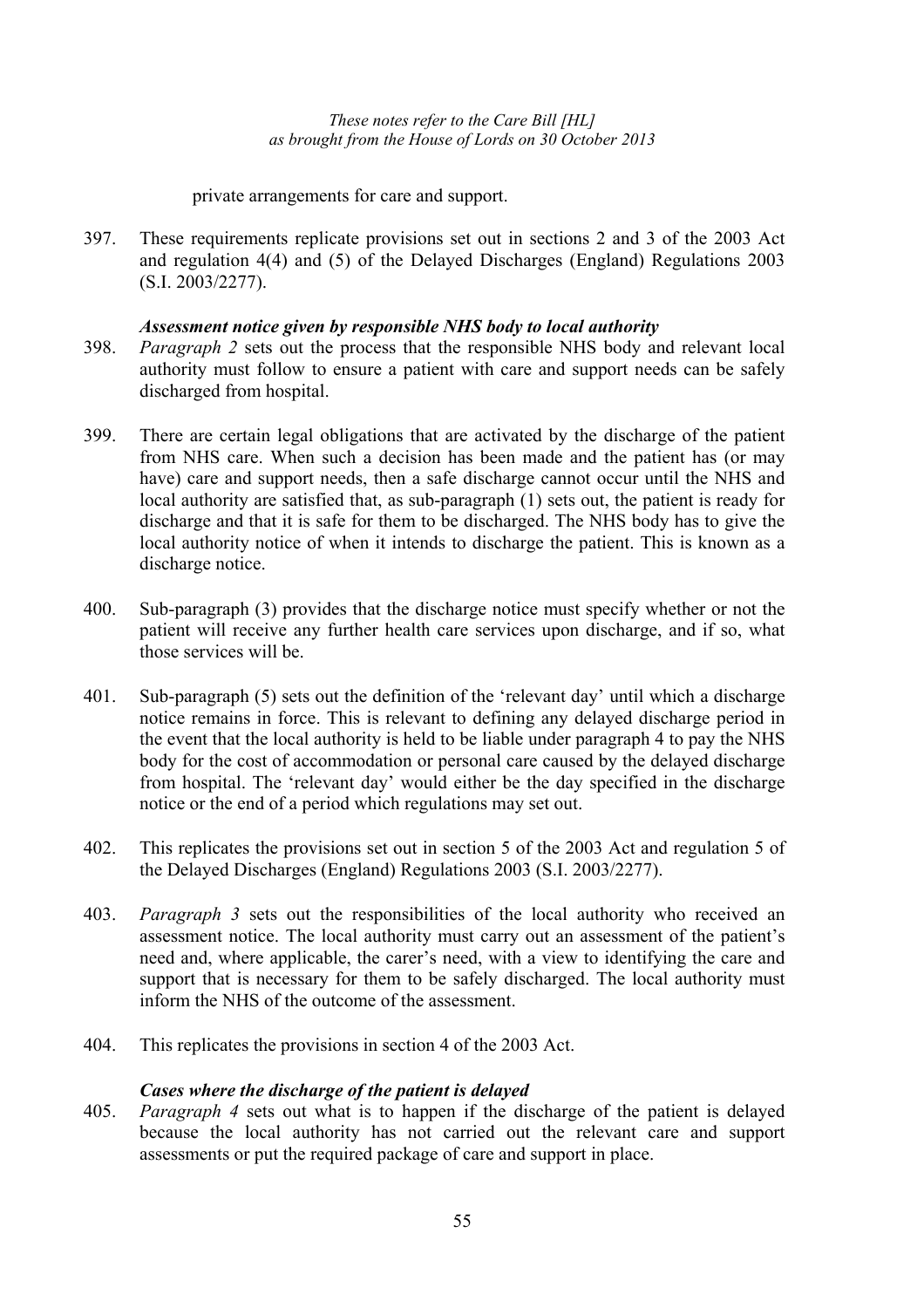- 406. Sub-paragraph (2) provides that the local authority is liable to make payments to the responsible NHS body for each day that a patient is unable to be discharged.
- 407. Regulations will be introduced to set out:
	- how the delayed discharge period is to be calculated; and
	- the amount to be paid.
- 408. This section replicates provisions set out in sections 6 and 7 of the 2003 Act.

### *Delegation to management of independent hospital*

409. *Paragraph 5*(1) provides that an NHS body may make arrangements with others for the person to do anything which is required or authorised to be done by the NHS body under this Schedule. Sub-paragraphs (2) and (3) set out the effect of such an arrangement. This replicates sections 1(3), (4) and (5) of the 2003 Act.

### *Adjustments between local authorities*

410. *Paragraph 6* allows for regulations to be made to modify the provisions relating to delayed hospital discharges where it appears to the NHS body that the patient is ordinarily resident in the area of another local authority. This might require the local authority to accept assessment notices even in cases where it may wish to dispute that it is the relevant local authority. The regulations may also enable the local authority to recover relevant expenditure that it incurs. This re-enacts section 10 of the 2003 Act.

### *Meaning of "hospital patient", "NHS hospital", "NHS body", etc.*

411. *Paragraph 7* sets out the meaning of a number of terms relating to the delayed discharges regime in Schedule 3.

### **Clause 74 – After-care under the Mental Health Act 1983**

- 412. Clause 74 clarifies the meaning of, and makes minor amendments to, section 117 of the Mental Health Act 1983 (the 1983 Act). The changes remove anomalies in determining the responsible local authority in relation to the provision of after-care services under the 1983 Act to people who have been detained in hospital for treatment of mental disorder and the provision of care and support services to which the Bill applies. The clause also inserts new section 117A into the 1983 Act. This is about enabling a person to express a preference for particular accommodation to be provided under section 117. Schedule 4 makes a number of modifications to the application of certain provisions of the Bill to enable direct payments to continue to be made in respect of section 117 services.
- 413. *Subsection (1)* of clause 74 clarifies that local authorities may commission as well as provide section 117 services. Consequent upon the amendments made by subsection (1), *subsection (2)* preserves the effect of section 117(2D) that a clinical commissioning group is under a duty to commission rather than provide section 117 services.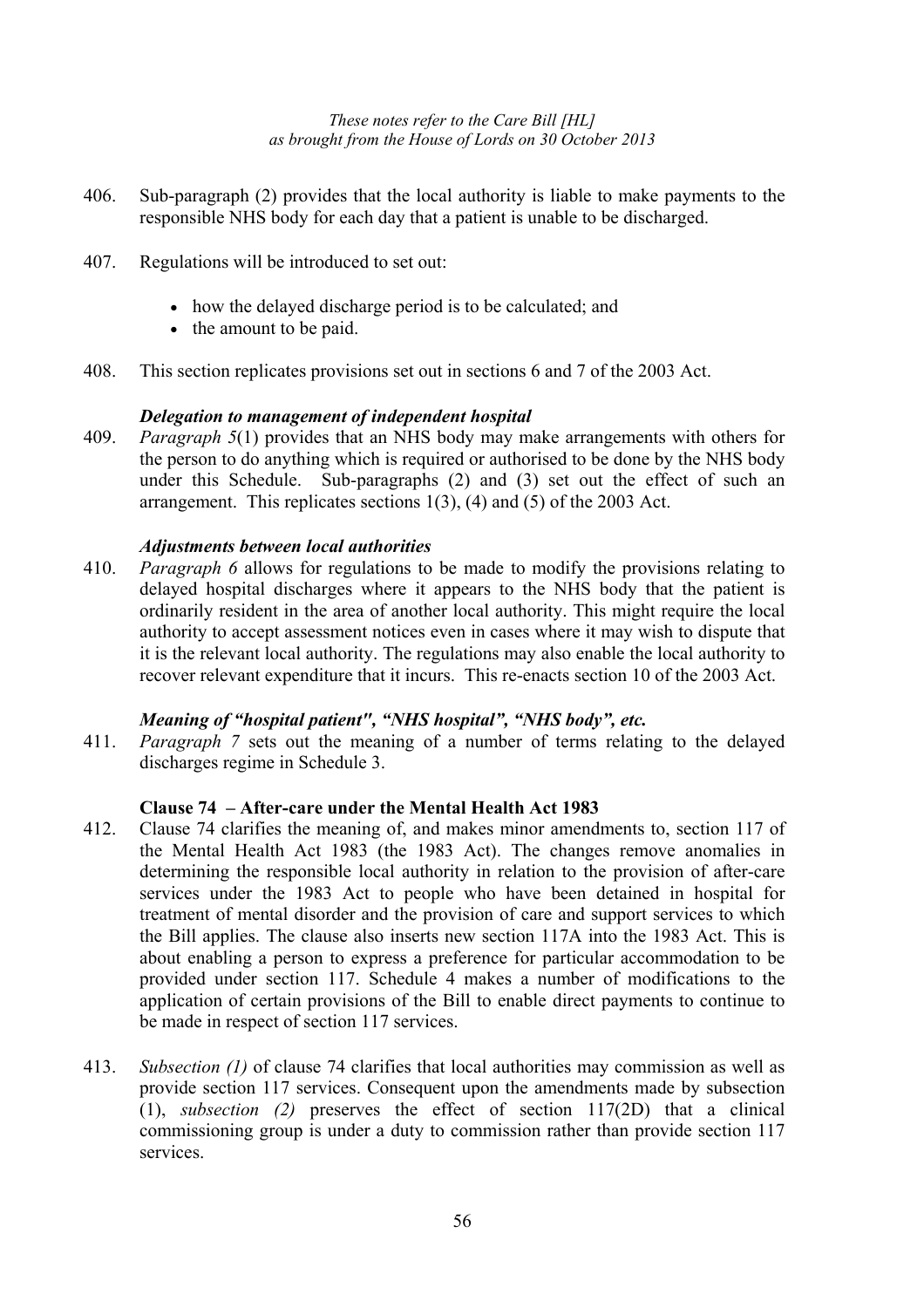- 414. *Subsections (3)* and *(4)* apply the ordinary residence rules to section 117 in order to avoid anomalies which can currently arise where one local authority is responsible for commissioning section 117 services whilst another commissions any other services a person may need. They apply consistent after-care ordinary residence rules in England and Wales, in particular, in relation to which health body and local authority are responsible for commissioning after-care services. One benefit of this will be to empower the Secretary of State to resolve disputes as to which authority is liable to commission section 117 services, which can currently only be resolved through the courts. The Secretary of State and the Welsh Ministers will publish arrangements for determining cross-border disputes.
- 415. *Subsection (5)* inserts a definition of "after-care services" for the purposes of section 117. It makes clear that section 117 services must meet a need arising from or related to the person's mental disorder. Additionally, the purpose of these services must be to reduce the risk of deterioration in the person's mental condition and, accordingly, to reduce the risk of the person's re-admission to hospital for treatment for mental disorder. In order to reduce the risk of deterioration over time, the services should meet the person's needs for health and social care as well as needs associated with coping with life outside hospital.
- 416. *Subsection (6)* inserts a new section 117A into the 1983 Act. This empowers the Secretary of State to make regulations to place a duty on a local authority to enable a person who qualifies for accommodation under section 117 to live in accommodation of their choice. This may involve the person themselves or another person paying some or all of the additional cost.
- 417. *Subsection (7)* provides that a local authority may exercise its duty under section 117 by making direct payments, and for that purpose Part 1 of Schedule 4 has effect.
- 418. As a consequence of the amendments to section 117 as it applies to Wales, subsections (8), (9) and (10) amend the Social Services and Well-being (Wales) Act 2014 ("the Wales Act"). Subsection (8) inserts a new section 37(11) in the Wales Act to provide that a local authority in Wales may discharge its duty under section 117 by making direct payments, and subsection (9) inserts a new Schedule A1 to the Wales Act for that purpose. Subsection (10) inserts a new section 163(4A) in the Wales Act to provide that an adult will be treated as ordinarily resident in the area of the local authority in England or Wales in which that person is being provided with accommodation under section 117 of the Mental Health Act 1983. Subsection (11) updates the references to legislation in section 117(2C) under which direct payments for mental health after-care services may be made.
- 419. *Subsection (12)* provides that the changes to the commissioning responsibility made by subsections (3) and (4) will not apply where a person is already in receipt of section 117 services when these changes come into force. The current authority will remain responsible for commissioning those services for as long as the person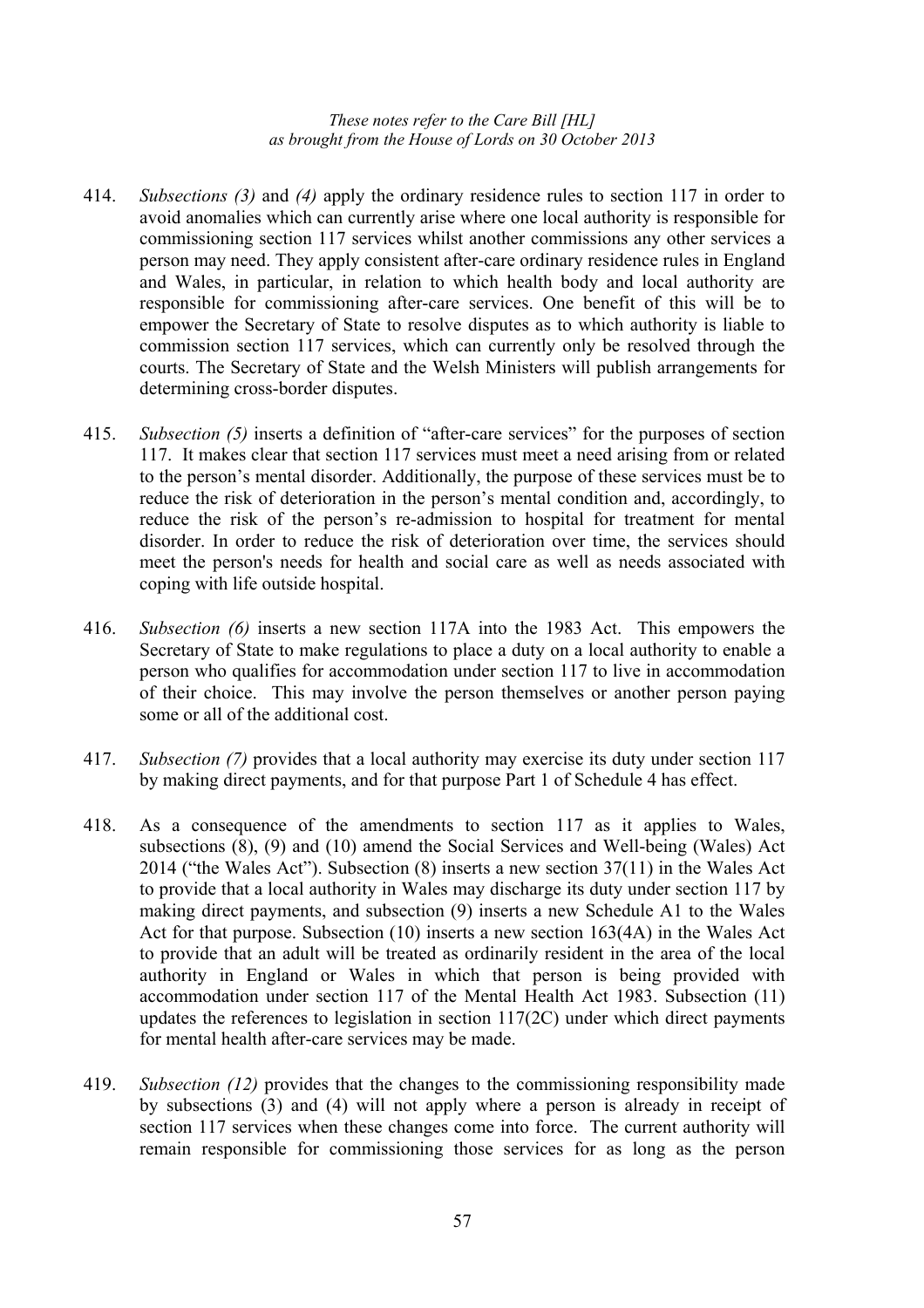concerned continues to need them.

### **Schedule 4 – After-care under the Mental Health Act 1983: direct payments**

420. Part 1 of Schedule 4 modifies the application of certain direct payments provisions of the Bill (clauses 31, 32 and 33) to make sure they also apply to services provided or commissioned under section 117 by local authorities in England. Part 2 inserts Schedule A1 (direct payments: after-care under the Mental Health Act 1983) into the Social Services and Well-being (Wales) Act 2014, which modifies the application of certain direct payments provisions of that Act (sections 34, 35 and 37) to apply to services provided or commissioned under section 117 by local authorities in Wales.

#### **Clause 75 - Prisoners and persons in approved premises etc.**

- 421. This clause sets out the responsibilities for provision of care and support for adult prisoners and people residing in approved premises (which includes bail accommodation). Where it appears to a local authority that adults in prison or approved premises may have needs for care and support, the local authority will be under a duty to assess their needs under clause 9 and where they have needs which meet the eligibility criteria, may be under a duty to meet those needs. This will provide consistency of approach between institutions and ensure prisoners and residents in approved premises receive services equivalent to people with similar needs in the community.
- 422. *Subsections (1)* and *(2)* of clause 75 make clear that the local authority in whose area a prison, or approved premises, is located will be responsible for providing assessments and meeting care and support needs for the residents of those custodial settings. A detainee's previous ordinary residence will not be a consideration while they are in these settings, and responsibility will fall to the local authority in whose area the prison or approved premises are located without reference to the general ordinary residence criteria.
- 423. Subsection (3) applies the same principle where an adult is required to reside in any other premises as a condition of bail, so that responsibility will fall to the local authority in whose area the premises are located.
- 424. *Subsection (4)* makes clear that prisoners and those in approved premises will not be able to express a preference for particular accommodation except where the individual is being released into the community. The duty for local authorities to protect property will not apply to the property of adult prisoners and residents in approved premises with care and support needs whilst in custody.
- 425. *Subsection (5)* makes clear that clauses 31 to 33 on the provision of direct payments do not apply to prisoners or residents in approved premises, except those who have not been convicted of an offence, for example some people in bail accommodation. Prisoners and residents in approved premises who have been convicted of an offence will not be eligible to receive direct payments for the costs of their care and support.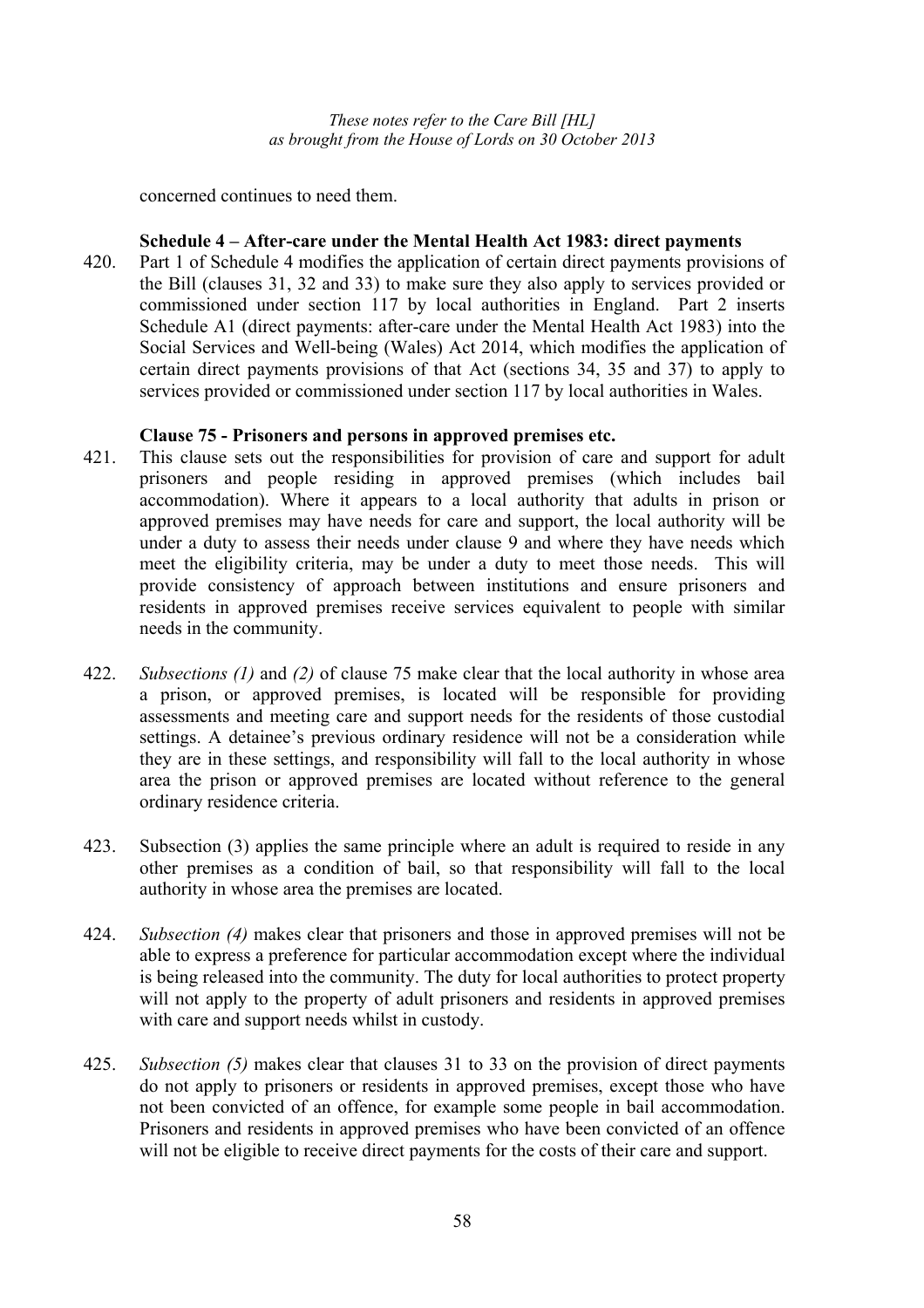- 426. *Subsection (6)* covers continuity of care for prisoners and those in approved premises whose needs for care and support are being met by a local authority. The continuity provisions in clauses 37 and 38 will apply to prisoners and residents in approved premises being moved between different custodial settings and on release to the community*.*
- 427. *Subsection (7)* also makes clear that the duties for local authorities to carry out adult safeguarding enquiries and to protect property do not apply to people in prison or approved premises*.*
- 428. *Subsection (10)* makes clear that governors and officers of a prison will not be required by regulations to become members of Safeguarding Adult Boards. However, it does not prevent a Safeguarding Adult Board from inviting governors and officers of a prison to become members by virtue of Schedule 2 paragraph 1(2)). By virtue of *subsection (11)*, this also extends to young offender's institutions, secure training centres and secure children's homes.
- 429. The eligibility framework will apply to prisoners and residents in approved premises.
- 430. Youth offenders with care and support needs should receive the same transition procedures to adult care and support as young people in the community. A request for an assessment can be made on the youth offender's behalf by the professional responsible for their care in the Young Offenders' Institution, Secure Children's Home or Secure Training Centre.
- 431. Charging arrangements for care and support services received by prisoners will be the same as for people in the community.
- 432. *Subsection (14)* makes clear that someone who is temporarily away from their prison or approved premises, such as for visits to hospital, is deemed to be still detained in that prison or residing in those approved premises whilst away. This means, for example, that if someone is receiving care or support from the local authority in which their prison is based and they are temporarily in hospital in the area of a different local authority, the responsibility for providing the support does not change local authorities.

### **Clause 76 – Registers of sight impaired adults, disabled adults, etc.**

- 433. *Subsection (1)* sets out the requirement on local authorities to establish and maintain a register of people who are ordinarily resident in their area and are sight impaired. This replaces the requirement on local authorities to maintain registers of disabled people under section 29(4)(g) of the National Assistance Act 1948.
- 434. There is no legal definition of "sight impairment", but clinical guidelines make it clear that someone can be certified as sight impaired if they are "substantially and permanently handicapped by defective vision caused by congenital defect or illness or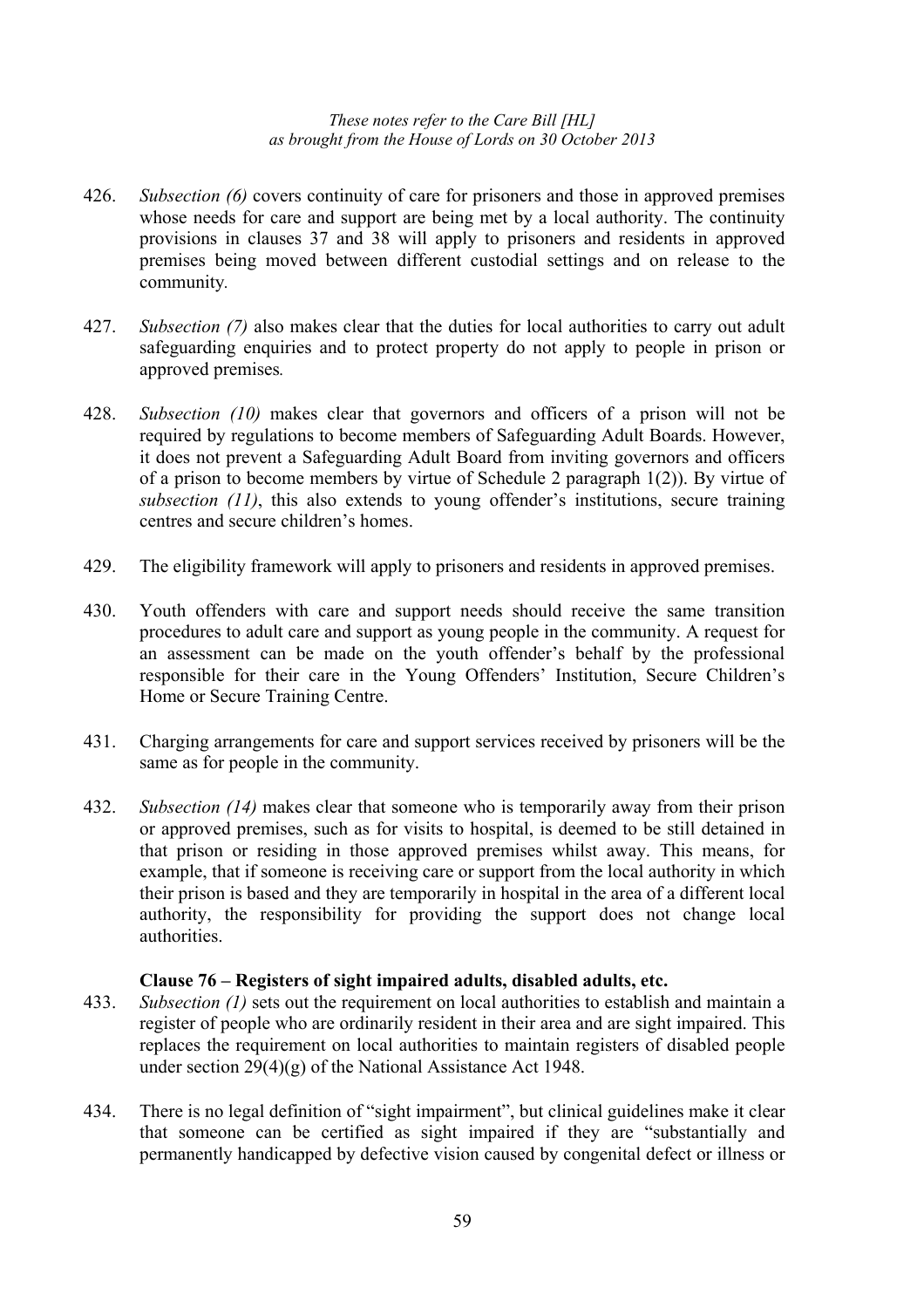injury".

- 435. *Subsection (2)* allows for regulations to describe what "sight impairment" and "severe sight impairment" mean for the purposes of compiling a local authority register. This aims to ensure that clinical staff and local authorities have a shared understanding of the terminology.
- 436. *Subsection (3)* gives local authorities the option to establish and maintain registers of people living in their area who require care and support or who might in the future. This clause will allow those people whose needs may change over time to be accurately recorded – for instance, to take account of an individual with a progressive neurological condition who may need care and support at some point in the future.
- 437. *Subsection (4)* defines the categories of people who might be included in these voluntary general registers.

# **Clause 77 – Guidance, etc.**

- 438. This clause provides a power for the Secretary of State to issue guidance to local authorities about how they exercise their functions under this Part of the Bill. It has been drafted with the intention that this guidance will have the same legal effect as guidance issued under section 7 of the Local Authority Social Services Act 1970. Like section 7, the provision requires local authorities to "act under the general guidance of the Secretary of State". The Courts have interpreted this to mean that local authorities must "follow the path charted by the Secretary of State's guidance, with liberty to deviate from it where the local authority judges on admissible grounds that there is good reason to do so, but without freedom to take a substantially different course" (R v Islington LBC ex parte Rixon [1997] 1 CCLR 119 at 123).
- 439. Section 7 continues to apply in relation to guidance about the exercise of all other social services functions.
- 440. *Subsection (2)* requires the Secretary of State to consult relevant persons including stakeholders before issuing guidance under this section. *Subsection (3)* requires the Secretary of State when issuing guidance or making regulations under this Part to have regard to the general duty of local authorities to promote individual well-being.

### **Clause 78 – Delegation of local authority functions**

- 441. This clause provides a power for local authorities to authorise a third party to carry out certain care and support functions.
- 442. However, certain functions are excluded from this power. *Subsection (2)* sets out the functions which are excluded, and which therefore may not be delegated to a third party.
- 443. *Subsection (4)* provides that that the local authority may determine the extent to which it delegates the function in any particular case. For example, a local authority may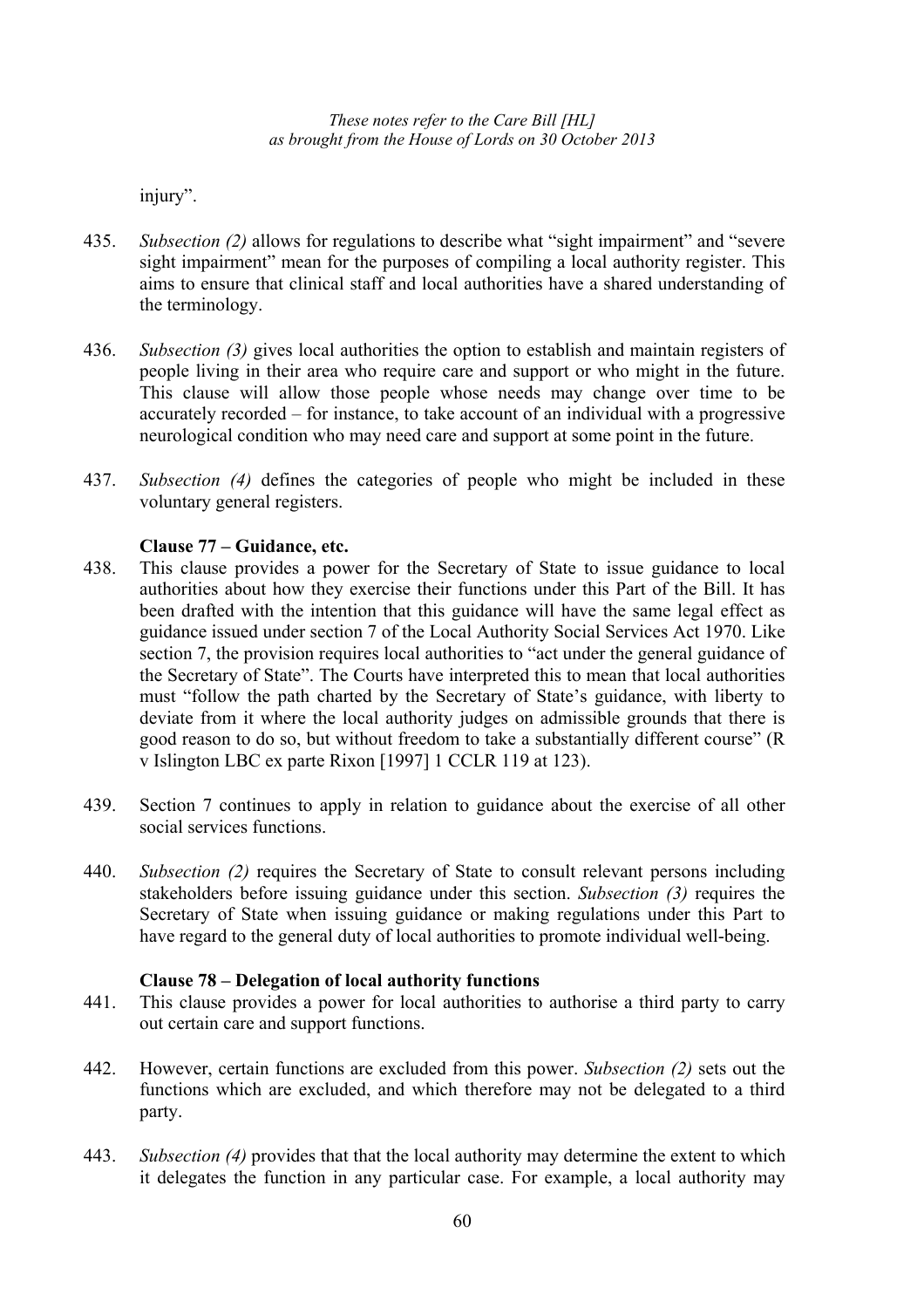delegate the carrying out of all needs assessments to a third party organisation, or it may choose to delegate assessments only for certain groups of people, but carry out other assessments itself. When delegating any function, the local authority may impose conditions on the way the third party may exercise the function.

- 444. *Subsection (5)* provides that any authorisation is only for the period specified in the authorisation and the local authority may revoke the authorisation at any time during that period. Delegating the function does not prevent the local authority from being able to carry out the function itself.
- 445. *Subsection (6)* makes clear that anything done (or failed to be done) by the third party in carrying out any function delegated to them is treated as done (or not done) by the local authority itself (though as *subsection (7)* makes clear this does not mean that the third party can avoid liability for any criminal actions nor for any disputes between it and the local authority arising out of any contractual relationship between them). This means that the delegation of any function does not absolve the local authority from ultimate responsibility for ensuring the function is carried out properly and in accordance with all relevant statutory obligations.
- 446. *Subsection (8)* makes provision permitting the disclosure of information between the local authority and anyone to whom it has delegated a function under this provision (even where such disclosure would otherwise be unlawful) where such disclosure is necessary for the exercise of that function. It does this by applying the provisions of Schedule 15 of the Deregulation and Contracting Out Act 1994 to any delegation made under this provision. Schedule 15 of the 1994 Act contains detailed provisions governing the disclosure of information in cases such as this (where a function is delegated to a third party). The effect is that the third party may be given information by the local authority where it is necessary for the exercise of the delegated function but the third party is then subject to the same kind of confidentiality requirements in respect of that information as was the local authority.
- 447. This clause includes an order-making power to enable the Secretary of State to change the list of functions to which this power applies, and also to impose conditions and limitations on the exercising of the power.

# *General*

# **Clause 79 - Part 1: interpretation**

448. This clause provides an index of defined expression in respect of terms used in Part 1 of the Bill.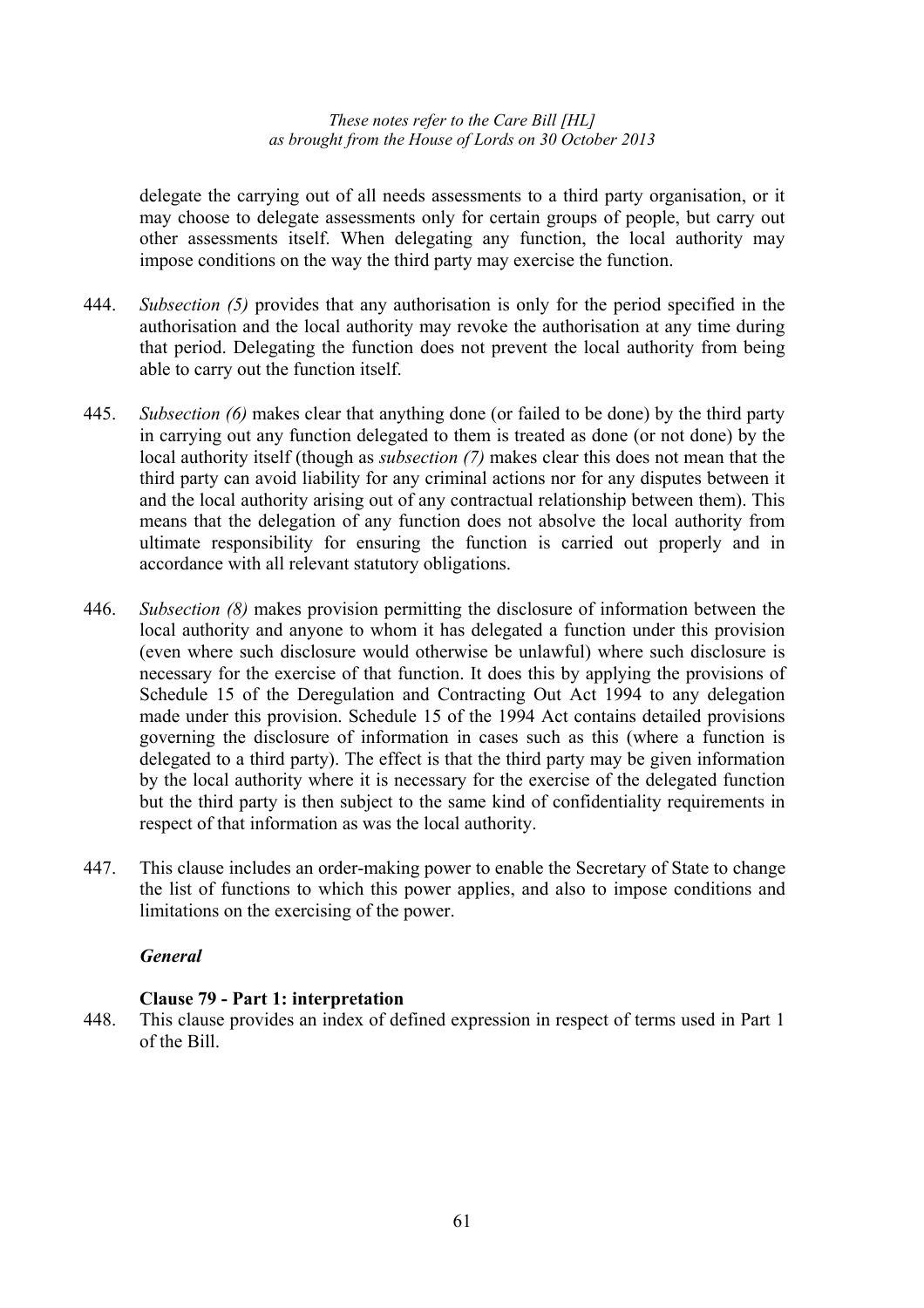# **Part 2 – Care standards**

## *Quality of Services*

## **Clause 80 – Duty of candour**

- 449. Clause 80 amends section 20 of the 2008 Act (regulation of regulated activities), by inserting a new subsection (5A). This new subsection provides that regulations made by the Secretary of State under section 20 must include a duty of candour on providers of health care and adult social care services registered with the CQC.
- 450. This duty will means that such providers will be required to ensure that patients and service users are told when something unexpected or unintended occurs in the course of their care or treatment, helping to ensure that honesty and transparency are the norm in every organisation overseen by the CQC. The details of the duty, including when it will apply and what information is to be given to patients or service users, will be included in the regulations.

# **Clause 81 – Warning notice**

- 451. This clause makes amendments to the powers of the Care Quality Commission (CQC) to issue warning notices to NHS trusts and NHS foundation trusts.
- 452. Warning notices under section 29 of the 2008 Act will no longer be able to be issued to NHS Trusts and NHS foundation trusts (*subsection (1)*). Instead, where it appears to the CQC that the quality of health care services provided by a trust requires significant improvement, the CQC will be able to highlight these areas in a new form of warning notice. This notice will be given under a new section 29A of the 2008 Act (*subsection (3)*).
- 453. The new warning notice will state the reasons for the CQC's view that significant improvement is needed and require that improvements in the quality of services are delivered within a specified time. If the notice deals with multiple failings, the CQC will be able to specify a different time period for improvement in relation to each failing. The CQC will not prescribe the action that is to be taken to address significant failures in the quality of health care services.
- 454. At the end of the time period specified in the notice (or, where the notice specifies more than one time period, the latest of the specified periods) the CQC must review whether the requirements specified in the notice have been met. Where the CQC is not satisfied that the requirements have been complied with it must review what, if any, further action to take in respect of the trust. In the case of an NHS foundation trust, the CQC's review must include use of its power to require Monitor to put the trust into special administration under section 65D(2) of the National Health Service Act 2006.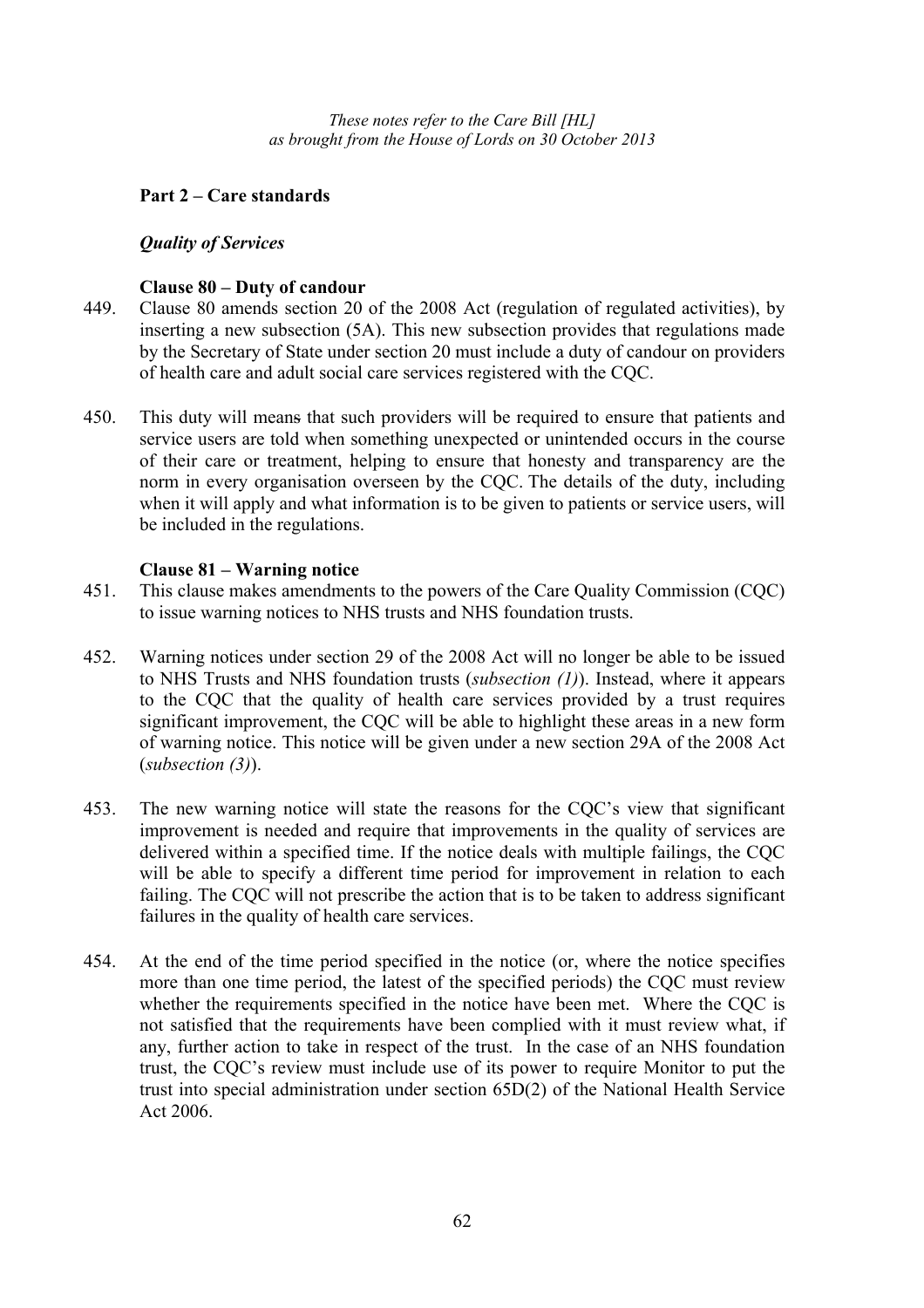#### **Clause 82 – Imposition of licence conditions on NHS foundation trusts**

- 455. This clause amends section 111 of the Health and Social Care Act 2012 (imposition of licence conditions on NHS foundation trusts) (the 2012 Act) to extend Monitor's powers to be able to impose additional licence conditions on foundation trusts. Monitor will be able to impose additional licence conditions on a foundation trust when the CQC has issued a warning notice to that trust requiring it to make a significant improvement to the quality of the health care provided by it (*subsection (2)*). At present Monitor can only make use of these powers if there is a failure in governance of a foundation trust.
- 456. Where there was a breach of any such additional licence conditions by the NHS foundation trust concerned, Monitor's powers to suspend or remove directors or governors under section 111(5) of the 2012 Act would also apply (*subsection (3)*). In the event of health care services provided by the trust requiring significant improvement, Monitor will, as a result, be able to take timely action to make changes to leadership or governance with the intention of securing improvements to those services.

#### **Clause 83 – Trust special administration: appointment of administrator**

- 457. This clause amends section 65D of the National Health Service Act 2006 (NHS foundation trusts: appointment of trust special administrator). The amendment will enable Monitor to make an order to authorise the appointment of a trust special administrator where it, or the CQC, is satisfied that there is a serious failure by an NHS foundation trust to provide health care services of sufficient quality and it is appropriate to make the order (*subsections (2) and (3)*). At present Monitor is only able to authorise the appointment of a trust special administrator in cases of insolvency.
- 458. Monitor may make an order when it is so satisfied, but must make the order when required to do so by the CQC.
- 459. Before requiring Monitor to make an order for the appointment of an administrator, the CQC will need to consult first the Secretary of State and Monitor, and then the foundation trust, the NHS Commissioning Board and any other person, for example a clinical commissioning group, to which the foundation trust provides services (*subsection (4)*).

#### **Clause 84 – Trust special administration: objective, consultation and reports**

460. This clause amends provisions in Chapter 5A of Part 2 of the National Health Service Act 2006 (in relation to trust special administrators for NHS foundation trusts) to bring within coverage the quality and safety of health care services. To achieve this, the objective of trust special administration, as laid down in section 65DA, has been broadened to include an additional requirement for the services, whose continuous provision is to be secured through special administration, to be of sufficient safety and quality (*subsection (1)*). The objective will apply to any foundation trust in special administration regardless of whether the order was made to resolve a financial failure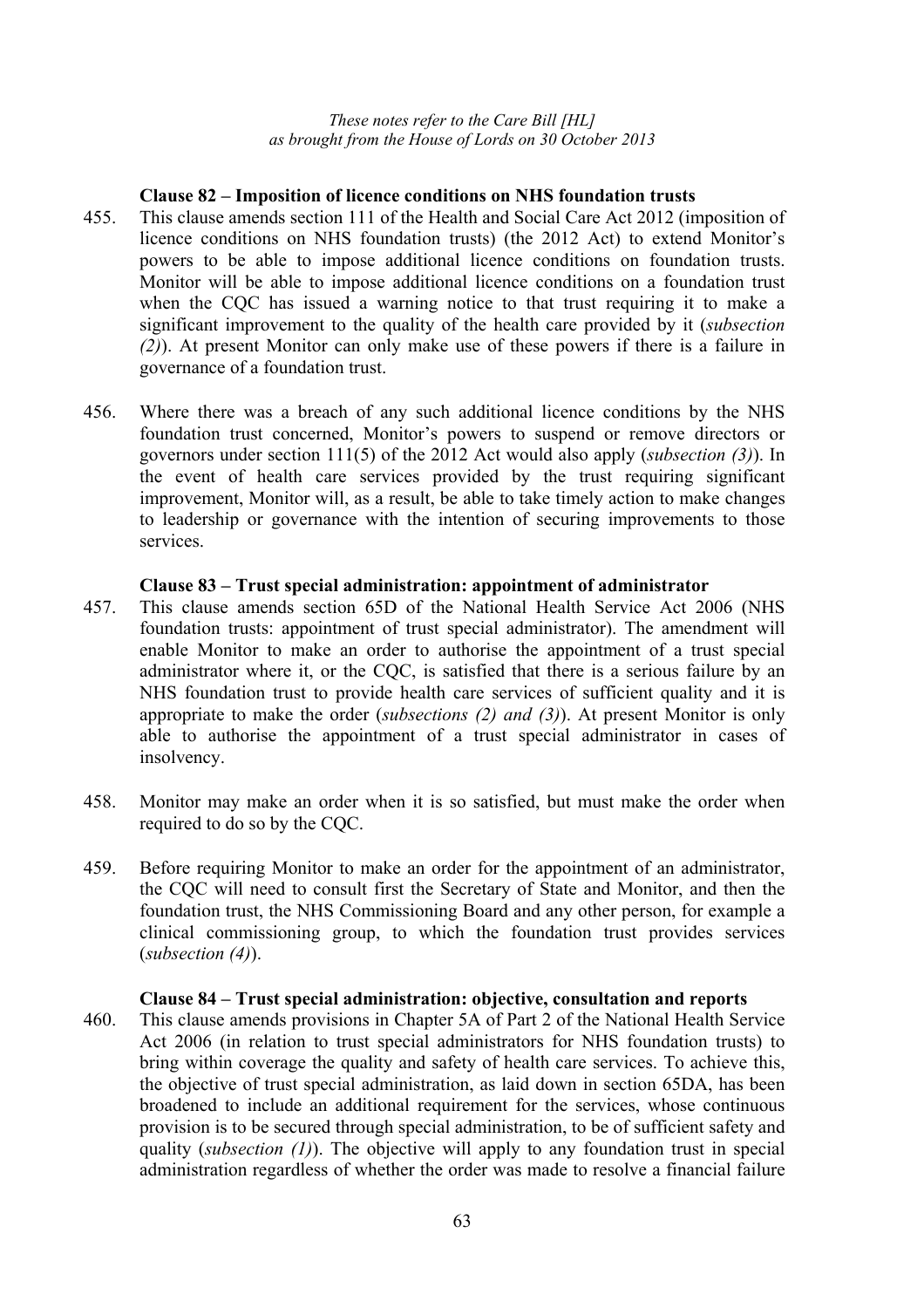or a serious failure to provide services of sufficient quality.

- 461. In particular, *subsection (2)* provides for the CQC to be added to the list in section 65F of persons that must be consulted before the trust special administrator provides a draft report to Monitor recommending the action to be taken by Monitor in relation to the trust. Also, the administrator may not provide a draft report to Monitor, under section 65F or 65G, unless the administrator has first obtained a statement from the CQC that the part of the objective relating to the quality of services has been met (*subsections (3) and (5)*). The intention is to ensure that the CQC is satisfied that the services which are to be continued to be provided by the foundation trust are of sufficient safety and quality.
- 462. Additionally, when considering the final report from the trust special administrator under section 65KB (or the re-submitted report under section 65KD), the Secretary of State must also be satisfied that the CQC has discharged its functions for the purposes of Chapter 5A (*subsection (8)*). If, on considering a re-submitted final report, the Secretary of State is not satisfied that the CQC has discharged its functions, the Secretary of State is able to use his powers under section 82 of the 2008 Act (failure by the CQC in discharge of functions) to intervene, which includes power to direct the CQC as to the carrying out of its functions (*subsection (14)*). *Subsection (15)* ensures that these provisions apply correctly once all NHS trusts have been abolished.

# *Care Quality Commission*

### **Clause 85 – Restriction on applications for variation or removal of conditions**

- 463. This clause makes an amendment to section 19 of the 2008 Act. The amendment will have the effect of prohibiting providers registered with the CQC from making an application to vary or remove a condition on their registration if the CQC has already served a notice of proposal or a notice of decision to change the conditions of registration in the same way.
- 464. This addresses an inconsistency in the way that the CQC is able to use its enforcement powers in respect of facilities that do not meet the essential levels of safety and quality set out in the regulations under section 20 of the 2008 Act.
- 465. Where the CQC has commenced enforcement action to close down a single location of a provider that operates from several sites, the provider may be able to avoid this enforcement action by making an application under section 19 to vary the conditions of its registration to remove the location.
- 466. This is not possible in cases where the registered provider only carries on a regulated activity from a single location. In these instances, the CQC would cancel the provider's registration. Under section 19(2) and (3) of the 2008 Act the provider is prohibited from making an application to cancel its registration where the CQC has commenced proceedings to cancel the registration.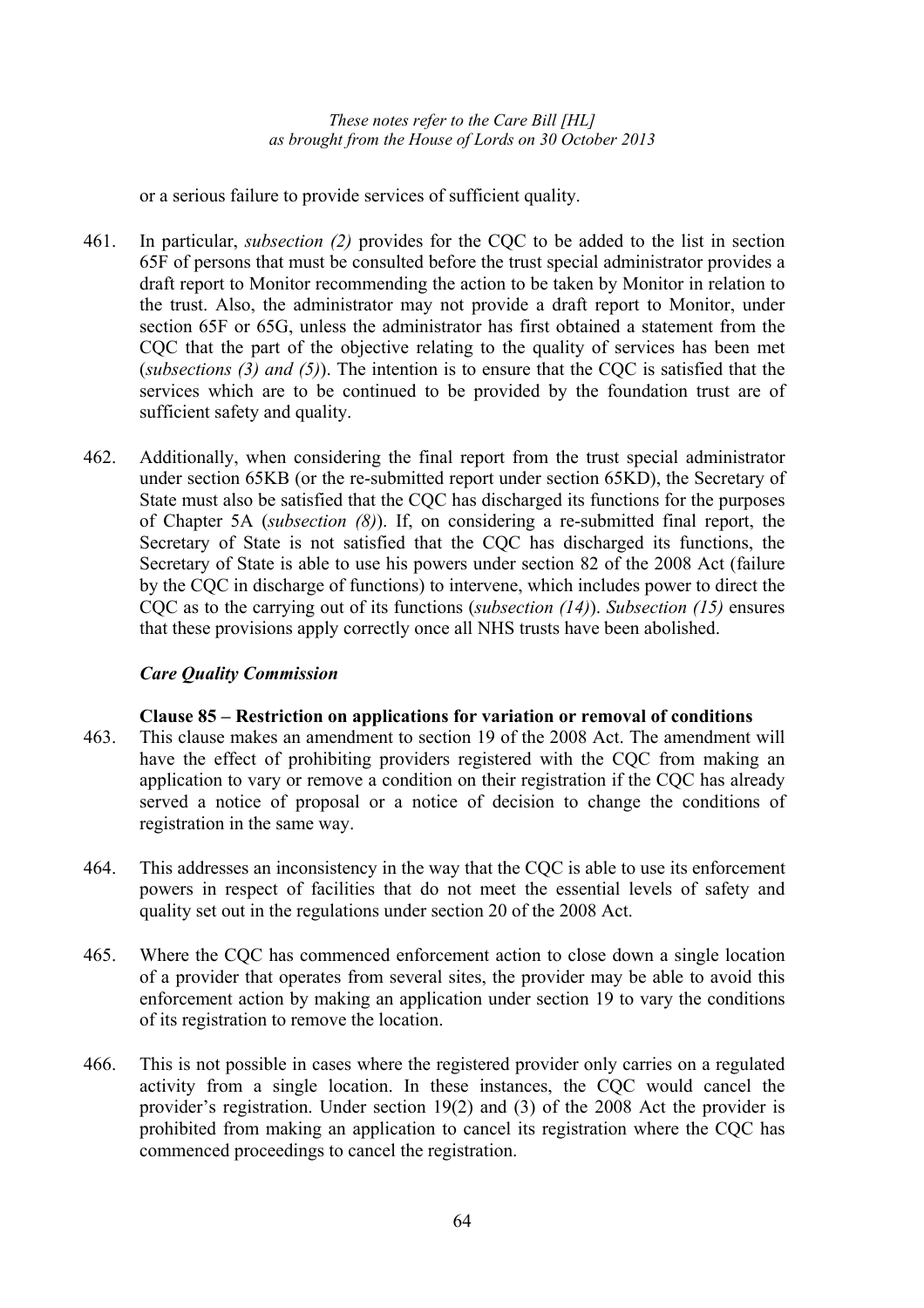# **Clause 86 – Unitary board**

- 467. Clause 86 amends provisions relating to the membership of the CQC. Under paragraph 3 of Schedule 1 to the 2008 Act all members of the CQC must be appointed by the Secretary of State. *Subsection (1)* amends paragraph 3 of Schedule 1 so that the Secretary of State only appoints the Chair and other non-executive members whilst the CQC appoints its own executive members (including the Chief Executive) without the involvement of the Secretary of State. *Subsection (2)* defines "nonexecutive members" and "executive members" and provides that the number of nonexecutive members must exceed the number of executive members.
- 468. *Subsections (3) to (8)* make further amendments to Schedule 1 to the 2008 Act to clarify where necessary which provisions apply to non-executive members only, executive members only, or both. For example, *subsections (4)* and *(5)* make amendments to the Secretary of State's regulation-making powers in paragraph 3 of Schedule 1 to the 2008 Act so that any regulations relating to the appointment, suspension and termination relate only to non-executive members, whilst the power to make regulations to limit the number of members may apply to both executive and non-executive members. This is intended to ensure that the CQC's Board remains at an appropriate size as set in regulations and to ensure that the non-executive members appointed have the requisite skills and knowledge.
- 469. *Subsections (7) and (8)* make amendments to paragraph 5 of Schedule 1 to the 2008 Act to clarify that since executive members are employees and the CQC appoints its employees on such terms and conditions as it considers appropriate, it will accordingly also determine the terms and conditions of its appointment of executive members.

# *Increasing the independence of the Care Quality Commission*

# **Clause 87 – Chief Inspectors**

- 470. This clause inserts a new paragraph 3A of Schedule 1 to the 2008 Act which places a duty on the non-executive members of CQC to appoint a Chief Inspector of Hospitals, a Chief Inspector of Adult Social Care and a Chief Inspector of General Practice as executive members of the CQC Board.
- 471. *Subsection (2)* makes provision for CQC to determine the functions each Chief Inspector will exercise on its behalf.
- 472. *Subsection (3)* places a requirement on the Chief Inspectors to perform their roles in a way that safeguards and promotes CQC's independence.

# **Clause 88 – Independence of the Care Quality Commission**

473. This clause repeals or amends several of the Secretary of State's powers in the 2008 Act that could constrain CQC's operational autonomy.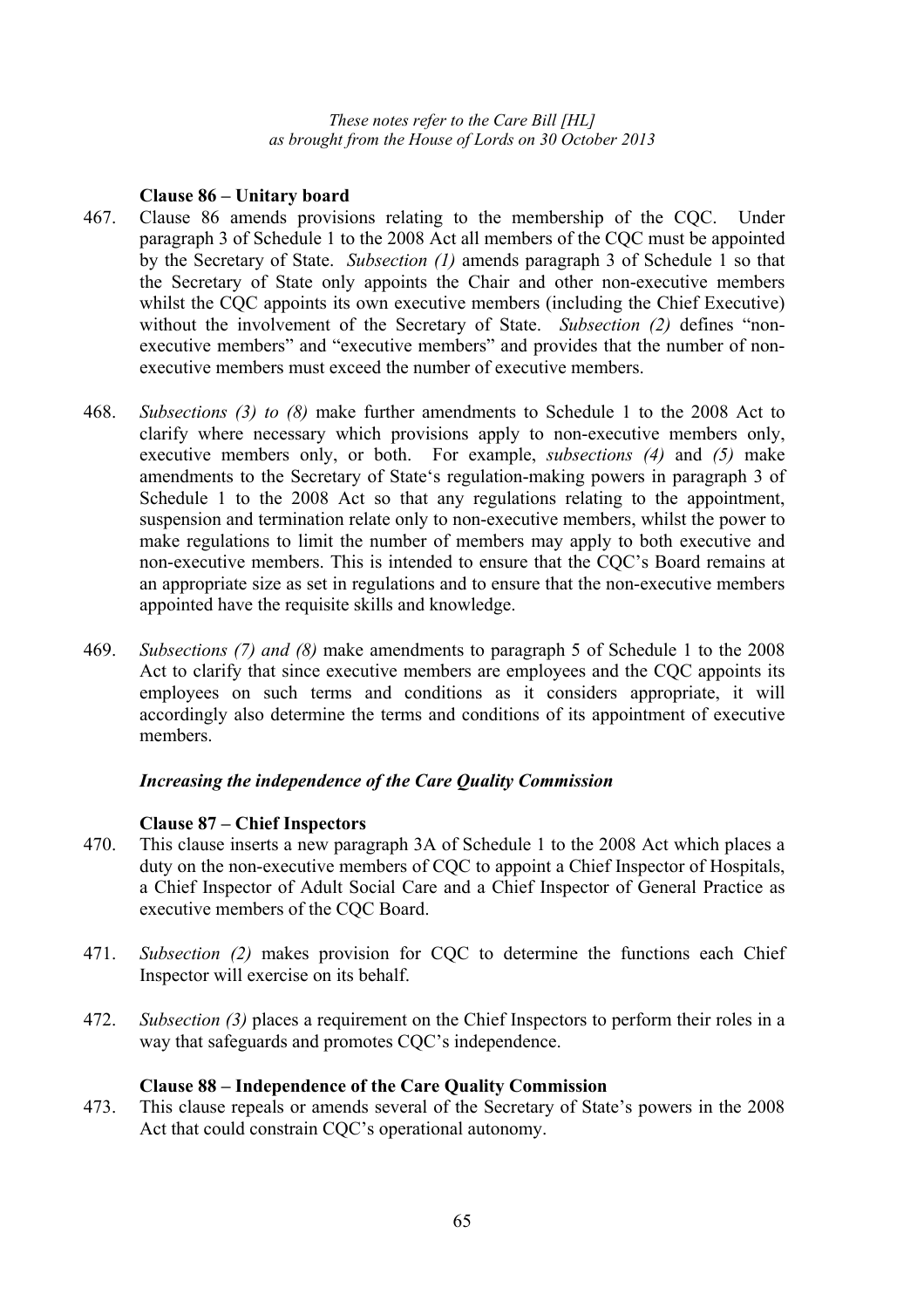- 474. This clause, and clause 89 in part, repeal:
	- powers to prescribe, by regulations, CQC's inspection programme and methodology;
	- powers (inserted by the Health and Social Care Act 2012) to approve reviews, investigations and studies CQC wish to undertake into the provision of care;
	- powers to prescribe, by regulations, CQC publication procedures for compliance and investigation reports, reviews and studies; and
	- a power to direct COC regarding the content of its annual report on the state of health and adult social care services.
- 475. Powers to set the legal framework for CQC, to appoint the non-executive members of the CQC Board, to approve CQC's remuneration policy and to intervene if CQC fails to properly discharge any of its function will remain.

### *Performance ratings*

# **Clause 89 – Reviews and performance assessments**

- 476. Clause 89 substitutes section 46 (periodic reviews) and amends section 48 (special reviews and investigations) of the 2008 Act. The CQC's duty to conduct periodic reviews, assess performance and publish reports of such assessments (henceforth known as ratings) is to apply in respect of any regulated activities and any registered service providers as may be prescribed in regulations.
- 477. The substituted section 46 replaces and consolidates the CQC's existing periodic review duty in respect of the provision of healthcare by English NHS providers, the provision of adult social services by English local authorities and the Secretary of State's power to extend the scope of periodic reviews by way of regulations in section 49 of the 2008 Act, which is to be repealed by clause 89(3). The new powers in section 46 will allow the Secretary of State to prescribe the particular types of services or providers in relation to whom the CQC should publish performance information so as to enable the public to make informed choices about the quality of services being provided.
- 478. The CQC is given the responsibility for determining the quality indicators against which services and providers will be assessed (section 46(5)). This may include measures of financial performance and governance in its assessments if the CQC deem this appropriate. The CQC will also prepare a statement setting out the method it will use to assess and evaluate performance and the frequency and period of any reviews (section 46(6)). Different quality indicators, methods and frequency and periods may be used for different types of cases. The CQC may also review the indicators of quality and method statement from time to time as it sees fit (section 46(7) and (8)).
- 479. The CQC will be required to consult the Secretary of State and any other persons as may be prescribed or CQC considers appropriate before publishing the indicators of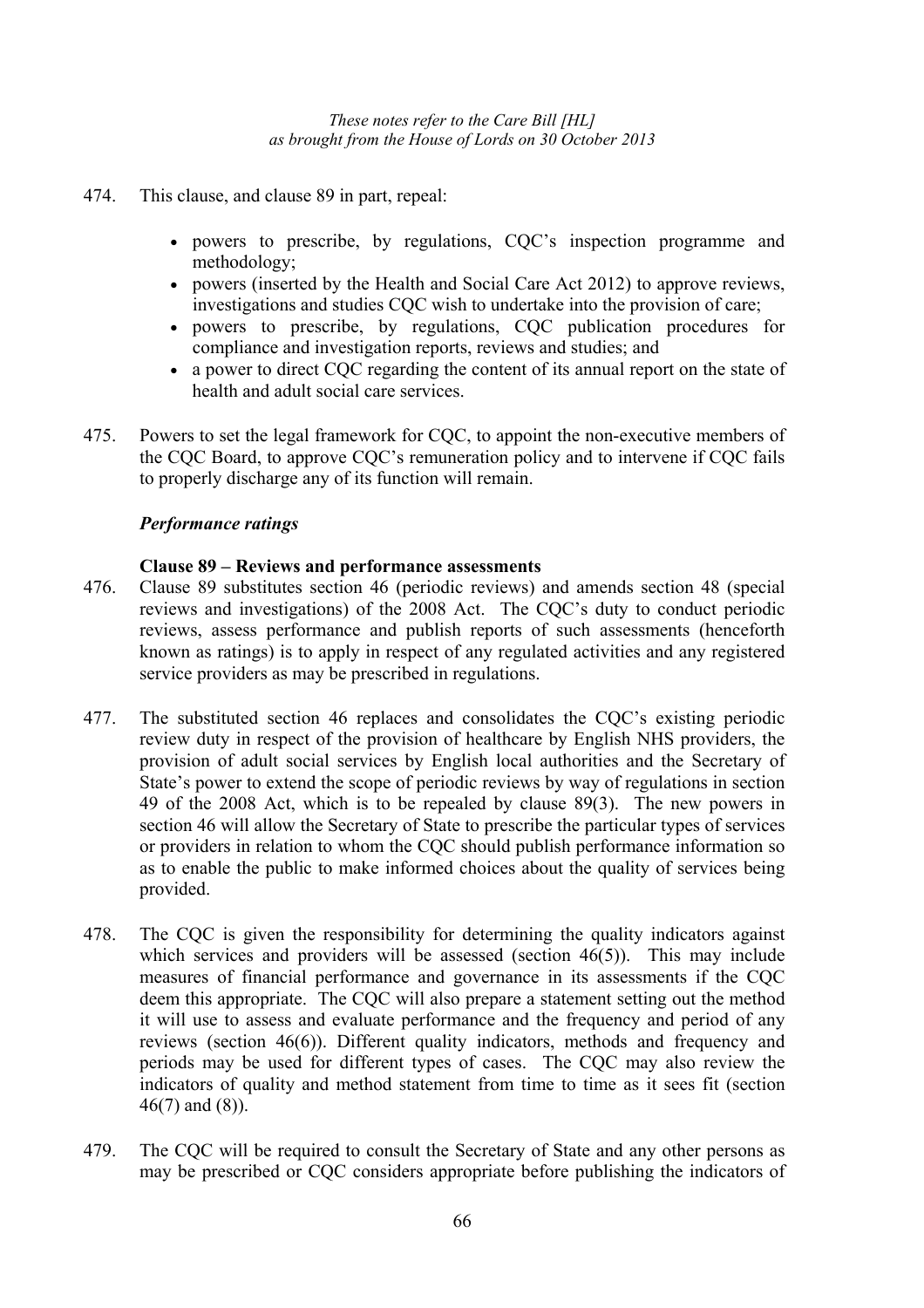quality and the statement on method and frequency and before publishing any subsequent revisions to them which are significant (section 46(9)). Consultation undertaken by CQC on the development of its new performance methodologies before Clause 89 comes into force is to be as effective as consultation carried out after it comes into force (section 46(11)).

- 480. The changes to section 48 (special reviews and investigations) make clear that CQC can, subject to the approval of the relevant Secretary of State, undertake special reviews and investigations of the commissioning of adult social services by local authorities as well as the commissioning of NHS services by clinical commissioning groups or the NHS Commissioning Board. The effect is to retain the requirement to gain relevant Secretary of State approval before CQC undertakes a special review or investigation into the commissioning of services. The intention is that CQC will only carry out such inspections in exceptional cases of systemic failure. In practice, CQC will need to seek the approval of both the Secretaries of State with responsibility for Health and Communities and Local Government for any special review or investigation that looks into the commissioning of adult social services.
- 481. In parallel, the requirement for CQC to obtain Secretary of State's approval before conducting special reviews or investigations relating to the direct provision of NHS care and adult social services is being repealed (in line with clause 88). The regulation of provision is part of CQC's core business and therefore does not need to be subject to ministerial approval.

### *False or misleading information*

#### **Clause 90 – Offence**

- 482. This clause creates a new offence so that providers of health services and adult social care in England, which supply, publish or otherwise make available information that is false or misleading, could be subject to criminal sanctions. The offence applies to a care provider as a corporate body. Clause 92 sets out the circumstances in which a director, manager, secretary or similar officer of a care provider is also liable to be prosecuted for the offence.
- 483. Clause 90 outlines the scope of the offence, including which care providers are potentially subject to it and the type of information to which it relates (further detail will be specified in regulations as appropriate). It provides that the information must be required under a statutory provision or other legal obligation.
- 484. *Subsection (1)* enables the offence to apply to information that is supplied, published or otherwise made available by a care provider, and which is materially false or misleading. The offence will only be applicable, in practice, to those care providers set out in regulations, and in relation to such information as is described in regulations. Clause  $121(4)(k)$  states that such regulations will be subject to the scrutiny of both Houses of Parliament under the affirmative procedure.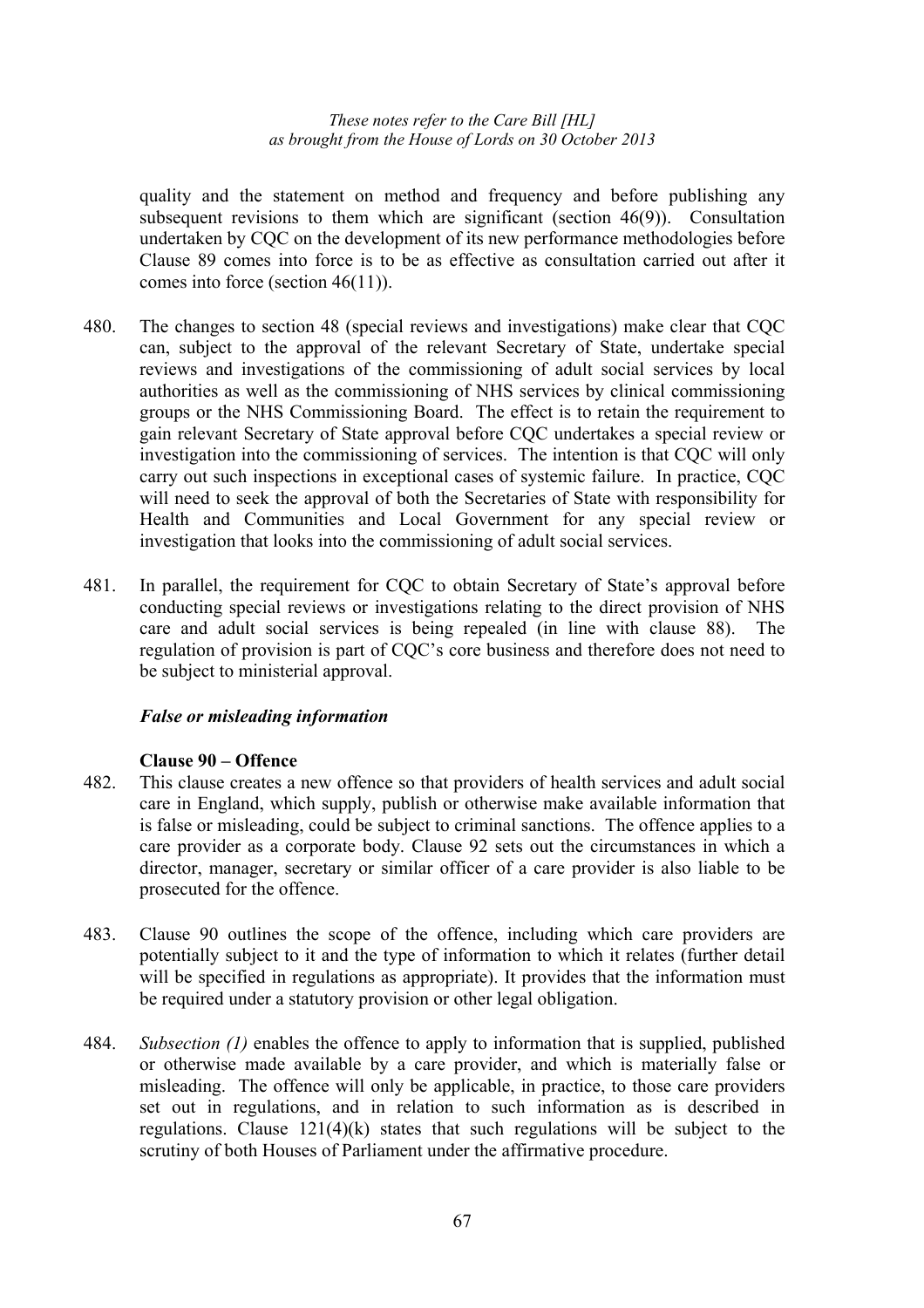- 485. Subsection (1)(b) states that this offence will relate only to information that care providers are legally obliged to supply, either by a statutory provision or by another legal requirement such as a contractual requirement. An example of information required by a contract, rather than by a statutory provision, might be information required to be supplied by the provider of health services in accordance with a term in its "commissioning contract"<sup>8</sup> with a clinical commissioning group. Subsections (1) and *(6)* provide that, in practice, the offence will only be applicable to information of a type that is described in regulations. It is envisaged that the offence will typically apply in cases involving the supply of information to the Secretary of State, the Health and Social Care Information Centre, regulators and commissioners, in accordance with those persons' and bodies' statutory powers to require information.
- 486. *Subsection (2)* provides a defence for care providers that can demonstrate that they "took all reasonable steps and exercised all due diligence". This defence will be available to those care providers that have made a genuine mistake or administrative error, provided that they can demonstrate that they had adequate procedures in place to ensure that false and misleading information was not provided.
- 487. The care providers that fall within the scope of the offence are described generically at *subsection (3)*. The offence thus applies to public bodies that provide health services or adult social care in England, such as NHS Trusts, NHS Foundation Trusts and local authorities; and to all types of GP practice, whether sole practitioners or partnerships (and whether they have entered into personal medical service or general medical service contracts with NHS England). It also applies to providers who are not public bodies, but who provide health services or adult social care on behalf of a public body, such as independent providers of hospital services and independent care homes, in relation to the publicly-funded care that they provide. Further, it applies to those who provide health services or adult social care for which they are paid, in full or in part, by a direct payment made to a patient or service user to procure services directly. "Adult social care" is further defined at *subsection (5)* and covers all necessary forms of personal care and other practical assistance. Subsection (5)(b) introduces a caveat in that any social care provided by an establishment or agency registered with Her Majesty's Chief Inspector of Education, Children's Services and Skills will not be subject to this offence. Subsections (1) and (6) provide that, in practice, the offence will only apply to care providers that are specified in regulations.
- 488. *Subsections (7) to (9)* ensure that that there is no overlap or duplication between this false or misleading information offence and certain offences under the Competition Act 1998, the Enterprise Act 2002 and the Health and Social Care Act 2008.

### **Clause 91 – Penalties**

 $\overline{a}$ 

489. This clause provides for the penalties applicable when a court decides that a care provider, or subject to clause 92, a director, manager, secretary or similar officer of a care provider, has committed the offence of providing false or misleading

<sup>&</sup>lt;sup>8</sup> "Commissioning contract" is defined in section 6E of the National Health Service Act 2006 (as inserted by section 20 of the Health and Social Care Act 2012).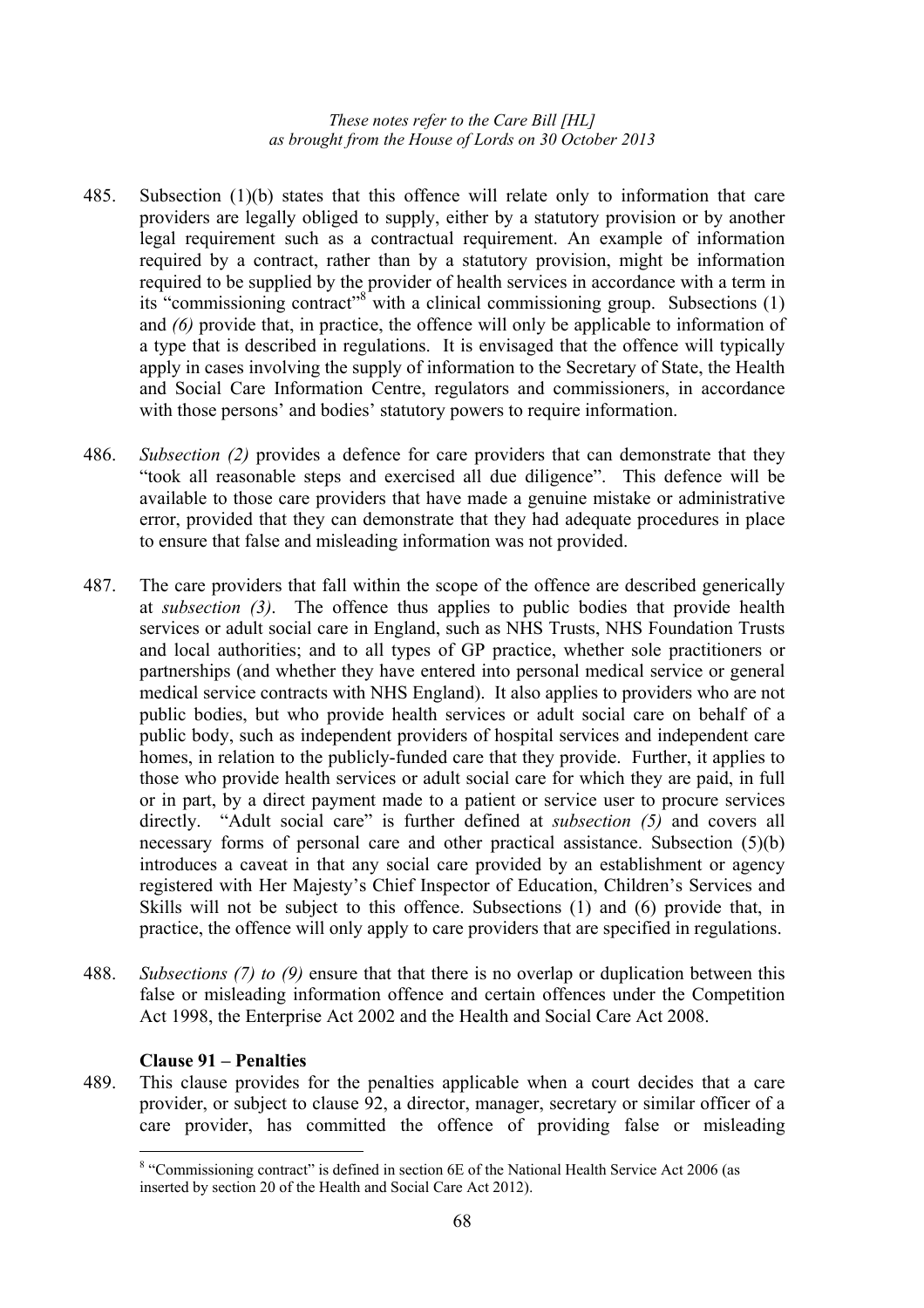information. When the care provider is a local authority, the penalties are applicable to a member of the authority (see clause 92).

- 490. *Subsection (1)* states that a person convicted of providing false and misleading information could be subject to an unlimited fine or up to two years imprisonment, or both.
- 491. *Subsection (2)* states that as well as, or instead of, a fine the court may also impose a remedial or publicity order by way of penalty on the care provider. Clause 92(2) and (8) respectively provide that remedial or publicity orders are not applicable penalties in relation to a director, manager, secretary or similar officer of a body corporate and in relation to an officer of an incorporated association or a member of its governing body.
- 492. *Subsection (3)* states that a remedial order will permit the court to require the convicted care provider to take certain steps to remedy the breach that led to the conviction; this includes correcting any deficiencies in conduct, management of information, policies, systems or practices. *Subsection (5)* outlines the procedures to be followed in obtaining a remedial order. The prosecution must apply to the court and suggest the terms of the proposed order, and the court must consider the representations made on behalf of both the prosecution and the convicted care provider and any evidence presented by either party.
- 493. *Subsection (4)* concerns publicity orders, which require a convicted care provider to publicise information about the offence, including the particulars of that offence, and details of any fines or remedial orders made.
- 494. For both remedial orders and publicity orders, a time period must be stated within which the required actions must have been completed (*subsections (6) and (7)*).
- 495. Breach of either a remedial order or a publicity order would result in a further offence and further punishment on conviction by an unlimited fine.

### **Clause 92 – Offences by bodies**

- 496. This clause provides for the offence of providing false or misleading information to apply to directors, managers, secretaries or similar officers of care providers in certain circumstances.
- 497. *Subsections (1), (2)* and *(3)* state that where the offence is committed by a corporate body and it is committed by, or with the consent and connivance of, or is attributable to neglect on the part of a director, manager, secretary or similar officer (or a member, in the case of a local authority), they too are guilty of the offence and liable to be prosecuted and punished. The court could impose an unlimited fine or custodial sentence of up to two years imprisonment, or both, on such an individual (clause) 91(1)). A remedial order or publicity order (clause 91(2)) could not be made in respect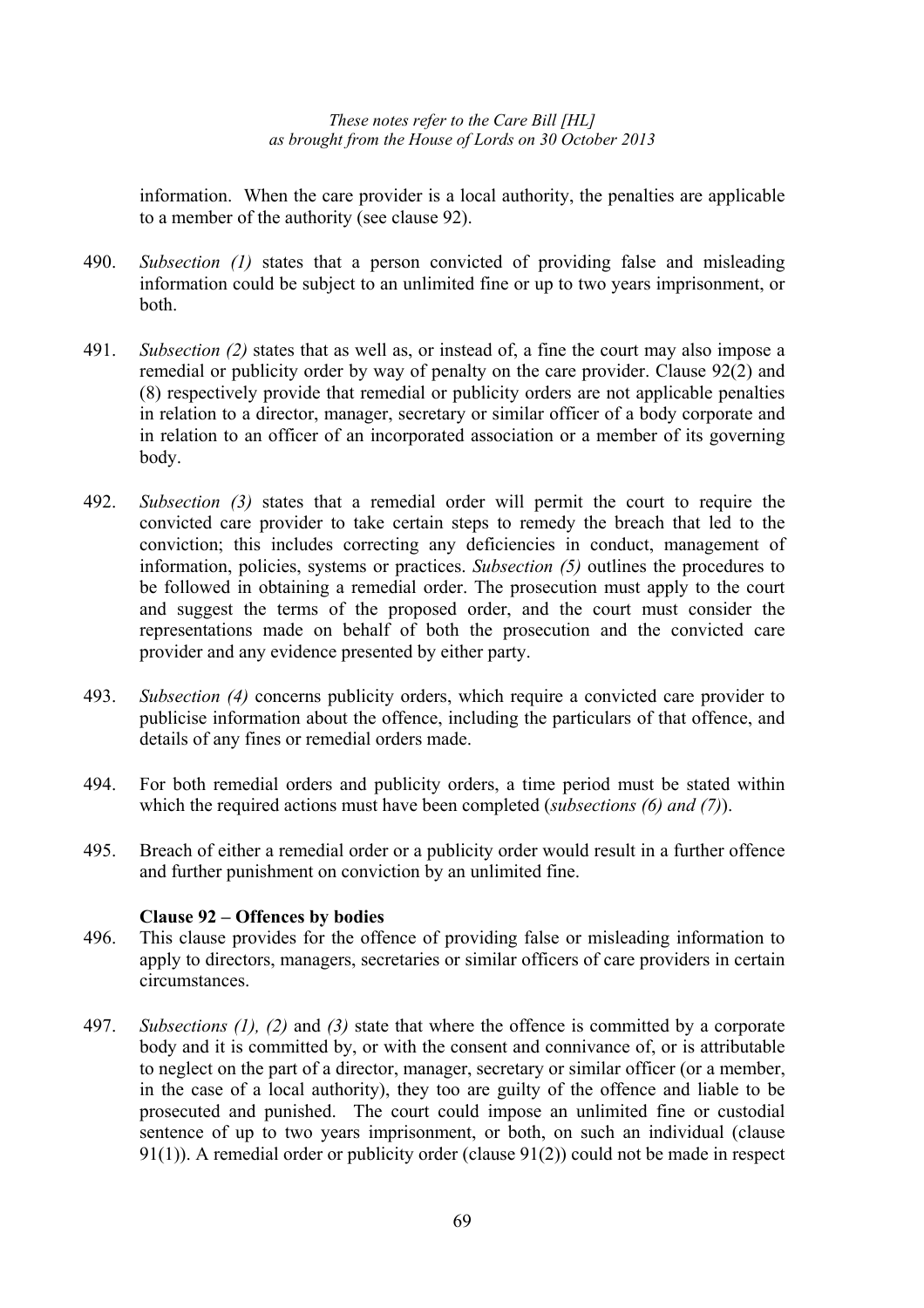of an individual.

- 498. *Subsections (4) to (8)* make provision where the offence is committed by a care provider that is an unincorporated association. Subsection (4) provides that where proceedings are brought against an unincorporated association they are to be brought in the name of the association not in the name of the members of the association.
- 499. *Subsections (7) and (8)* provide that an officer of an unincorporated association, or a member of its governing body, is also guilty of the offence, where an offence committed by the unincorporated association has been committed by, or with the consent or connivance of, or is attributable to neglect on the part of, an officer or a member of the governing body of the association. Subsection (8) provides that a remedial order or publicity order cannot be made in respect of an officer or member who is convicted of the offence. The maximum penalty available to the court is an unlimited fine or up to two years imprisonment, or both (clause 91(1)).

# *Regulated activities*

### **Clause 93 – Training for persons working in regulated activity**

500. This clause amends section 20 of the 2008 Act in order to enable the Secretary of State through regulations to specify the bodies/persons who can set training standards in respect of a specific group of workers. In this context, this clause will allow the Government to specify in regulations, the person who sets the training standards and to whom those standards apply. Groups to whom these standards could apply include healthcare assistants and social care support workers.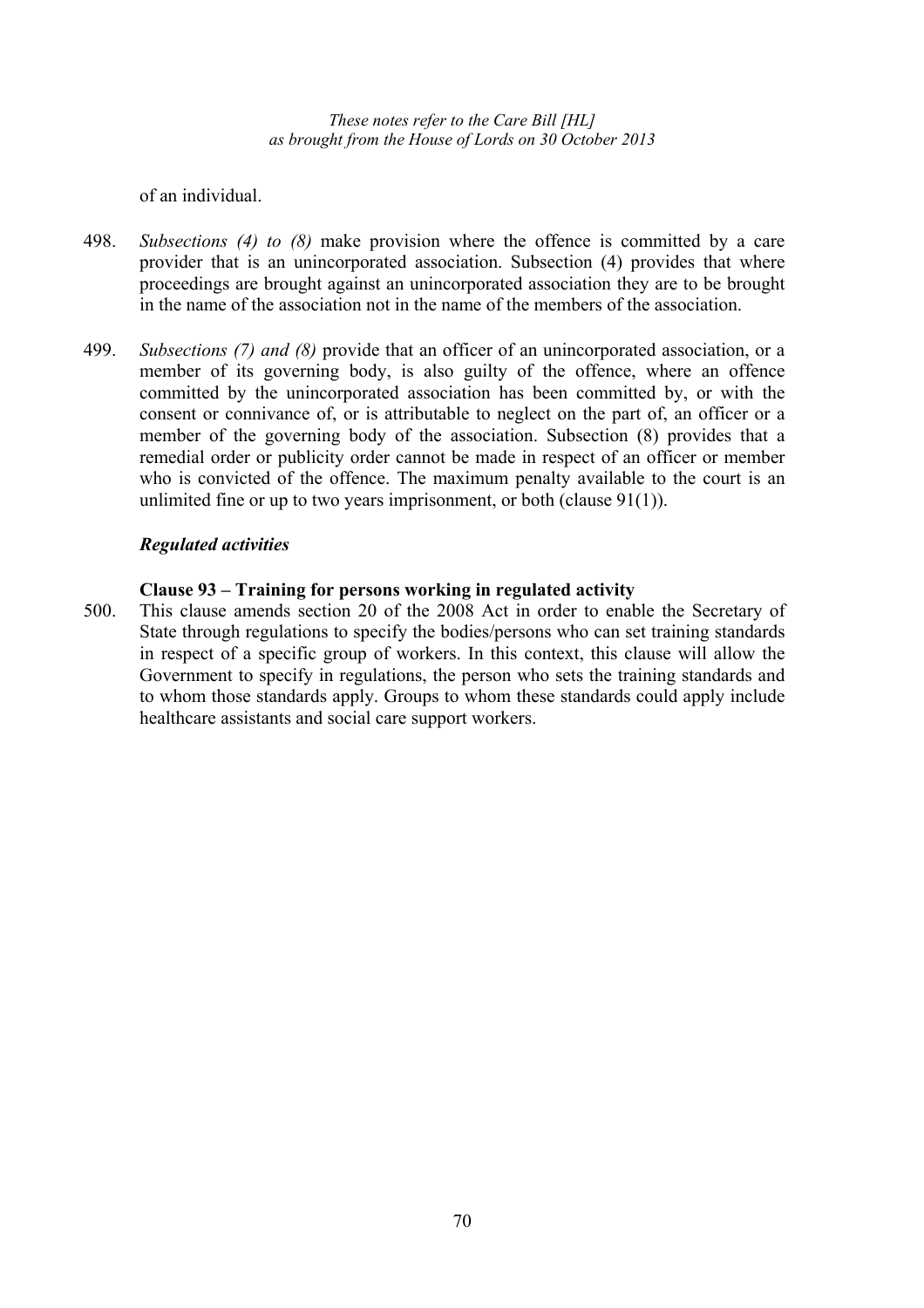# **Part 3 - Health**

# **Chapter 1 - Health Education England**

# *Establishment*

# **Clause 94 – Health Education England**

- 501. This clause establishes Health Education England (HEE) as a non-departmental public body. HEE will be the national body responsible for the planning and delivery of education and training for the NHS and public health workforce. It will also be responsible for establishing Local Education and Training Boards (LETBs) which will be responsible for planning and commissioning education and training at a local level.
- 502. *Subsection (2)* gives effect to Schedule 5 which, amongst other things, makes provision for the constitution of HEE, the exercise of its functions and its financial and accounting obligations.
- 503. *Subsection (3)* abolishes the Special Health Authority called HEE, and *subsection (4)* makes provision for the Secretary of State to transfer from that Special Health Authority any property, rights and liabilities to HEE. Clause 116 makes further provision on transfer orders.

# **Schedule 5 – Health Education England**

### **Part 1 – Constitution**

### *Membership*

- 504. *Paragraph 1* set outs the requirements for the membership of the Board of HEE. It provides that the Board must consist of a chair and six other non-executive members appointed by the Secretary of State, and a chief executive and no more than four executive members appointed by the chair and other non-executive members. Nonexecutive members are not employees of HEE. The chief executive and executive appointments will be employees of HEE.
- 505. *Paragraph 2* specifies that the Board of HEE must include persons with clinical expertise of a type set out in regulations. Regulations may specify the number of executive and non-executive members which must have that clinical expertise. The regulations will set out the types of expertise that must be represented, for example a doctor, a nurse or a member of one of the other healthcare professions.
- 506. Paragraph 2 also makes provision that the non-executive members of HEE must include a person who will represent the interests of patients.

### *Non-executive members: terms of office*

507. *Paragraph 3* makes provision about the terms of appointment and tenure of office of non-executive members of the Board of HEE. Sub-paragraph (2) provides that non-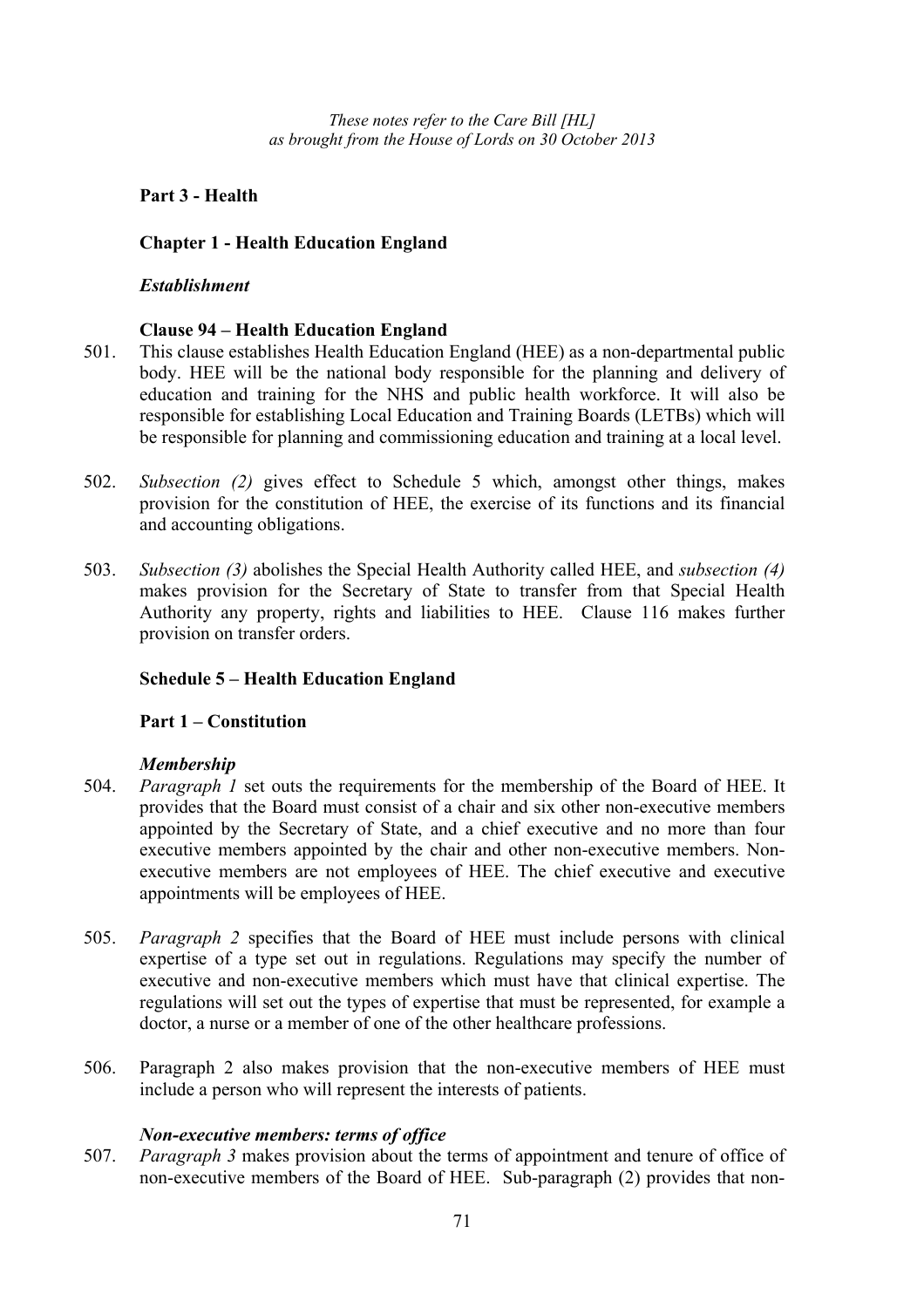executive appointments will be for a maximum period of four years. Sub-paragraph (3) confirms that non-executive members can be reappointed after they have ceased to be a member or at the end of the four year term of office. Sub-paragraph (4) provides that persons appointed to non-executive roles may resign from office by giving notice to the Secretary of State. Sub-paragraph (5) gives the Secretary of State a power to remove any person from a non-executive appointment on the grounds of incapacity, misbehaviour, or failure to carry out their duties properly. Sub-paragraph (6) permits the Secretary of State to suspend a person from a non-executive role for any of the reasons set out in sub-paragraph (5).

# *Non-executive members: suspension from office*

508. *Paragraphs 4 and 5* set out the procedural requirements to be complied with when the Secretary of State suspends a non-executive member of the Board of HEE, make provision for the Secretary of State to review the suspension and gives the Secretary of State power to appoint an interim chair. HEE will have no power to appoint an interim chair, but could choose to appoint a deputy chair (regardless of any suspension of the chair).

### *Non-executive members: pay*

509. *Paragraph 6* requires HEE to pay to the non-executive members such remuneration as the Secretary of State may decide. Sub-paragraph (2) provides that the Secretary of State may also determine the allowances and gratuities that HEE must pay a person who is or has been a non-executive member.

# *Employees: terms of office*

510. *Paragraph 7* gives HEE the power to appoint the chief executive, executive members and other employees on such terms as it decides. The appointment of the chief executive requires the consent of the Secretary of State.

## *Employees: pay*

511. *Paragraph 8* provides that HEE must pay its employees such remuneration as it decides. HEE must also pay such pensions, allowances or gratuities as it may determine. In common with other arms-length bodies, HEE is required to obtain the approval of the Secretary of State to its policy on pay before making a decision on these matters.

# *Committees and sub-committees*

512. *Paragraph 9* provides that HEE may appoint committees and sub-committees and pay remuneration and allowances to those members of a committee or sub-committee who are not employees of HEE. Any committees or sub-committees of the Special Health Authority called HEE will become part of HEE when it is established as a nondepartmental public body and will be treated as appointed for the purposes of this paragraph.

# *Procedure*

513. *Paragraph 10*(1) provides that HEE regulates its own procedure. Paragraph 10(2)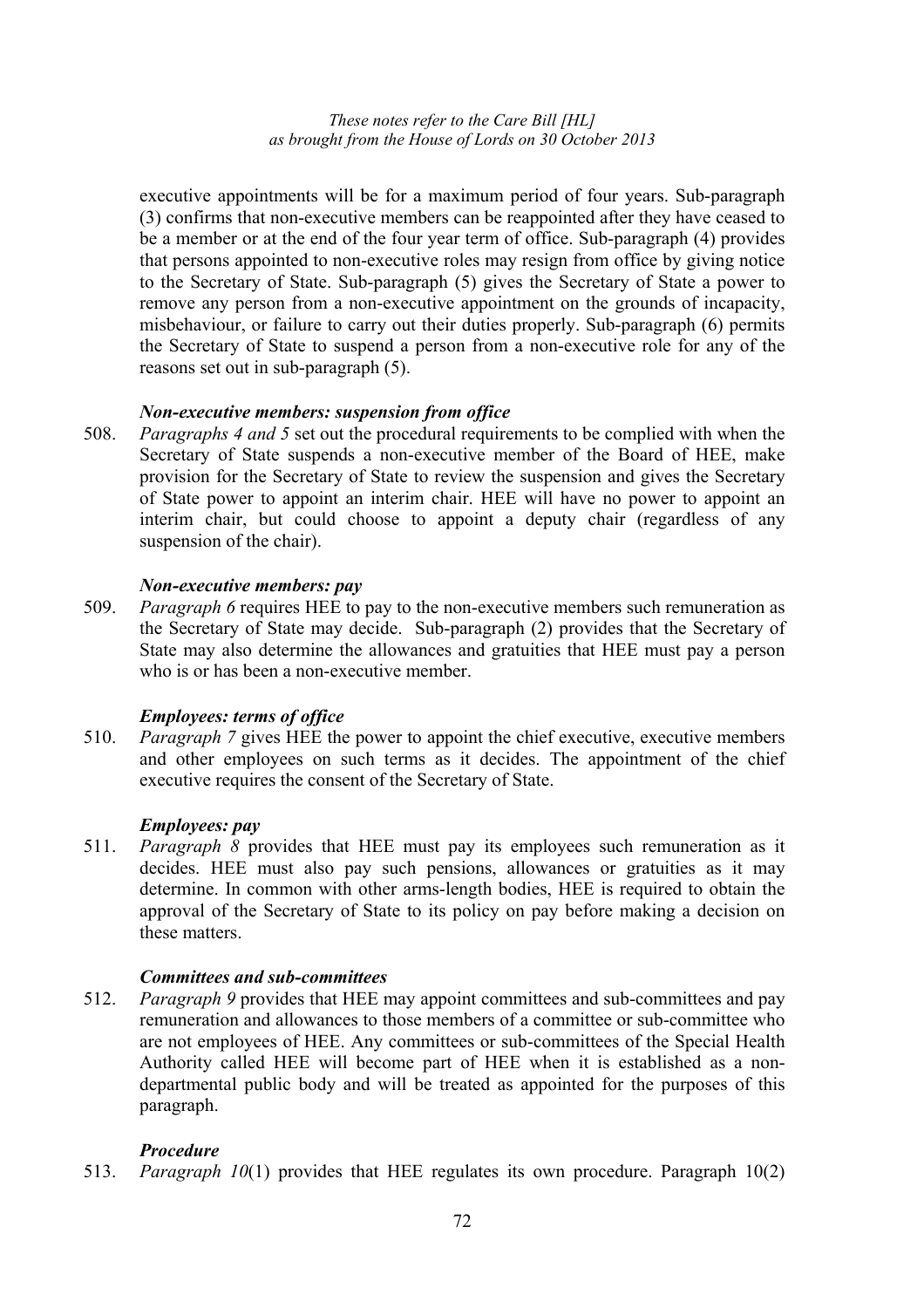confirms that the validity of any act of HEE, will not be affected by vacancies or any defects in appointments.

# *Seal and evidence*

514. *Paragraph 11* makes provision in relation to HEE's seal.

# *Status of HEE*

515. *Paragraph 12* states that HEE is not to be regarded as a servant or agent of the Crown and will not enjoy any status, privilege or immunity of the Crown. HEE's property will not be regarded as property of, or property held on behalf of, the Crown.

# **Part 2 – Functions**

# *Exercise of functions*

- 516. Sub-paragraph (1) of *paragraph 13* imposes a duty on HEE to exercise its functions effectively, efficiently and economically. Under sub-paragraph (2) HEE may arrange for any of its committees, sub-committees, or members or any other person to exercise any of its functions on its behalf, subject to sub-paragraph (5).
- 517. Under sub-paragraph (3) HEE may arrange for any person to assist it in the exercise of its functions.
- 518. Under sub-paragraph (4) HEE may provide payment for remuneration and allowances when it arranges for any other person to exercise or assist in the exercise of its functions.
- 519. Sub-paragraph (5) provides that HEE is not permitted to arrange for a committee which is not an LETB, sub-committee, members or any other person to exercise the functions which are exercisable by a LETB.
- 520. Under sub-paragraph (6) HEE has a power to involve health care workers, patients and their carers in decisions about the exercise of its functions. In this context, "carer" means an adult who provides or intends to provide care for another person.
- 521. Under sub-paragraph (7) HEE has a general power to do anything necessary or desirable for the purposes of or in connection with the exercise of its functions.
- 522. Sub-paragraph (8) amends section 247C of the National Health Service Act 2006 (the 2006 Act) to include HEE in the list of bodies that the Secretary of State has a duty to keep under review in the exercise of their health service functions. In line with other arms-length bodies, the purpose of this is to ensure that the Secretary of State is ultimately accountable for ensuring that HEE performs its health care functions effectively.

### *Help or advice for public authorities*

523. *Paragraph 14* states that HEE may provide help or advice to another public authority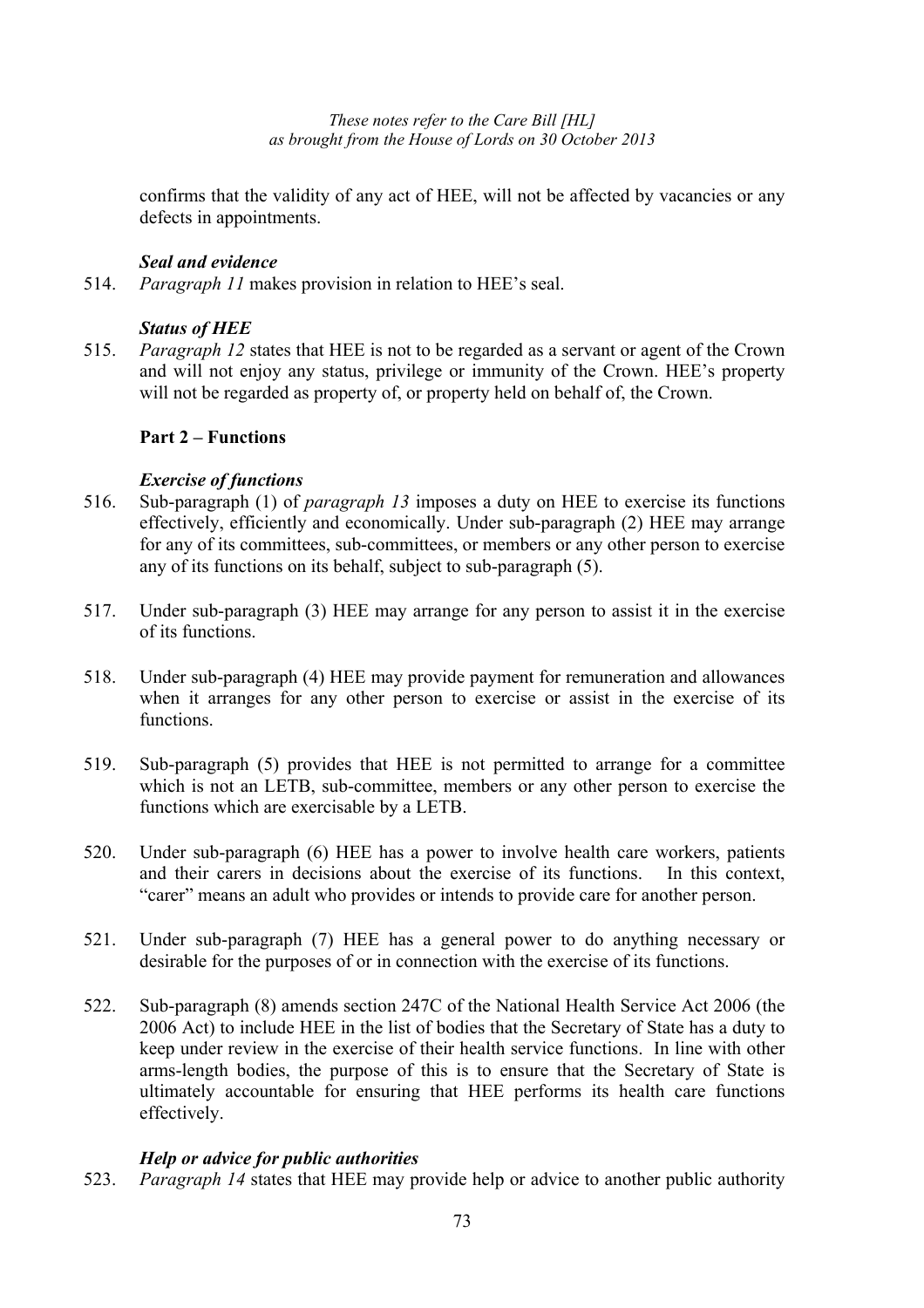on such terms as it decides. Public authority is defined in sub-paragraphs (3) and (4) as any person whose functions are functions of a public nature and excludes the Houses of Parliament or a person exercising functions in connection with proceedings in Parliament. Public authorities in the Channel Islands or the Isle of Man are included within this definition, but others outside the UK are not.

### *Co-operation*

- 524. *Paragraph 15* requires HEE to co-operate with the Secretary of State in the exercise of his public health functions. Public health functions are defined in section 1H of the 2006 Act.
- 525. Sub-paragraph (2) amends section 72 of the 2006 Act so that HEE is treated as a NHS body for the purposes of that section. Section 72 requires NHS bodies to co-operate with each other in the exercise of their functions. This means that all NHS bodies, along with those bodies included within the definition of NHS bodies for the purpose of this section such as the National Institute for Health and Care Excellence and the Health and Social Care Information Centre, will be required to co-operate with HEE in the exercise of their functions, and in turn HEE will be required to co-operate with them.
- 526. Sub-paragraph (3) requires HEE and the Care Quality Commission to co-operate with each other, and HEE and Monitor to co-operate with each other.
- 527. Sub-paragraph (4) gives the Secretary of State a power to specify in regulations other bodies with which HEE must co-operate, and bodies which must co-operate with HEE.

### *NHS contracts*

528. *Paragraph 16* adds HEE to the list of bodies eligible to enter into NHS contracts under the 2006 Act.

### *Arrangements with devolved authorities*

529. *Paragraph 17* gives HEE a power to exercise on behalf of a devolved authority any functions which are similar to HEE's functions. There are occasions where UK wide co-operation and activity is required to support education and training, for example in planning for the medical workforce. This will allow HEE to lead work of this nature on behalf of the devolved authorities in circumstances where all parties have agreed to this. Sub-paragraph (2) makes provision for HEE to receive payment from the devolved authorities for any costs incurred under such arrangements.

# *Failure to exercise functions*

530. *Paragraph 18* empowers the Secretary of State to intervene to direct HEE in the delivery of its functions, where he considers HEE is failing, or has failed to exercise any of its functions properly, and that the failure is significant. A significant failure could include circumstances where there is evidence that public money is not being used effectively; there are concerns about the quality of education and training and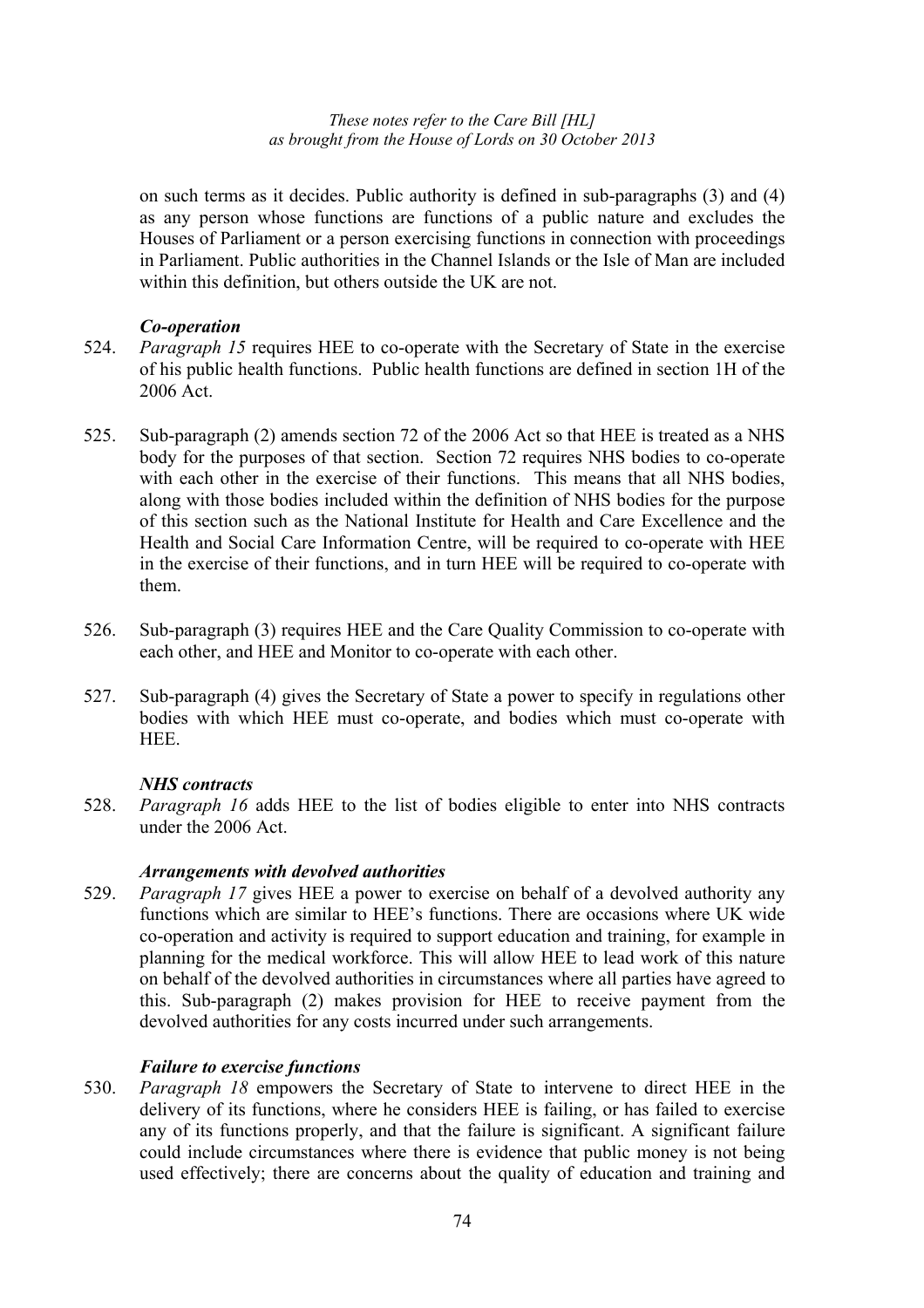these are not being adequately addressed; plans look likely to lead to a shortfall in an important part of the professional workforce; or there are concerns that education and training is impacting on patient safety.

- 531. Sub-paragraph (2) states that if HEE fails to act as directed by the Secretary of State, the Secretary of State, or another person on his behalf, may carry out HEE's functions.
- 532. Sub-paragraph (3) requires the Secretary of State to publish reasons for intervention where HEE is failing, or where HEE has failed to take the remedial action stipulated by Secretary of State.

# **Part 3 – Finance and Reports**

533. *Paragraphs 19 to 23* set out how the Secretary of State will fund HEE. It also sets out the general financial duties of HEE, including restrictions on the use of resources.

# *Funding*

- 534. *Paragraph 19* provides that the Secretary of State must pay HEE the amount allotted for meeting HEE's expenditure. Sub-paragraph (2) provides that an amount will be regarded as allotted once HEE is notified of the amount. The payment is subject to such conditions relating to records, certificates or otherwise as the Secretary of State requires.
- 535. Sub-paragraph (3) states that the Secretary of State is able to increase or decrease the allotted amount if HEE agrees to the change, there is a parliamentary general election, or the Secretary of State considers that there are exceptional circumstances which make an increase or a decrease necessary. Such exceptional circumstances might include a severe disease outbreak or unpredictable and substantial damage to infrastructure.
- 536. Sub-paragraph (4) provides that the Secretary of State may direct HEE in respect of HEE's payments to it in respect of charges or other amounts relating to the valuation and disposal of assets.

# *Financial duties: expenditure*

- 537. Under *paragraph 20*, HEE will have an obligation to ensure that its total expenditure does not exceed the aggregate of the amount allotted to HEE by the Secretary of State for that year and any income derived from other sources. This is in effect an annual "cash limit" on the total amount of cash expenditure which may be incurred.
- 538. The income which counts for the purposes of this limit would include, for instance, funds received as a result of the power in paragraph 21 for HEE to generate its own income.
- 539. The Secretary of State has the power to determine by directions what will and what will not count as total expenditure for the purposes of sub-paragraph (1). Sub-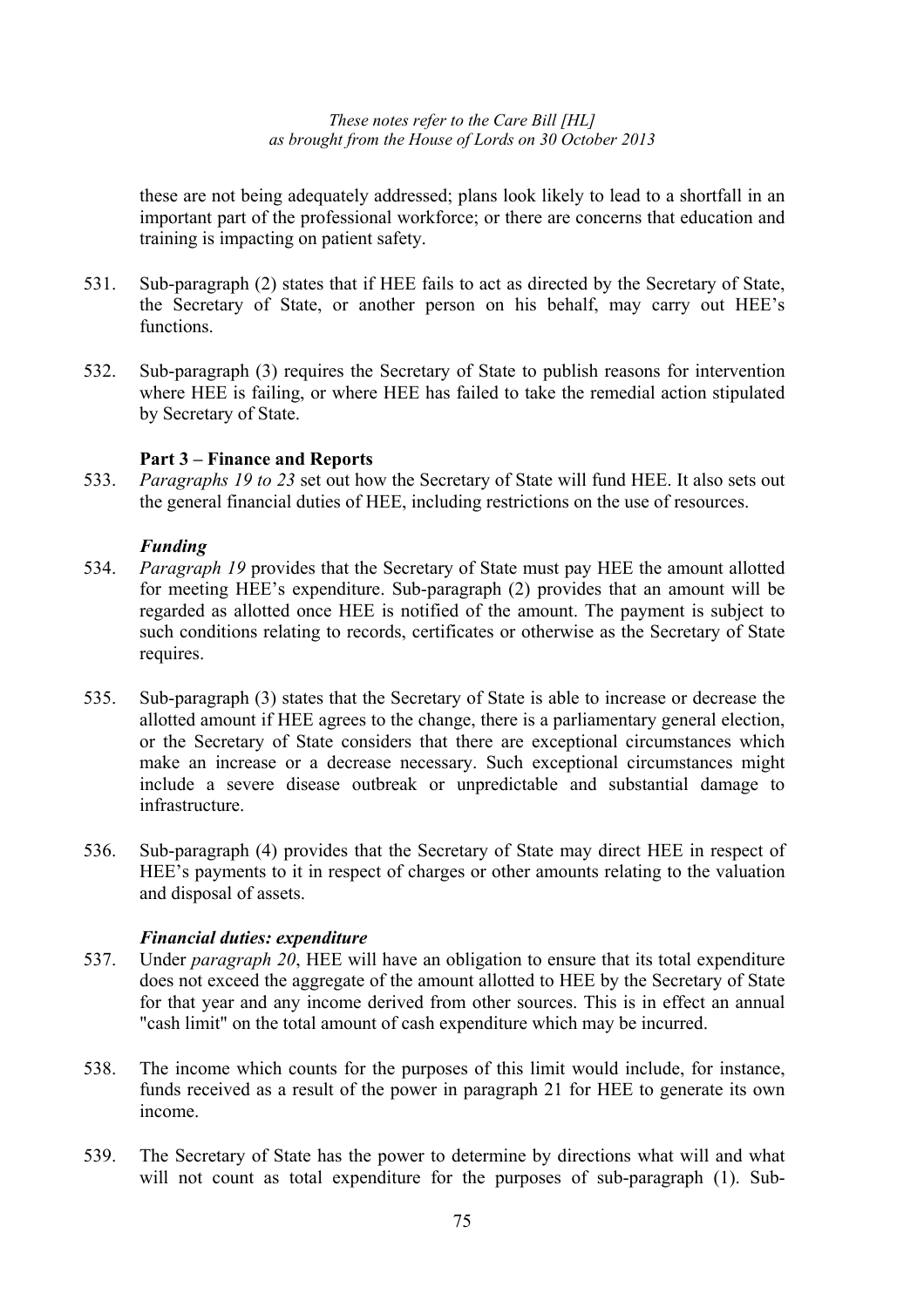paragraph (3) gives the Secretary of State a power to determine in directions the extent to which, and the circumstances in which, sums received by HEE under *paragraph 19* but not yet spent must be treated for the purposes of this section as part of total expenditure, and to which financial year's expenditure they must be attributed.

540. The Secretary of State also has a power to direct HEE to use banking facilities that he specifies in the Directions.

### *Financial duties: use of generated income*

541. *Paragraph 21* provides that any income that HEE generates must be re-invested for education and training purposes.

### *Financial duties: controls on total resource use*

- 542. *Paragraph 22* is concerned with HEE's annual resource allocation. Under this paragraph, the total use of capital resources and the total use of revenue resources by HEE in a financial year must not exceed amounts specified by the Secretary of State. HEE is placed under a duty to ensure that these total limits are not exceeded.
- 543. The resource allocations include not only HEE's expenditure in the form of cash spending (that is, the cash spending that should be accounted for in that financial year, in line with resource accounting standards), but also consumption of other resources and the reduction in value of assets belonging to HEE (paragraph 22(4)). For example, the reduction in value of a photocopier across the year, or the distribution of leaflets previously kept in storage would be counted as part of the resource allocation. This system of setting not only a cash limit on HEE's expenditure but also a limit on use of resources reflects the system for controlling government resources under the Government Resources and Accounts Act 2000.
- 544. Sub-paragraph (2) gives the Secretary of State a power to give directions that specify what descriptions of resources must be treated as capital or revenue resources, and the uses of resources that must, or must not, be taken into account, when determining whether HEE has remained within the resource allocations for a financial year.
- 545. As with the allotment, the Secretary of State may only vary the resource allocations within a financial year if certain conditions are met. These conditions are set out in sub paragraph (3) and are that if HEE agrees that the change is necessary, if there is a parliamentary general election, or if the Secretary of State considers that exceptional circumstances require a variation of the allocation.

# *Financial duties: additional controls on resource use*

546. *Paragraph 23* enables the Secretary of State to specify additional limits within the total revenue resource limit on the maximum use of resources attributable to administrative matters by HEE (sub-paragraph  $(1)(c)$ ). Sub-paragraph  $(2)$  provides that the matters relating to administration which count for the purposes of these limits may be set out in directions.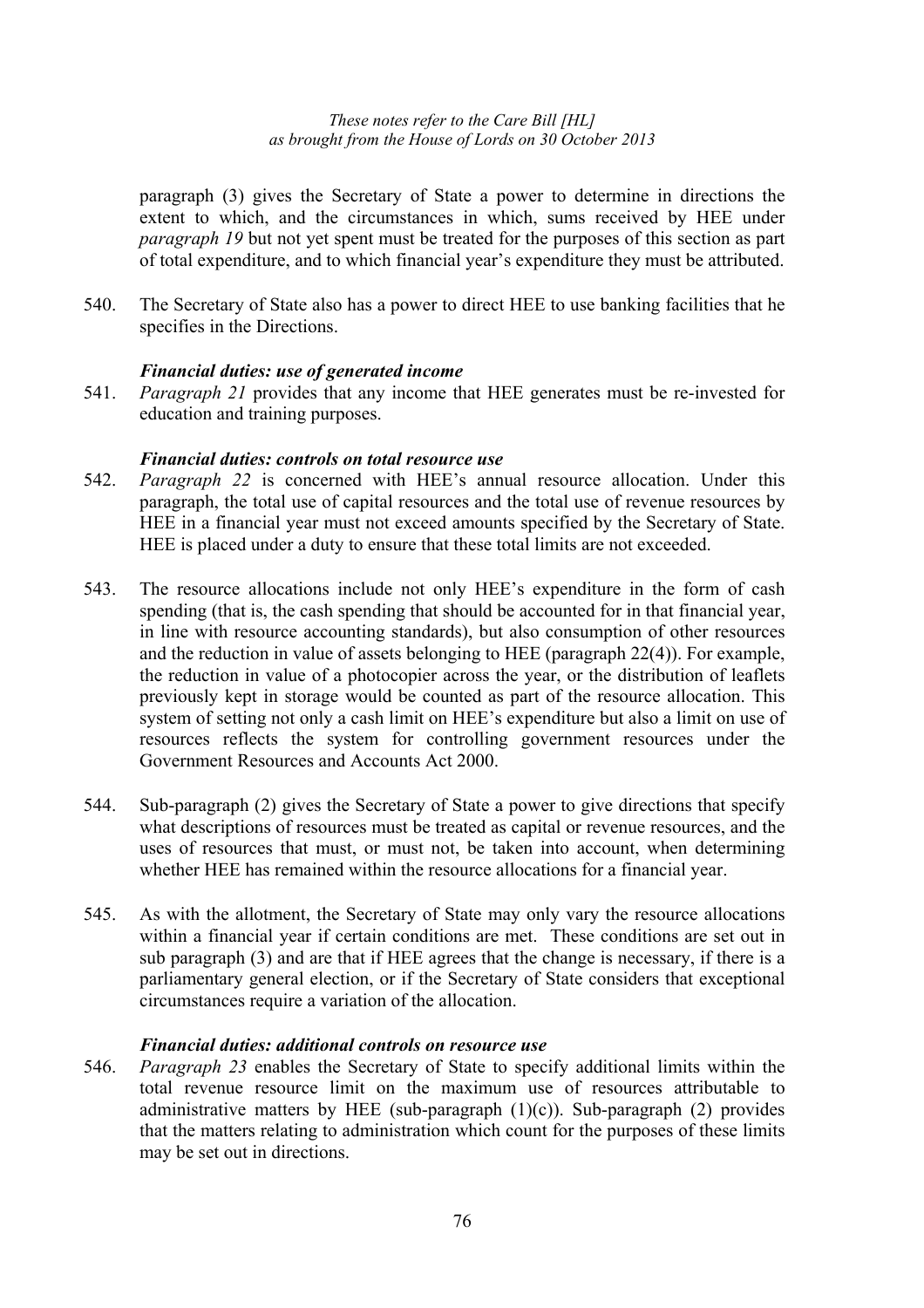547. Under sub-paragraphs (1)(a) and (1)(b), the Secretary of State will also be able to set additional limits on total revenue or total capital resource use attributable to particular matters specified in directions. Sub-paragraph (3) requires that the Secretary of State may only impose such limits for the purpose of complying with limits imposed by HM Treasury. These limits relate to specific budgetary limits applied across all Government Departments on certain elements of spending. For example within the revenue Departmental Expenditure Limit, HM Treasury applies a ring-fence to spending on depreciation. HM Treasury applies controls on Annually Managed Expenditure under which there are limits on the creation of new provisions (charges for spending that is likely to happen in future years e.g. the economic cost of providing student loans over the full repayment period. The Department of Health would also apply a limit on the balance of spending not covered by the specific limits, again to provide consistency with the controls applied by HM Treasury. These types of spending will fall within the total resource limits but need to be separately controlled within them.

### *Losses and liabilities etc*

- 548. *Paragraph 24* provides that HEE is included in the list of authorities covered by section 265 of the Public Health Act 1875. The effect of this is to protect members and officers of HEE from personal liability in certain circumstances.
- 549. Sub-paragraph (3) includes HEE in the list of bodies eligible to enter into schemes for meeting losses and liabilities as set out in section 71 of the National Health Service Act 2006.

#### *Accounts*

550. *Paragraph 25* requires HEE to keep proper accounts and proper records in relation to the accounts (with such content and in such form, and using such methods and principles to prepare the accounts, as the Secretary of State may direct with the approval of HM Treasury). The chief executive of HEE is to be the chief accounting officer.

### *Annual accounts*

- 551. *Paragraph 26* requires HEE to prepare consolidated accounts annually in respect of each financial year. HEE's consolidated accounts must include the accounts of each LETB, any other committees of HEE, and HEE's activities.
- 552. Sub-paragraph (3) provides that HEE must submit the accounts to the Secretary of State and to the Comptroller and Auditor General within such period as is directed by the Secretary of State. The Comptroller and Auditor General must examine, certify and report on the accounts of HEE and lay copies of the accounts, along with a report of them, before Parliament.

#### *Interim accounts*

553. Additional provision is made in *paragraph 27* for the Secretary of State, with the approval of HM Treasury, to direct HEE to prepare interim accounts. The interim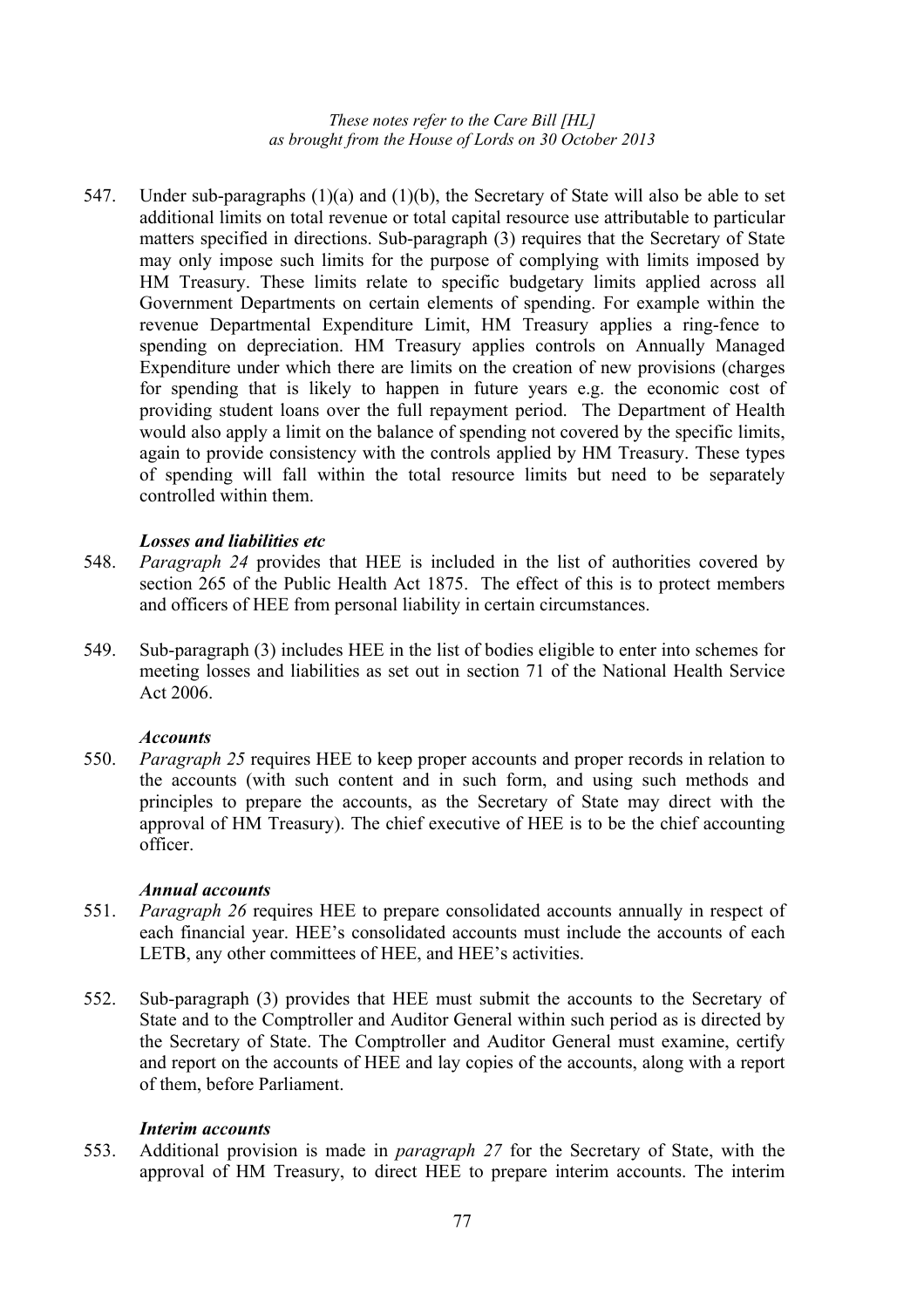accounts must include the accounts of any committees, including the LETBs.

554. HEE must submit the interim accounts to the Secretary of State and, if the Secretary of State directs, to the Comptroller and Auditor General within such period as is directed by the Secretary of State. The Comptroller and Auditor General must examine the interim accounts of HEE and if the Secretary of State directs, send a copy of the report to the Secretary of State, and lay copies of the accounts, along with a report of them, before Parliament.

#### *Annual report*

- 555. *Paragraph 28* requires HEE to prepare an annual report for each financial year about how it has exercised its functions. This assessment must include an assessment of HEE's achievement of the objectives and reflection of the priorities set by the Secretary of State under subsection (1) of clause 98 and an assessment of its achievement of the outcomes set by the Secretary of State for the purposes of subsection (2) of clause 98. HEE must provide this report as soon as possible after the end of the financial year.
- 556. HEE must send a copy of the report to the Secretary of State and lay a copy of the report before Parliament. HEE must also provide such other reports and information relating to the exercise of its functions as the Secretary of State requests.

### **Part 4 – Consequential amendments**

557. This Part makes consequential amendments to the following acts to include references to HEE where relevant – the Public Records Act 1958, the Public Bodies (Admission to Meetings) Act 1960, the Parliamentary Commissioner Act 1967, the House of Commons Disqualification Act 1975, the Copyright, Designs and Patents Act 1988, the Freedom of Information Act 2000, and the Equality Act 2010.

#### *National Functions*

#### **Clause 95 – Planning education and training for healthcare workers etc.**

- 558. The Secretary of State has a duty in section 1F of the National Health Service Act 2006 (the 2006 Act) to carry out his functions under prescribed enactments, including section 63 of the Health Services and Public Health Act 1968 and the 2006 Act, to secure an effective system for the planning and delivery of education and training to persons who are employed, or who are considering becoming employed, in an activity which involves or is connected with the provision of services as part of the health service in England. The duty applies in relation to people working in the NHS and public health system, and to trainee professionals at the start of their career, before they enter employment in the NHS and public health system. The Secretary of State's duty was introduced in the Health and Social Care Act 2012.
- 559. Section 63 of the Health Services and Public Health Act 1968 gives the Secretary of State a power to provide, either directly or by entering into arrangements with others, education and training to persons specified in that section, which include all NHS and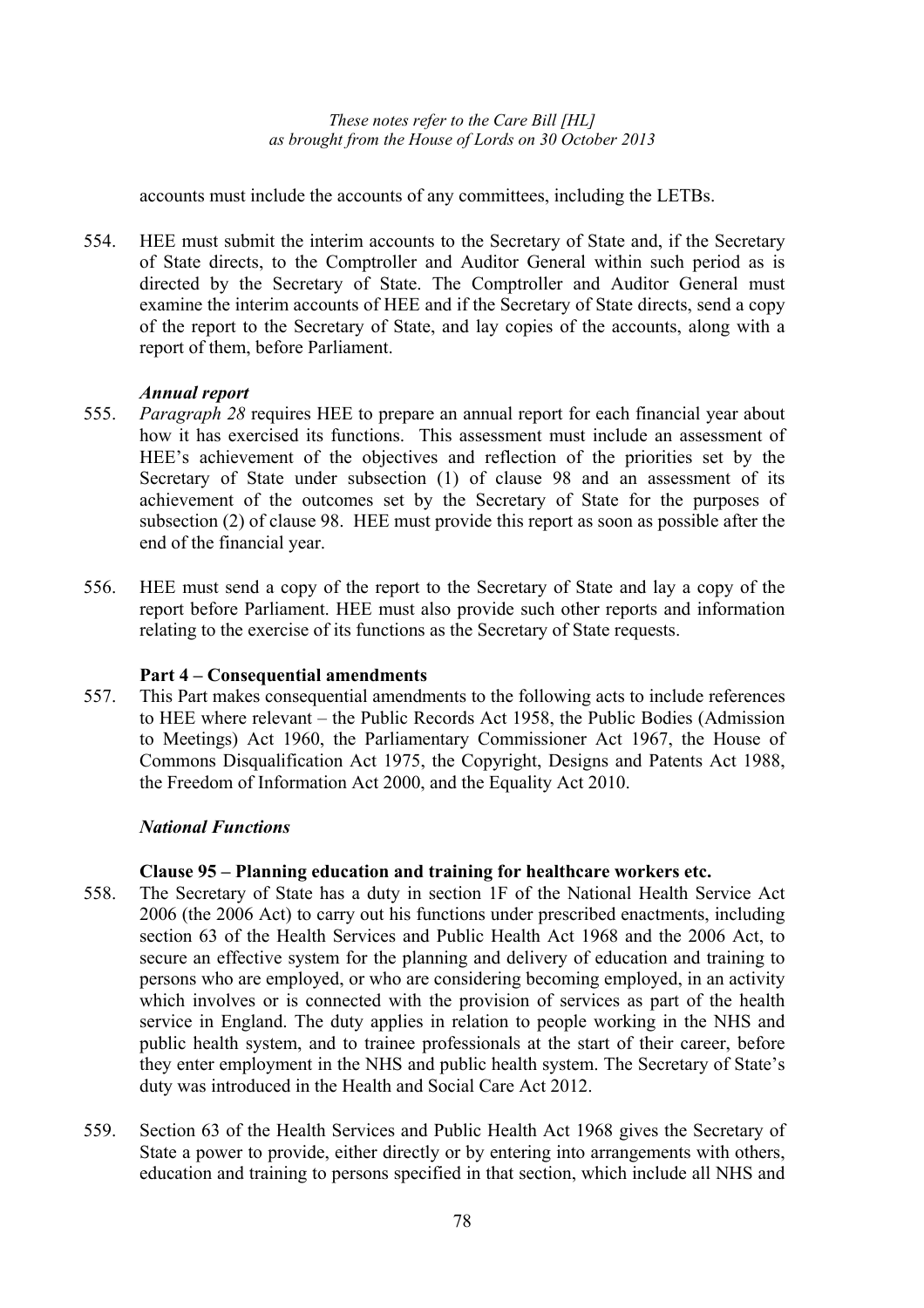public health workers. Section 258 of the 2006 Act imposes a duty on the Secretary of State to make available facilities required by universities for clinical teaching and research connected with clinical medicine or clinical dentistry.

- 560. *Subsection (1)* delegates to HEE the Secretary of State's duty under section 1F, so far as it applies to its functions under section 63(1) and (5) of the Health Services and Public Health Act 1968, section 258(1) of the 2006 Act and any other of the enactments listed in section 1F(3) of that Act as regulations may specify. The delegation of the Secretary of State's duty gives HEE powers to take on responsibility for a wide range of matters relating to education and training, for example relating to workforce planning, the commissioning of education and training and the quality assurance and management of education and training provision. This power will also enable HEE to take on responsibility at a national level for continuing professional and personal development (CPD) provision, for example coordinating and leading CPD activities and investing funds in CPD.
- 561. *Subsection (2)* gives the Secretary of State a power by regulations to specify other functions of the Secretary of State to which section 1F(1) of the 2006 Act will apply, and to require HEE to carry out the resulting duty.
- 562. *Subsection (3)* gives the Secretary of State a power to specify that the duty in section 1F of the 2006 Act may be applied to persons of a specified description.
- 563. The 2006 Act places a duty on providers of NHS services, the National Health Service Commissioning Board and clinical commissioning groups to promote education and training to assist the Secretary of State in the discharge his duty in section 1F. These duties are amended by *subsection (4)* to require co-operation with HEE to assist HEE, in addition to the Secretary of State, in the discharge of the section 1F duty.
- 564. *Subsection (5)* gives the Secretary of State power to make regulations to specify further functions for HEE relating to education and training.
- 565. *Subsection (6)* gives HEE a power to carry out other activities related to education and training, with the consent of the Secretary of State.
- 566. Section 63(6)(b) of the Health Services and Public Health Act 1968 gives the Secretary of State a power to pay travelling and other allowances to persons who are undertaking education and training under that section. *Subsection (7)* amends section 63(6) of that Act to give the Secretary of State a power to make such other payments as the Secretary of State considers appropriate and for payments to be made subject to such terms and conditions as the Secretary of State decides. The Secretary of State's power to make such payment means that provisions can be made about suspension or termination of payments, and overpayments could be required to be repaid.
- 567. *Subsection (8)* provides that the power of the Secretary of State under section 63(6) of the 1968 Act is exercisable concurrently with HEE, but in exercising the power HEE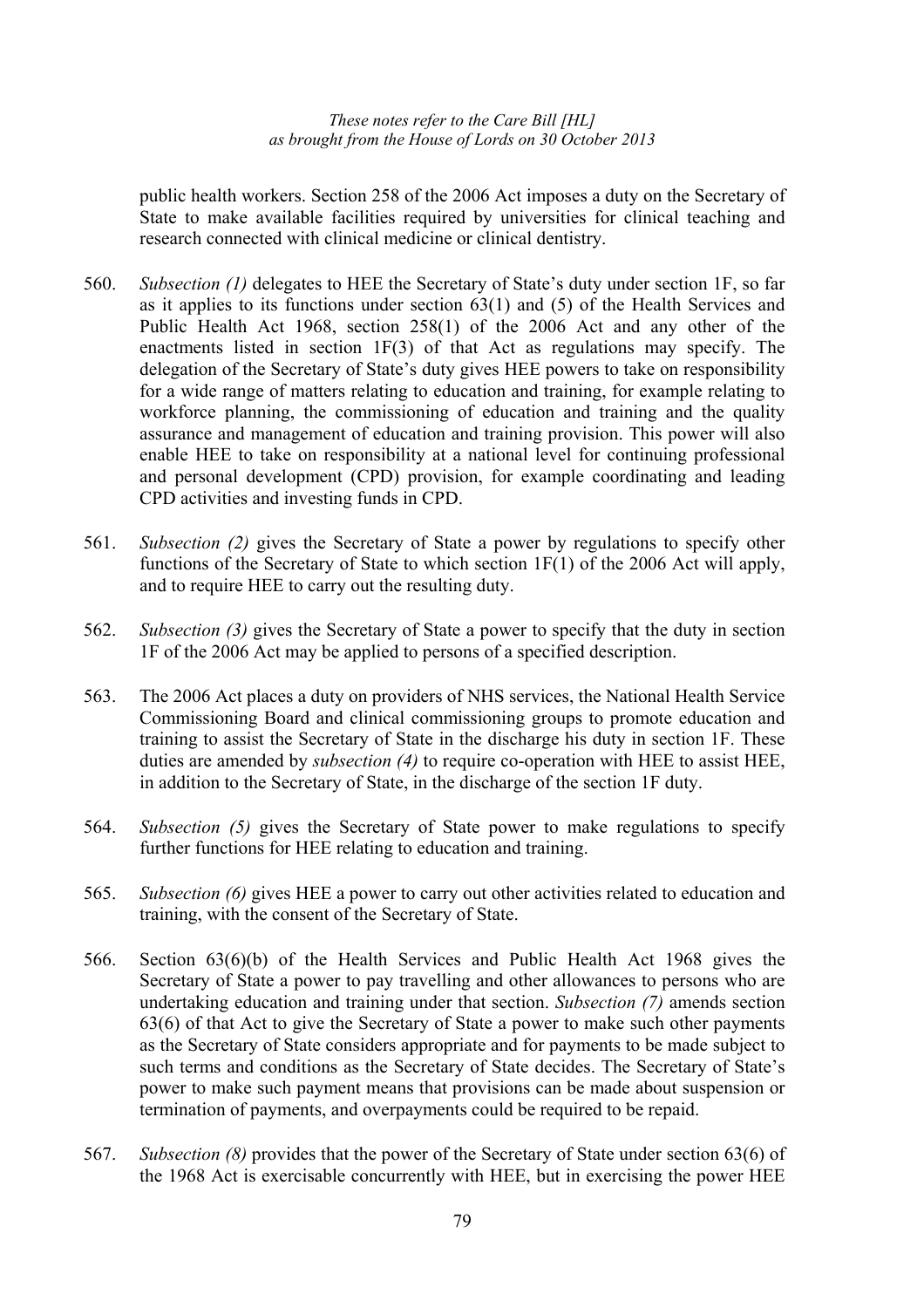must have regard to any guidance or other information issued by the Secretary of State.

- **Clause 96 Ensuring sufficient skilled health care workers for the health service**  568. This clause places a duty on HEE to ensure that there is a sufficient number of healthcare workers with the skills and training to provide health services in England. For example, HEE will need to ensure that sufficient nurses are trained nationally to meet anticipated demand for future NHS service provision.
- 569. HEE has direct control over the investment in education and training for health professionals funded through the education and training budget. This budget totalled approximately £4.9 billion in 2013/14 and is invested in a wide range of undergraduate programmes, post registration and postgraduate training programmes and in NHS student support arrangements. Where necessary, HEE will work closely with other bodies to influence investment. For example, HEE will work with the Higher Education Funding Council for England, and universities across England who deliver healthcare related training programmes, to ensure that their funding is invested in the right areas and suitable training opportunities are available in the right places and in the right numbers.
- 570. *Subsection (2)* gives the Secretary of State the power to specify in regulations in relation to which healthcare workers the duty to ensure sufficient skilled workers should apply.

### **Clause 97 – Quality improvement in education and training, etc.**

- 571. *Subsection (1)* provides that HEE must exercise its functions with a view to securing continuous improvement in the quality of education and training provided to healthcare workers and in the quality of NHS services. The professional regulators such as the General Medical Council set the standards for health professionals to be registered to practise in the UK. In commissioning education and training, HEE and the LETBs must build on these standards and will work with education providers to ensure that the provision of education and training continually improves in quality and delivers health professionals who are fit for purpose and meet the needs of employers in the NHS and their patients and service users.
- 572. *Subsection (2)* provides that HEE must, in exercising its functions, promote research into the activities listed in section 63(2) of the Health Services and Public Health Act 1968, such as primary dental or medical services, in so far as they are relevant to HEE's functions. HEE may do this by, for example, working closely with organisations such as the Academic Health Science Centres and Academic Health Science Networks. HEE must also promote the use of evidence obtained from this research.
- 573. *Subsections (3) and (4)* require HEE to have regard to the NHS Constitution and promote the NHS Constitution in carrying out its functions.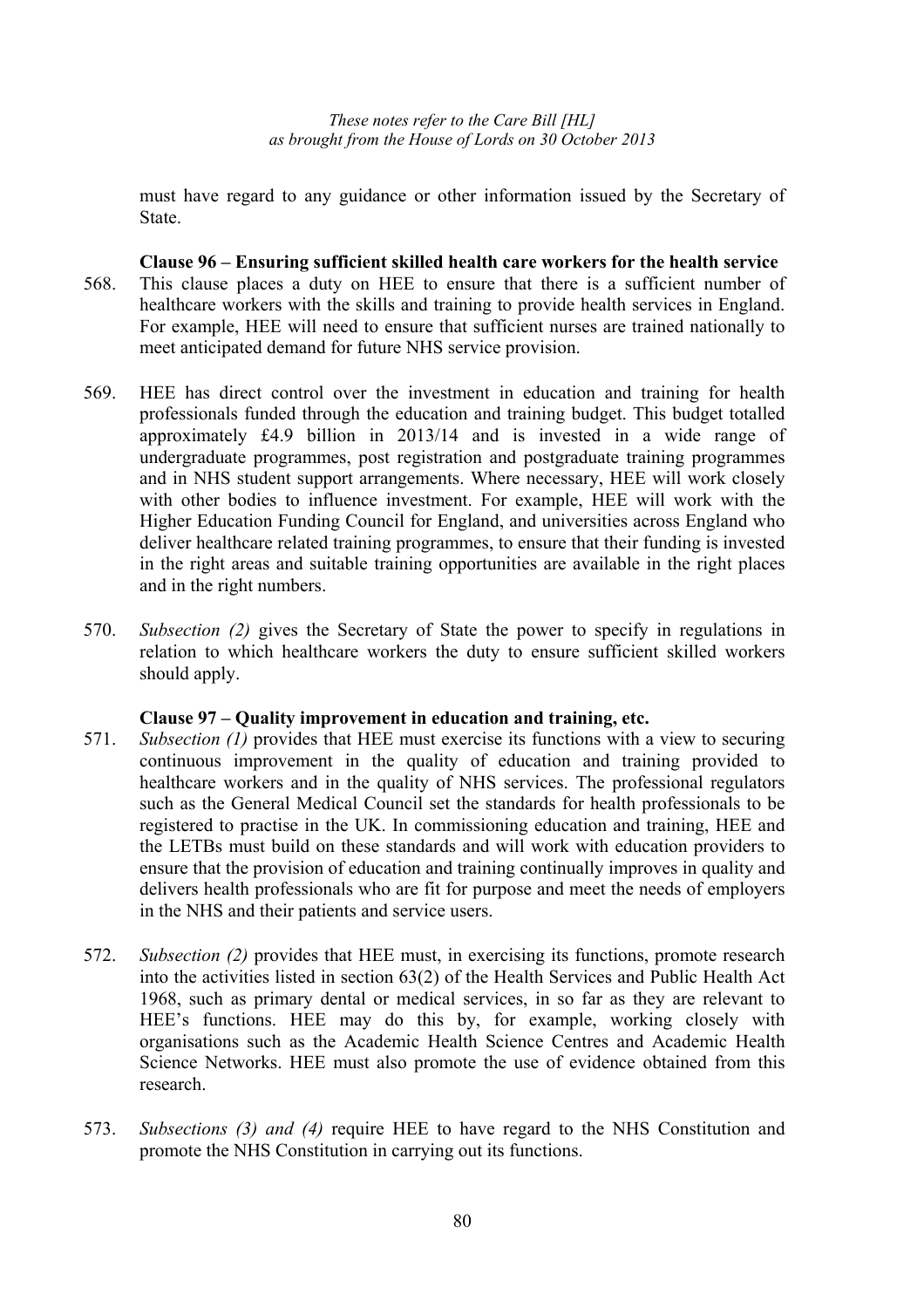# **Clause 98 – Objectives, priorities and outcomes**

- 574. *Subsection (1)* stipulates that the Secretary of State must publish a document which specifies the objectives and priorities for HEE in relation to the education and training to be provided to health care workers. This document will be commonly referred to as HEE's mandate. It will be reviewed annually, before the beginning of each financial year, and republished if changes are made.
- 575. *Subsection (2)* stipulates that the Secretary of State will publish a document that sets the outcomes for HEE to achieve having regard to its objectives and priorities. The document will be known as the Education Outcomes Framework and will include outcomes applicable to other organisations in the health and public health system. It will be supported by a range of measures so that the system can demonstrate at all levels education quality outcomes as they impact on patient experience, care and safety.
- 576. *Subsection (3)* permits the Secretary of State to revise HEE's mandate and the Education Outcomes Framework and also provides that it must be republished if it is revised.
- 577. *Subsection (4)* requires HEE to publish a document which specifies the priorities, objectives and outcomes it expects to achieve; these priorities, objectives and outcomes must be consistent with those set by the Secretary of State at subsections (1) and (2) above. The document must also include guidance to LETBs about how they should carry out their commissioning functions. HEE is required to review the document annually and republish it if it is amended. This document will be developed in consultation with the NHS Commissioning Board and Public Health England. It will underpin the relationship and resource allocation arrangements between HEE and the LETBs. It will set out the medium to long term context for the development of the NHS and public health workforce, and will provide the framework within which the LETBs will develop their education and training plans. *Subsection (5)* provides that in producing the document, HEE must have regard to longer term objectives relating to workforce planning and education and training provision. HEE's duty under subsection (4) can be met by publishing two or more documents which taken together comply with its obligations.
- 578. *Subsection (8)* requires HEE to review the document annually and if it revises it then it must republish the revised document.

### **Clause 99 – Sections 96 and 98: matters to which HEE must have regard**

579. This clause specifies matters that HEE must have regard to when exercising its duties under clauses 96(1) (ensuring sufficient skilled workers) and 98(4) (setting objectives, priorities and outcomes for education and training).

### **Clause 100 – Advice**

580. This clause stipulates that HEE must make arrangements for obtaining advice from persons who are involved in, or have an interest in, the provision of education and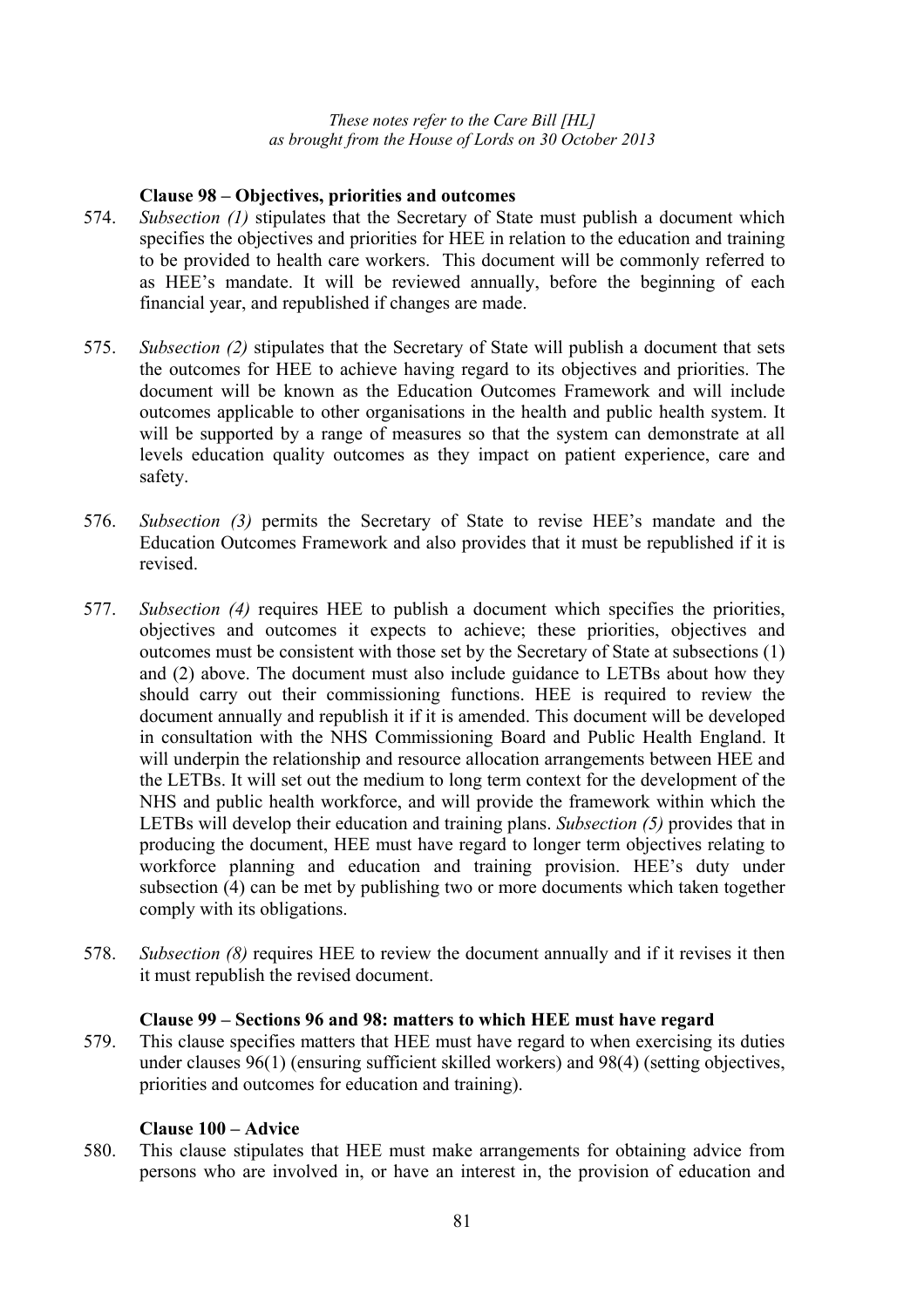training. The education and training landscape is multi-faceted, and many organisations have an interest in the development of health professionals, ranging from local employers in the NHS through to national organisations such as the professional regulators like the General Medical Council and professional bodies such as the medical Royal Colleges.

- 581. *Subsections (2) and (3)* stipulate that HEE must ensure it receives representations from specified groups. These groups include providers of NHS services, patients and their carers, the NHS and public health workforce or the trades unions who represent them and, professional regulators such as the Health and Care Professions Council. It also includes the range of bodies involved in the development and provision of education and training such as the medical Royal Colleges who support the development of curricula and the bodies involved in the delivery of further and higher education such as colleges and universities.
- 582. *Subsection (4)* requires HEE to advise the Secretary of State on any matters relating to its functions as the Secretary of State requests. The Secretary of State may specify in his request how and when the advice is to be provided.

# *Local functions*

#### **Clause 101 – Local Education and Training Boards**

- 583. This clause provides for HEE's appointment of committees, known as Local Education and Training Boards (LETBs), to exercise HEE's functions on its behalf in so far as they are exercisable in respect of the local area. LETBs will plan and commission education and training and quality assure the education and training that has been commissioned for their areas. The LETB, as a committee of HEE, will work within the national framework set by HEE, but within that will address local priorities for education and training and be a forum for local workforce development in the NHS and public health system.
- 584. *Subsection (3)* confirms that the LETB should represent the interests of all providers of NHS and public health services in the area of the LETB. It is important that the LETB acts on behalf of all providers, for example, across primary care, secondary care and the public health system.
- 585. *Subsection (4)* ensures that the duties imposed on HEE by clause 97 (1), (2) and (4) (quality improvement in education and training etc.) also apply to LETBs.
- 586. *Subsection (5)* provides that LETBs may co-operate with each other and two or more LETBs may exercise their functions jointly. LETBs may also be required to work closely together on specific elements of workforce planning or education provision, for example, where a healthcare provider has a presence in two or more LETBs.
- 587. *Subsection (6)* permits HEE to attend any LETB meetings about a matter of concern to HEE. This may be required where HEE has serious concerns about delivery of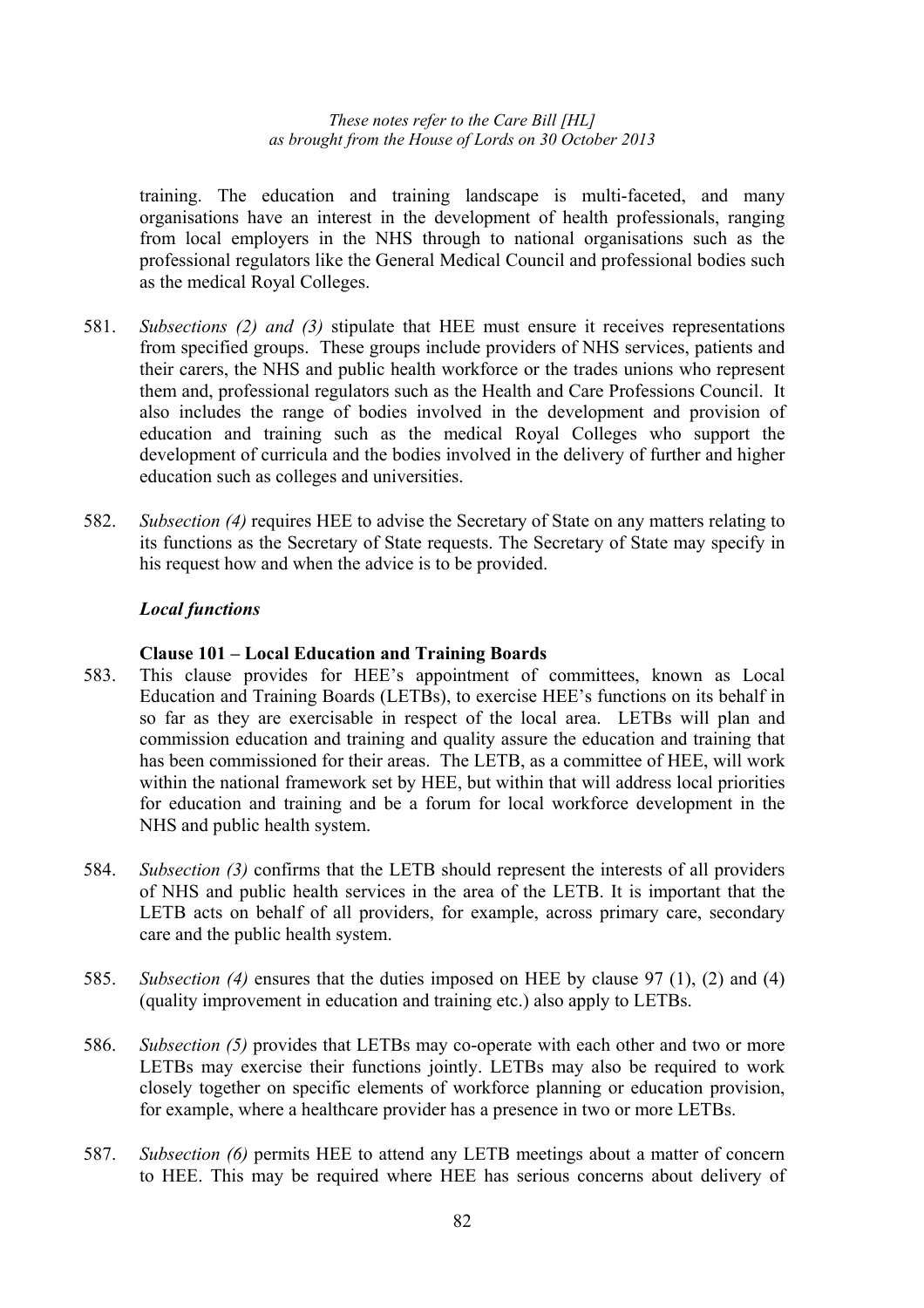national workforce priorities, objectives and outcomes.

### **Clause 102 – LETBs: appointment etc.**

- 588. This clause deals with the process by which HEE appoints LETBs. LETBs will be supported by operational staff who will be employed by HEE. These will include staff from the former Strategic Health Authorities and postgraduate medical and dental deaneries.
- 589. HEE will appoint LETBs, where a group of persons, which must include local healthcare providers for the area, persons who have clinical experience of a type specified in regulations and a person who will represent the interests of patients, come together and fulfil the requirements of the appointment criteria. HEE will set appointment criteria will be contained in a document that will primarily assess potential LETB's potential to carry out HEE's functions at a local level. They will assess the LETBs capacity and capability to carry out those functions, their ability to secure financial control and the proposed local governance arrangements. Schedule 6 makes further detailed provision about the area of LETBs, the appointment criteria and the exercise of HEE's functions.
- 590. HEE will assess potential LETB applicants and there will be three possible outcomes from the application process. Firstly, as set out in *subsection (1)* the applicants may meet all the criteria set by HEE and HEE is therefore satisfied that the LETB is capable of taking on all functions delegated to it. In this case the LETB will be appointed without any further conditions. Secondly, as set out in *subsection (2)* the applicants may meet some of the criteria set by HEE and HEE is satisfied that they are capable of taking on some, but not all of the functions delegated to them. In this case, the LETB will be appointed with conditions attached to their appointment. The third outcome is that the applicants meet some of the criteria but not all, and HEE is not satisfied that they can take on functions delegated to them, or that they do not meet any of the criteria. In this case, the LETB will not be appointed. In such circumstances HEE may, under *subsection (8)*, appoint its own employees as members of the LETB to take on responsibility for the education and training functions in that area until an application meets sufficient criteria.
- 591. *Subsections (3)* to (8) provide more detail on eligibility for LETB membership and the required composition of its membership. Subsection (3) sets out types of person who must be represented on a LETB. *Subsection (4)* specifies that regulations may set out the required numbers of persons with clinical expertise. *Subsection (5)* confirms that persons involved in the provision of education and training may also be members of a LETB and subsection (5)(b) allows HEE to specify other persons who are eligible to be appointed. *Subsection (6)* confirms that non-executive and executive members of HEE are not eligible for membership. *Subsection (7)* confirms that the majority of the members of the LETB must be drawn from providers of NHS and public health services in the LETB geographical area. This is important. Whilst LETBs will rightly include other partners as members, for example, from the education sector or commissioning organisations, their primary purpose is to plan and commission on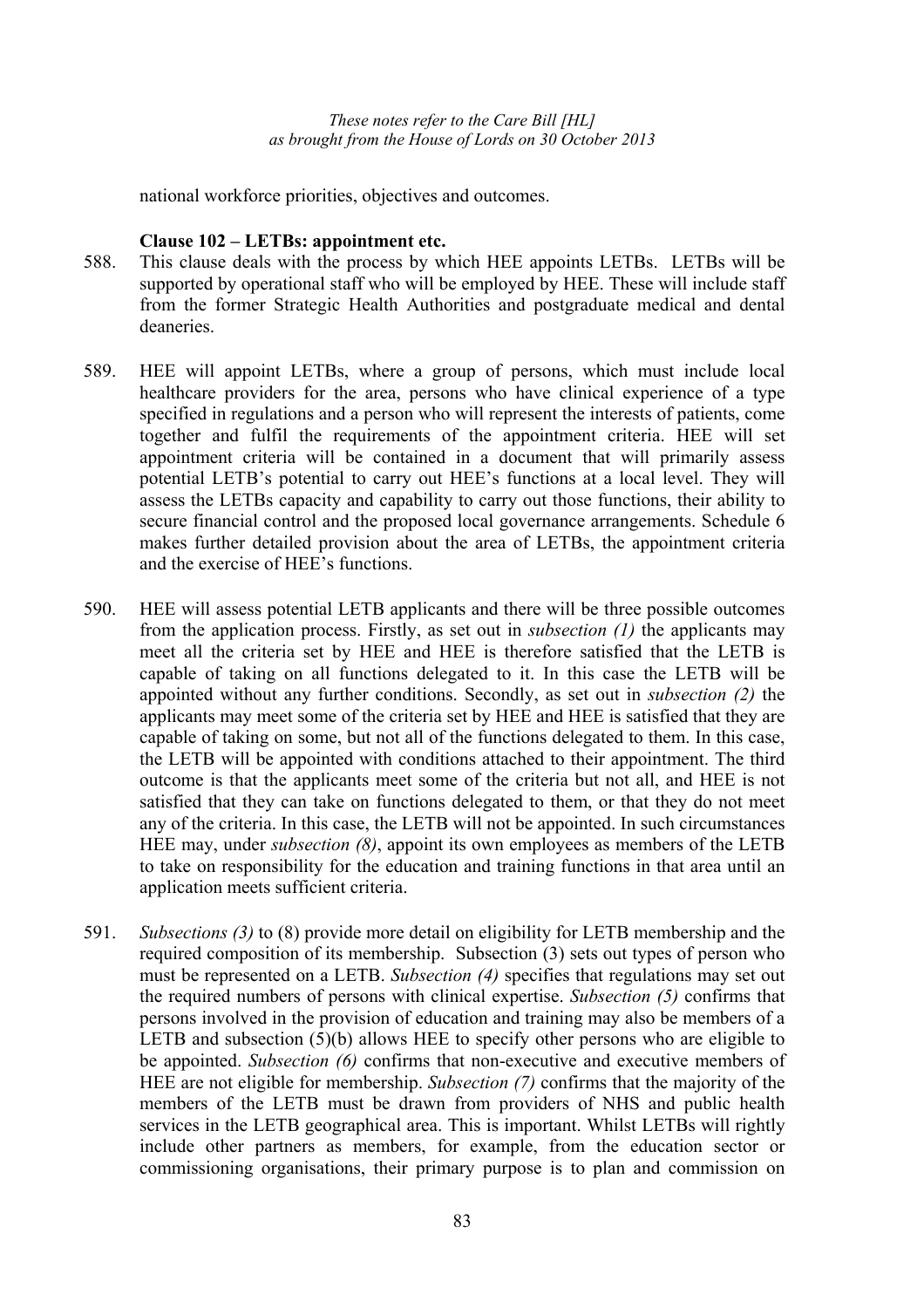behalf of local healthcare providers.

- 592. *Subsection (9)* requires HEE to appoint the chair of the LETB. The chair may not be a provider of NHS or public health services in the LETB's geographical area or a representative from a further or higher education institution in the LETB's geographical area.
- 593. *Subsection (10)* requires HEE to notify applicants in writing of the outcome of its decision, and any reasons for rejection. HEE will then publish the decision as set out in *subsection (11)*.
- 594. *Subsection (12)* provides that the members of the LETB must not use information obtained in that capacity for any other purposes.
- 595. *Subsection (13)* gives the Secretary of State a regulation making power to make further provision on the appointment of members of the LETB, the removal by HEE of members of a LETB and the suspension by HEE of members of a LETB.

# **Schedule 6 – Local Education and Training Boards**

### *The area for which a LETB is appointed*

- 596. *Paragraph 1* makes provision for the geographical area covered by the LETB. Subparagraph (1) requires HEE to ensure that the areas covered by all LETBs together cover the whole of England and do not overlap or coincide geographically.
- 597. Sub-paragraph (2) gives HEE a power to vary the area of a LETB. This may be required if there are changes in the area of neighbouring LETBs which lead to part of England being unrepresented by a LETB. HEE must also keep an up to date record of the geographical areas and publish that record.

### *Assessment of whether the members of LETBs meet the appointment criteria*

- 598. *Paragraph 2* requires HEE to continue to assess LETBs to ensure they are compliant with the appointment criteria set by HEE. If a LETB in question is not meeting the criteria HEE must assess whether it is still able to exercise its functions. HEE will undertake such an assessment whenever it considers this appropriate. Sub-paragraph (2) requires HEE to notify the LETB of the outcome of the assessment and where HEE is not satisfied that it meets the appointment criteria HEE is required to give the reasons for this and publish these.
- 599. Sub-paragraph (3) provides that where a LETB is continuing to meet some but not all appointment criteria and HEE determines that it can still exercise its functions, HEE may impose conditions on the LETB relating to its operation.
- 600. Sub-paragraph (4) stipulates that where a LETB fails to meet sufficient appointment criteria to enable it to exercise its functions, HEE may do one or more of the following: appoint new members of the LETB; exercise the functions on behalf of the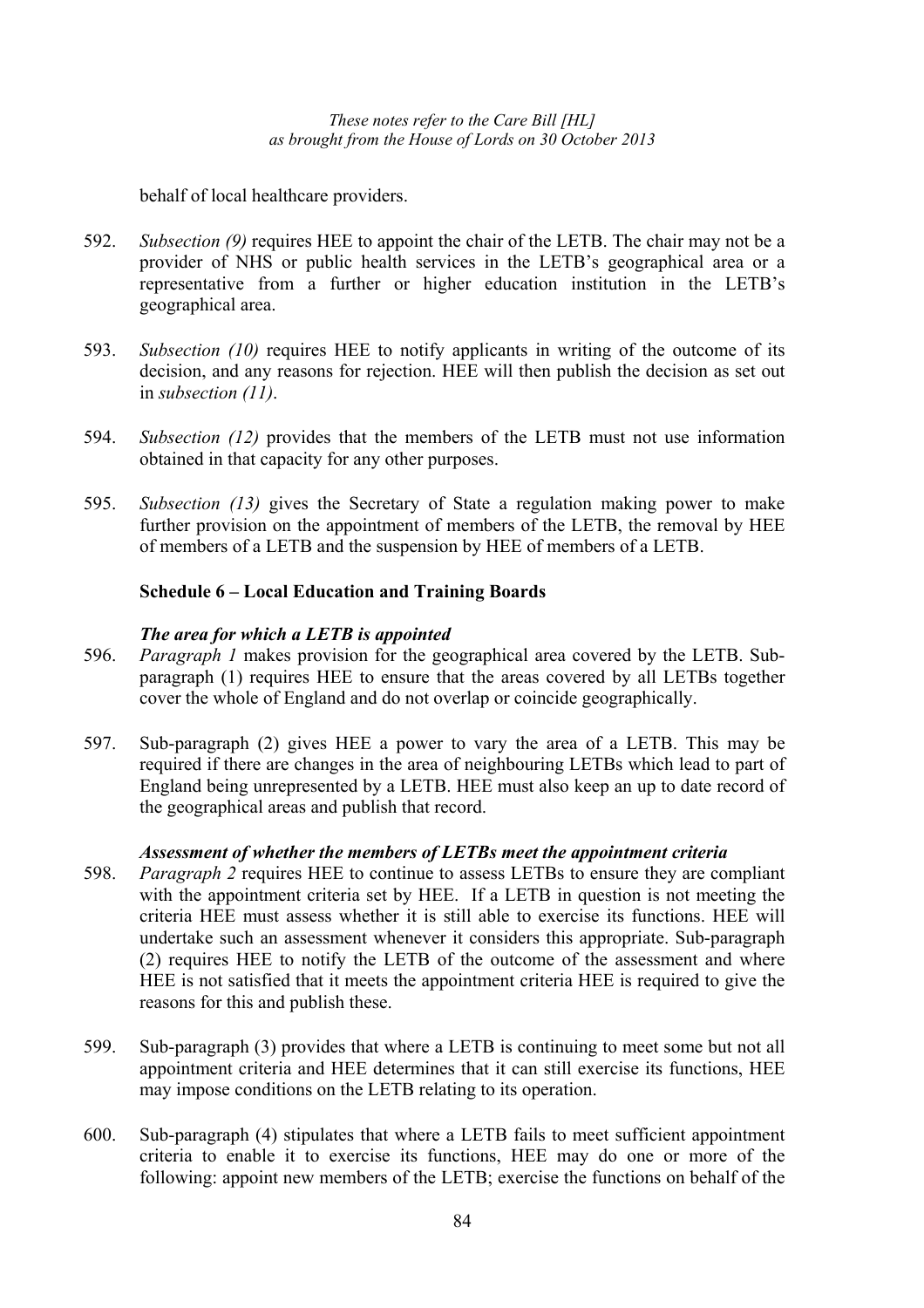LETB; arrange for another LETB to take responsibility for the area.

- 601. Sub-paragraph (5) requires HEE to notify the LETB of the conditions it proposes to impose or action it proposes to take, and the reasons for doing so, before it may impose the conditions at sub-paragraph (3) or take actions described under subparagraph (4).
- 602. Sub-paragraph (6) requires HEE to publish the details of these conditions and the reasons for imposing them or taking that action.
- 603. Sub-paragraph (7) requires HEE to obtain the approval of a LETB before asking it to take on another LETB's functions as described in sub-paragraph (4)(c).
- 604. Sub-paragraph (8) provides that regulations must require specified commissioners of health services to include in the arrangements under the National Health Service Act 2006 for the provision of such services terms to ensure that the provider complies with requirements mentioned in sub-paragraphs  $(8)(a)$  and  $(b)$ . Sub-paragraph  $(8)(a)$ states that providers must co-operate with any LETB which represents that provider because it has been appointed by HEE to represent it by virtue of sub-paragraph (4)(c). This obliges providers to co-operate with any LETB that represents both its interests and the interests of providers from a different geographical area that the LETB originally represented before it was appointed to additionally represent the interests of another LETB. Sub-paragraph (8)(b) states that providers must provide LETBs with such information as they may request.
- 605. Sub-paragraph (9) allows the Secretary of State to make regulations specifying other circumstances where HEE may intervene in the operation of the LETB.

# *Publication and review of the appointment criteria*

606. Sub-paragraph (1) requires HEE to publish the appointment criteria that persons applying to be appointed as a LETB must meet. HEE is required to obtain the approval of the Secretary of State before publishing this criteria. Sub-paragraph (2) requires HEE to keep the appointment criteria under review and make any necessary revisions. HEE is required to obtain the approval of the Secretary of State for any revisions that HEE considers significant.

### *Exercise of functions*

- 607. *Paragraph 4* enables the Secretary of State, through regulations, to give the LETBs additional functions relating to education and training and impose requirements about how those functions should be exercised.
- 608. Sub-paragraph (2) allows a LETB to do anything which it considers necessary or desirable to enable it to carry out its functions.
- 609. Sub-paragraph (3) provides that where HEE considers that a LETB is failing to exercise one or more of its functions, or there is a significant risk that it may do so,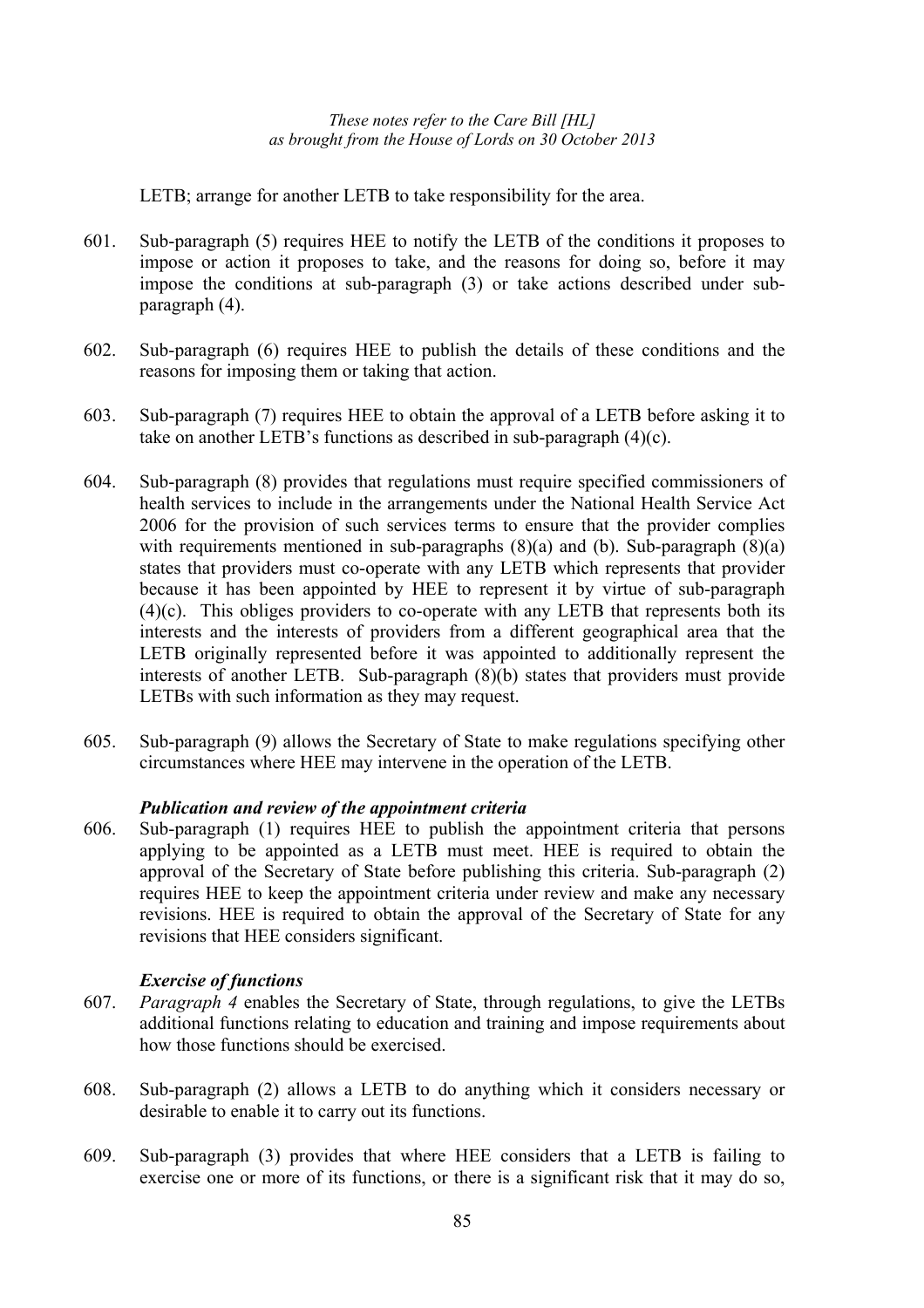HEE must direct the LETB on the exercise of such functions.

610. Sub-paragraph (4) stipulates that where a LETB fails to comply with the direction under sub-paragraph (3), HEE may intervene as described under paragraph 2(4) of this Schedule, which means that HEE may appoint new members of the LETB, exercise functions on behalf of the LETB, or arrange for another LETB to represent providers of services in the area.

# **Clause 103 – LETBs: co-operation by providers of health services**

- 611. *Subsection (1)* provides that regulations must require specified commissioners of health services to include in the arrangements under the National Health Service Act 2006 (the 2006 Act) for the provision of such services terms to ensure that the provider complies with requirements imposed under paragraphs (a), (b) and (c). Paragraph (a) states that providers must co-operate with any LETB in which it provides services. Paragraph (b) requires providers to provide LETBs with such information as they may request and paragraph (c) requires providers to comply with other obligations that may be specified. The regulations will seek to ensure that providers of NHS and public health services co-operate with the LETB in their area to support the planning, commissioning and provision of education and training. This may include the provision of workforce information to support such activities. Such regulations will support the duty imposed on commissioners by section 1F(2) of the 2006 Act.
- 612. *Subsection (3)* provides that the regulations may specify matters that the LETB must have regard to when considering the reasonableness of requesting a provider to cooperate with it, or to provide it with information.

# **Clause 104 – Education and training plans**

- 613. *Subsection (1)* requires LETBs to publish an education and training plan for each financial year. The education and training plan will set out, amongst other matters, the LETB's proposed investment in their current and future workforce. *Subsection (2)* makes provision for the content of the education and training plan. In developing their plans, the LETB must have regard to national objectives, priorities and outcomes set by the Secretary of State and HEE (under clause 98), alongside the local priorities of the NHS and public health providers represented by the LETB.
- 614. *Subsection (3)* lists matters that a LETB must have regard to in the preparation of the plan.
- 615. *Subsection (4)* places a duty on the LETB to involve the providers it represents in the preparation of its education and training plans, along with commissioners of health services, Health and Wellbeing Boards and such other organisations that either it or HEE considers appropriate. It is important that education and training plans are informed by the local needs of the health and public health system.
- 616. *Subsection (5)* requires the LETB to submit its education and training plan to HEE for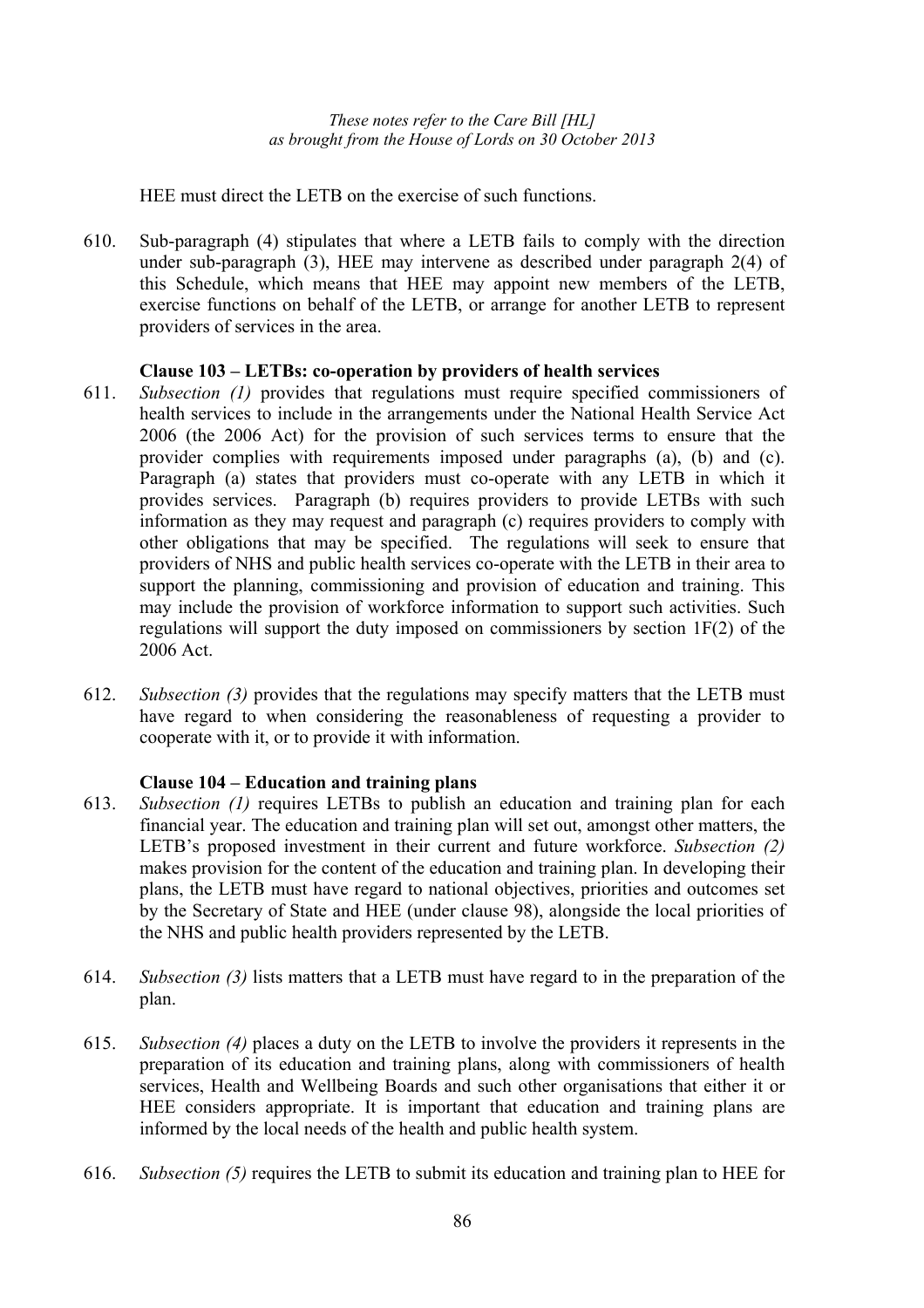approval prior to publication. *Subsection (6)* enables HEE to direct LETBs to amend their education and training plans prior to approval. By operation of *subsection (7)*, in the case of LETBs which meet all appointment criteria, HEE's power is restricted to amendments that HEE considers necessary to ensure that the LETB will achieve the outcomes set by HEE under clause 98(4)(b). This is intended to respect the autonomy of the LETB and therefore restricts any amendments to issues linked to nationally agreed priorities, objectives and outcomes. HEE must publish the amendments and the reasons for making them as described in *subsection (8*).

### **Clause 105 – Commissioning education and training**

- 617. This clause requires each LETB to commission education and training activity that will support their plans for that year. HEE has a duty to allocate appropriate funding to each LETB in order to commission the necessary education and training activity.
- 618. There may be some circumstances where it is advantageous to have nationally coordinated provision of education and training, rather than leaving it to the discretion of LETBs. For example, some professions and medical specialties may require only very small numbers to be commissioned across England, so national level commissioning may be more appropriate. In such cases, *subsection (2)* gives HEE a power to make arrangements itself for the provision of education and training, or to direct a lead LETB to do so on behalf of itself (but the latter is subject to consultation with the LETB in question (*subsection (3)*).
- 619. *Subsection (4)* requires HEE to allocate to the LETB the resources that are required to deliver its education and training plan for that year.
- 620. *Subsection (5)* requires HEE to take account of any requirements placed on the LETB by clause 106 – which requires an LETB to make payments by reference to an approved tariff price or price varied under a specified procedure – when making such an allocation.
- 621. *Subsection (6)* allows the LETB to arrange for another person to assist in the exercise of its commissioning functions.
- 622. *Subsection (7)* places a duty on LETBs to keep under review the quality of the education and training provision that it commissions, and imposes a duty on them to report its findings to such bodies that the LETB considers may be interested. This could include, for example, the relevant professional regulatory body.
- 623. *Subsection (8)* requires the LETB to produce such reports on the commissioning of education and training as HEE may require.

# *Tariffs*

### **Clause 106 – Tariffs**

624. This clause establishes a tariff-based system for funding clinical education and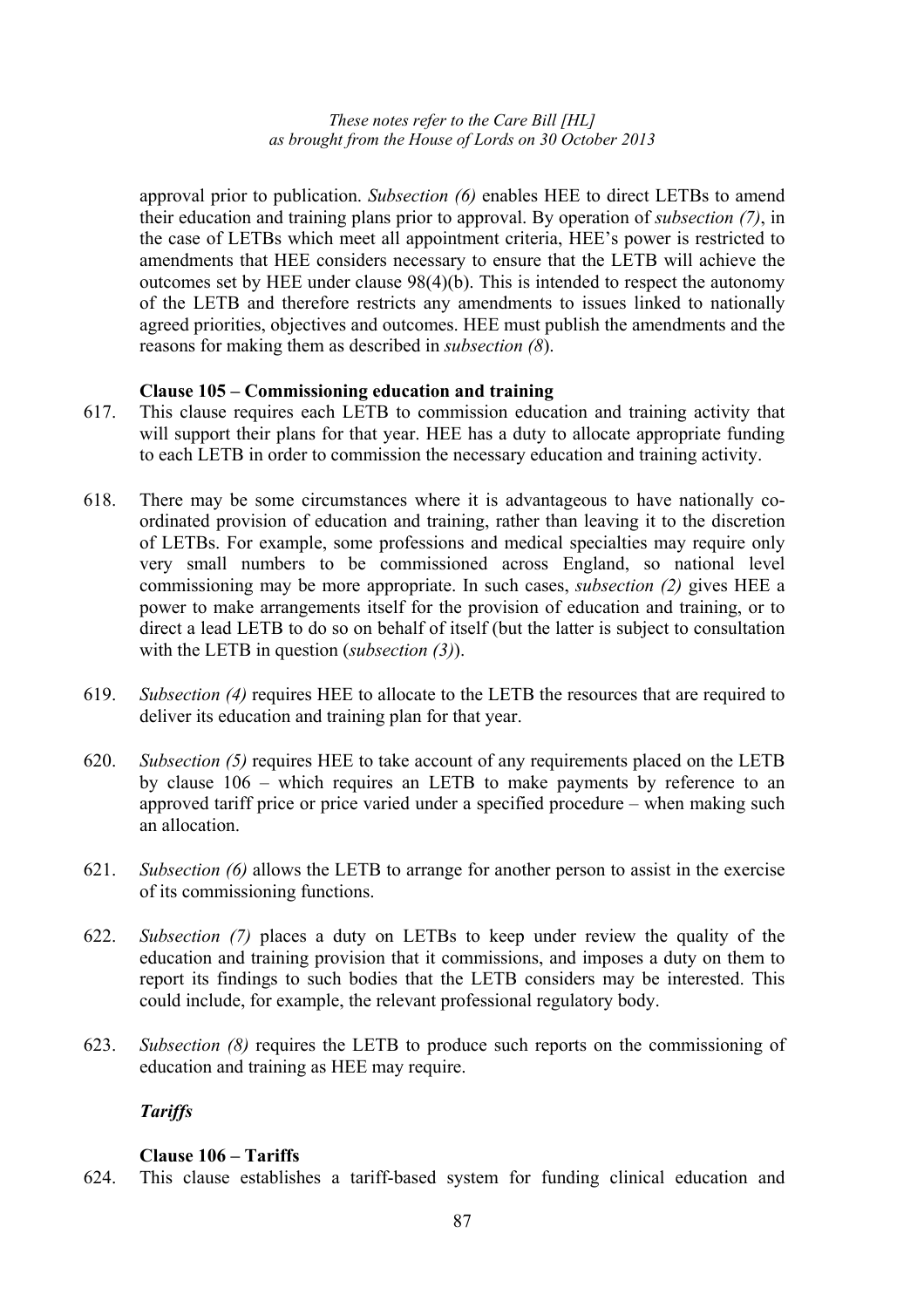training – whereby providers receive the same payment for the same activity. This will enable a national approach to the funding of clinical placements, and provides for equality of treatment between different providers. The Secretary of State will set the tariff price.

- 625. One of the functions of HEE is to determine the way in which education and training activities are grouped together for the purposes of payment. *Subsection (2)* recognises that different tariffs will need to be set by the Secretary of State, depending on the groups developed by HEE.
- 626. *Subsection (4)* allows the Secretary of State to specify a procedure for making variations to a published tariff. This could either be a variation to the price of the tariff itself, or a variation to the price being paid to a particular provider (or group of providers) on a case-by-case basis.
- 627. *Subsection (6)* allows the Secretary of State to revise or revoke any such variations. It also allows the Secretary of State to make any revisions or revocations to the tariff itself.
- 628. *Subsection (9)*(a) stipulates that where a tariff has been published by the Secretary of State, HEE – through their LETBs – will be required to make payments to providers at the published tariff price. Subsection  $(9)(b)$  confirms that – where there has been a variation to an approved price – that this new price should be used by HEE.

# **Chapter 2 – Health Research Authority**

### *Establishment*

### **Clause 107 – The Health Research Authority**

- 629. This clause establishes a new body to be known as the Health Research Authority (HRA). The HRA is to have functions relating to health and social care research which are conferred in other clauses in this chapter.
- 630. The HRA is to replace the Special Health Authority (SpHA) also known as the Health Research Authority and take on its functions, which include those relating to reviewing the ethics of research proposals in England. Like the SpHA, the HRA will have the objective of protecting and promoting the interests of actual and potential participants in health and social care research and the general public by facilitating and promoting high quality research that is safe and ethical. *Subsection (3)* abolishes the SpHA and the relevant instruments establishing it and conferring functions on it. *Subsection (4)* makes provision for the Secretary of State to make an order to transfer the property, rights and liabilities from the SpHA to the HRA.

# **Schedule 7 –The Health Research Authority**

631. This Schedule makes provision for the constitution and establishment of the HRA.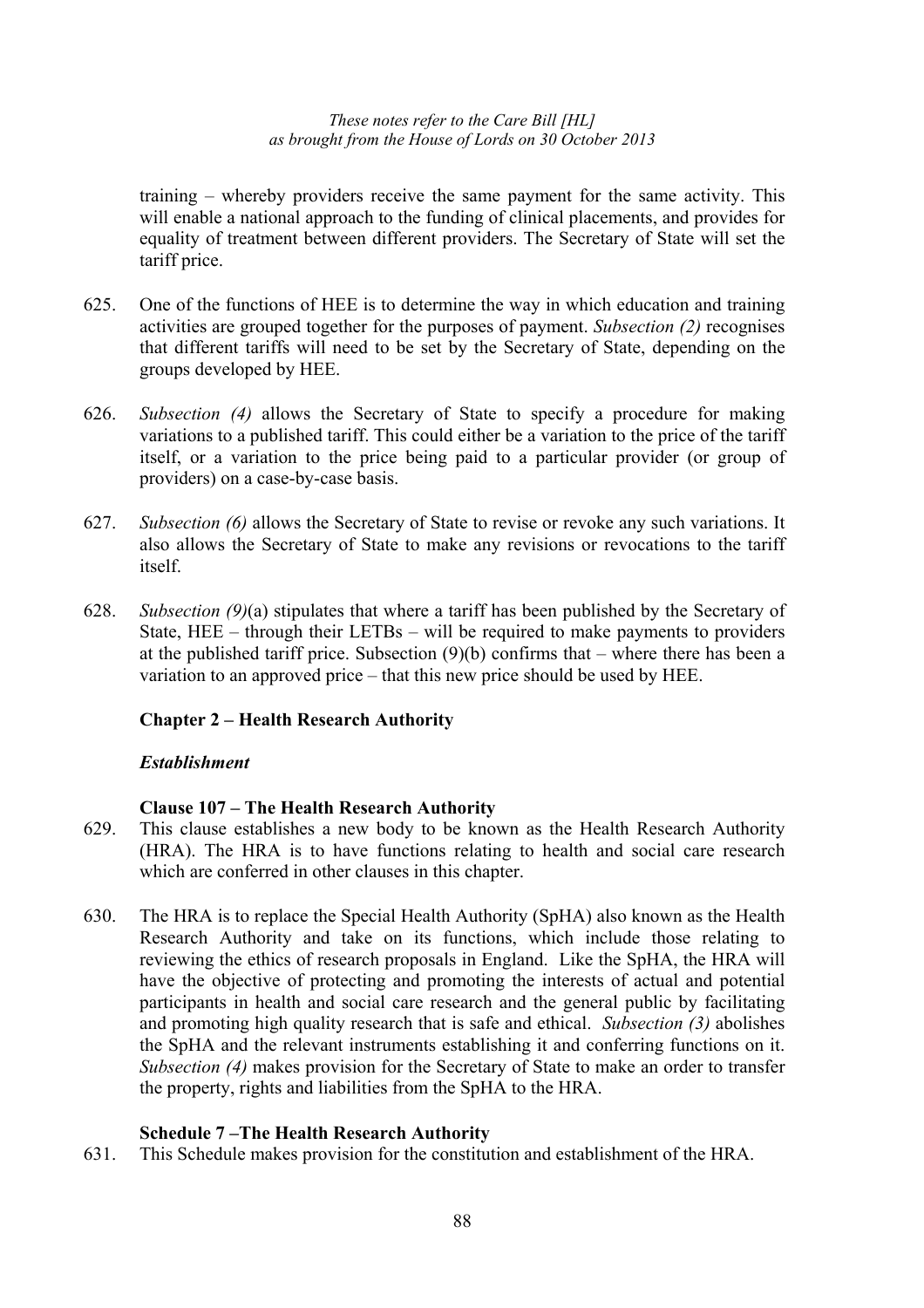### **Part 1 – Constitution**

- 632. *Paragraph 1* makes provision about the membership of the HRA. The Board will be made up of a chair, three or four non-executive members, a chief executive and two or three executive members.
- 633. *Paragraph 2* makes provision about the terms of appointment and tenure of office of non-executive members. Sub-paragraph (2) specifies that the maximum term for a non-executive is 4 years. Sub-paragraph (3) specifies that a person who ceases to be a non-executive member is eligible for re-appointment. Provision is made in subparagraph (4) to enable a non-executive member to resign at any time by giving notice to the Secretary of State, and sub-paragraphs (5) and (6) enable the Secretary of State to remove or suspend non-executive members from office on the grounds of incapacity, misbehaviour or failure to carry out his or her duties as a non-executive member.
- 634. *Paragraph 3* sets out the procedural requirements to be complied with where the Secretary of State suspends a non-executive member of the HRA under the power in paragraph 2(6).
- 635. *Paragraph 4* enables the Secretary of State to appoint a non-executive member as interim chair where the chair is suspended under paragraph 2(6), and sets out the conditions that apply to that appointment.
- 636. *Paragraph 5* requires the HRA to make payments to the non-executive members and the chair. The level of these payments would be determined by the Secretary of State.
- 637. *Paragraph 6* gives the HRA powers to appoint employees on such terms as it may determine. The appointment of the chief executive must be agreed by the Secretary of State.
- 638. *Paragraph 7* allows the HRA to decide the levels of pay, pensions or allowances it will make to its staff. In line with other arms-length bodies (for example, Monitor, Care Quality Commission, NHS Commissioning Board and, as covered by this Bill, HEE), the HRA would be required to seek the approval of the Secretary of State to its policy on pay, pensions and allowances.
- 639. *Paragraph 8* makes provision about the appointment of committees and subcommittees by the HRA. Sub-paragraph (1) requires the HRA to appoint a committee to advise on certain functions under the Health Service (Control of Patient Information) Regulations 2002. Sub-paragraph (3) requires the committee under subparagraph (1) to consist of persons independent of the HRA. Sub-paragraph (2) enables the HRA to appoint other committees and sub-committees. Committees appointed under paragraph 8 can include participants in research, potential participants and the public as well as any persons with particular expertise relevant to the committee's work, for example, nurses or social workers or any other person HRA considers appropriate. The HRA may pay members of its committees where they are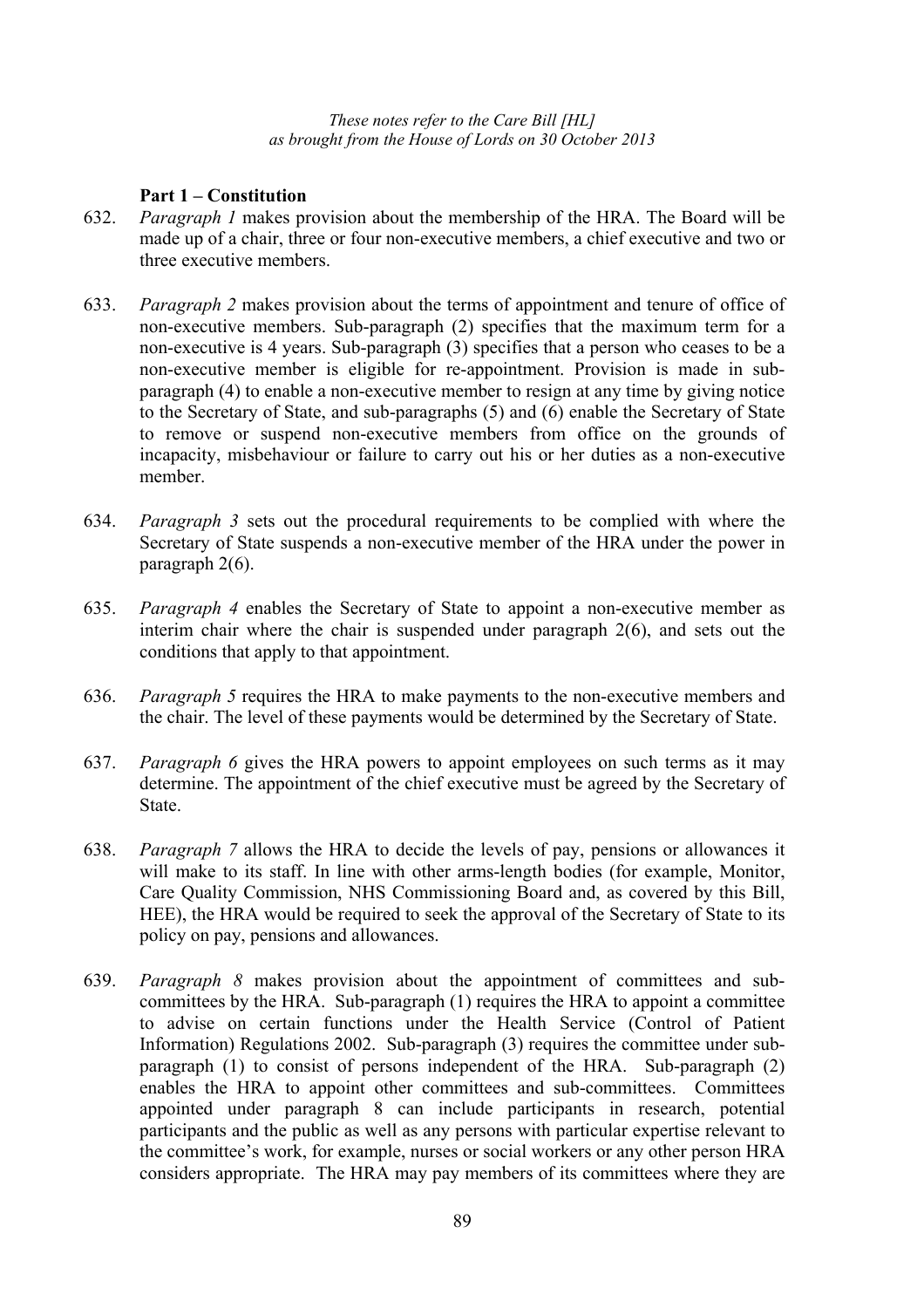not employees of the HRA.

- 640. *Paragraph 9* allows the HRA to regulate its own procedure. So for example, this power may enable the HRA to remove the risk of a conflict of interest by preventing executive members from being involved in determining their own pay. Sub-paragraph (2) provides that a vacancy amongst the members of the HRA or a defect in appointment of a member does not prevent the HRA from continuing to operate.
- 641. *Paragraph 10* makes provision in relation to the HRA's seal which would be used to show approval of official HRA documents.
- 642. *Paragraph 11* provides that the status of the HRA would be a non-departmental public body that is not part of the Crown, nor regarded as a servant or agent of the Crown.

# **Part 2 - Functions**

- 643. *Paragraph 12* places a requirement on the HRA to exercise its functions effectively, efficiently and economically. Provision is made to enable the HRA to arrange for any person to exercise on its behalf, or assist with the exercise of its functions and to make payments to them. Sub-paragraph (5) gives the HRA a general power to do anything which appears to it to be necessary or desirable for the purpose of, or in connection with the exercise of its functions.
- 644. *Paragraph 13*(1) makes provision for the HRA to provide help or advice to another public authority (as defined in sub-paragraphs (3) and (4)) for the purpose of the exercise of functions by that public authority to meet its objectives. By way of example, it is envisaged that this power could be used to enable HRA to advise and assist the Human Fertilisation and Embryology Authority in relation to applications to process information under the Human Fertilisation and Embryology (Disclosure of Information for Research Purposes) Regulations 2010 (S.I. 2010/995). Sub-paragraph (2) makes provision for the HRA to determine the terms under which it provides the help or advice in sub-paragraph  $(1)$ , including rates of pay and allowances.
- 645. *Paragraph 14* enables Scottish Ministers, Welsh Ministers, or the Department of Health, Social Services and Public Safety in Northern Ireland to arrange for the HRA to exercise certain functions. These are those functions which relate to health or social care research and correspond to a function of the HRA, or to provide services or facilities to them in connection with the exercise of such functions. Sub-paragraph (2) makes express provision to enable the parties to agree for the HRA to receive payments to recoup its costs.
- 646. If the Secretary of State considers that the HRA is failing or has failed to exercise its functions, and the failure is significant, *paragraph 15*(1) would give the Secretary of State the power to direct the HRA to perform its functions. If the HRA fails to comply with the direction made under sub-paragraph (1), sub-paragraph (2) would enable the Secretary of State to exercise the functions specified in the direction, or make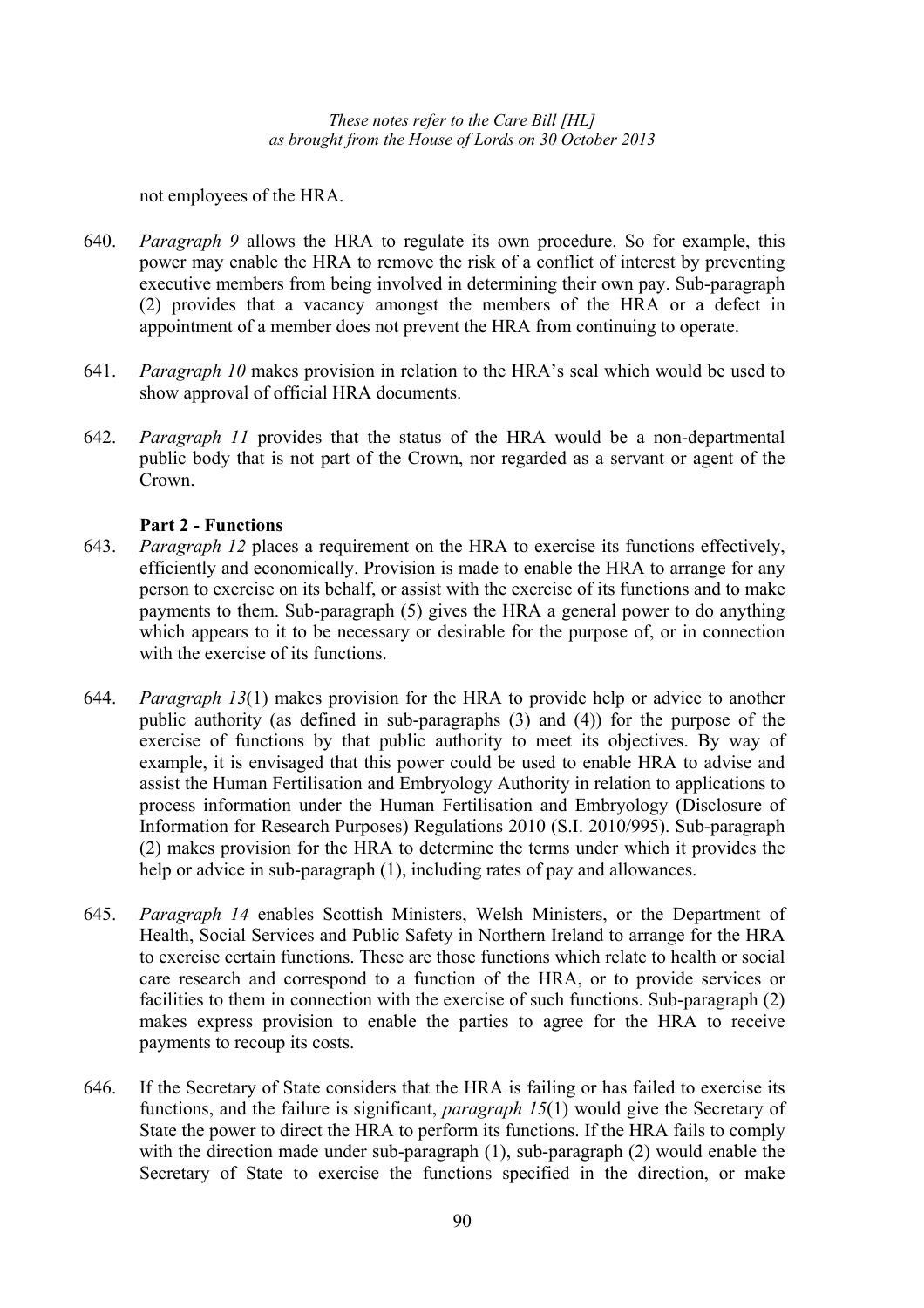arrangements for another person to exercise those functions on his behalf. Where the Secretary of State exercises the power under sub-paragraph (1) or (2), he must publish the reasons for doing so

### **Part 3 – Finance and reports**

- 647. *Paragraph 16* makes provision for the Secretary of State, with the consent of the Treasury, to make payments to the HRA. The payments could be made at any time and have any conditions attached to them which the Secretary of State considers appropriate.
- 648. *Paragraph 17* gives the Secretary of State the power to make regulations requiring a fee to be paid to the HRA for specified functions. Any regulations made under this clause would be subject to the affirmative parliamentary procedure. Any fees prescribed under this clause, as determined by the HRA, would need to take account of the cost of the functions involved and must be approved by the Secretary of State.
- 649. Paragraph 17(7) applies existing legislation so that the members and staff of HRA are protected from personal liability whilst carrying out work on behalf of HRA. Paragraph 17(9) amends section 71 of the National Health Service Act 2006 to add the HRA to the list of bodies that may join a scheme established by the Secretary of State for the purpose of meeting expenses arising from any loss, damage or injury incurred by members, to their property and liabilities, and to third parties for loss damage or injury arising out of carrying out the functions of the bodies.
- 650. *Paragraph 18*(1) requires the HRA to keep accounts and prepare annual accounts for each financial year in a form to be determined by the Secretary of State, and which must be audited by the Comptroller and Auditor General.
- 651. *Paragraph 19* requires the HRA to prepare an annual report on the activities it has undertaken during the previous financial year and the activities it proposes to undertake during the current financial year. The report must include information about health and social care research which has taken place during the year as well as setting out the steps the HRA has taken to fulfil its objectives under clause 108(2). The HRA must lay a copy of the report before Parliament and send a copy to the Secretary of State. Paragraph 19(4) provides that the HRA must provide the Secretary of State with other reports and information relating to the exercise of its functions on request.

### **Part 4 – Consequential amendments**

652. *Paragraphs 20 to 26* make amendments to other primary legislation so that the relevant provisions apply to the HRA. For example, paragraph 23 amends Part 2 of Schedule 1 to the House of Commons Disqualification Act 1975 to insert the HRA into the list of bodies whose members are disqualified from membership of the House of Commons.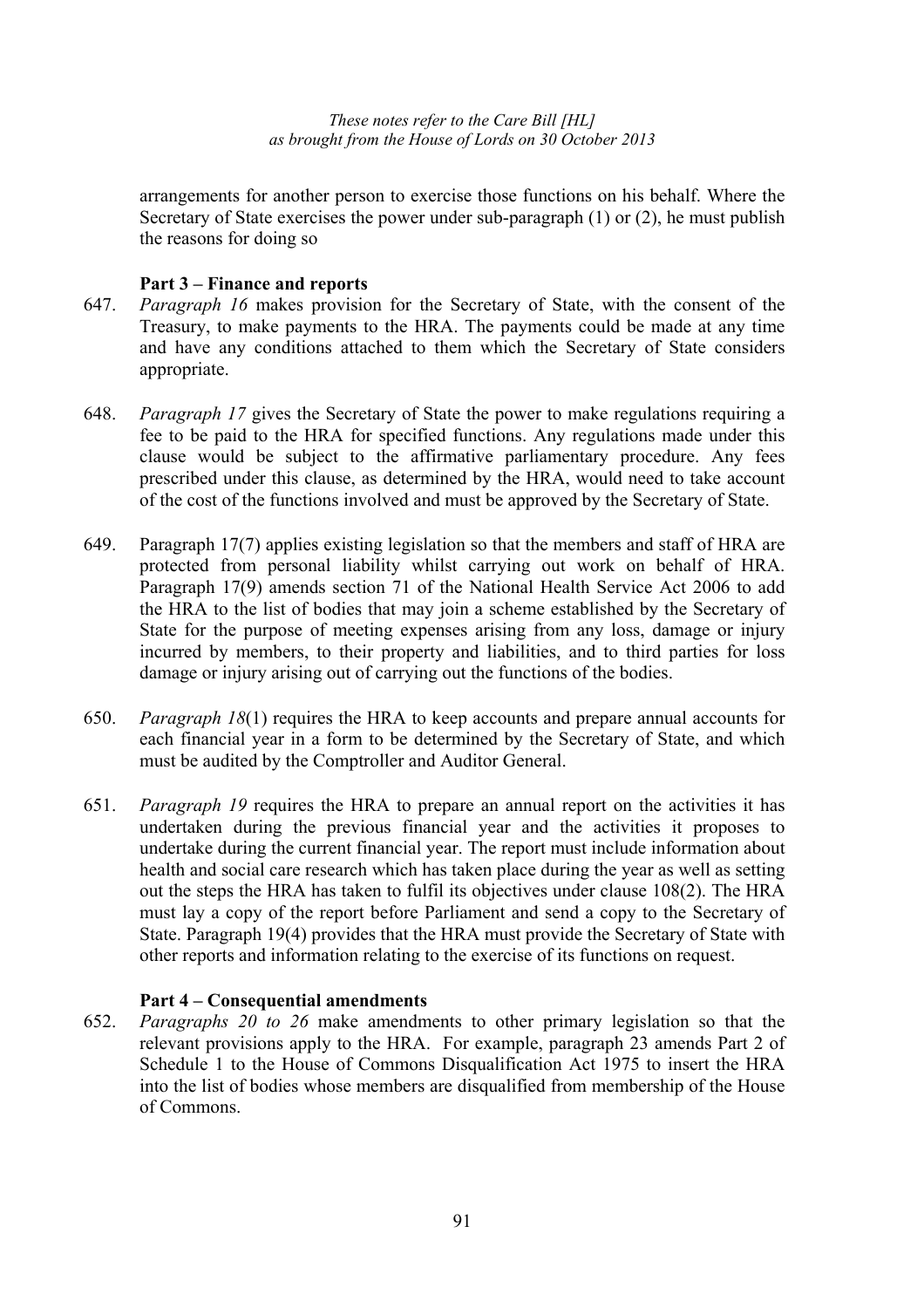# *General functions*

### **Clause 108 – The HRA's functions**

- 653. *Subsection (1)* sets out the HRA's main functions. These functions relate to the coordination and standardisation of practice relating to the regulation of health and social care research, research ethics committees, membership of the United Kingdom Ethics Committee Authority under the Medicines for Human Use Clinical Trials) Regulations 2004 (Clinical Trials Regulations), and the process for approving the processing of confidential patient information for medical research. The functions are set out in detail in clauses 109 to 115.
- 654. *Subsection (2)* sets out the main objective of the HRA when performing its functions to:
	- protect participants and potential participants in health and social care research and the general public by encouraging safe and ethical research which conforms to generally accepted ethical standards as described in *subsection (6)*; and
	- promote their interests by facilitating the conduct of research which is safe and ethical. This includes by promoting transparency in research. *Subsection (7)*  lists some of the ways in which transparency in research can be promoted, for example, by promoting the publication and dissemination of research findings and conclusions.
- 655. Therefore, for example, in carrying out its duty to cooperate with other bodies that hold research related functions the HRA would need to act in a way that will ensure that people are protected through safe and ethical standards whilst also facilitating research. This might involve, for example, removing duplication and ensuring proportionate regulation.
- 656. *Subsection (3)* defines health research as research into matters relating to people's physical or mental health. The definition does not include health research involving animals that is regulated by the Animals (Scientific Procedures) Act 1986. *Subsection (4)* defines social care research as research into matters relating to personal care or other practical assistance for individuals in need of care or assistance for the any of reasons listed. The definitions of health research and social care research are not restricted to any particular professional group so, for example they would include nurse-led research. The references to health or social care research in this chapter do not, except where otherwise stated, include research into matters which are within the legislative competence of the devolved legislature (the Scottish Parliament, the National Assembly for Wales or the Northern Ireland Assembly) (*subsection 5)*).
- 657. *Subsection (8)* provides a power to amend by order the list of functions in subsection (1) in consequence of functions being given to or taken away from the HRA or amended by other statutory enactments.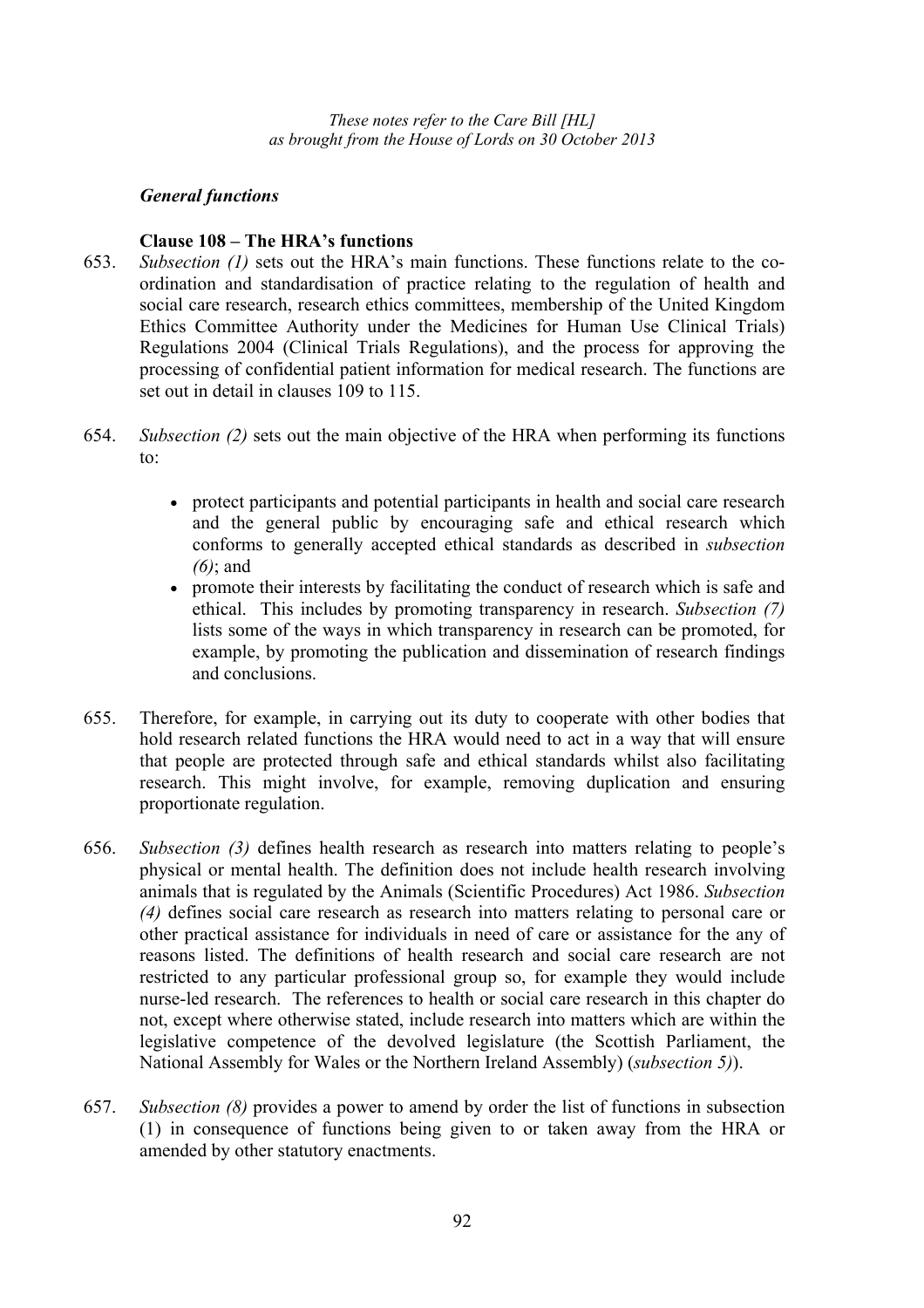# *Regulatory practice*

#### **Clause 109 – Co-ordinating and promoting regulatory practice etc.**

- 658. *Subsection (1)* imposes an obligation on the HRA and the people and bodies listed to co-operate with each other. The aim of this subsection is to encourage co-ordination and standardisation of practice of such bodies and persons when carrying out functions relating to the regulation of health and social care research. *Subsection (2)* provides that when exercising the duty to co-operate the HRA and specified people and bodies must have regard to the need to protect participants in health and social care research and the general public by encouraging safe and ethical research as well as promoting the interests of those people by facilitating the conduct of such research.
- 659. For example, the Secretary of State has both a duty to promote research in relation to the health service under section 1D of the National Health Service Act 2006 (the 2006 Act) and a power under paragraph 13 of Schedule 1 to the 2006 Act to conduct, commission or assist the conduct of research into any matters relating to the causation, prevention, diagnosis or treatment of illness, and research into any other matters connected with a service provided under the 2006 Act. The Secretary of State currently relies on these provisions to establish the National Institute for Health Research (NIHR) which funds research and the infrastructure to support research. As part of this role, the NIHR seeks to promote and coordinate proportionate research management systems within the NHS. Subsection (1)(a) requires the Secretary of State to work cooperatively with the HRA in relation to functions such as that of the NIHR.
- 660. The references to the Secretary of State and the licensing authority in subsection (1)(a) and (b) ensure that functions carried out by the Medicines and Healthcare Products Regulatory Executive Agency fall within the duty to co-operate. The reference to the Chief Medical Officer in subsection (1)(d) ensures that the Chief Medical Officer's function of receiving abortion notifications under regulation 4(1) of the Abortion Regulations 1991 (made under section 2 of the Abortion Act 1967) is covered by the duty.
- 661. There is a power to add to the list of the HRA's co-operation partners by way of regulations under subsection (1)(i). This may be used to include bodies that have relevant health and social care research functions conferred upon them in the future.
- 662. *Subsection (3)* imposes a freestanding duty on the HRA only to promote the coordination and standardisation of practice in relation to the regulation of health and social care research giving it the lead role in removing duplication and streamlining the regulation of health and social care research across the regulatory system. This is in addition to the reciprocal duty on HRA and the other bodies listed in subsection (1) to co-operate with each other in this particular area insofar as their respective functions relate to the regulation of health and social care research. One way in which the HRA might meet this duty could be by continuing to run an integrated research application system (IRAS) currently administered by the HRA SpHA and by building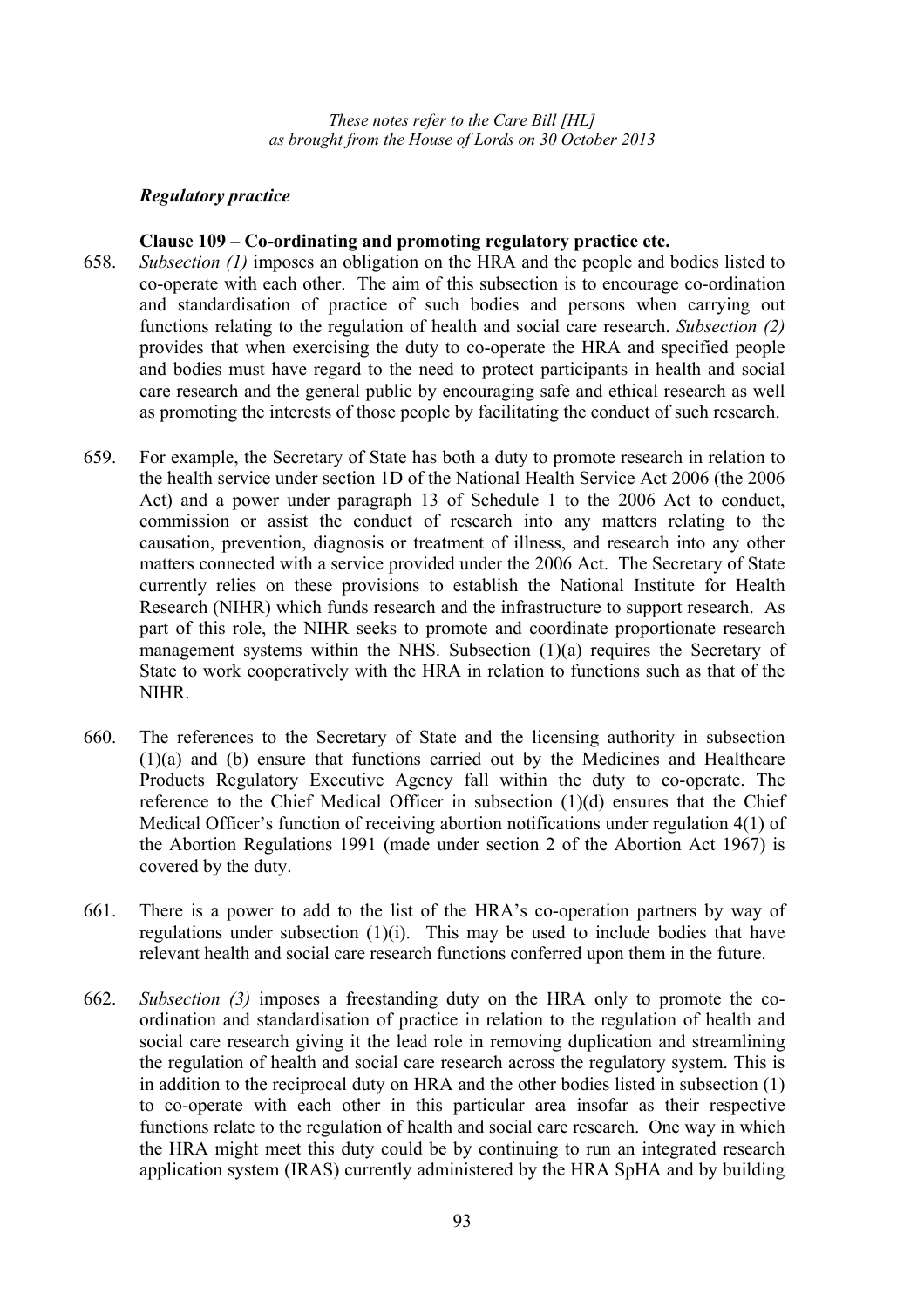on it to create a unified approvals process for research. The IRAS enables a researcher to enter information about their project into one application form which includes the information required for a number of different research approvals by different bodies.

- 663. *Subsection (4)* imposes an obligation on the HRA and the devolved authorities to cooperate with each other in the exercise of their functions where they relate to the regulation of assessments of the ethics of health and social care research, with a view to coordinating and standardising practice in the United Kingdom relating to the regulation of such research. Health and social care research in this context includes research that relates to the functions exercisable by a devolved authority or which is within the legislative competence of the devolved legislature (*subsection (10)*).
- 664. *Subsection (5)* requires the HRA to undertake a horizon scanning function to keep under review matters relating to the ethics of health and social care research and to advise the Secretary of State about such matters if requested.
- 665. The Department of Health currently publishes the Research Governance Framework for Health and Social Care which sets out the broad principles for good research governance. *Subsection (6)* requires the HRA to publish guidance on principles of good practice in the conduct and management of health and social care research, and any requirements imposed upon researchers in legislation or by other sources.
- 666. Under *subsection (7)*, a local authority, an NHS trust in England and an NHS foundation trust must have regard to guidance published under subsection (6).
- 667. *Subsection (8)* makes express provision that co-operation under subsection (1) or (4) can include sharing information.

#### *Research ethics committees*

#### **Clause 110 – The HRA's policy on research ethics committees**

- 668. This clause states the general policy of the HRA in relation to research ethics committees (RECs) it recognises or establishes under clauses 112 and 113. The HRA needs to ensure that RECs provide an efficient and effective means of assessing the ethics of health and social care research. *Subsection (4)* sets out ways in which the HRA may fulfil this function, such as co-ordinating and allocating work to RECs, and providing help and advice. The HRA may also develop and maintain a training programme to ensure that RECs' members and staff can carry out their work effectively. *Subsection (9)* requires the HRA to indemnify members of the RECs against certain risks that may be involved in the exercise of the committees' functions in assessing the ethics of health and social care research.
- 669. RECs are defined by *subsection (2)* as a group which assesses the ethics of research involving individuals and gives examples of how research may involve individuals, including obtaining information, tissue or fluid from them.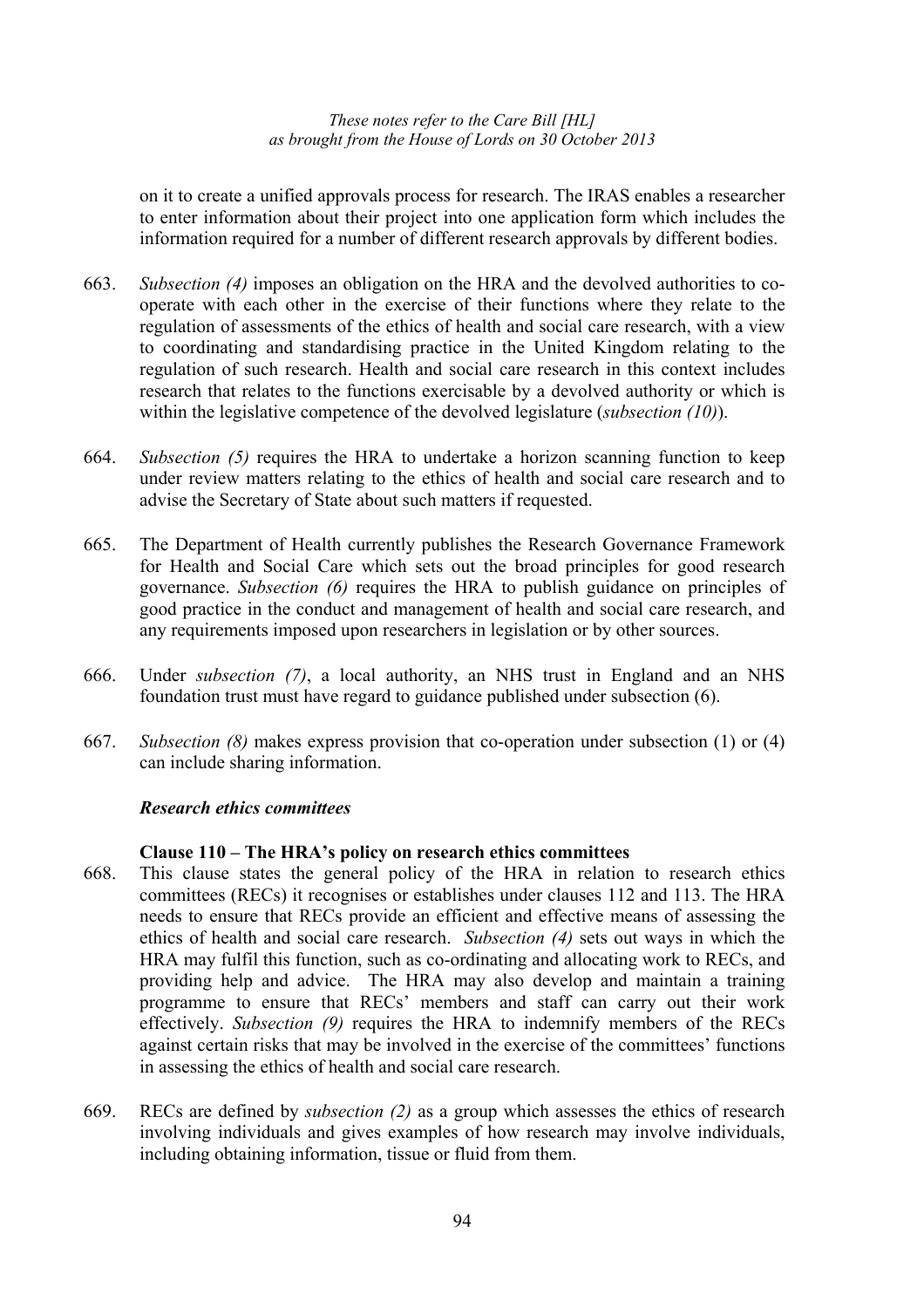- 670. *Subsection (3)* requires the HRA to publish a REC policy document to set out the requirements that RECs recognised or established by the HRA would be expected to comply with and must monitor their compliance. These requirements are currently set out in the Governance arrangements for RECs (GAfREC) document published by the Department of Health. *Subsection (5)* lists the requirements that may be included in the REC policy document. *Subsection (6)* requires the HRA to ensure that the requirements in the REC policy document do not conflict with the requirements imposed on ethics committees under the Clinical Trials Regulations. The Clinical Trials Regulations establish a body called the United Kingdom Ethics Committee Authority (UKECA) which has the power to establish and recognise ethics committees for the purpose of approving clinical trials on investigational medicinal products for human use in the UK under the Clinical Trials Regulations. This subsection would enable a committee which is recognised or established by the HRA also to be able to meet the requirements for recognition by UKECA to ethically approve clinical trials of investigational medicines under the clinical trials regulations so as to avoid duplication. *Subsection (8)* allows the HRA to revise the document.
- 671. *Subsection (7)* requires the HRA to consult the devolved authorities and anyone else it considers appropriate on the content of the document before it is published. This also applies to any significant revision of the document made under subsection (8).

# **Clause 111 – Approval of research**

- 672. At present the Department of Health issues policy guidance on RECs (the GAfREC document) which sets out when the Department considers it is good practice or legislation requires them to seek approval of research by a REC, or where legislation requires the researcher to do so. *Subsection (1)* of this clause requires the HRA to publish guidance setting out when it considers it good practice to seek approval of research by a REC.
- 673. *Subsection (2)* requires the HRA to consult the devolved authorities and other people it considers appropriate, and obtain approval of the Secretary of State before publishing guidance. Where the HRA revises its guidance, and it considers the revisions significant, it must consult and seek approval from the Secretary of State before publishing the revised guidance (*subsection (3)*).
- 674. *Subsection (4)* introduces Schedule 8, which contains amendments relating to references to RECs in secondary legislation.

### **Schedule 8 – Research ethics committees (RECs): amendments**

675. Schedule 8 makes consequential amendments to secondary legislation where references are made to RECs. The amendments replace references to ethics committees recognised by the Secretary of State with reference to those established or recognised by the HRA. The amendments also standardise the definitions of RECs to bring them into line with the definition of a REC under clause 110.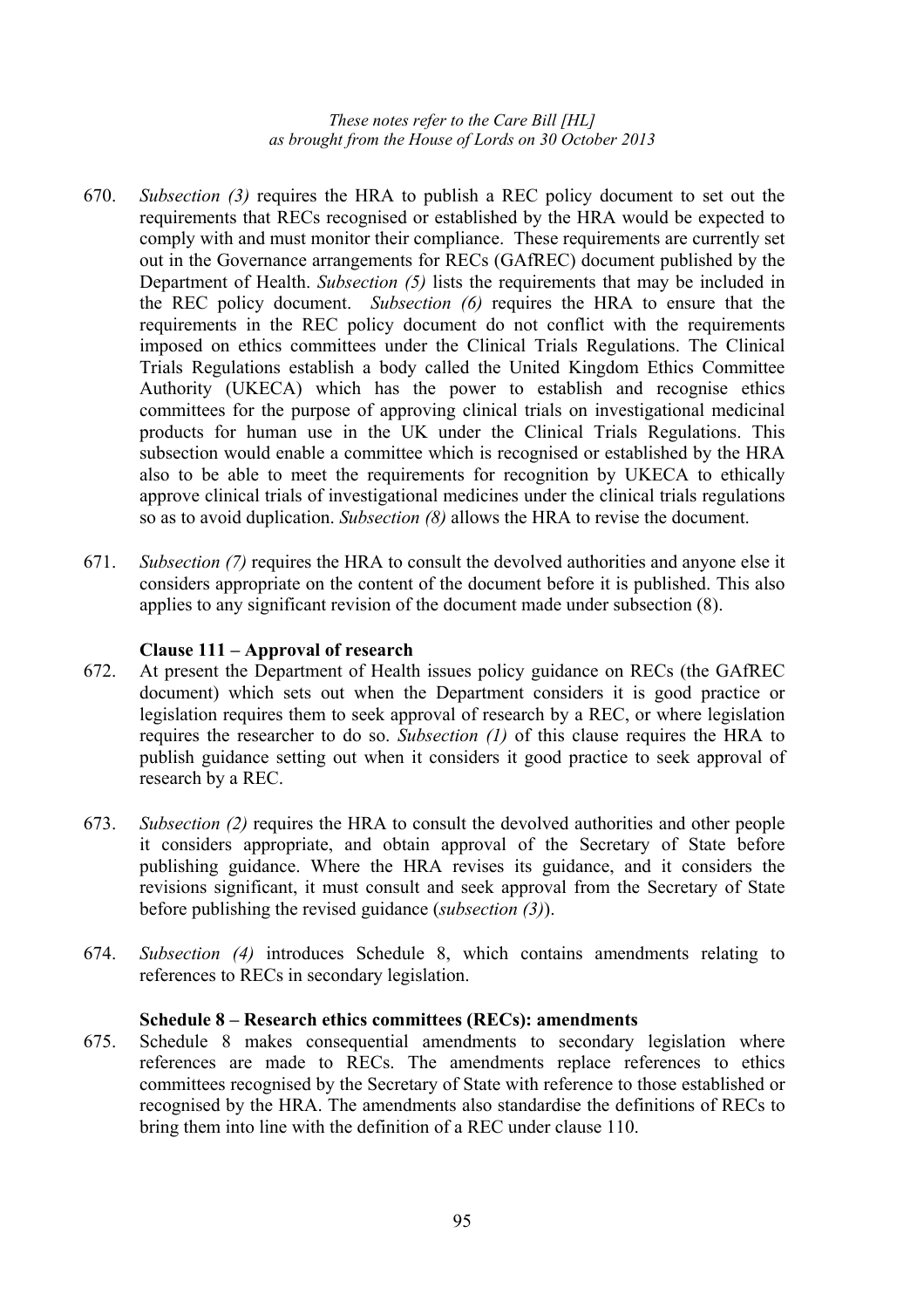# **Clause 112 – Recognition by the HRA**

- 676. This clause makes provision for the HRA, following an application by or on behalf of a group of people, to recognise that group as a REC for the purpose of approving research of a type specified by the HRA in the guidance issued under clause 111(1) or for the purpose of approving research where this is required under other legislation.
- 677. Under *subsection (2)* the HRA would only be able to recognise a REC if it is satisfied that the REC meets the requirements of the REC policy document published by the HRA under clause 110*(3)*, and that there is, or will be, a demand for such a group. Subsection (3) would require the HRA to take into consideration whether the group is already recognised as a REC by, or on behalf of, a devolved authority. *Subsection (4)* enables the HRA to do anything (including provide financial assistance) to help a group of people who want to be recognised to make an application which is likely to be successful. Therefore, for example the HRA may consider it appropriate to make a meeting room available to a REC in which they can conduct their business.
- 678. *Subsection (5)* gives the HRA the power to revoke recognition of a REC where it is satisfied that the recognised REC is not complying with the requirements of the REC policy document published by the HRA under clause 110(3). Recognition may also be revoked if the HRA is satisfied that the group is not carrying out its function of assessing the ethical aspects of research, or is not doing so properly, or that the revocation is necessary or desirable for another reason.
- 679. Any group which was established or recognised by the SpHA Health Research Authority or by the Secretary of State as a REC, and which exists when the new provisions come into force would, under *subsection (6)*, receive automatic recognition by the HRA.

### **Clause 113 – Establishment by the HRA**

680. This clause gives the HRA the power to establish RECs for the purpose of approving research of the type specified by the HRA in the guidance document issued under clause 111(1), or giving such other approvals as are required. The HRA would be required, under *subsection (2)*, to ensure that any REC it establishes complies with the requirements in the REC policy document. Therefore, for example, if the guidance sets out requirements for lay membership, the REC must comply. *Subsection (3)* provides that the HRA has the power to abolish a REC it has established under this clause.

### **Clause 114 – Membership of the United Kingdom Ethics Committee Authority**

681. This clause amends regulation 5 of the Clinical Trials Regulations which provides for the membership of the United Kingdom Ethics Committee Authority (UKECA) to replace the Secretary of State's membership with that of the HRA and makes other amendment consequential on this change.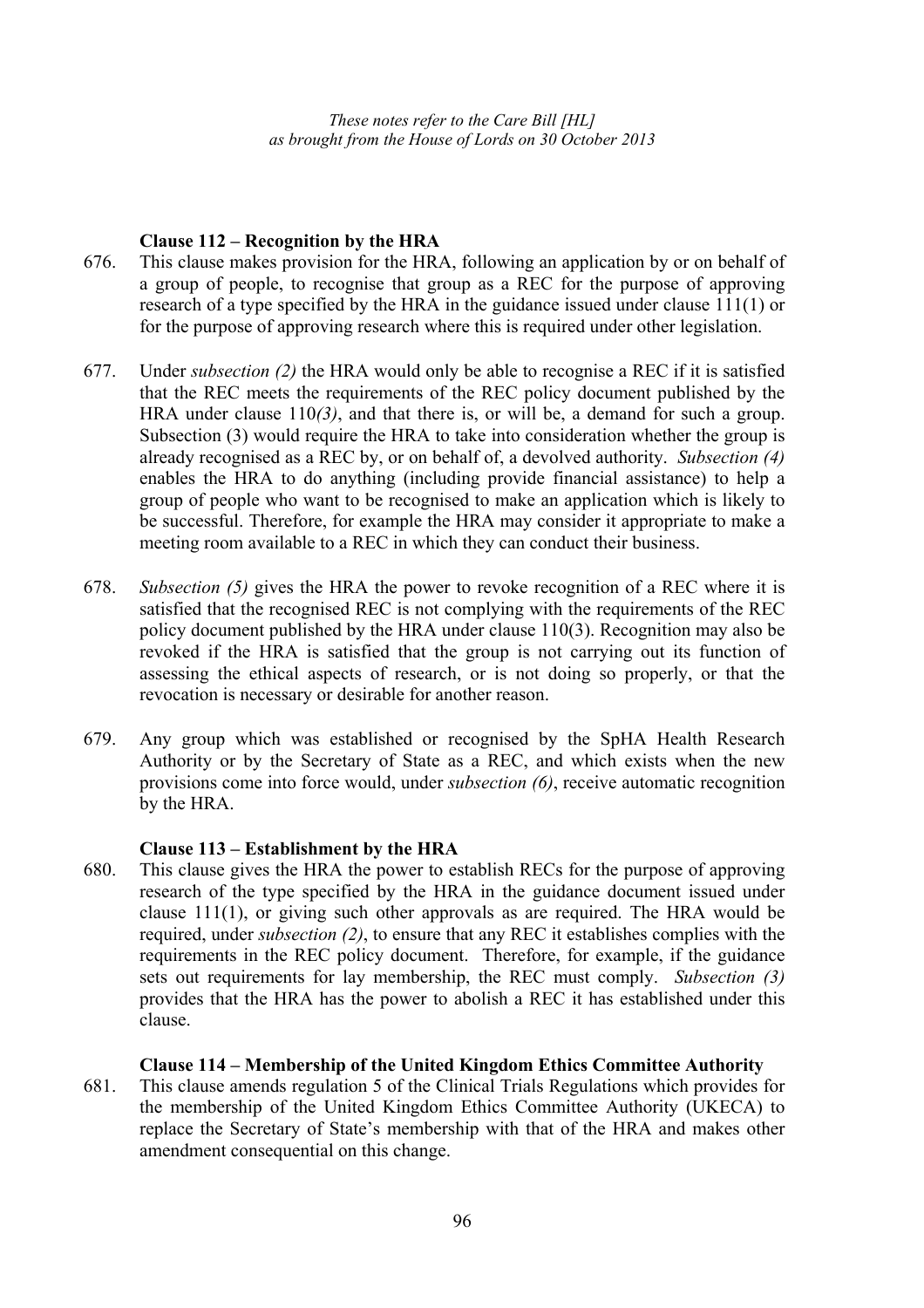### *Patient Information*

### **Clause 115 – Approval for processing confidential patient information**

- 682. This clause makes a number of amendments to the Health Service (Control of Patient Information) Regulations 2002 (S.I. 2002/1438) (the 2002 Regulations). These amendments transfer the Secretary of State's power to approve the processing of confidential patient information for research purposes to the HRA and change the way that the requirement for REC approval is expressed legally. These changes will retain the safeguards currently in place.
- 683. *Subsection (2)* amends regulation 5 of the 2002 Regulations to replace the requirement for approval from the Secretary of State and a REC for the processing of confidential patient information for the purpose of medical research, with a requirement for approval only from the Health Research Authority (new regulation 5(1)(a)). *Subsection (3)* inserts new sub-paragraph (2) into regulation 5 of the 2002 Regulations which provides that the HRA may not give approval under new paragraph 5(1)(a) unless a REC has approved the medical research concerned. This means that approval for processing confidential patient information for the purpose of medical research would require approval by the HRA as well as REC approval of the ethical aspects of the research concerned.
- 684. *Subsection (4)* inserts new sub-paragraph (3) into regulation 5 of the 2002 Regulations to require the HRA to put in place a system for reviewing decisions it makes in relation to the processing of patient information under sub-paragraph (1)(a).
- 685. *Subsections (5) to (8)* amend regulation 6 of the 2002 Regulations to require the HRA to record in a register details about any transfer of information which is approved under the regulations. Provision is also made to require the HRA to retain such information and to enable it to publish any entries in the register, as it considers appropriate.

### **Chapter 3 – Chapters 1 and 2: Supplementary**

### *Miscellaneous*

### **Clause 116 – Transfer orders**

- 686. Clause 116 makes provision on transfer orders under clause 94 (establishment of Health Education England) or clause 107 (establishment of the Health Research Authority). Such an order may make provision for rights and liabilities relating to an individual's contract of employment.
- 687. In particular, it provides that, a transfer order may, amongst other matters, require that employees of the Special Health Authority are transferred to HEE or HRA as the case may be, under terms which are the same as or similar to those made by the Transfer of Undertakings (Protection of Employment) Regulations 2006 which provides certain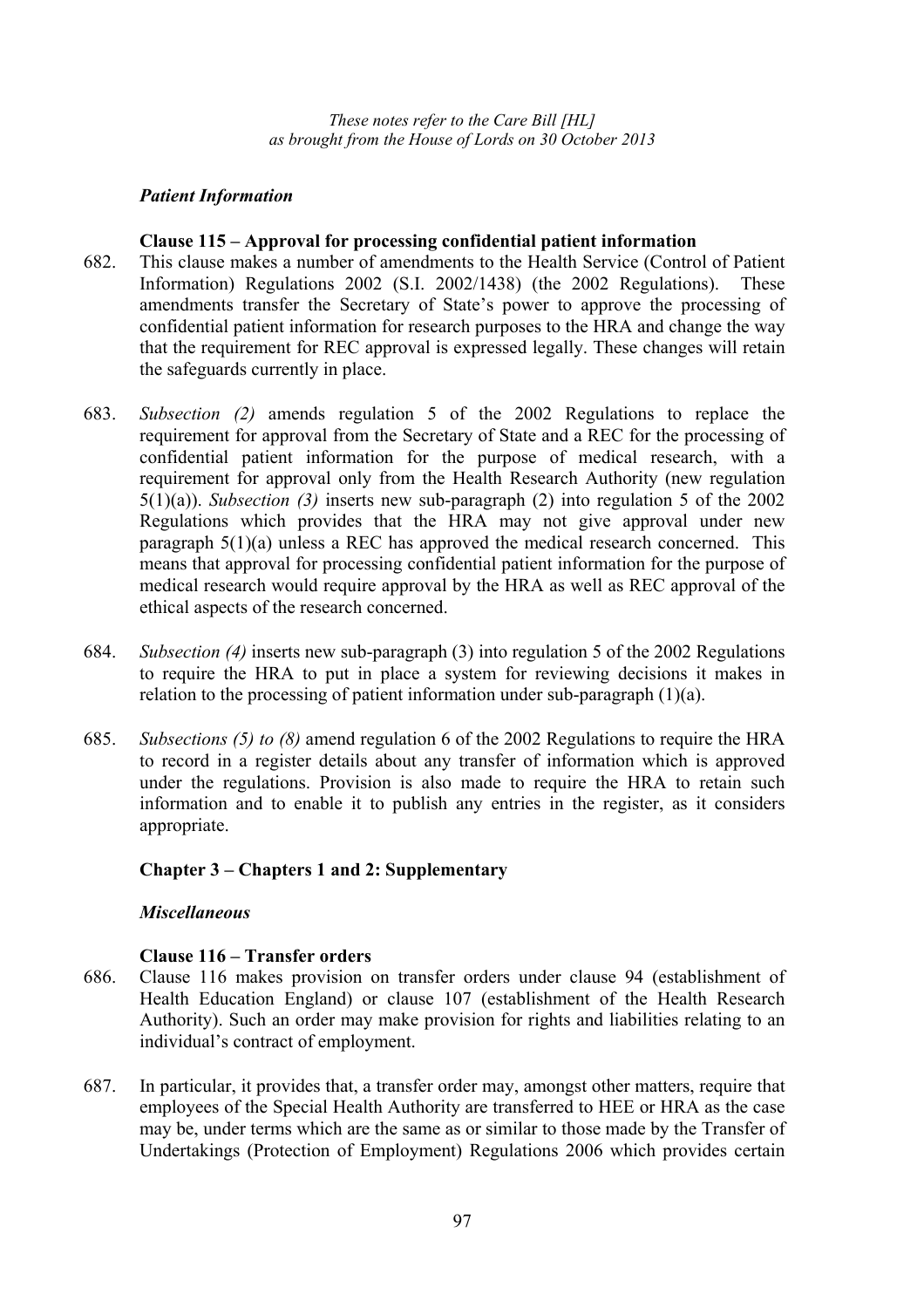protections of employment rights for transferred staff.

# *General*

# **Clause 117 – Part 3: interpretation and supplementary provision**

688. This clause contains interpretation provisions for Part 3.

# **Chapter 4 – Trust Special Administration**

### **Clause 118 – Powers of administrator etc.**

- 689. This clause further amends provisions relating to the functions of Trust Special Administrators (TSAs). Appointment of a TSA is one way in which action can be taken to deal with NHS trusts and NHS foundation trusts which are unsustainable in their current form. On a TSA's appointment, an NHS trust's board of directors, and for an NHS foundation trust its council of governors, is suspended. The TSA must produce a report stating the action the TSA recommends should be taken by the Secretary of State (for NHS Trusts) or Monitor (in relation to foundation trusts). .
- 690. The special administration provisions were first introduced in the Health Act 2009, and provisions in the Health and Social Care Act 2012 amended them in relation to NHS foundations trusts. Although the arrangements for NHS trusts and NHS foundation trusts are similar, there are differences that reflect the greater autonomy of NHS foundation trusts. The Secretary of State appoints a TSA to an NHS trust, whilst Monitor appoints a TSA to an NHS foundation trust. The statutory objective of a TSA appointed to an NHS foundation trust is to ensure the continued provision of essential NHS services, whereas the Secretary of State sets the objective of a TSA at an NHS trust at the time of appointment. The TSA of an NHS foundation trust is required by the Act to seek the support of commissioners for their recommendations, whereas there is no statutory obligation on the TSA of an NHS trust to seek commissioners' support. The final report on an NHS trust is submitted to the Secretary of State who decides what action to take, whilst the final report on an NHS foundation trust is submitted to Monitor which decides whether to accept the recommendations, with Secretary of State having power to veto the recommendations if he is not satisfied in accordance with various specified criteria.
- 691. This clause amends the parts of the NHS Act 2006 and the Health and Social Care Act 2012 relating to the TSA's functions and special administration arrangements to make five changes.
- 692. *Subsection (1)* clarifies that a TSA appointed to a failing NHS trust or foundation trust has power to make recommendations and Monitor/the Secretary of State the power to take decisions that go wider than the trust under administration, including affecting other NHS trusts and foundation trusts, which are "necessary for and consequential on" resolving the problems of the failing trust. This is not to be applied retrospectively.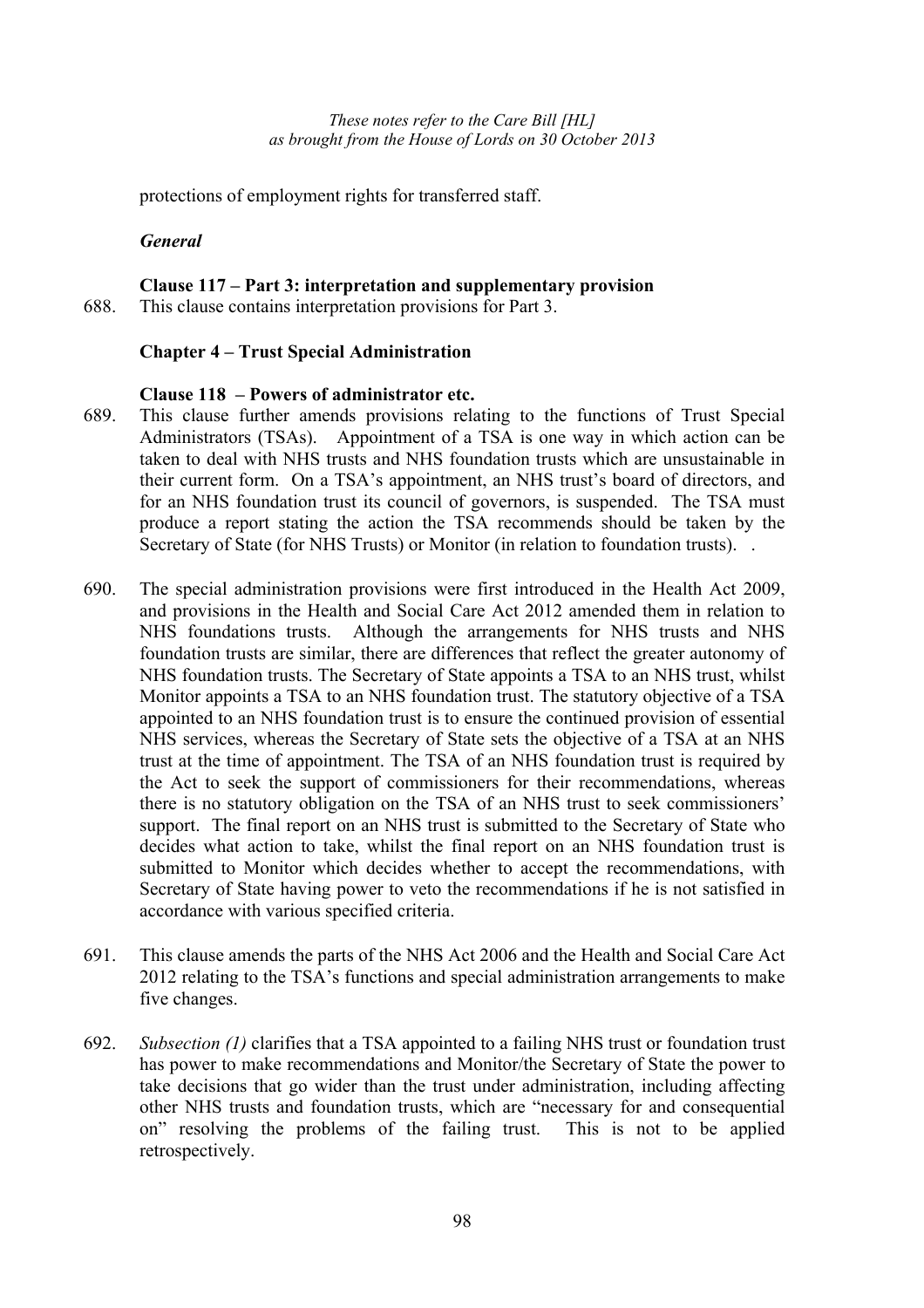- 693. *Subsections (2) and (4)* will give the TSA more time to complete two stages in their work. Subsection (2) increases the time period for the TSA to produce the draft report from 45 to 60 working days. Subsection (4) increases the period for the TSA to carry out the consultation from 30 to 40 working days. The Secretary of State and Monitor's powers to extend the statutory timetable remain in place.
- 694. *Subsections (3) and (5)* require commissioner agreement to the recommendations of a TSA appointed to an NHS foundation trust to be sought where their recommendations affect other trusts. This is extended to both commissioners of the services of the trust itself and commissioners of services from other trusts affected by the TSA's recommendations, in relation to the TSA's draft report under subsection (3)*,* and before a final report can be prepared after the TSA's consultation under subsection (5)*.*
- 695. *Subsection (6)* requires the Secretary of State to include in the statutory guidance for a TSA appointed to an NHS trust, guidance on seeking commissioner support and involving the NHS Commissioning Board (known as NHS England) in relation to finalising the draft and final report. It is intended that the statutory guidance will set out the level of support that a TSA appointed to an NHS trust should seek from commissioners - for both those who commission from the trust itself and from other providers affected by his or her recommendations. Where the TSA is unable to secure the support of commissioners, it is intended that the guidance will set out the arrangements for him or her to seek support from the NHS Commissioning Board for his or her recommendations. It is also intended that the guidance will specify what the TSA should do if neither local commissioners nor the NHS Commissioning Board can provide such support.
- 696. *Subsections (7), (8) and (9)* clarify that statutory consultation requirements on commissioners and the NHS Commissioning Board do not apply in respect of the special administration procedure and requirements arising from it. There are various statutory requirements in the 2006 Act for the NHS Commissioning Board, clinical commissioning groups and NHS and foundation trusts to undertake consultation with patients and the public in planning and making service change. The amendments in subsections (7), (8) and (9) will make it clear that where changes are being brought about arising from special administration of a trust (whether an NHS trust or foundation trust), the consultation requirements that would normally apply, will be dis-applied respectively to the NHS Commissioning Board, clinical commission groups, and NHS trusts and foundation trusts.
- 697. *Subsection (10)* makes consequential amendments in relation to the five changes.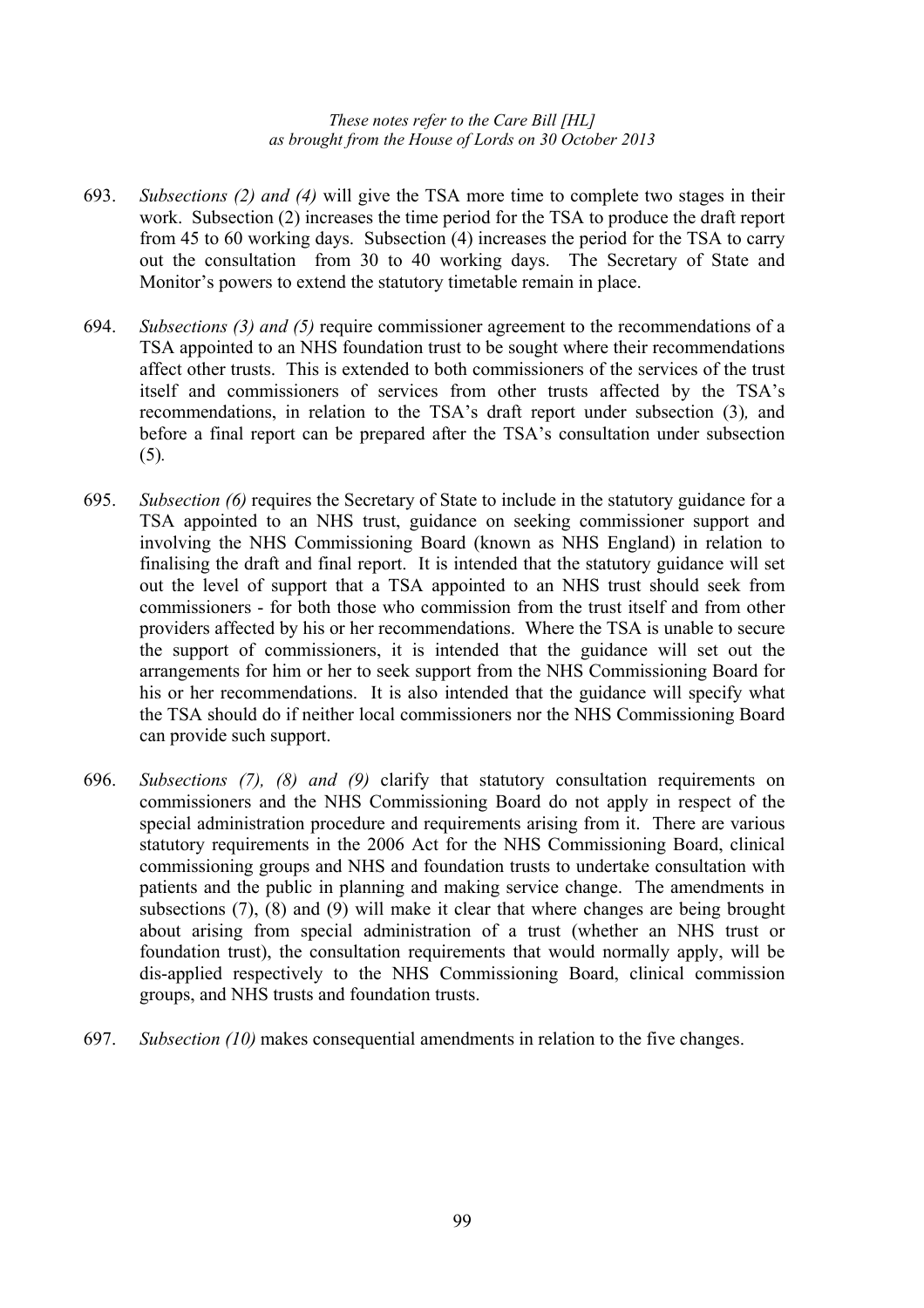# **Part 4 – General**

#### **Clause 119 – Power to make consequential provision**

- 698. This clause provides power for the Secretary of State by order to make provision in consequence of the Bill; in particular, an order may amend, repeal, revoke or otherwise modify an enactment.
- 699. This power in particular will be used to make provision in respect of the repeal of the statutory provisions currently underpinning adult social care in England, and any necessary consequential amendments arising from such repeal.
- 700. This approach, making provision by Order rather than on the face of the Bill, is required because of the technical timing difficulties of providing for such matters on the face of the Bill caused by the parallel consideration of the Social Services and Well-being (Wales) Bill. This Bill, introduced into the Welsh Assembly in January 2013, deals with the reform of adult social care in Wales, and therefore envisages repeal, in respect of Wales of the same statutory provisions as will need to be repealed in respect of England. Whichever Bill comes into force first will need to disapply those provisions in respect of its territory, pending full repeal when the second Bill comes into force (subject to savings in respect of the existing rights of those under the age of 18 and also in respect of any provisions that also extend to Scotland).
- 701. As there can be no certainty, assuming successful passage of each Bill, as to which Bill would come into force first, repeals and consequential amendments cannot be dealt with on the face of either Bill. Instead, they will be dealt with by Order in each case, in reliance on the power in the respective Bills to make consequential amendments. Whichever Bill comes into force first, the relevant Order will make provision to disapply the relevant provisions in respect of its territory. The second Order with then in due course complete the process of repeal (subject where necessary to savings as indicated above).

#### **Clause 120 – Power to make transitional etc. provision**

702. This clause provides power for the Secretary of State by order to make transitional provision in connection with commencement of the Bill.

#### **Clause 121 – Regulations and orders**

703. This clause makes general provision about the powers to make regulations, and orders under the Bill and for the Parliamentary procedures that apply in relation to such instruments. *Subsection (4)* lists the secondary legislation which is subject to the affirmative resolution procedure.

### **Clause 122 – General interpretation**

704. This clause provides definitions for the purposes of the Bill.

# **Clause 123 – Commencement**

705. *Subsection (1)* of this clause provides that the provisions of Part 1 to 3 of the Bill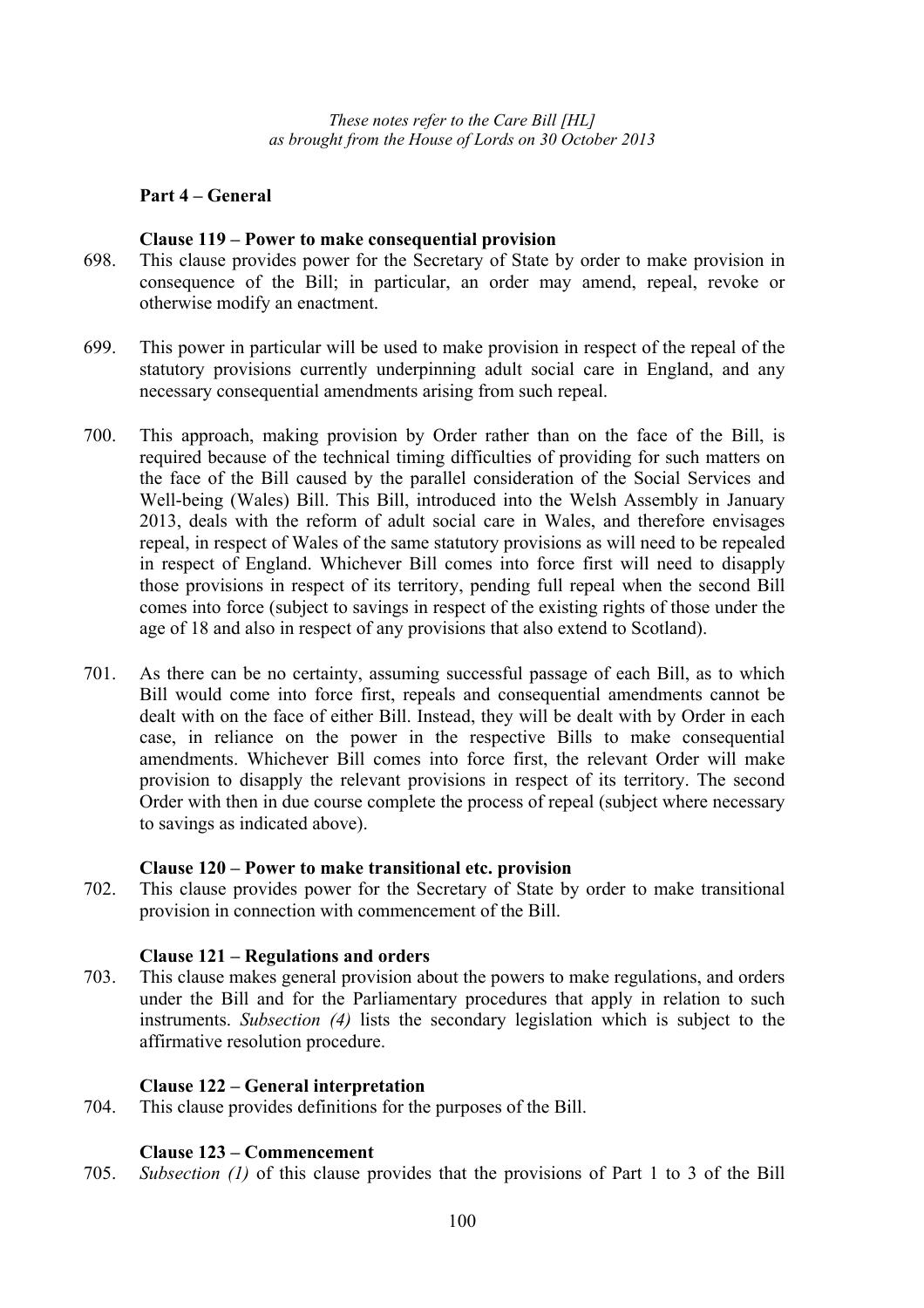come into force on the day or days specified by the Secretary of State in an order, and different days may be specified for different purposes, including different geographical areas (*subsection (3)*). The provisions of Part 4 of the Bill come into force on Royal Assent.

# **Clause 124 – Extent and application**

706. This section sets out the Bill's extent, a full description of which is in the "Territorial extent and application" section of this document.

# **Clause 125 – Short title**

707. This clause provides the Bill's short title.

# **PUBLIC SECTOR FINANCIAL COST AND MANPOWER IMPLICATIONS**

- 708. The legislative changes proposed by the Care Bill carry with them both costs and savings. These costs were set out in the impact assessments, which were published in parallel with the introduction of the Bill in the House of Lords.
- 709. In light of changes to the Bill made since Introduction, revised impact assessments will be published alongside the Bill's passage through the House of Commons. A summary of where we expect there to be public sector cost and manpower implications is provided below

### *Part 1 – Care and support*

- 710. Most of the costs to the public sector associated with Part 1 arise from introducing and funding a cap on care costs and from the proposed increase to the capital threshold. These are partly offset by consequential reduction in costs of attendance allowance and disability living allowance. There are additional costs from new provisions for assessment and support for carers, access to independent advocacy in specific circumstances, continuity of care, care and support in prisons, and safeguarding adults from abuse and neglect, as well as the costs of implementing legal reform (administrative changes and workforce training). Additional costs would also arise from the non-Government amendment in respect of human rights. These will be partly offset by cost savings from creating clearer and simpler legislation, reducing the administrative burden and reducing the risk of mistakes and incorrect advice. There will be opportunity costs of providing deferred payments. These will be partly offset by charging interest. There will also be administration costs of operating the scheme.
- 711. Local authorities will require additional manpower to implement the care and support reforms in Part 1. In particular, the proposals to introduce a capped cost funding scheme for care and support will mean additional assessments, care management and review. Manpower implications are not possible to quantify as it is for local authorities to decide how to exercise their functions. The Department of Health does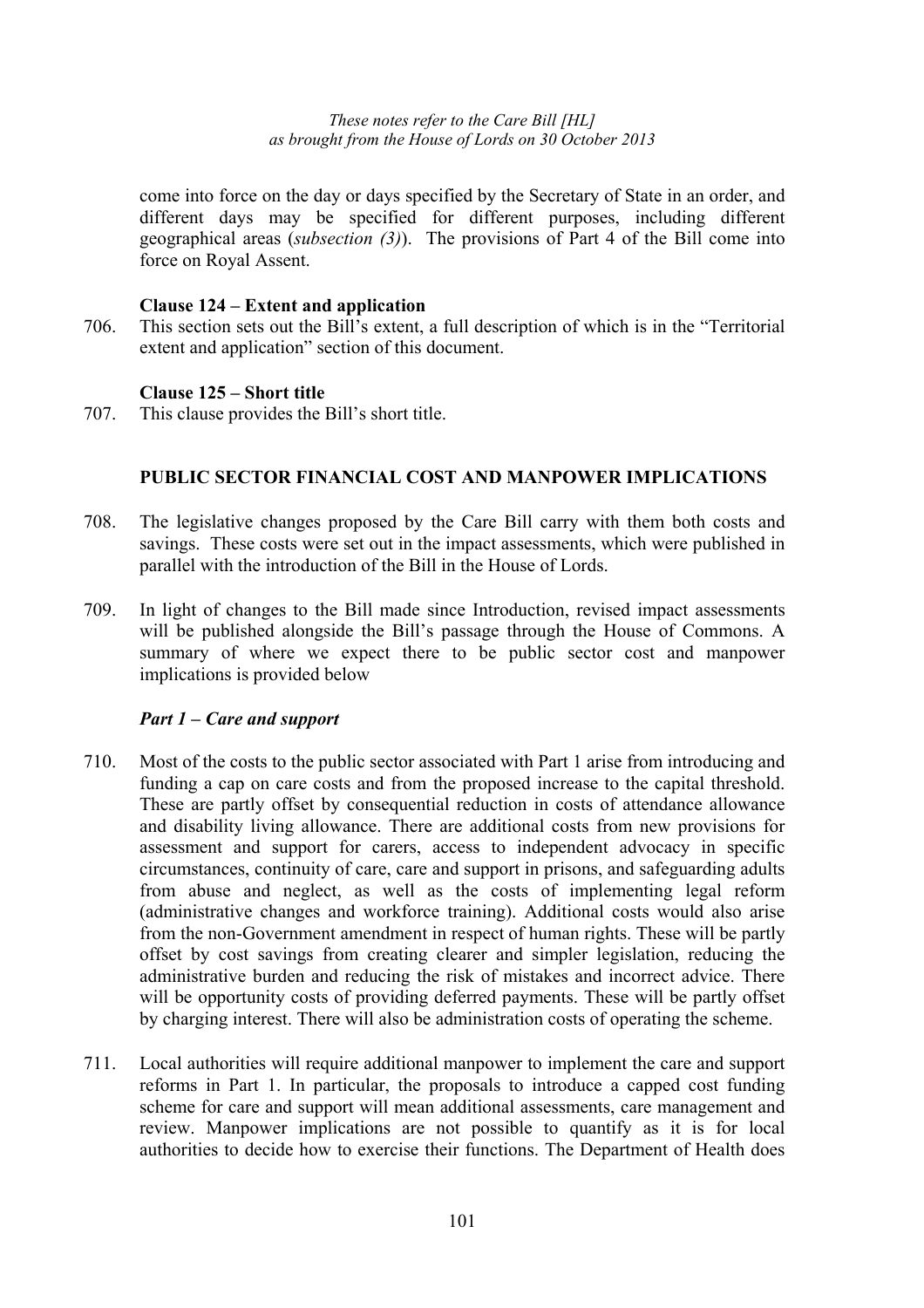not anticipate that any redundancies will be necessary as a result of these proposals.

712. There will be costs to the Care Quality Commission (CQC) of overseeing providers in scope of the market oversight regime for care and support. Additional consultancy and corporate services are likely to be needed.

# *Part 2 – Care quality and standards*

- 713. The development and implementation of provider ratings and the single failure regime are likely to impose an additional burden on the CQC. Because the costs and manpower implications, particularly of provider ratings, depend to a significant extent on how CQC operates the proposed schemes, it is not yet possible to quantify them. In addition, trying to do so at this stage would run the risk of inaccurate estimation of costs both across measures associated with the Government's response to the Report of the Mid-Staffordshire NHS Foundation Trust Public Inquiry, led by Robert Francis QC, and with what the CQC currently does now. While the Department will continue to work closely with CQC, the impacts of the new inspection regime, which includes ratings, will be part of CQC's regulatory impact assessments.
- 714. In respect of the single failure regime, there may also be additional resource required. We will however continue to work closely with CQC, Monitor and the NHS Trust Development Authority to gain a better understanding of the costs and potential impacts of the single failure regime.
- 715. The creation of a new offence for the provision of false or misleading information will mean additional costs to the police and other organisations of investigating potential non-compliance, and to the Crown Prosecution Service and justice system of prosecution. There are unlikely to be significant manpower implications. Senior directors or managers are now also in the scope of the offence for consent, connivance or negligence in relation to an offence by the provider. This will have additional cost implications beyond those estimated previously for the offence on the provider only.
- 716. Regarding the new regulation making power in clause 93 (Training for persons working in regulated activity), there is already a requirement in law for providers of health and care services to ensure that their staff are appropriately trained to carry out their tasks, supported by CQC guidance. The Department does not believe that these proposals create a significant new burden on the sector but will keep this under review and an impact assessment will be prepared when regulations are made.

# *Part 3 - Health Education England, the Health Research Authority and Trust Special Administration*

717. The establishment of HRA as a non-departmental public body may mean the appointment of one additional non-executive director to the HRA's board.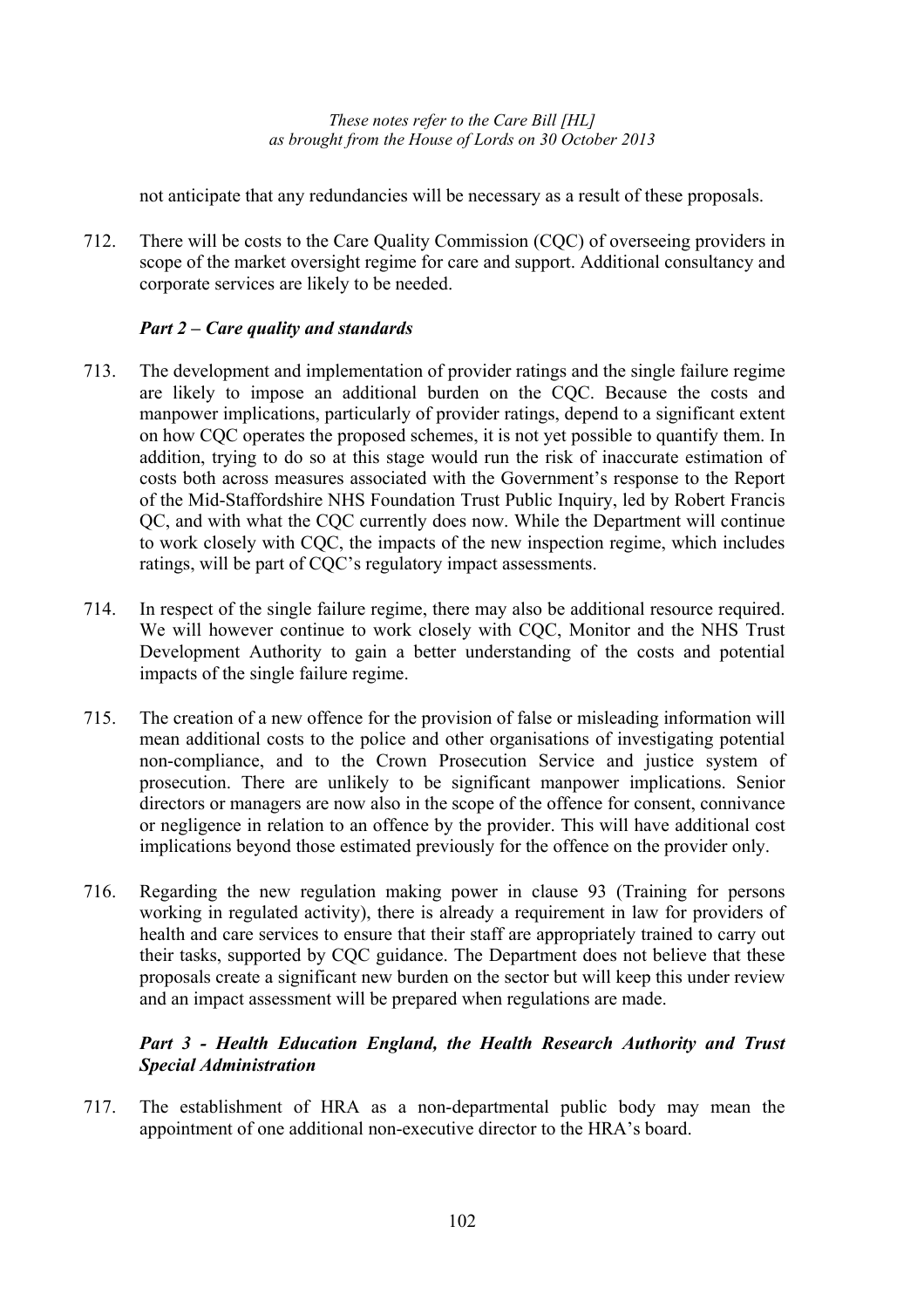# **SUMMARY OF IMPACT ASSESSMENTS**

718. An impact assessment for the Bill, which incorporates the equality impact assessment, was published when the Bill was introduced into the House of Lords. Updates to the impact assessment will be published as and when required to take account of changes to the Bill. The impact assessment is structured as follows:

# *Coordinating document*

719. This gives a summary of the costs and benefits of the proposed changes.

# *Care and support legal reform impact assessment*

720. This document covers the provisions relating to adult care and support in England. This sets out the expected benefits in terms of improved outcomes and experience of care, and the more effective use of public and community resource by improving the personalisation of services, enabling people to have increased flexibility, choice and control over how their desired outcomes are achieved. It also sets out the expected costs from those legal duties set out in the Bill which do not replace previous duties, but are wholly or substantially new, including increased assessment and support for carers, access to independent advocacy in specific circumstances, continuity of care provisions, care and support in prisons, safeguarding adults from abuse and neglect, and implementation of legal reform.

# *Care and support funding reform impact assessment*

721. This document covers provisions to put a cap on the costs an individual has to pay to meet their eligible care and support needs. It argues that there are benefits arising from providing people with financial protection from catastrophic care costs such as peace of mind from knowing they do not risk losing all their assets to pay for their care, and from encouragement for people to prepare for their care needs in later life. Costs arise from funding care for those people who exceed the cap and from the proposed increase to the capital threshold, as well as from the provision of additional assessments for self-funders and possible set-up costs.

# *Universal deferred payment scheme impact assessment*

722. This document covers the provisions that give local authorities a duty to offer deferred payments. It argues that there are benefits, chiefly peace of mind for homeowners who can defer residential care fees. It also sets out the expected costs, including both the inherent cost of providing loans as well as the costs of administering the scheme, as well as potential impacts on the housing market.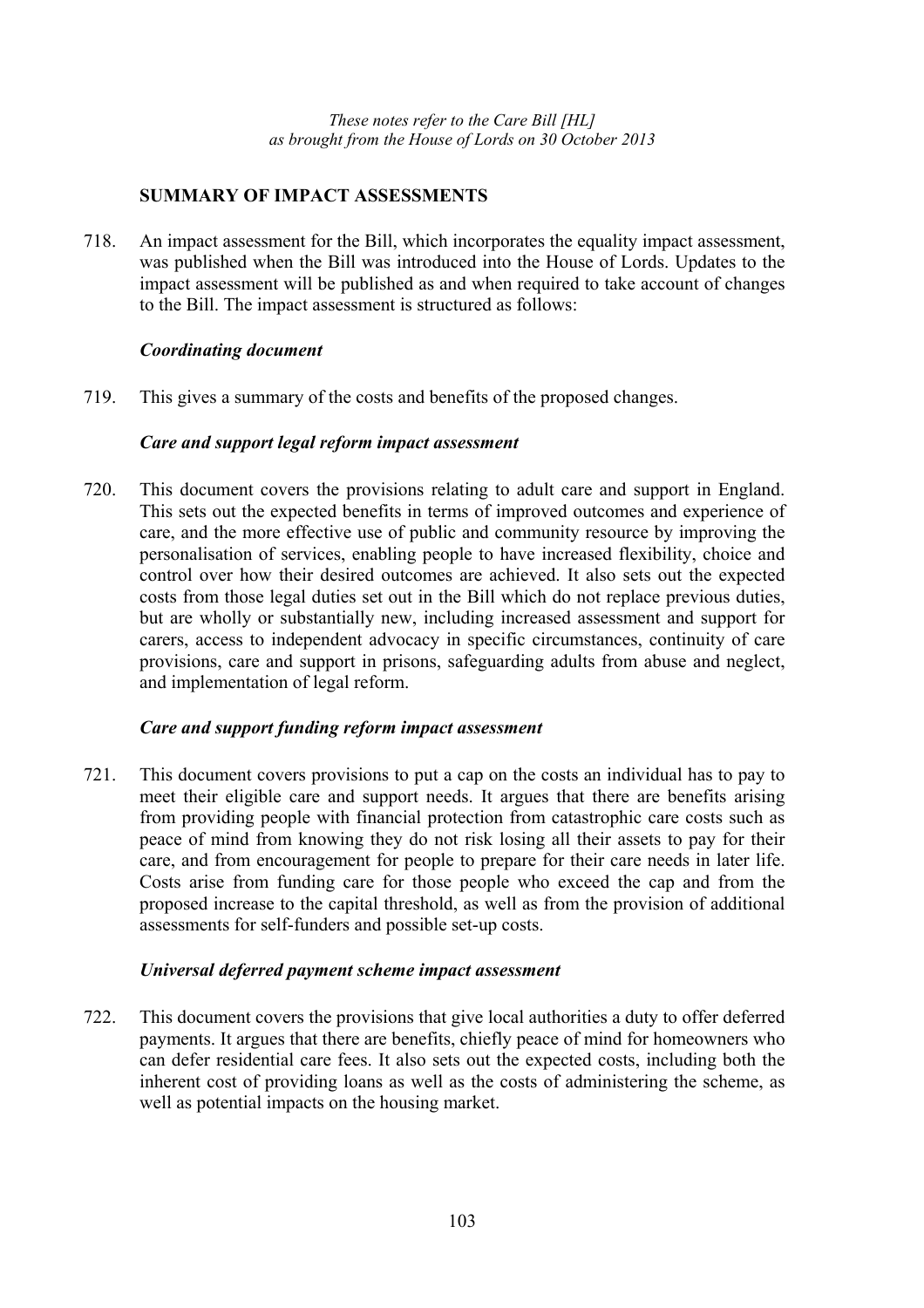# *Application of the Human Rights Act 1998 to "care and support services"*

723. An impact assessment covering the application of the Human Rights Act 1998 to "care and support services" (clause 48) is in development.

# *Market oversight in care and support impact assessment*

724. This document covers provisions to ensure the continuity of care for vulnerable care service users in the event of financial distress and market exit of a major provider of care services. It argues that there are benefits, arising from reassurance and protection for those receiving care now and in the future, their carers and families. It also sets out an illustrative estimate of the costs that will be incurred by the regulator in establishing and managing the regime, and by providers who are within scope of meeting the requirements of the regime.

# *Provider ratings review impact assessment*

725. This document covers provisions for CQC to undertake ratings for health and social care providers, giving a single version of provider performance. It argues that there are benefits of improved patient choice and greater incentives for performance improvement among providers. The scheme should lead to increased accountability, improved choice for patients, and increased ability for commissioners to make better evidence-based decisions and make the comparative quality of services clear to providers. There will be costs to CQC of setting up and running the scheme, but these are not quantified.

# *Single failure regime impact assessment*

726. This document covers the establishment of a new failure regime to ensure that, where the standard of care is below an acceptable level, action is taken until it is properly and promptly resolved. The benefits arise from building the correct incentives into the regulatory system and improving communication and alignment between the regulators, resulting in improved outcomes for patients. Costs will fall on the regulators who will operate the regime, and there may be costs to providers, which are not quantified.

# *False or misleading information impact assessment*

727. This document covers the creation of a new offence of providing false or misleading information. The benefits accrue from improved transparency, accountability and confidence in the provision of such information, allowing corrective interventions to be taken earlier. The offence could prevent future incidents of poor care and improve the quality of care in general, through better provider internal control, better patient choice and better commissioning and regulation. The costs arise from additional investigations and prosecutions and would fall to the police, the Crown Prosecution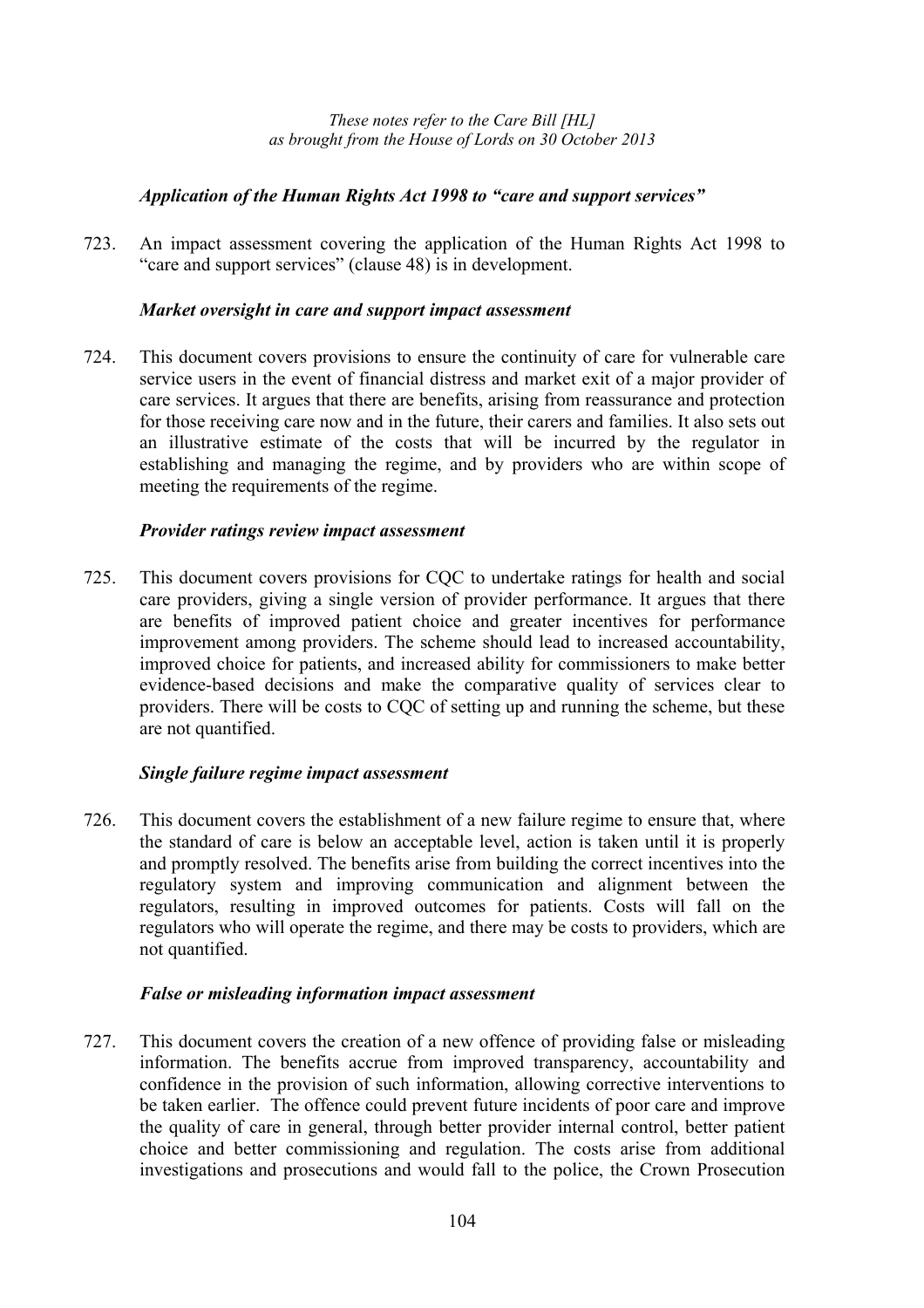Service and the justice system, as well as other organisations in the health and social care system which could assist with building cases or providing evidence. There may be some necessary costs to providers of ensuring compliance, but they should already be doing this. Those that are subject to prosecution will incur costs of defending legal action.

### *Care Quality Commission loophole closure impact assessment*

728. This document covers the closure of a legislative loophole that enables providers to avoid a record of poor care by closing down a service before it is de-registered by CQC. It sets out the benefits, which are associated with increased transparency about provider compliance with CQC requirements, and a level playing field for providers. No significant costs are expected. Providers who would have evaded enforcement action will face negative publicity and low additional administration costs.

# *Health Education England impact assessment*

729. This document covers the establishment of HEE as a non-departmental public body, to ensure that the education and training system can operate safely and effectively as part of a stable health and social care system. Benefits are expected to arise from greater confidence among the public and NHS stakeholders that their needs and expectations will be addressed and that investment in education and training will be directed by service and clinical priorities. There are no expected costs.

### *Health Research Authority impact assessment*

730. This document covers the establishment of HRA as a non-departmental public body. It describes the benefits arising from establishing HRA as an arm's length body which would give it the independence to put interests of research participants and the public first, and providing stability for researchers and funders. There may be a cost to HRA of recruiting and salary payment for one non-executive director.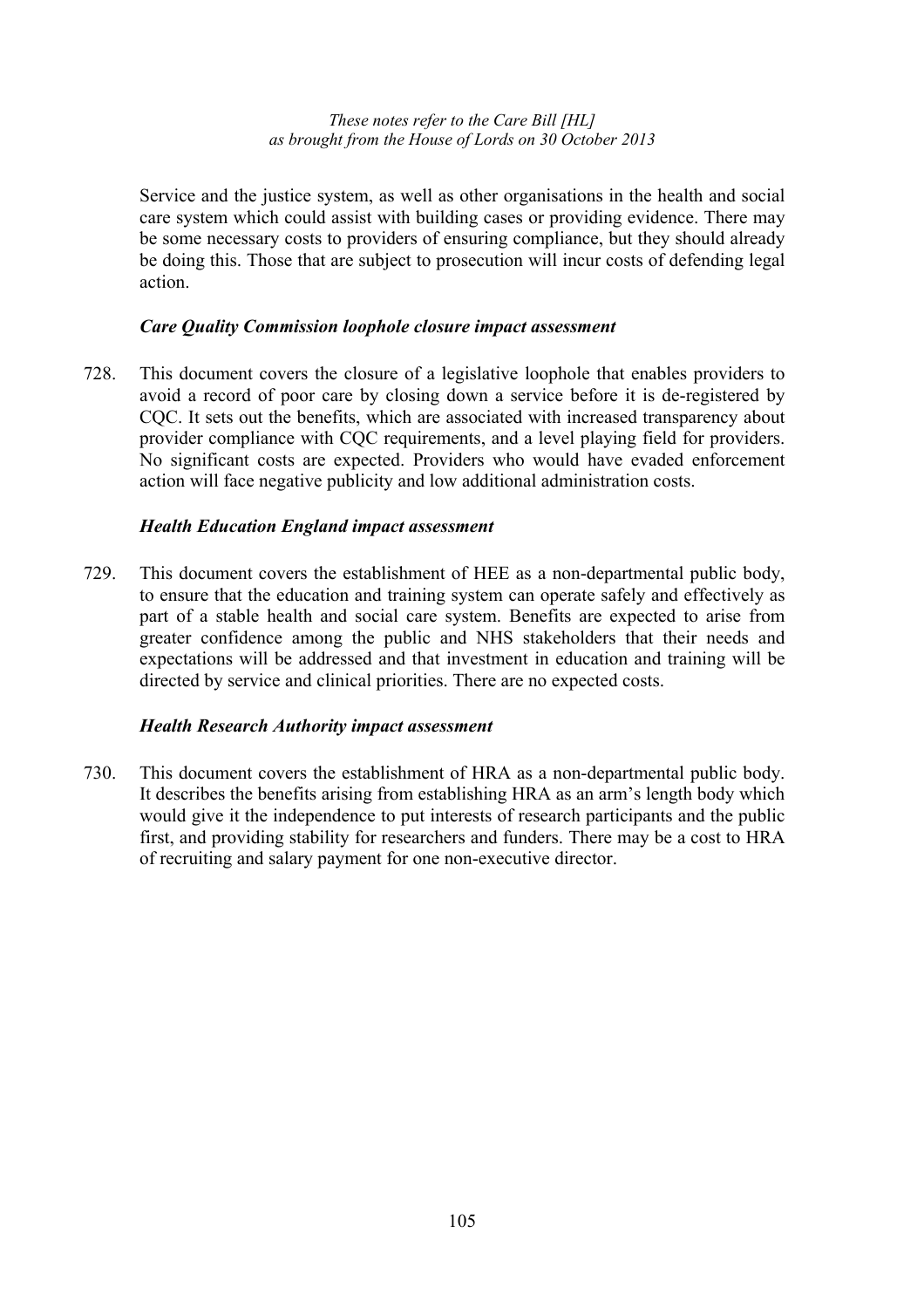### *Trust Special Administration impact assessment*

731. An impact assessment covering the clarification of functions of the Trust Special Administrator (clause 118) is in development.

# **COMPATIBILITY WITH THE EUROPEAN CONVENTION OF HUMAN RIGHTS**

### *Section 19 of the Human Rights Act 1998*

732. Section 19 of the Human Rights Act 1998 requires the Minister in charge of a Bill in either House to make a statement about the compatibility of the Bill with the Convention Rights (as defined in section 1 of that Act). Jeremy Hunt, Secretary of State for Health, has made the following statement –

"In my view, the provisions of the Care Bill are compatible with the Convention Rights."

# *Part 1 - Care and Support*

- 733. The provision of care and support services may engage Articles 2 (right to life), 3 (inhuman and degrading treatment) and 8 (right to private and family life) of the Convention. The Bill aims to ensure that individuals' human rights are respected in the provision of their care and support by local authorities. Clause 1 sets out the overarching duty of local authorities promote individuals' well-being, and the clause sets out the ways in which this should be achieved. In particular there is a duty to have regard to the individual's wishes, and to ensure that the individual is able to participate as much as possible in decisions which affect him or her.
- 734. Local authorities' positive obligations to safeguard adults may also engage Articles 2, 3 and 8. The new adult safeguarding duty in clause 42 and the establishment of Safeguarding Adult Boards will strengthen protection for adults with care and support needs who are at risk of abuse or neglect. Individuals' rights under those Articles are further protected by the provisions requiring local authorities to meet the needs of adults who are left without care and support services due to the failure of a provider (clauses 49-53), requiring the Care Quality Commission to support local authorities in fulfilling their continuity of care duties (clause 57) and requiring the CQC to oversee and assess the financial sustainability of those care providers who would pose serious threats to continuity of care were they to fail (clauses 54-58). Such provisions aim to ensure that individuals affected by the failure of their care provider are not left without the care and support they need.
- 735. Clause 48, which was inserted by a non-Government amendment during Report stage in the House of Lords, provides that providers of care and support are to be taken to be exercising a function of a public nature for the purposes of section 6 of the Human Rights Act 1998. The effect of the clause is that all care and support providers who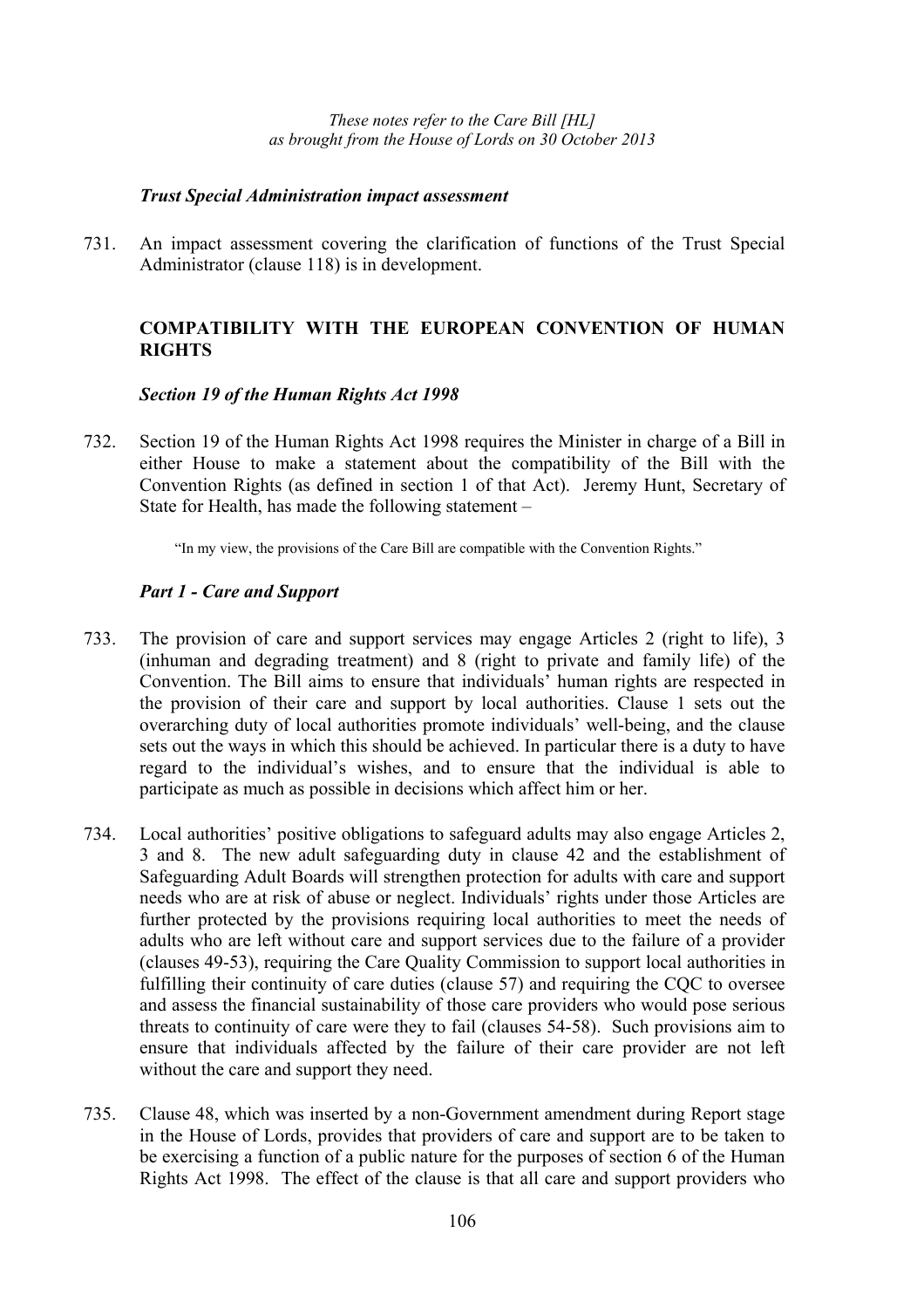are regulated by the Care Quality Commission are required to act in a way which is compatible with the Convention rights.

# *Transfer of assets to avoid charges*

736. Clause 71 allows local authorities to recover from transferees amounts it would have charged a service user had a transfer of assets to avoid payment not occurred. Whilst Article 1 Protocol 1 (right to the peaceful enjoyment of possessions) may be engaged, any deprivation would be justified as it would be prescribed by law and given that it pursues a legitimate aim in that it seeks to prevent people intentionally avoiding the payment of charges for care and support by transferring assets for little or no consideration. Local authorities will need to pursue recovery by way of proceedings in the County Court which will meet any obligations under Article 6.

# *Disclosure of information*

- 737. The Bill contains a number of provisions under which personal information about individuals will need to be exchanged between local authorities or with other agencies, for example the duty to cooperate (clause 7) and the provisions on continuity of care (clauses 37 and 38). Information may also need to be exchanged between care providers, the CQC and local authorities in the context of provisions relating to continuity of care in the event of financial failure of a provider (clauses 49- 53 and 54-58)
- 738. Information will normally only be disclosed with the consent of the individual concerned but in limited circumstances consent may not be required, for example where disclosure is necessary for statutory functions to be exercised (such as the making of ordinary residence determinations under clause 40 or for the purposes of assisting or enabling a local authority to make enquiries in relation to adults at risk of abuse or neglect or to enable a Safeguarding Adult Board to exercise its functions (e.g. to undertake safeguarding adult reviews).
- 739. This exchange of information is necessary for the effective operation of the care and support system. Any interference with an individual's private life will not be contrary to Article 8 because it will be in accordance with the law, necessary and proportionate to one of the legitimate aims referred to in that Article.

# *Part 2 - Care Standards*

- 740. Part 2 of the Bill amends provisions in relation to the Care Quality Commission, the independent regulatory body responsible for the registration, review and inspection of certain health and adult social care services in England, and Monitor.
- 741. Clause 81 makes amendments to the powers of the CQC to give a warning notice to an NHS trust or an NHS foundation trust. In future, it will be able to give a warning notice to a trust where it has formed the view that the quality of the health care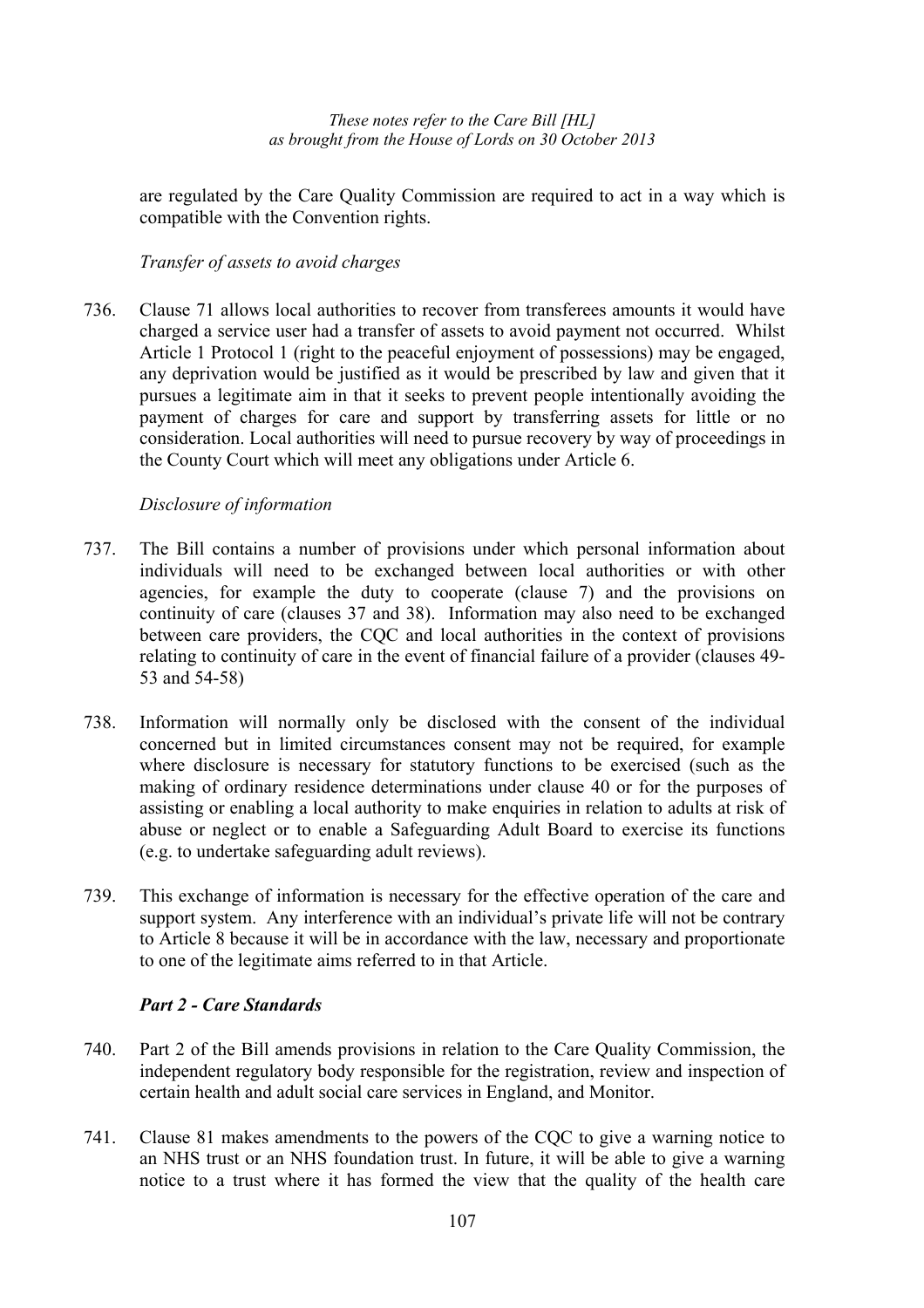provided by the trust requires significant improvement. The notice would then require the trust to make a significant improvement to the quality of the health care concerned within a specified time.

- 742. The giving of a warning notice requiring a significant improvement in the quality of services provided by an NHS trust or an NHS foundation trust is not determinative of a civil right, so Article 6 is not engaged. NHS trusts and foundations trusts are public bodies and there are therefore no private interests involved. Even if there were, the notice has no effect on the ability of the NHS trust or the foundation trust to continue to provide the services in question; it just requires the quality of those services to be improved.
- 743. This Part also contains provisions that enable regulations to be made that will make it an offence for a specified health or social care provider to supply, publish or otherwise make available specified information that is false or misleading, where that information is required under an enactment or other legal obligation. It would be a defence to a charge under this provision for the care provider to prove that it had taken all reasonable steps and exercised all due diligence to ensure the veracity of the information supplied, published or made available. The defendant care provider would have to prove that the defence applies. The legal burden in respect of the defence will therefore fall on the defendant, to be satisfied on the balance of probabilities.
- 744. Placing such a burden on the defendant in this case is reasonable and proportionate in the circumstances and is compatible with article 6(2) (right to a fair hearing and presumption of innocence). A substantial burden remains on the prosecution in establishing the offence. It must first prove to the criminal standard that the information provided was "false or misleading" in a material particular. Only once that has been proved would the burden (on the civil standard) transfer to the defendant.

### *Part 3 – Health*

### *Health Education England*

- 745. Clauses 94 to 106 establish Health Education England (HEE). Under clause 90, HEE must appoint committees for areas in England as Local Education and Training Boards (LETBs).
- 746. Clause 103 places a duty on the Secretary of State to make regulations requiring commissioning contracts to make provision about co-operation with the LETB, the provision of information to the LETB, and compliance with such other obligations as are specified. This might engage the right to the protection of property under Article 1 of Protocol 1, the property in this case being the right to provide NHS services under a contract.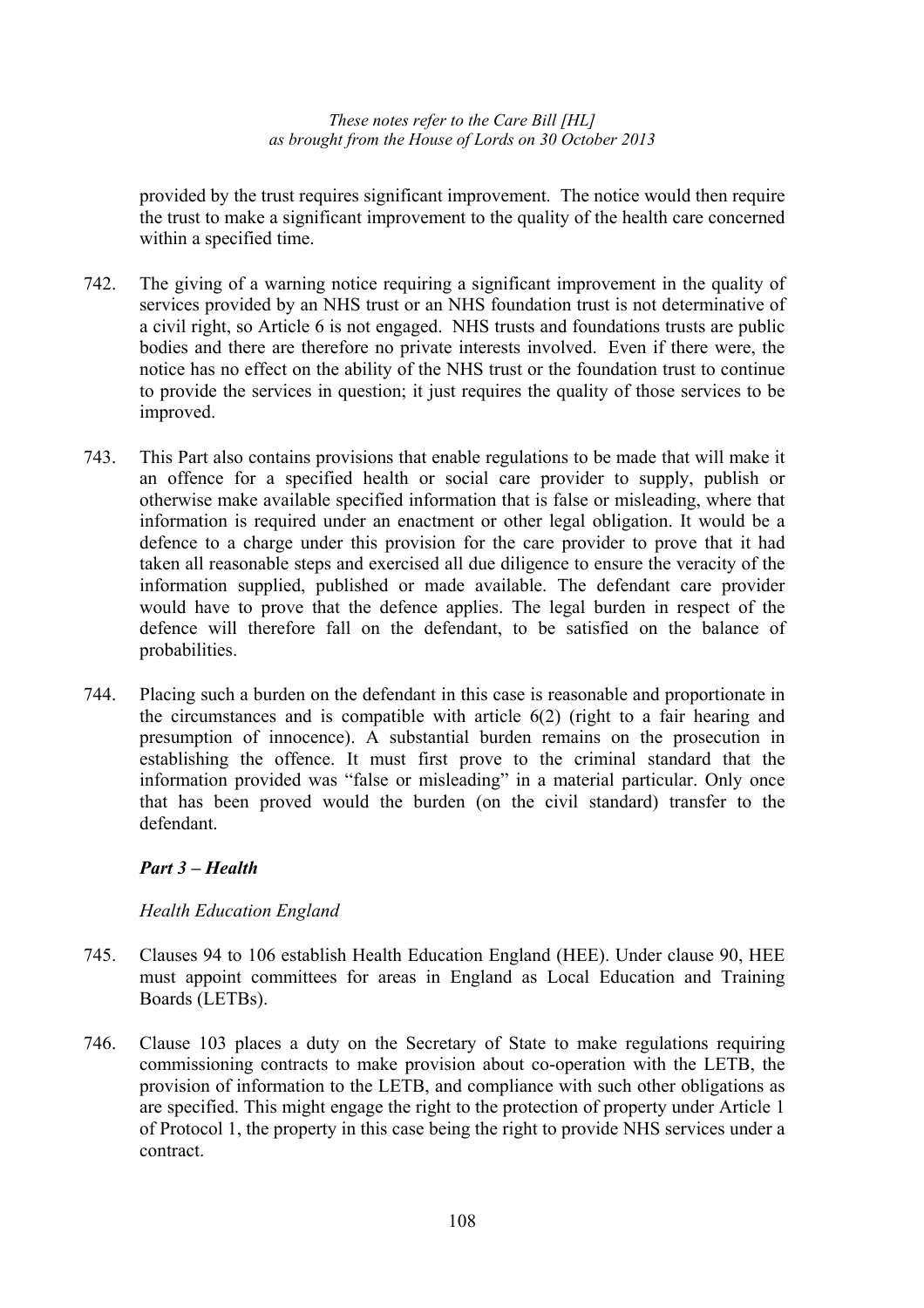747. There is no deprivation of property as contracts are to be amended, rather than removed. As the current legislation provides for existing contracts to be amended without consent any interference with the right to property (if it exists) could be justified as it would be prescribed by law, pursues a legitimate aim and strikes a fair balance between the right of the owner of the possession and the public interest. Such new obligations in the contracts are necessary to ensure that education and training policy can be implemented. The legitimate aim of the policy is to secure sufficient health care workers to provide NHS services and the effective use of public funds.

## *Health Research Authority*

- 748. Clause 107 establishes the Health Research Authority as a non-departmental public body. One of the main functions of the HRA will be to run a system for ethical review of health and social care research by research ethics committees (clauses 111 to 113). This will include issuing guidance on when REC approval should be sought, recognising and establishing RECs for that purpose (including specifying the criteria such RECs must meet) and providing organisational and financial support to those RECs within its remit. It is expected that researchers will comply with the HRA guidance because of the need to demonstrate high quality research to secure funding and access to patients and data. There are also freestanding legislative requirements for REC approval to research which will be incorporated into the HRA's remit. These provisions will ensure that the rights of participants in research are protected, for example RECs will need to consider whether informed consent is in place for a research project thereby seeking to protect participant's rights under Article 8.
- 749. However if a researcher does not obtain approval from a REC established or recognised by the HRA then they would not be able to carry out certain types of research covered in secondary legislation – for example research relating to a person lacking capacity to consent<sup>9</sup>. In addition if researchers fail to comply with the HRA guidance, they would be very unlikely to have their project funded or have access to NHS patients etc. There is no legislative appeal process but the Bill makes express provision that the criteria published by the HRA for RECs within its remit must include requirements relating to procedures for challenging the committees' decisions (clause 110 (5)(h)). It is intended that a different REC would carry out the review and that the HRA will administer this system. In addition a judicial review action could be brought against the second REC's review decision, as a body exercising public functions. We therefore consider that the review procedure viewed as a whole would be sufficient to secure Article 6 compatibility if the application process were found to have engaged private law rights.
- 750. Clause 115 amends the Health Service (Control of Patient Information) Regulations  $2002<sup>10</sup>$  (the 2002 Regulations) to replace the role of the Secretary of State in approving the processing of confidential patient information for the purpose of

 $\overline{a}$ <sup>9</sup> See regulation 2 Mental Capacity Act 2005 (Appropriate Body) (England) Regulations 2006 (S.I. 2006/2810).

 $10$  S.I. 2002/1438.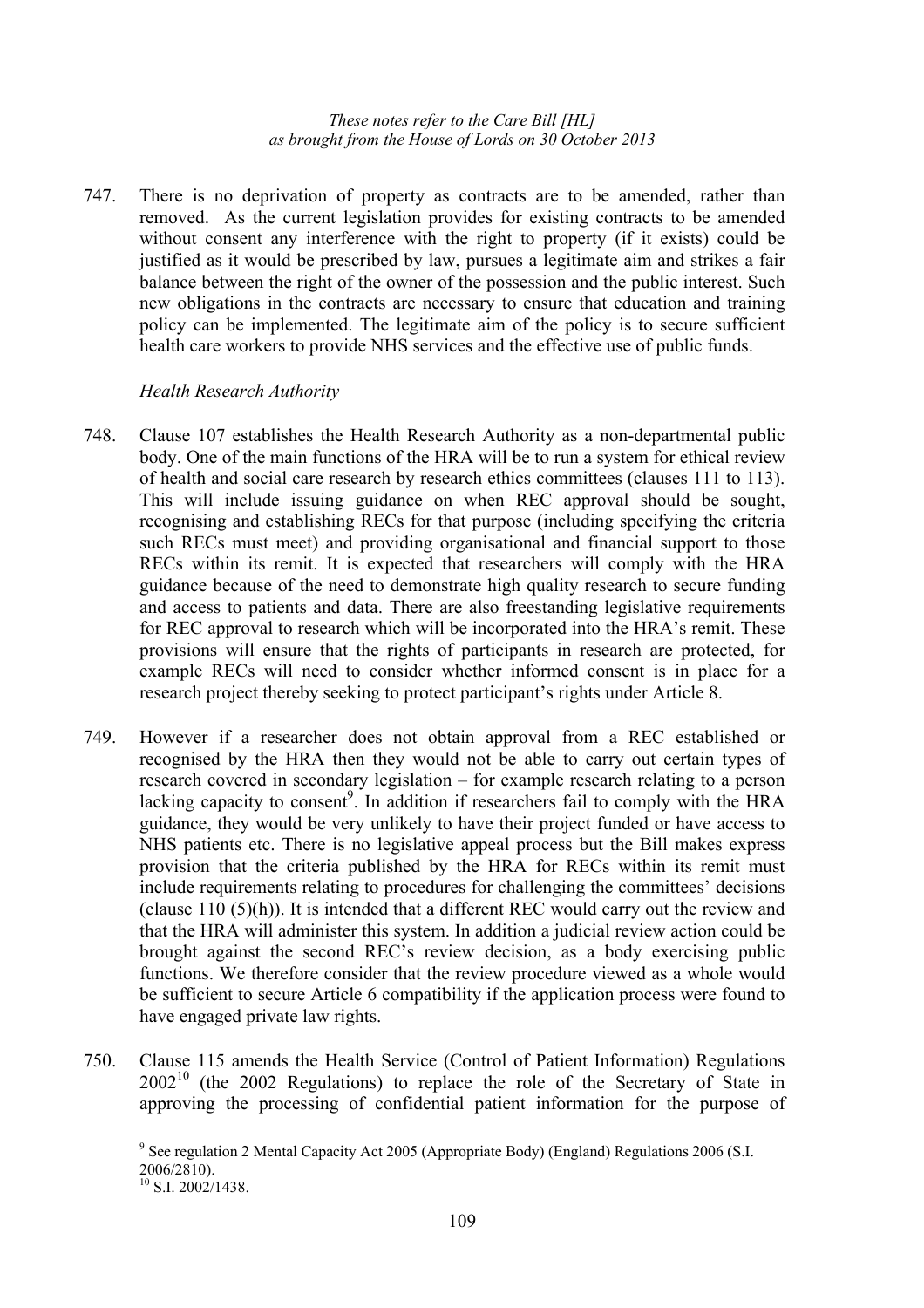medical research, with the HRA. Article 8 (right to respect for private and family life) is likely to be engaged by the processing of confidential patient information to the extent that the information identifies a living individual and is processed without their consent. However any such interference would be compliant with Article 8 as confidential information will be processed in accordance with the provisions of the 2002 Regulations which contains a number of safeguards and would be for the legitimate purpose of the protection of health (as access to such information is an important part of medical research).

751. The provisions of the Bill do not alter any of these existing safeguards but simply replace the role of the Secretary of State with the HRA. For these reasons, the government does not consider any Article 8 issues arise as a result of the amendments made by the Bill.

## **COMMENCEMENT**

752. Clause 123 provides for commencement. The provisions of the Bill will come into force on a day specified in an order made by the Secretary of State.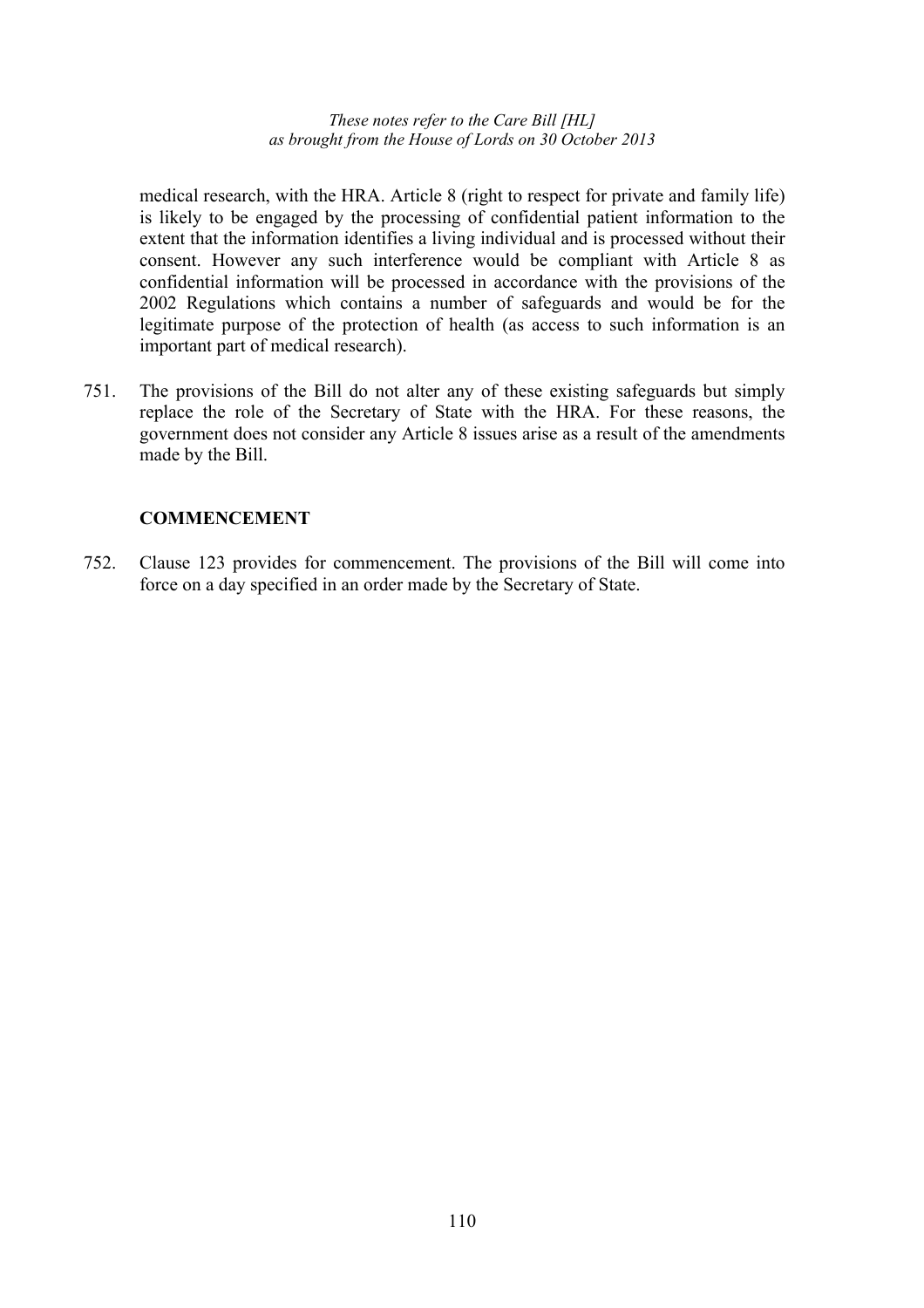## **GLOSSARY OF ABBREVIATIONS**

## *Abbreviations used in notes*

| Abbreviation  | <b>Meaning</b>                                                                                         |
|---------------|--------------------------------------------------------------------------------------------------------|
| 1983 Act      | Mental Health Act (1983)                                                                               |
| 2003 Act      | Community Care (Delayed Discharges etc.) Act 2003                                                      |
| 2006 Act      | National Health Service Act 2006                                                                       |
| 2008 Act      | Health and Social Care Act 2008                                                                        |
| 2012 Act      | Health and Social Care Act 2012                                                                        |
| <b>CCG</b>    | Clinical commissioning group                                                                           |
| CQC           | Care Quality Commission                                                                                |
| <b>ECHR</b>   | European Convention on Human Rights                                                                    |
| <b>EHC</b>    | Education, health and care                                                                             |
| <b>GAfREC</b> | Governance arrangements for research ethics committees                                                 |
| <b>HEE</b>    | <b>Health Education England</b>                                                                        |
| <b>HRA</b>    | <b>Health Research Authority</b>                                                                       |
| <b>IRAS</b>   | Integrated research application system                                                                 |
| <b>LETBs</b>  | Local Education and Training Boards                                                                    |
| NHS England   | The name used by the NHS Commissioning Board established<br>under the Health and Social Care Act 2012. |
| <b>NIHR</b>   | National Institute for Health Research                                                                 |
| <b>RECs</b>   | Research ethics committees                                                                             |
| <b>SAB</b>    | Safeguarding Adults Board                                                                              |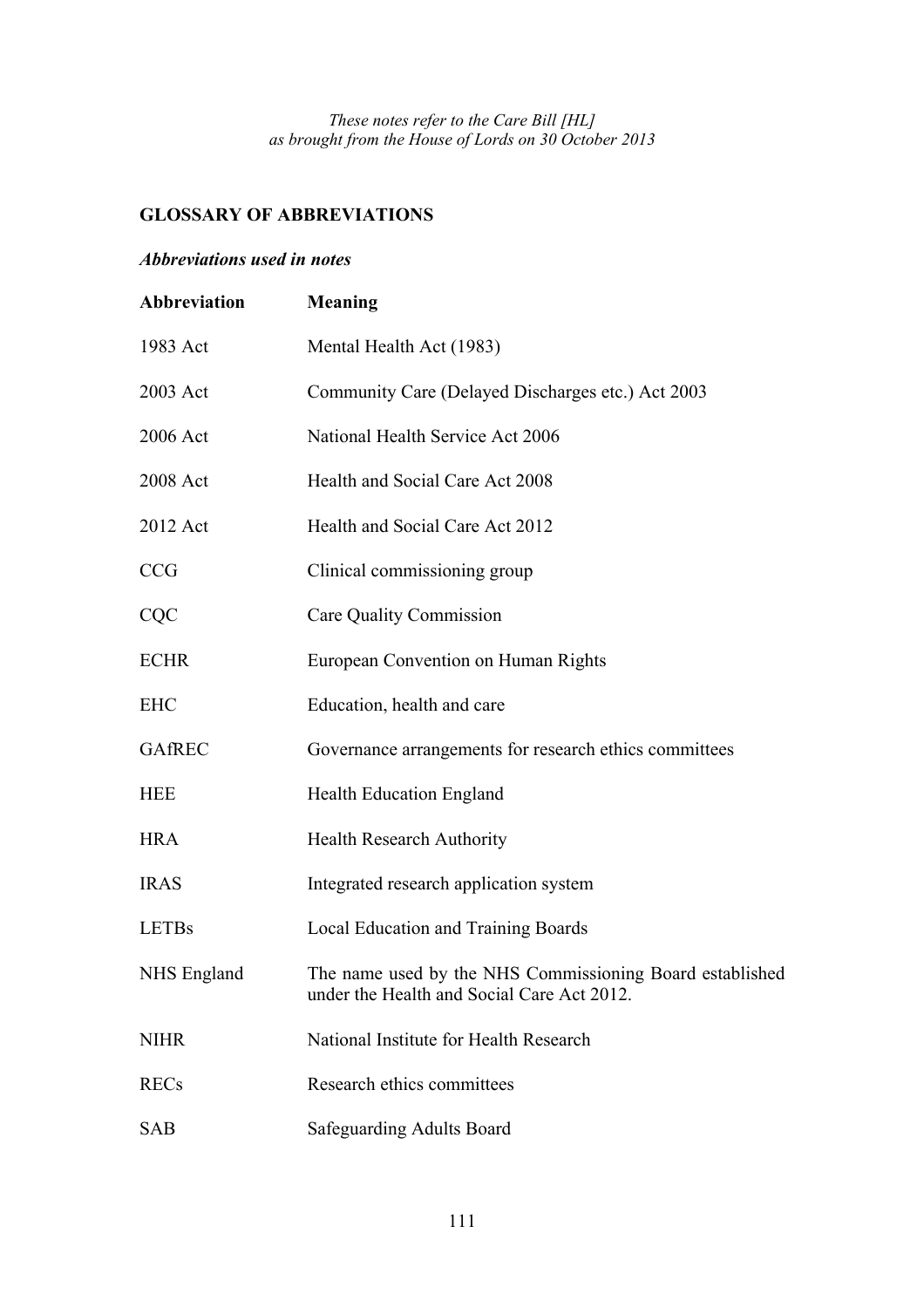| <b>SpHA</b>  | Special Health Authority                        |
|--------------|-------------------------------------------------|
| <b>TSA</b>   | <b>Trust Special Administrator</b>              |
| <b>UKECA</b> | United Kingdom Ethics Committee Authority       |
| Wales Act    | Social Services and Well-being (Wales) Act 2014 |